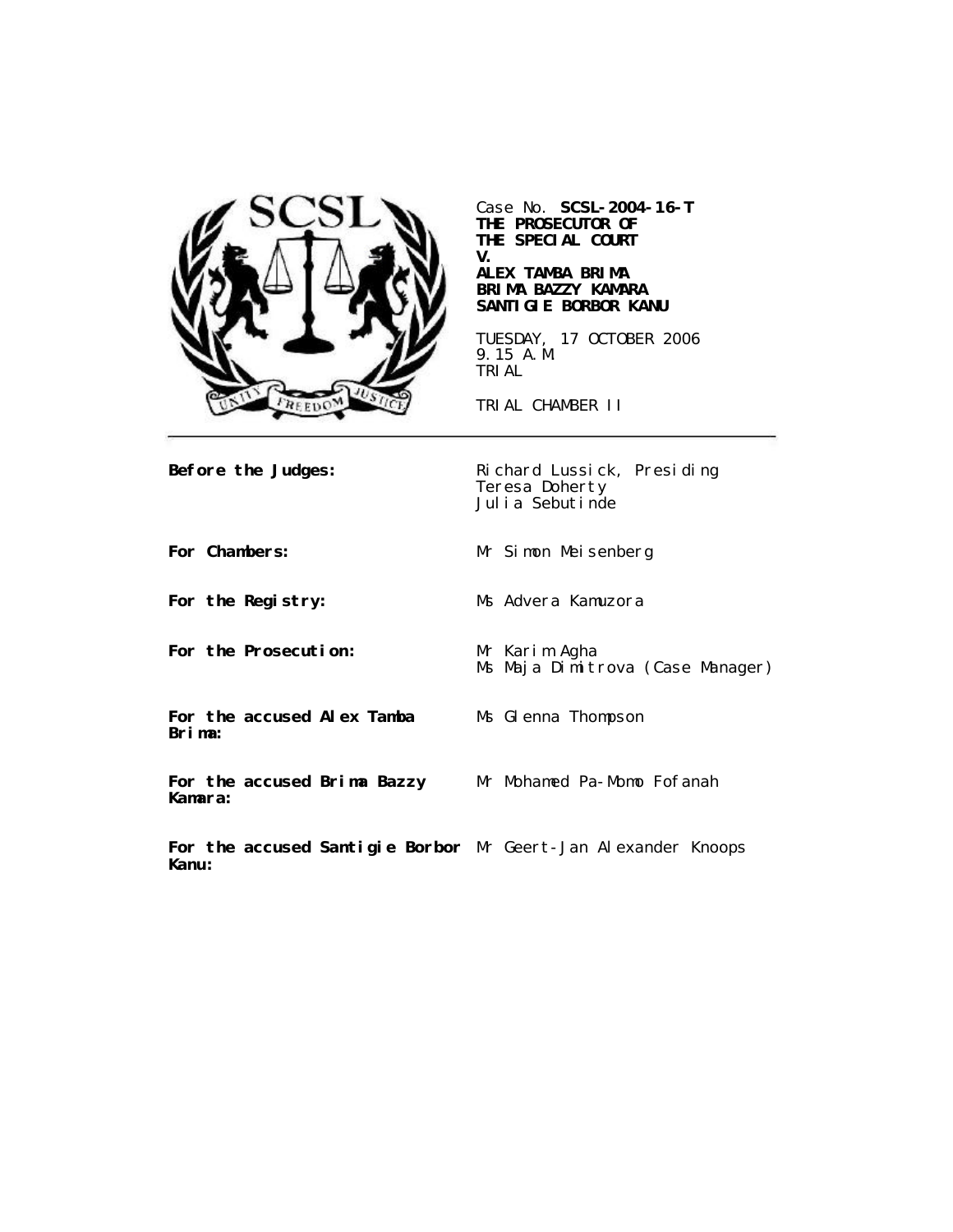1 2 3 4 5 6 7 8 9 09:19:25 10 11 12 13 14 09:19:44 15 16 17 18 19 09:20:38 20 21 22 23 24 09:20:50 25 26 27 28 29 09:08:22 [AFRC17OCT06A - MD] Tuesday, 17 October 2006 [Open session] [The accused present] [The witness entered court] [Upon commencing at 9.15 a.m.] PRESIDING JUDGE: Good morning, Mr Knoops. This is your expert witness; is that correct? MR KNOOPS: Yes, Your Honour. This is Major General Prins. PRESIDING JUDGE: He is a common witness? MR KNOOPS: He is a common expert witness testifying in open session without any protective measures. Just to inform the Court, unfortunately, TRC-03 was not available for this morning, so we would like to reserve our decision whether or not to call him later and, in order to move on with the trial, we decided to now interpose General Prins. PRESIDING JUDGE: All right. Well, the witness should be sworn. WITNESS: WILLEM PRINS [Sworn] PRESIDING JUDGE: Yes, go ahead, Mr Knoops. MR KNOOPS: Thank you, Your Honour. EXAMINED BY MR KNOOPS: Q. Good morning, general. A. Good morning. Q. General, before we would like to take you through your statement and your testimony of today, let us first turn to the first question. That is the question how you were approached for this task to appear as a military expert for the Defence case? A. I was approached in October of last year, by you, on the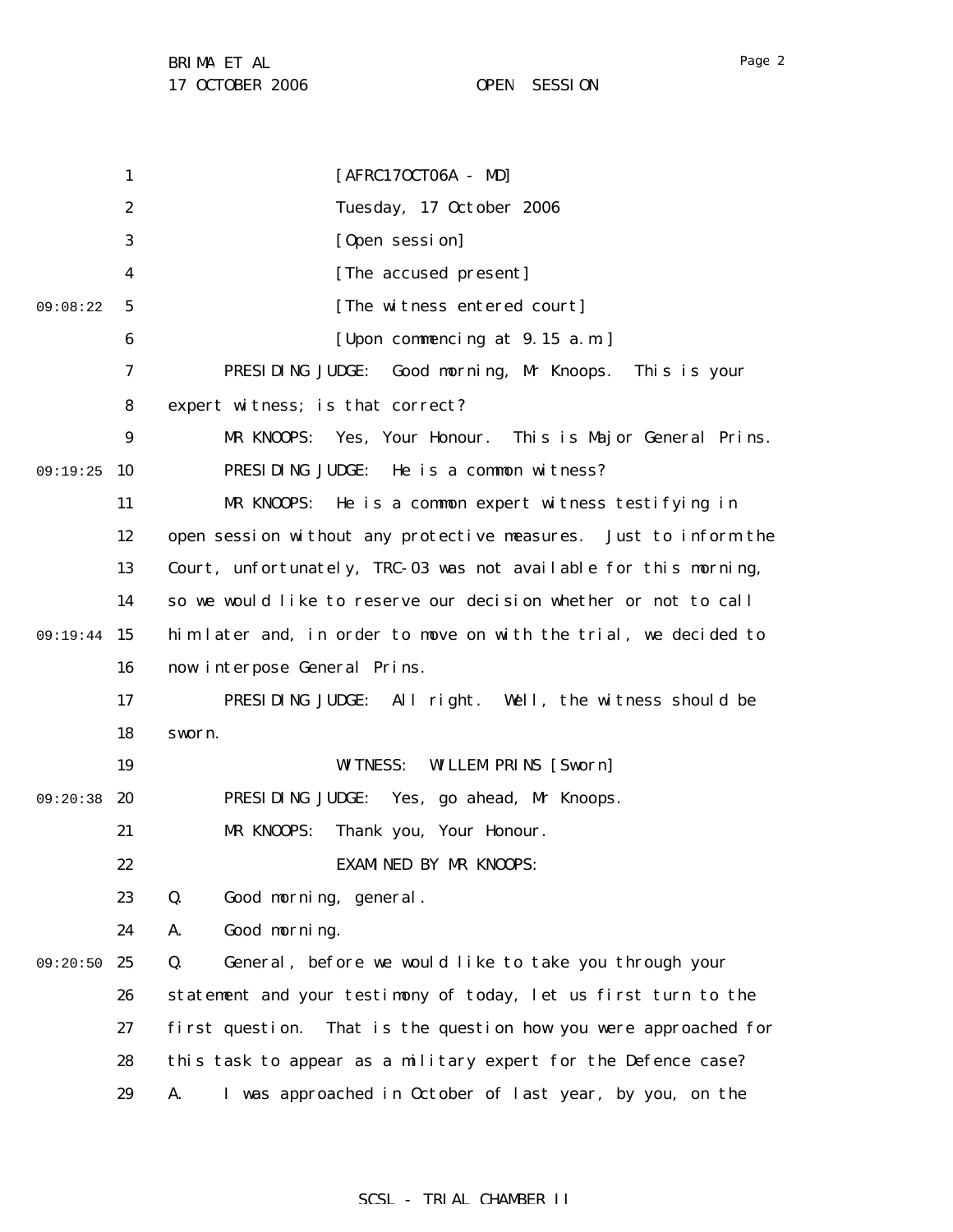Page 3

1 2 3 4 5 6 7 8 9 09:22:23 10 11 12 13 14 09:22:47 15 16 17 18 19 09:23:05 20 21 22 23 24 09:23:38 25 26 27 28 29 09:21:52 request to look into military matters concerning the case and, later on, I was assigned by the Principal Defender, and that was March 26, I believe, this year. Q. Could you please indicate to the Court what the assignment given to you by the Principal Defender of the Special Court for Sierra Leone entailed, in short? A. It was a broadly formulated assignment to look into the military aspects of the SLA, and the AFRC and following on to go into the way the AFRC operated and, lastly, to give an opinion on an analysis on the report by Colonel Iron. Q. Thank you, sir. General, let us move now to your professional background, education background, training, et cetera. General, you were born in 1948 in The Netherlands, you are married and you have one son? A. Correct. Q. You graduated in 1970 from the Royal Netherlands Naval Academy and you were commissioned as a second lieutenant in the Royal Netherlands Marine Corps? A. Correct. Q. In the course of your career, you became a naval aviator flying helicopters in counter-terrorism missions and you operated two years on board of frigates? A. I became a fixed wing pilot first and later specialised helicopters and indeed flew counter-terrorism missions and on board ships; that's correct. Q. In the course of this same career, you became a specialist in mountain and arctic warfare and you completed the special forces training? A. Correct.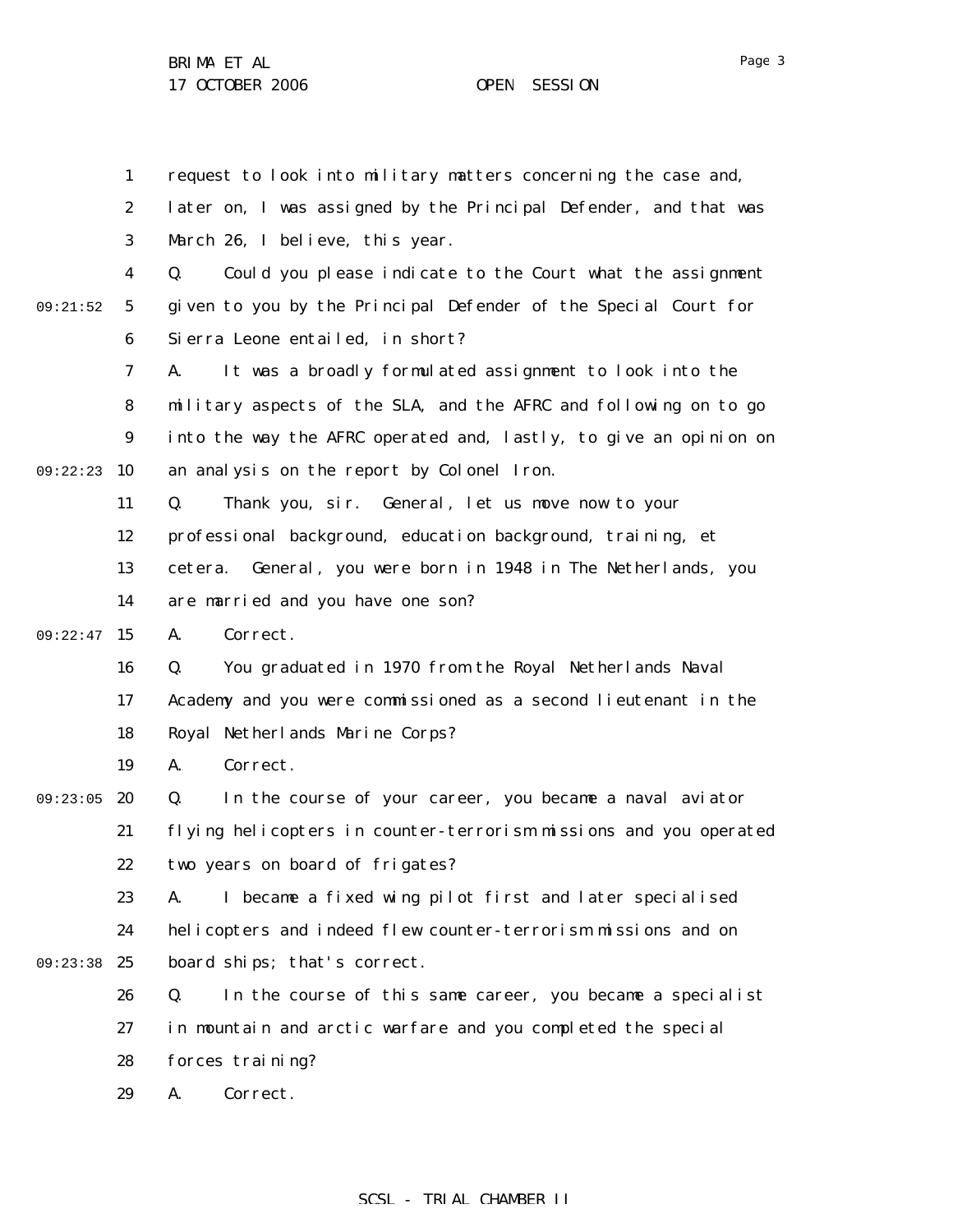1 2 3 4 5 6 7 8 9 09:24:33 10 11 12 13 14 09:24:54 15 16 17 18 19 09:25:14 20 21 22 23 24 09:25:42 25 26 27 28 29 09:24:15 Q. Can you recall the year when you completed the special forces training, general? A. I was sent to the special forces course in the year 1975. Q. You attended the Marine Corps Amphibious Warfare School in Quantico Virginia, United States of America? A. Correct. Q. And you also served in the periods 1980, 1982, as a company commander within The Netherlands Marine Corps together with the British Royal Marines? A. That's correct. Q. And at that time you were part of the so-called United Kingdom Netherlands Landing Force? A. Yes, that's correct. That was an organisation that started in 1973 so, by that time, we were so full swing integrated; that's correct. Q. Could you please explain shortly to the Court what the main purpose of this force was? You mentioned the word integrated but could you explain to the Court what the United Kingdom Netherlands Landing Force actually aimed for? A. Well, the United Kingdom and The Netherlands was the Royal Marines on the British side, then the Dutch marines on The Netherlands side, decided in 1973 that it was important to integrate both forces, so you would have a highly readily available landing force and that was the main purpose. Q. Thank you, sir. General, in 1987, you became the adjutant to the Supreme Allied Commander Atlantic, so-called Saclant in Norfolk, Virginia and you were assigned as adjutant for the Supreme Allied Commander Atlantic until 1989; is that correct? A. That is correct.

### SCSL - TRIAL CHAMBER II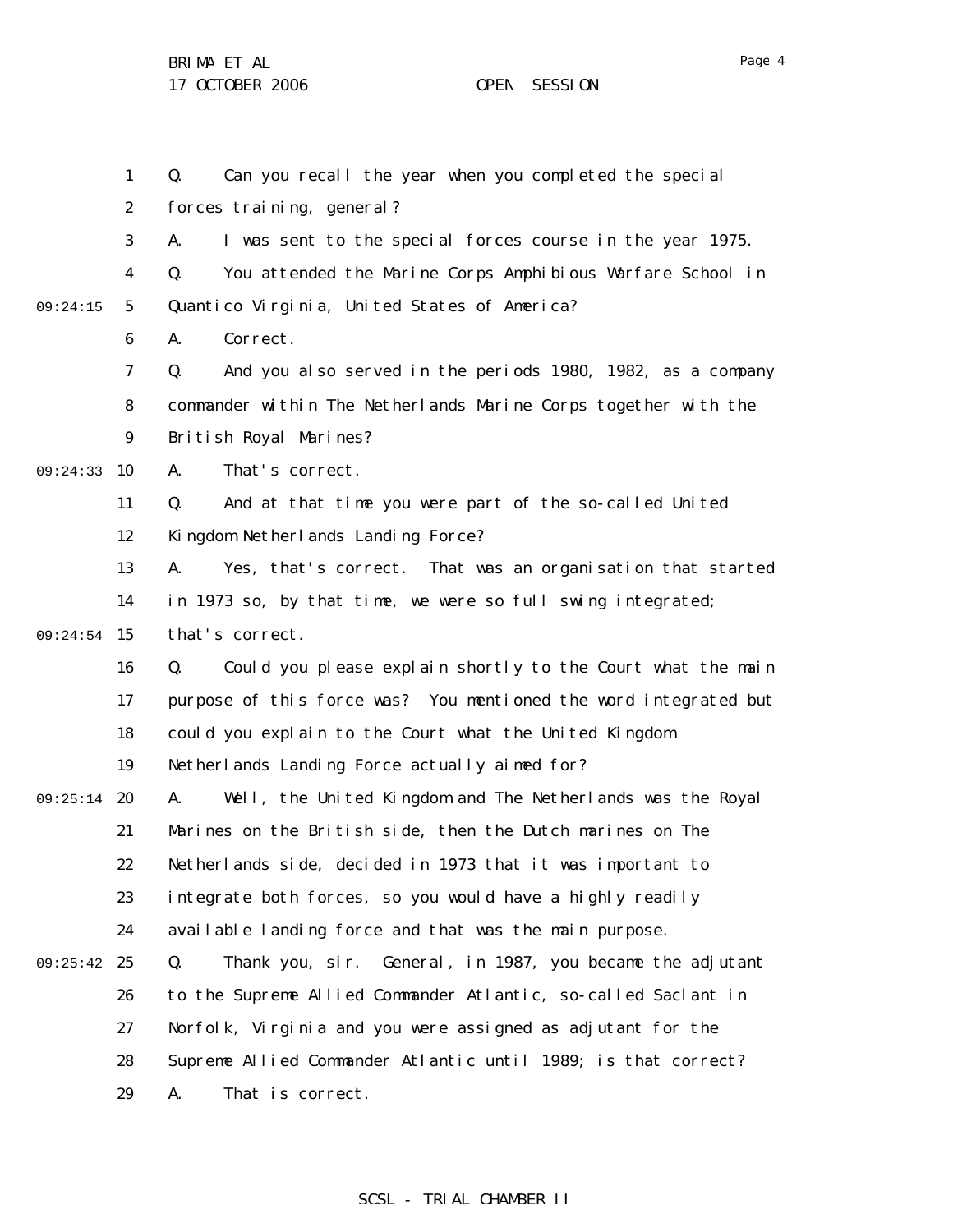BRIMA ET AL

1 2 3 4 5 6 7 8 9 09:26:55 10 11 12 13 14 09:27:09 15 16 17 18 19 09:27:45 20 21 22 23 24 09:28:05 25 26 27 28 29 09:26:27 Q. Are you able to tell the Court what the Supreme Allied Commander Atlantic stands for? A. The Supreme Allied Command Atlantic, it was the Atlantic area in NATO. By that time, NATO had three major NATO commanders, and one was a US four-star admiral, who was responsible for the entire sea area of NATO, and so I worked for him two years as an aide-de-camp. Q. Thank you, sir. General, after graduation from the Royal Netherlands Navy Staff College, you were assigned as head of the personnel department of the headquarters of the Royal Netherlands Marine Corps; is that correct? A. Correct. Q. Can you recall the year when you were assigned as head of the personnel department? A. The year was 1991. Q. Thank you. General, in 1992 you were promoted to the rank of full colonel, within the Royal Netherlands Marine Corps, and you assumed command of operation maritime units in The Netherlands. Could you explain to the Court what this function precisely meant? A. The function I got in that year was that I was commanding officer of all operational marine units in The Netherlands. Q. And just for our indication, general, how much marines are we speaking about? A. 2,000. Q. How many battalions are we speaking about? A. We had four battalions. Q. General, in that capacity as commanding officer over all operational marine units in The Netherlands, you also served as a

## SCSL - TRIAL CHAMBER II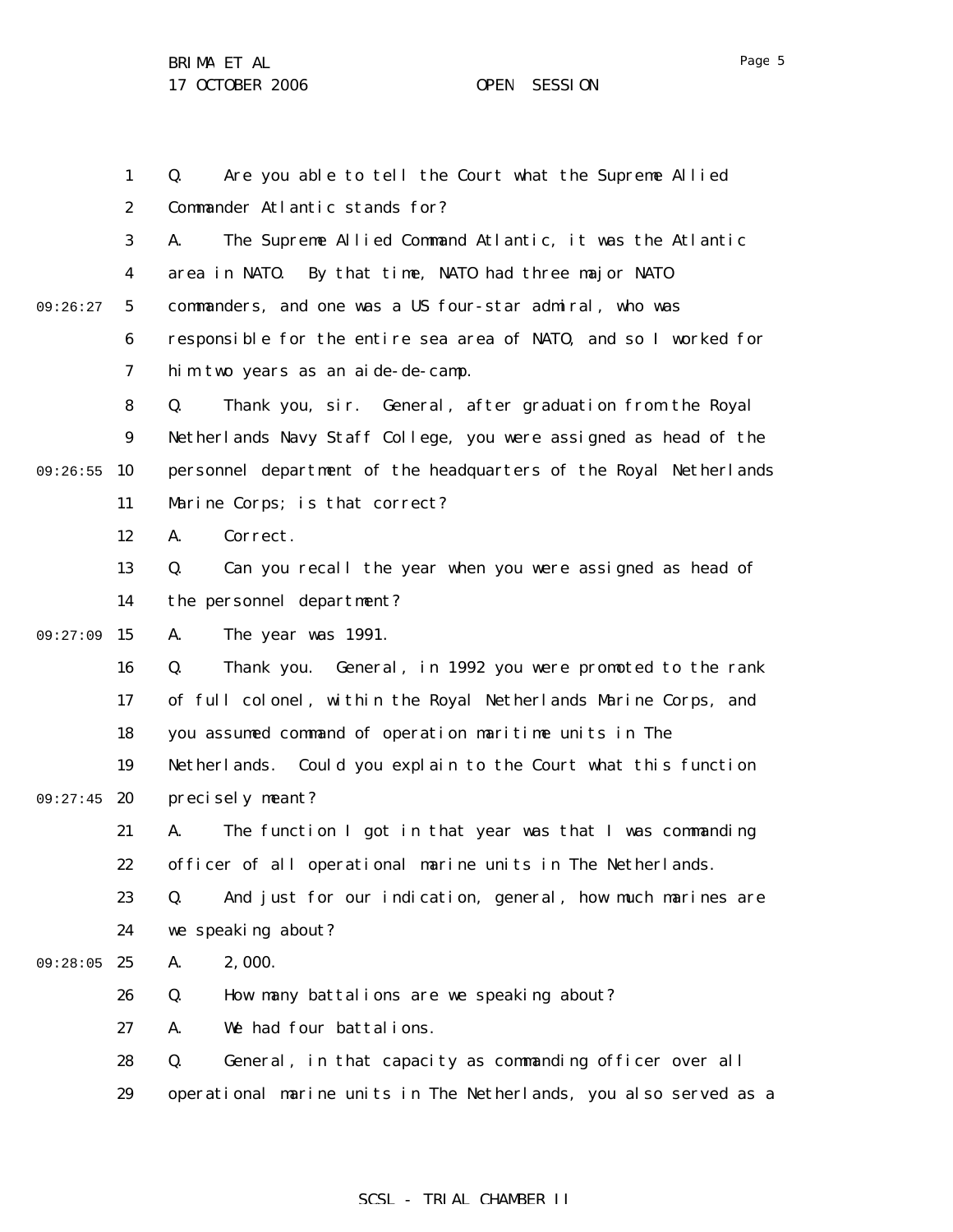1 2 3 4 5 6 7 8 9 09:29:06 10 11 12 13 14 09:29:29 15 16 17 18 19 09:29:43 20 21 22 23 24 09:29:58 25 26 27 28 29 09:28:40 deputy brigade commander of the United Kingdom Netherlands Landing Force; is that correct? A. That's correct. Q. And is it correct to say, sir, that this landing force was a combined force of Dutch and British marines? A. That is correct. Q. And, sir, is it correct to say that this landing force was based on a total integration of the British and Dutch marines? A. It was a total integration, and the integration also went that far that my boss at that time was a one-star brigadier from the Royal Marines and I was his number two as deputy brigade commander. Q. Yes. General, in that capacity as a deputy brigade commander of this combined force, United Kingdom Netherlands Landing Force, did you serve in that period as acting brigade commander of that same landing force? MR AGHA: Objection, Your Honour, as to leading the witness. PRESIDING JUDGE: I will allow it. Go ahead, Mr Knoops. MR KNOOPS: Q. Thank you. A. Yes, there was one point in time that the commanding officer of the United Kingdom Netherlands Landing Force decided to send me on a large-scale exercise in which he could not participate so he asked me to do that so, in effect, I was acting brigade commander with the British, Dutch staff. Q. Can you recall, general, which year this happened? A. Not exactly, no. Q. Can you recall the location of the exercise or the events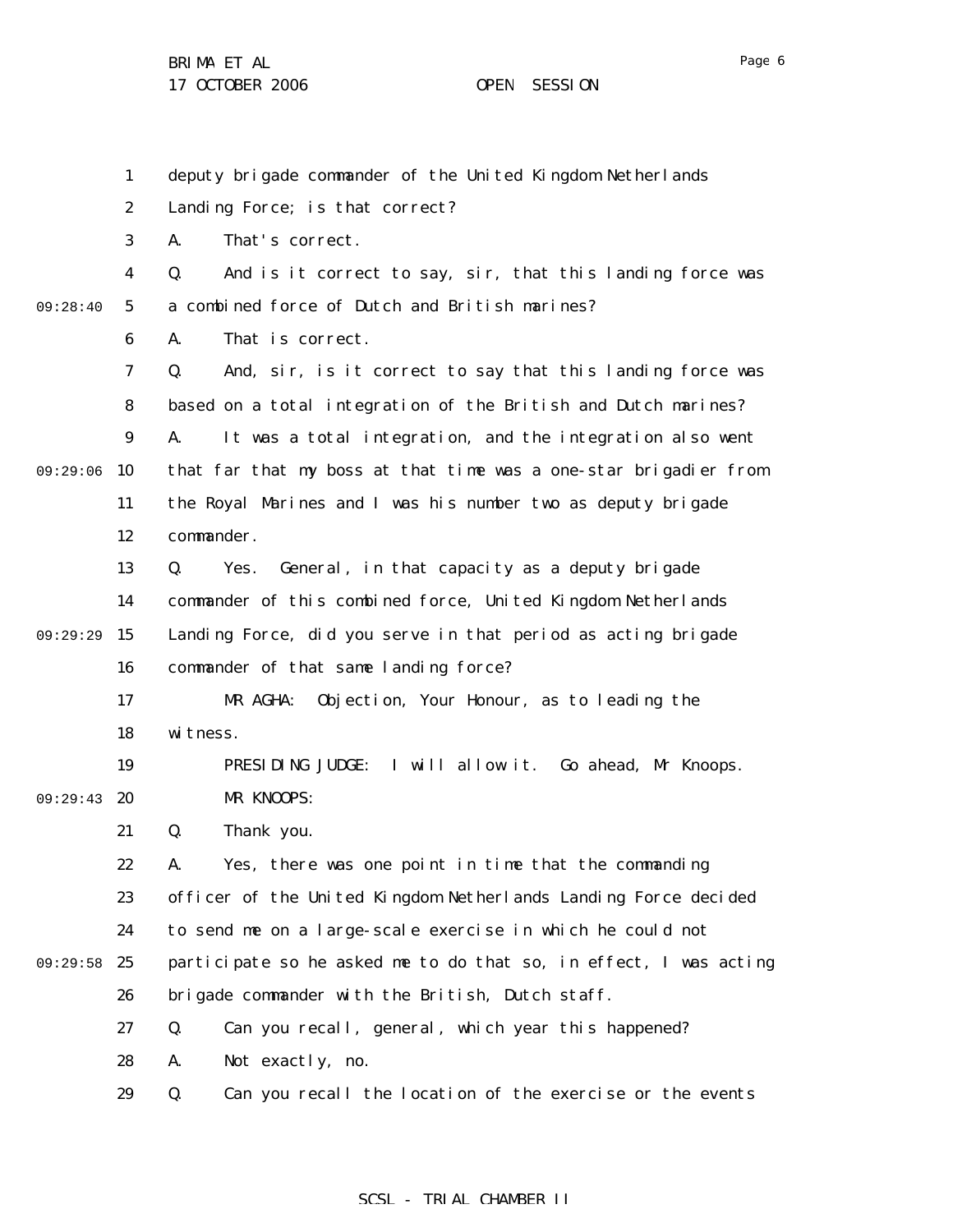Page 7

1 you operated as acting brigade commander?

|          | $\boldsymbol{2}$ | Indeed, I can. It was a large-scale exercise off the coast<br>A.  |
|----------|------------------|-------------------------------------------------------------------|
|          | 3                | of Spain, which was the first stage of this exercise, amphibious  |
|          | $\boldsymbol{4}$ | exercise, and then later on we moved into the Mediterranean and   |
| 09:30:43 | $\mathbf 5$      | there my boss, so to speak, lined up again with me.               |
|          | $\boldsymbol{6}$ | And just, general, for our indication, how many marines<br>Q.     |
|          | $\boldsymbol{7}$ | we're speaking about over of which you had command during this    |
|          | 8                | event, speaking about both the British and the Dutch marines, who |
|          | $\boldsymbol{9}$ | were part of this landing force?                                  |
| 09:31:05 | 10               | Well, normally the UK and ours is about 6,500 but not the<br>A.   |
|          | 11               | entire force participated, so an estimate is about 3,000 men that |
|          | 12               | participated in the exercise.                                     |
|          | 13               | General, can you recall whether you were part of this<br>Q.       |
|          | 14               | United Kingdom Netherlands Landing Force involved in any other    |
| 09:31:33 | 15               | missions during that year or the year after?                      |
|          | 16               | I didn't carry out real-time missions, to my regret, with<br>A.   |
|          | 17               | the UK landing force. However, during a time we were in the       |
|          | 18               | preparation of an operation in Bosnia. However, that was never    |
|          | 19               | implemented.                                                      |
| 09:32:01 | 20               | But you were involved in the preparation of that mission;<br>Q.   |
|          | 21               | is that your evidence?                                            |
|          | 22               | That is correct, yes.<br>A.                                       |
|          | 23               | Q.<br>And, general, just to come back to your position in 1992,   |
|          | 24               | as a commanding officer of the whole operational marine units in  |
| 09:32:23 | 25               | The Netherlands, could you please explain to the Court what your  |
|          | 26               | responsibility entails in that function, as the commanding        |
|          | 27               | officer of all the operational marines units in The Netherlands?  |
|          | 28               | Well of course, being the commanding officer, I was mainly<br>A.  |
|          | 29               | responsible to prepare the battalions for missions they had to    |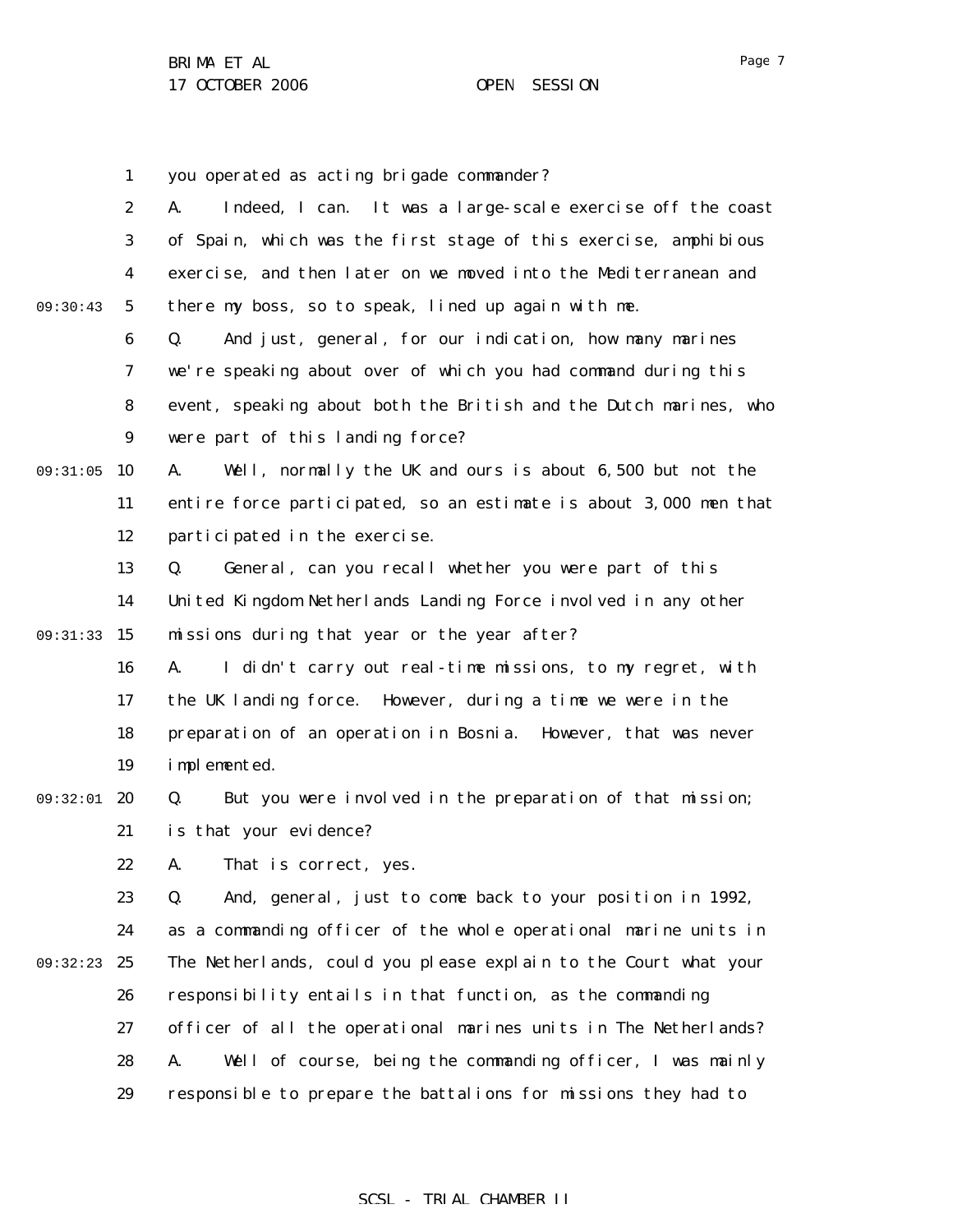1 carry out.

|          | $\boldsymbol{2}$ | And what do you mean with preparation; preparing the<br>Q.        |
|----------|------------------|-------------------------------------------------------------------|
|          | 3                | battalions?                                                       |
|          | $\boldsymbol{4}$ | During the time I was in command we participated in three<br>A.   |
| 09:32:58 | $5\phantom{.0}$  | years, or a year-and-a-half, in Cambodia and, of course, we had   |
|          | 6                | to send out, prepare and send out battalion groups for that       |
|          | $\boldsymbol{7}$ | Also in that time we took the responsibility of a<br>mission.     |
|          | 8                | mission in Haiti with one company. So, in fact, we had to -- I    |
|          | $\boldsymbol{9}$ | had to prepare the battalions for those missions.                 |
| 09:33:29 | 10               | General, can you explain to the Court what type of missions<br>Q. |
|          | 11               | we are speaking about when you refer to the mission Cambodia and  |
|          | 12               | Haiti?                                                            |
|          | 13               | As well Cambodia as Haiti were peacekeeping operations.<br>A.     |
|          | 14               | Thank you, sir. General, in 1998, July 1998, you were<br>Q.       |
| 09:33:51 | 15               | promoted to brigadier general, and you assumed command of The     |
|          | 16               | Netherlands forces in the Caribbean while at the same time being  |
|          | 17               | responsible for a combined US/Netherlands task group. Could you   |
|          | 18               | explain to the Court -- first of all, is that correct?            |
|          | 19               | A.<br>It is correct.                                              |
| 09:34:16 | 20               | Are you in position, general, to briefly indicate what your<br>Q. |
|          | 21               | task as brigadier general having command of The Netherlands       |
|          | 22               | forces in the Caribbean entailed?                                 |
|          | 23               | Well, to keep it short and simple, that job had, in effect,<br>A. |
|          | 24               | three hats.<br>One, flag officer Netherlands forces in the        |
| 09:34:47 | 25               | Cari bbean.<br>And in that position I also was a subordinate      |
|          | 26               | commander in a counter-drug organisation led by the US out of Key |
|          | 27               | That was the second hat. And my third hat was commandant<br>West. |
|          | 28               | of the coast guard, Netherlands Antilles and Aruba and in that    |
|          | 29               | position I was a law enforcer.                                    |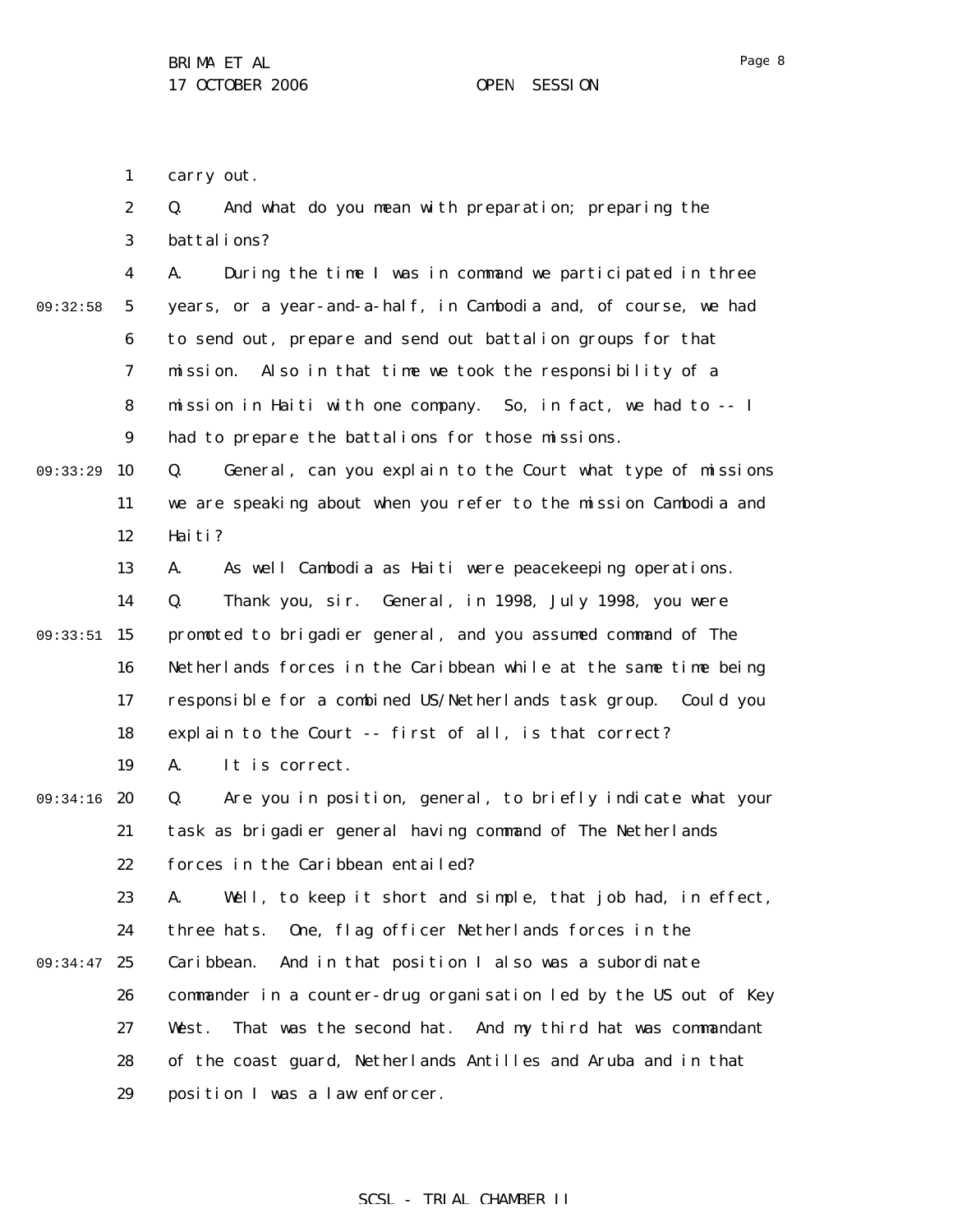Page 9

1 2 3 4 5 6 7 8 9 09:36:05 10 11 12 13 14 09:36:29 15 16 17 18 19 09:37:01 20 21 22 23 24 09:37:33 25 26 27 28 29 09:35:39 Q. General, the area of the Caribbean, could you explain to the Court what territory this entailed? A. I was based on the island of Curacao, just north of Venezuela and, of course, the Kingdom of The Netherlands covers another five islands. But basically, as subordinate commander in the US counter-drug organisations, I had a huge area of responsibility that extended from Colombia into Puerto Rico and eastwards towards Martinique and further down to Suriname so it was a huge area in which I had the co-ordination of counter-drug operations. Q. You just mentioned that you were also acting as a law enforcer. Could you give us a short account of what you mean with law enforcer? A. As in the third hat I mentioned, which was commandant of the coast guard, basically, I had to perform the coast guard duties within the territorial waters. So it's search and rescue, fishery inspection, but also predominantly the counter-drug operations and, of course, in order to be able to carry out that job you need law enforcement, let me say that, possibilities. So I was sworn in by the minister of justice from The Netherlands Antilles Aruba as a law enforcer. Q. Did you, in this regard, gain any experience with the doctrines on law enforcement? A. I did because, basically, when I was in Curacao, we had just set up the coast guard, so all sort of doctrines, modus operandi, et cetera, how to operate within the coast guard, we had to set up and create, that's correct. Q. General, with respect to the other element of one of the tasks in the Antilles, you referred to commander of the combined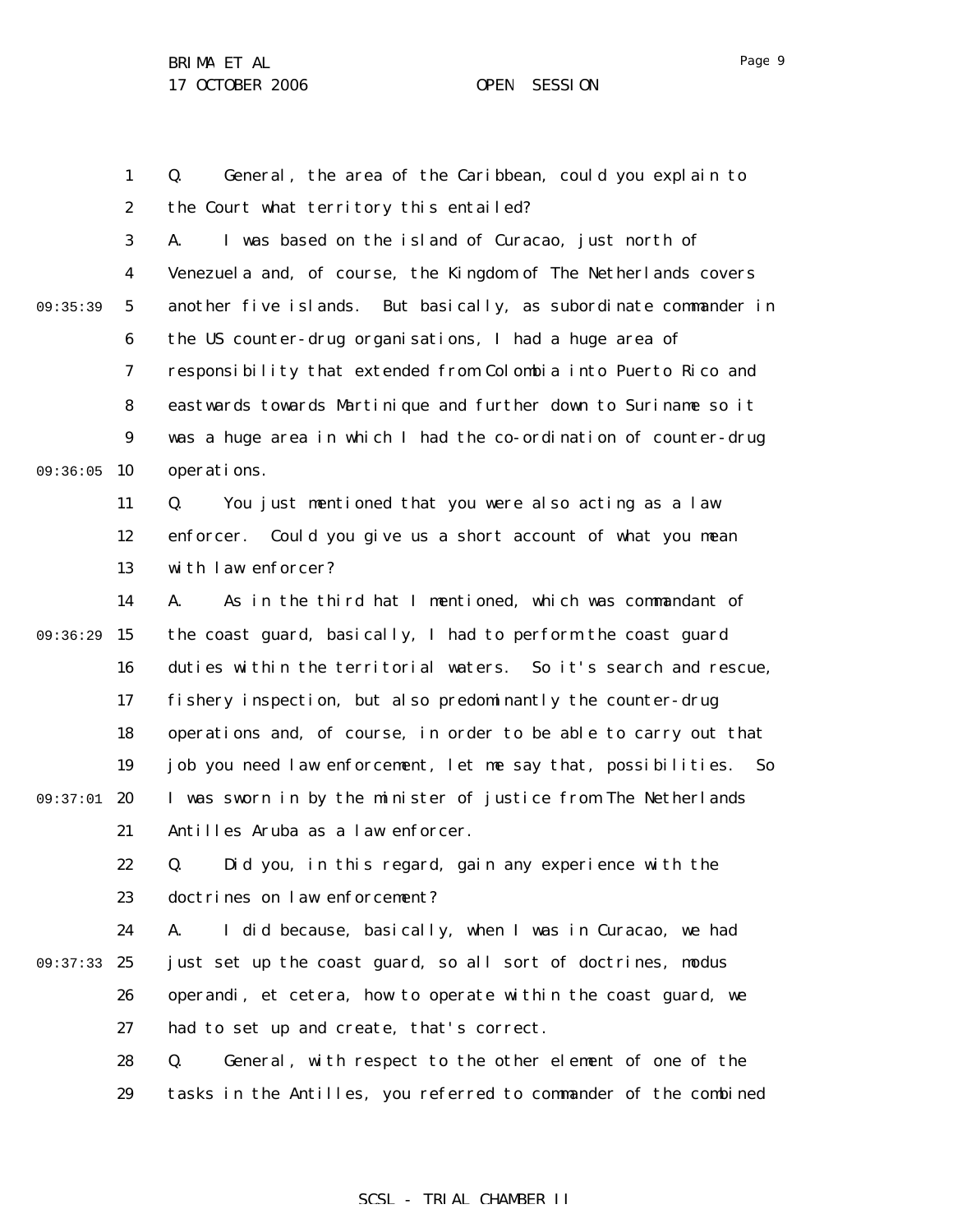1 2 3 US Netherlands task group, working with the United States. Could you please explain to the Court what this function actually meant?

4 5 6 7 8 9 09:38:49 10 11 12 09:38:19 A. Well, I may not have been clear in my previous answer, but what I meant was the huge sea area to Puerto Rico was mainly the subordinate hat in the combined task group. I was commanding officer of a task group within that organisation. And, once again, as stated, on the high seas, whenever there was a drug transport, and it was picked up, I had the responsibility of co-ordinating this intercept. So, all ships and planes, whether they were from the US or from The Netherlands, they came under my command to execute that task.

13 14 09:39:18 15 Q. Are you able to say to the Court how much personnel were under your command in your function as commanding officer of the royal -- of the forces in the Antilles?

> 16 17 18 A. In all three hats, I had 1,200 men, including planes and ships and all that, and another 1,300 dependants, of course, came also under my responsibility.

19 09:39:41 20 Q. Were you involved, at that time, general, in the setting up of any military doctrines?

21 22 23 A. No, I was not in setting up military doctrine. I was involved in, as I said, in setting up doctrine for coast guard operations.

24 09:40:07 25 26 27 28 29 Q. General, before you assumed the position as commanding officer of The Netherlands forces in the Caribbean you became, in 1995, 1996, just before you went to that position, you were the chief of staff to the flak officer Netherlands forces in the Caribbean and, during this period, you were appointed as a magistrate within the appeal court of the Dutch Antilles as a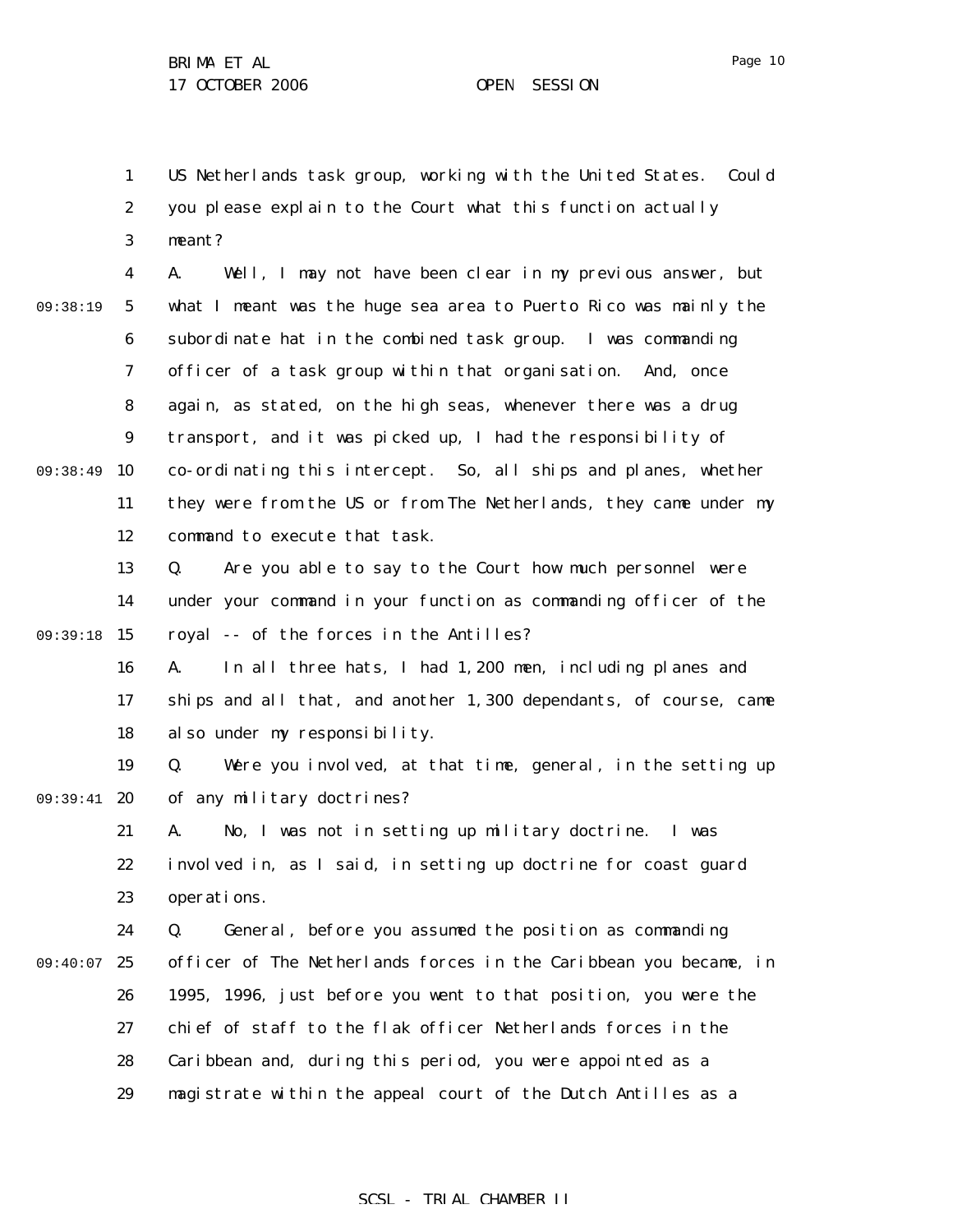| $\mathbf{1}$     | permanent member; is that correct?                                |
|------------------|-------------------------------------------------------------------|
| $\boldsymbol{2}$ | That is correct. However, the timings were different. I<br>A.     |
| 3                | was sent out to the Caribbean at the beginning of 1997 and, for a |
| 4                | year-and-a-half, I was chief of staff. So I was then assigned     |
| 5                | commanding officer in 1998, but it's correct, for a               |
| 6                | year-and-a-half, I was in that position, as chief of staff.       |
| 7                | You mean the position --<br>Q.                                    |
| 8                | And that also was the combination with the magistrate.<br>A.      |
| 9                | Can you explain to the Court in which division you operated<br>Q. |
| 10               | within the Bench of the Appeal Court in the Court of Appeal of    |
| 11               | the Dutch Antilles?                                               |
| 12               | Criminal division.<br>A.                                          |
| 13               | Criminal division.<br>You actually worked on criminal cases<br>Q. |
| 14               | as a judge?                                                       |
| 15               | I did.<br>A.                                                      |
| 16               | Q.<br>You mentioned the period one year-and-a-half. You, at a     |
| 17               | certain moment, stopped with your work as a permanent judge?      |
| 18               | A.<br>That is correct.                                            |
| 19               | Q.<br>Can you please explain to the Court what the reason was     |
| 20               | that you did not continue in that capacity?                       |
| 21               | I was asked by the Court to stay on in that capacity.<br>A.       |
| 22               | However, I got good advice from the Governor-General from The     |
| 23               | Netherlands Antilles who advised me that the combination of being |
| 24               | in the Court, and being commanding officer of all the forces,     |
| 25               | might have a conflict of interest so, with a certain regret, I    |
| 26               | had to step out of Court.                                         |
| 27               | Q.<br>Thank you, sir. General, whilst being commander of The      |
| 28               | Netherlands forces in the Caribbean, you participated in the      |
| 29               | preparation, setting up, of jungle warfare courses in Suriname    |
|                  |                                                                   |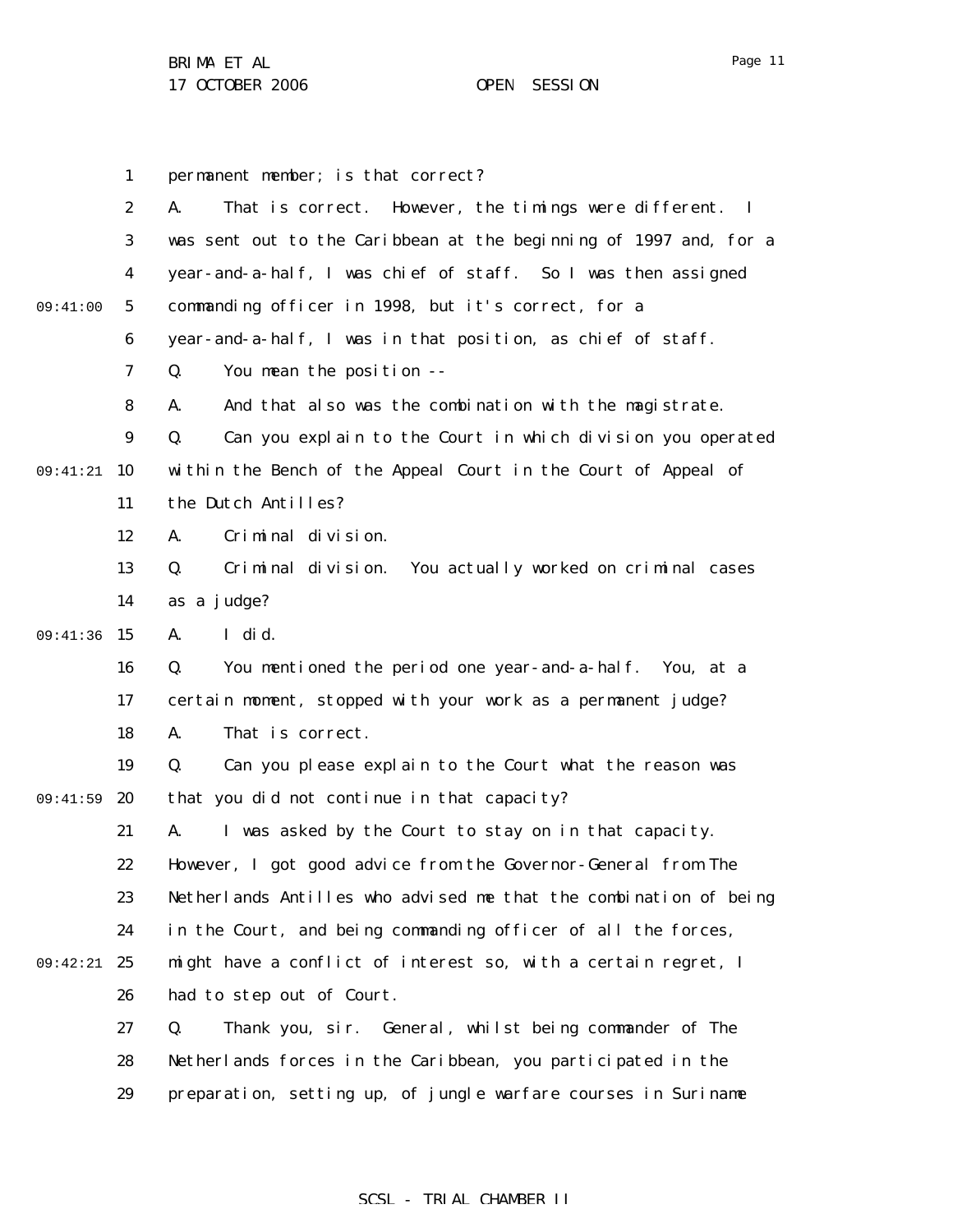Page 12

|          | $\mathbf{1}$     | and Belize in 1998, 2001?                                                    |
|----------|------------------|------------------------------------------------------------------------------|
|          | $\boldsymbol{2}$ | That's correct.<br>A.                                                        |
|          | 3                | Could you please shortly explain to the Court what these<br>Q.               |
|          | $\boldsymbol{4}$ | jungle warfare courses actually meant?                                       |
| 09:43:03 | $5\phantom{.0}$  | A.<br>The Netherlands marines needed to have experience in jungle            |
|          | $\boldsymbol{6}$ | warfare, how to operate in the jungle environment. And so,                   |
|          | 7                | initially, we started on with Suriname but, due to several                   |
|          | 8                | political reasons and a relationship between Suriname and The                |
|          | $\boldsymbol{9}$ | Netherlands, we had to cancel it for the time being.<br>Then we              |
| 09:43:28 | 10               | continued these trainings in Belize until we could go back to                |
|          | 11               | Suriname again. Basically, it was a six-week period in which the             |
|          | 12               | marines were trained how to survive, how to operate and how to               |
|          | 13               | fight in a jungle environment.                                               |
|          | 14               | And, general, you actually yourself participated in these<br>Q.              |
| 09:43:50 | 15               | events?                                                                      |
|          | 16               | In Belize I stayed for a while to observe the training over<br>A.            |
|          | 17               | there.                                                                       |
|          | 18               | Q.<br>Was this training related to the Dutch marines or were                 |
|          | 19               | there other marines involved from other countries?                           |
| 09:44:14 | 20               | <b>A.</b><br>Initially it was for the Dutch Marine corps.<br>No.<br>However, |
|          | 21               | later on, the Dutch army also participated.                                  |
|          | 22               | Q. And general, whilst in the Caribbean, as the commanding                   |
|          | 23               | officer of The Netherlands forces there you, in 1998 until 2001,             |
|          | 24               | were involved in the training of militia; is that correct?                   |
| 09:44:39 | 25               | A.<br>That's correct.                                                        |
|          | 26               | Q.<br>Are you able to say to the Court what this training of                 |
|          | 27               | militia actually meant?                                                      |
|          | 28               | Your Honour, I object to all the leading<br>MR AGHA:                         |
|          | 29               | questions that are actually being put to the witness.                        |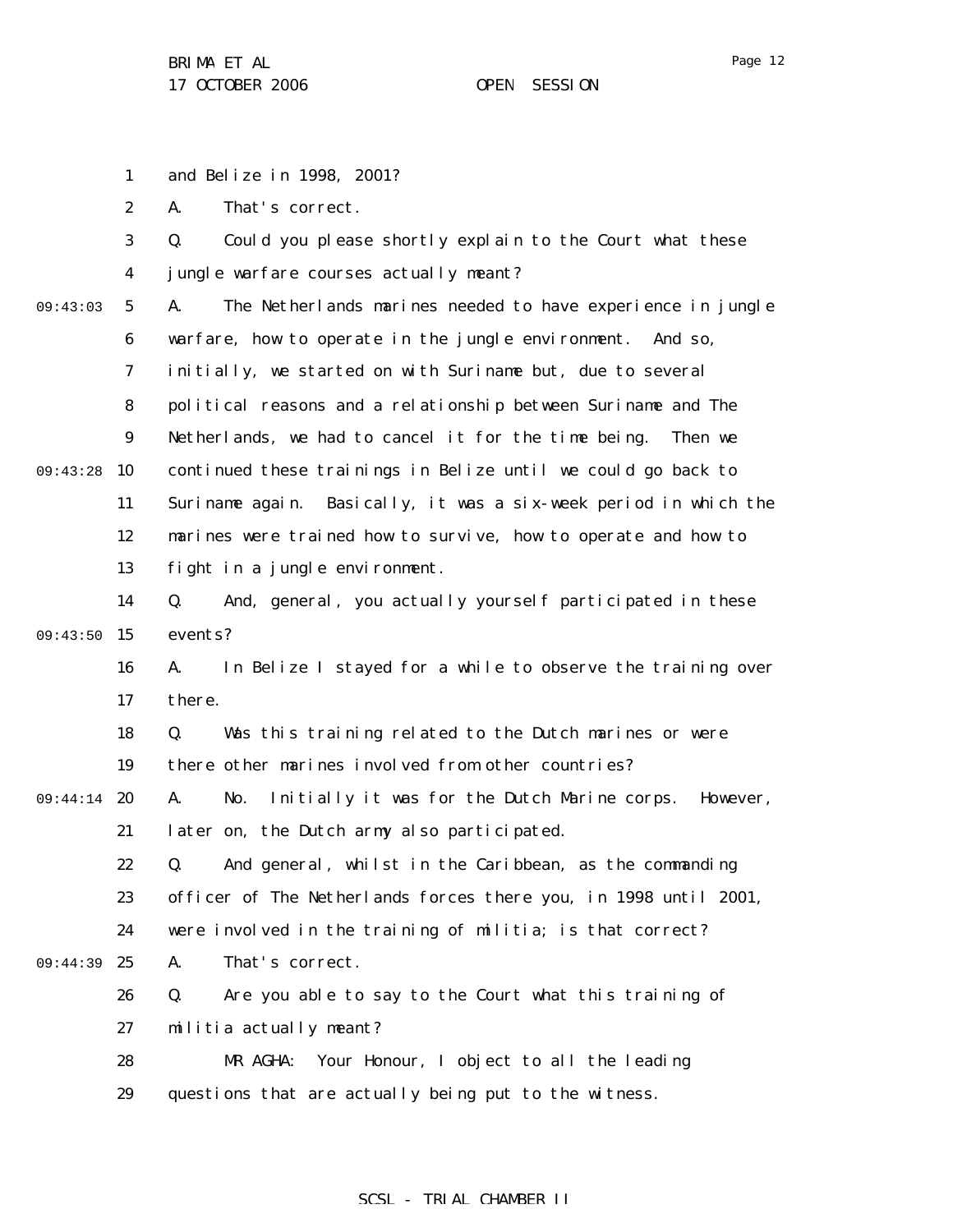1 2 3 4 5 6 7 8 9 09:45:21 10 11 12 13 14 09:45:37 15 16 17 18 19 09:45:50 20 21 22 23 24 09:46:04 25 26 27 28 09:45:05 PRESIDING JUDGE: Why? MR AGHA: Why? Because I think it is a witness who can be led in the ordinary as to, example, what kind of missions were you involved in? What kind of work did this entail? Rather than you were doing X or Y. That is my objection, Your Honour. PRESIDING JUDGE: What's your reply to that, Mr Knoops? MR KNOOPS: Your Honour, I'm happy to rephrase the question but it's my understanding that it was a common practice -- it became a common practice before this Court that the witness could be led, just by way of efficiency, to go through his bio but I am happy to ask the general any other -- the question in another form but it's just a matter of, I think, expediency to pose the question. PRESIDING JUDGE: Well, I am sure the witness is very familiar with his bio anyway. It's just a matter of you directing his attention to the area that you want him to testify on. MR KNOOPS: Okay. I am happy to rephrase that question. MR AGHA: And, Your Honour, the point is some of these areas are not in his bio, which is more important. PRESIDING JUDGE: Well, if that's the case, Mr Knoops, it's all the more reason that you don't lead if they are not disclosed in the bio. MR KNOOPS: Okay. Q. General, you heard the objection of the Prosecution. We have to rephrase the questions, unfortunately. General, are you in a position to tell the Court what you -- whether you had any specific assignments in the year 1998, 2001, whilst you were at

> 29 Curaçao, within your position as a commanding officer at that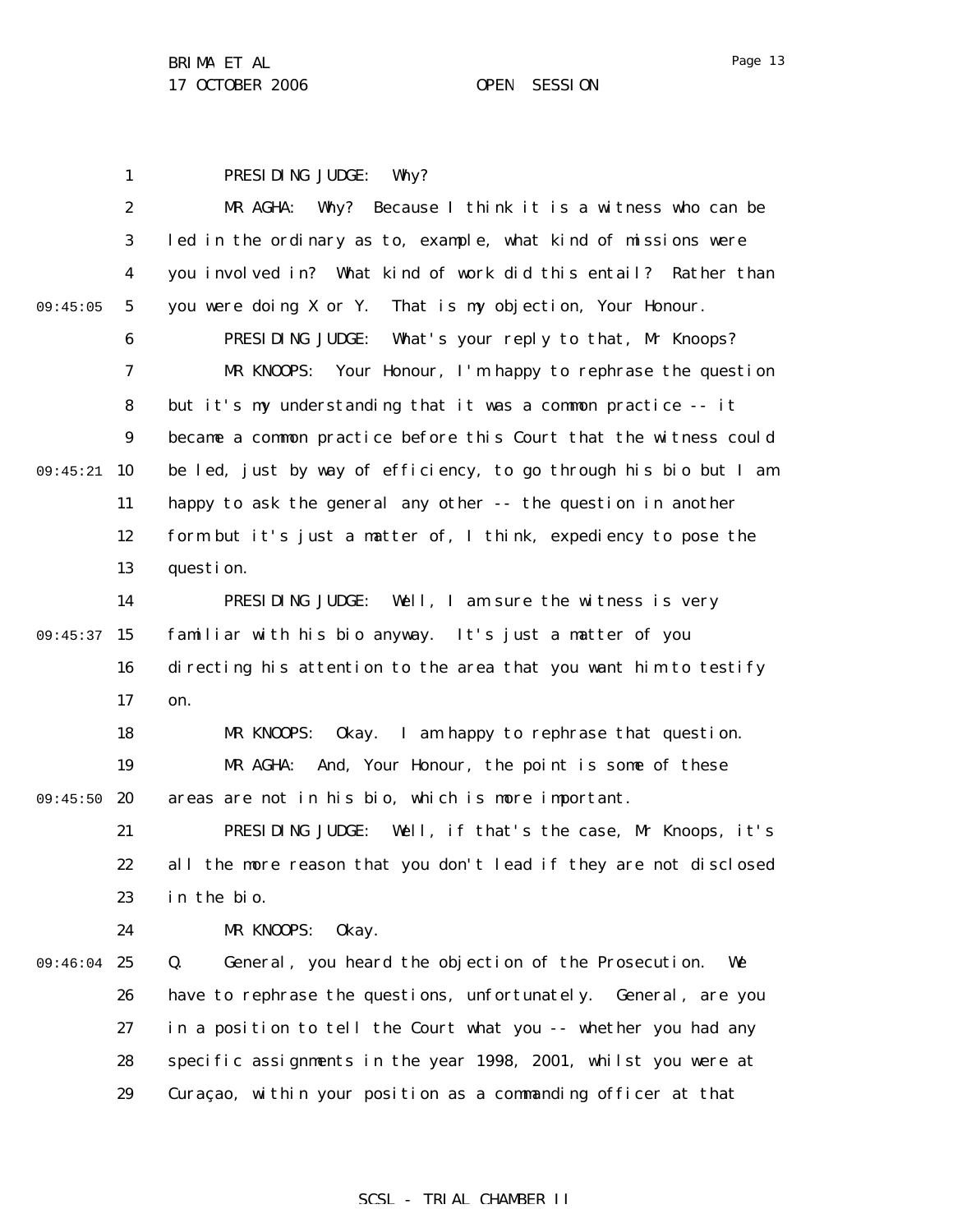1 time brigadier general?

|          | $\boldsymbol{2}$ | Well, basically, my assignment was, in that capacity, the<br>A.   |
|----------|------------------|-------------------------------------------------------------------|
|          | 3                | defence of The Netherlands Antilles and Aruba.<br>And for that I  |
|          | $\boldsymbol{4}$ | had at my disposal several marine formations and ships and planes |
| 09:46:55 | $\mathbf{5}$     | and all that. And, indeed, there was still on Curaçao and Aruba   |
|          | $\boldsymbol{6}$ | conscript service by that time and so the conscripts from Curaçao |
|          | 7                | and -- or from The Netherlands Antilles, I must say, and Aruba -- |
|          | 8                | did a national service and so one of my responsibilities was to   |
|          | $\boldsymbol{9}$ | train, let's say, the local youngsters for their conscript        |
| 09:47:20 | 10               | service.                                                          |
|          | 11               | And when you speak about training, are you able to specify<br>Q.  |
|          | 12               | more in detail what this training meant at that time?             |
|          | 13               | The training had changed over the years.<br>A.<br>I can.          |
|          | 14               | Initially, the conscripts were trained in a way we should train   |
| 09:47:46 | 15               | regular marines or soldiers. However, we noted that due to the    |
|          | 16               | background, their schooling and so on, and also the environment   |
|          | 17               | they lived in Curaçao, we thought it more important to train      |
|          | 18               | them, let's say, in a way -- give them a hardship course instead  |
|          | 19               | of giving them all the military skills and drills that didn't     |
| 09:48:18 | 20               | So what we did, we trained them for half a<br>serve a purpose.    |
|          | 21               | year, let's say in a sort of outward bound school challenging     |
|          | 22               | environment, and the last half year we trained them in skill      |
|          | 23               | civilian labour, a carpenter, a painter and so on, so they could  |
|          | 24               | immediately go into society with a job.                           |
| 09:48:43 | 25               | Q.<br>Thank you, general. General, we move on to the year 2001    |
|          | 26               | and, for the record, it's in the bio of the general on page       |
|          | 27               | 18970.<br>General, you were promoted on 26 September 2001 to the  |
|          | 28               | rank of major general and appointed as the commandant of the      |
|          | 29               | Royal Netherlands Marine Corps. Now, are you able to tell the     |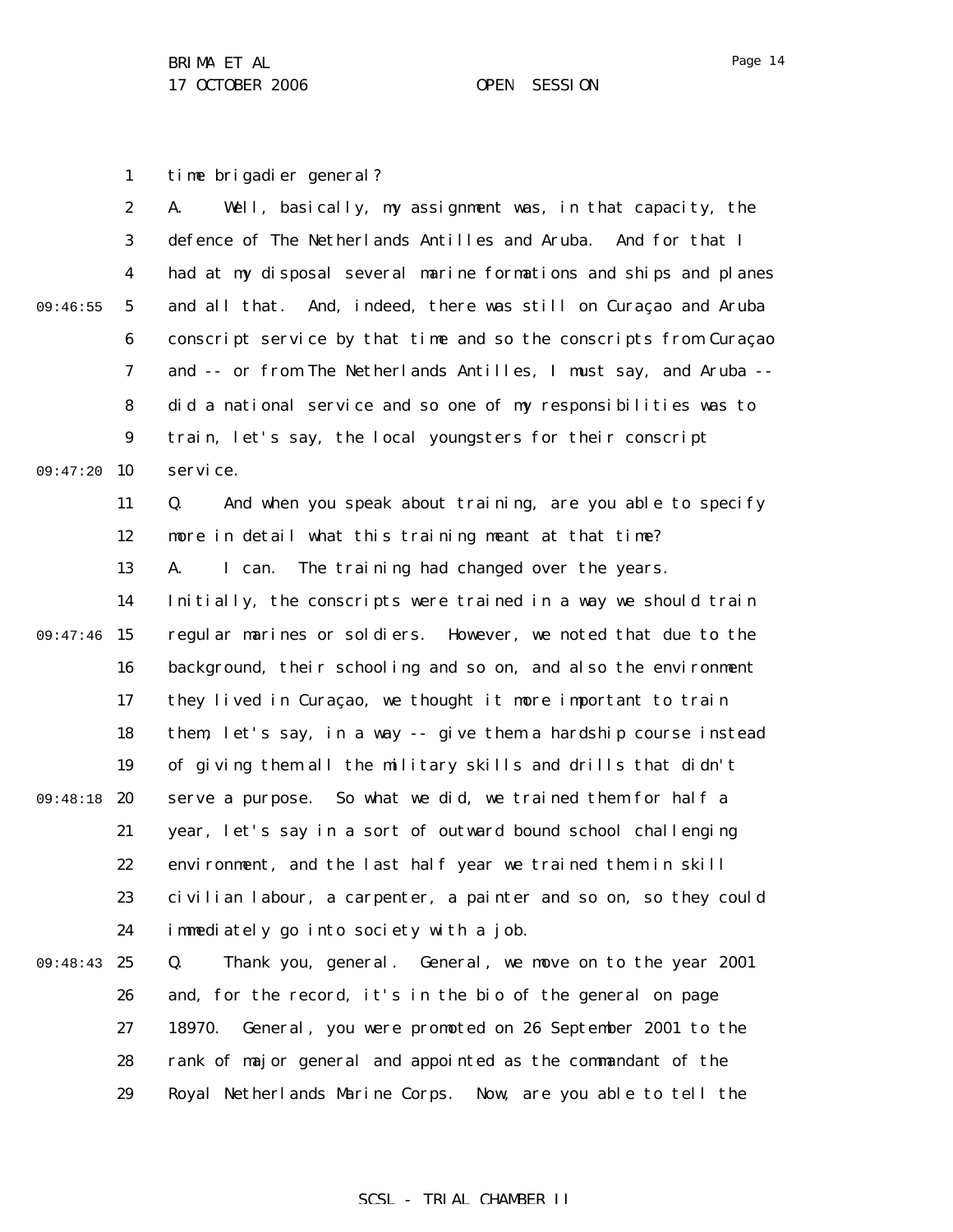1 2 3 4 5 6 7 8 9 09:49:56 10 11 12 13 14 09:50:24 15 16 17 18 19 09:50:53 20 21 22 23 24 09:51:13 25 26 27 28 29 09:49:32 Court what your -- the area of your responsibility was? A. As commandant of the marine corp, I was responsible for the entire marine corps in The Netherlands covering 3,500 men. In the capacity of marine corps commandant I was also member of the Supreme Board of the Royal Netherlands Navy and, in my capacity, I was ultimately, in this capacity I was ultimately responsible for the marine units also in preparing them for missions. Q. General, can you recall any missions in which you were involved as far as preparation concerns? A. Yes. I was involved in the preparation of two battalion groups to Iraq and an operation off the coast of Liberia. Q. And general, what type of operations we speak here when you refer to mission Iraq and Liberia? A. Liberia was basically an amphibious ship off the coast of Liberia, with marine forces embarked in support operations, in Liberia, and Iraq was after the war, of course, under British command to establish peace and security in the southern region of Iraq, and we carried out that mission for eight months. Q. Thank you, general. General, when you speak about preparation of two battalion groups, or battalion groups as such, in this regard could you tell the Court what you mean with preparation of battalion groups? A. What I mean is that if you're sent out to, for example, Iraq, depending on the mission, you have to make sure that the men are trained properly. Now of course you have your subordinate commanders to do that. However, it was my ultimate responsibility to make sure it was done, to make sure they had the right personnel, which was my direct responsibility and my staff to make sure they had the right equipment. So training

Page 15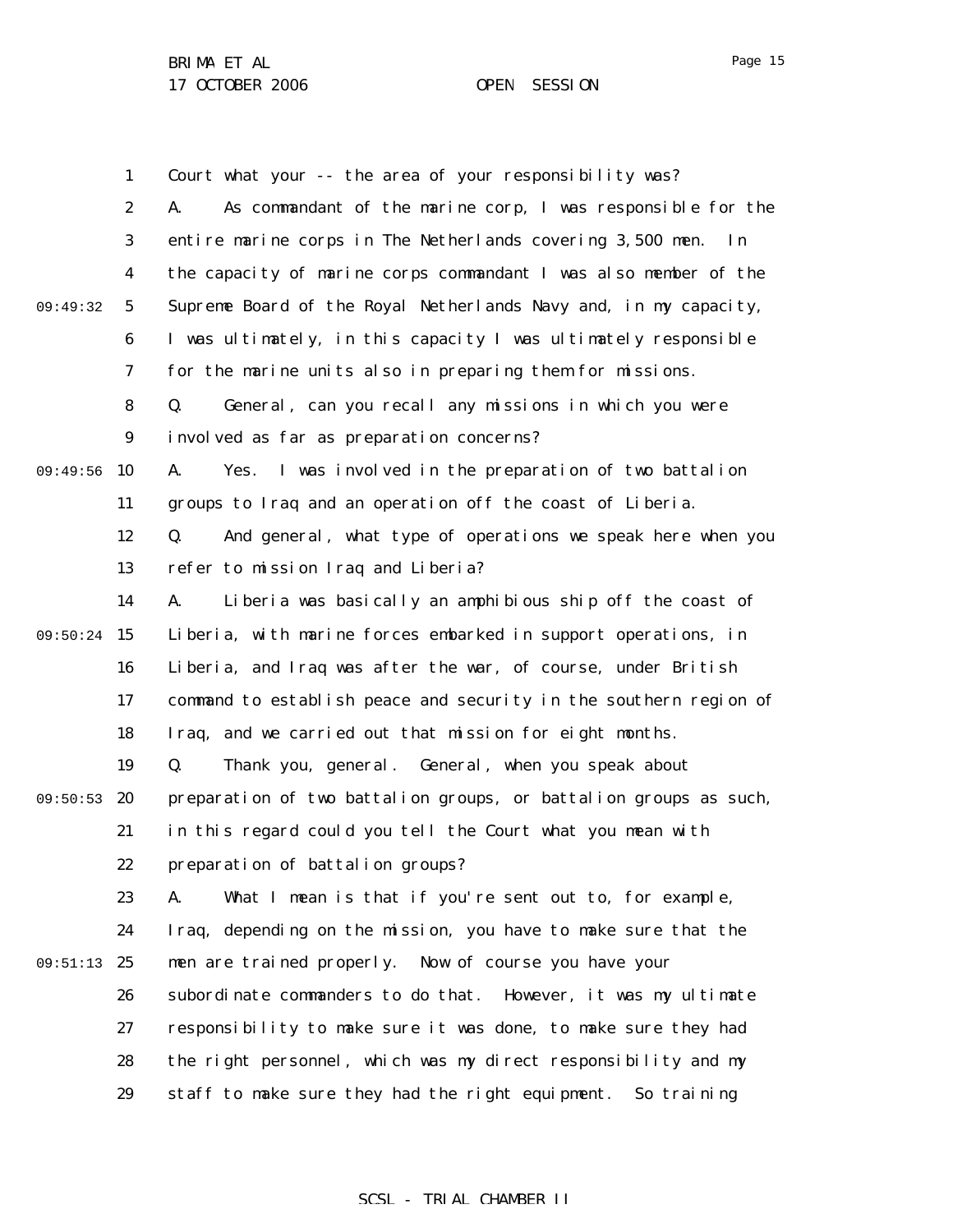equipment personnel.

1

|          | $\boldsymbol{2}$ | Thank you, general. Whilst you were the commandant of the<br>Q.     |
|----------|------------------|---------------------------------------------------------------------|
|          | 3                | Royal Netherlands Marine Corps, you were ultimately responsible     |
|          | $\boldsymbol{4}$ | also for the integration of the marine corps into The Netherlands   |
| 09:51:51 | $\mathbf{5}$     | fleet organisation in that year?                                    |
|          | 6                | That's correct.<br>A.                                               |
|          | 7                | Are you able to tell the Court what this integration<br>Q.          |
|          | 8                | actually meant of these two forces, organisations?                  |
|          | $\boldsymbol{9}$ | I can. Basically, the marine corps and the fleet were,<br>A.        |
| 09:52:11 | 10               | when I started as commandant, two separate organisations.           |
|          | 11               | However, due to enormous reorganisations within the defence of      |
|          | 12               | The Netherlands we had to integrate the marine corps staff, my      |
|          | 13               | headquarters, with the fleet headquarters and basically, from the   |
|          | 14               | marine side, or from my headquarters, the plan came how to do       |
| 09:52:39 | 15               | that.                                                               |
|          | 16               | And can you tell the Court how much personnel was involved<br>Q.    |
|          | 17               | in this integration of these two organisations?                     |
|          | 18               | If you ask me about personnel then I have to relate only to<br>A.   |
|          | 19               | the staff because it didn't change anything for marine battalion    |
| 09:52:59 | 20               | but my headquarters was approximately 120 men strong and the        |
|          | 21               | fleet headquarters was about 300 strong so in total well over 400   |
|          | 22               | staff officers had to -- had to integrate in the staff, in the      |
|          | 23               | combined staff.                                                     |
|          | 24               | But when we speak about the strength of The Netherlands<br>Q.       |
| 09:53:20 | 25               | Marine Corps and The Netherlands Fleet Organisation, about how      |
|          | 26               | much servicemen or women we speak, in total?                        |
|          | 27               | I think by the time, when I left the navy marine corps was<br>A.    |
|          | 28               | a -- had a total strength of about 16,000.                          |
|          | 29               | Thank you.<br>Are you able to tell the Court how much time it<br>Q. |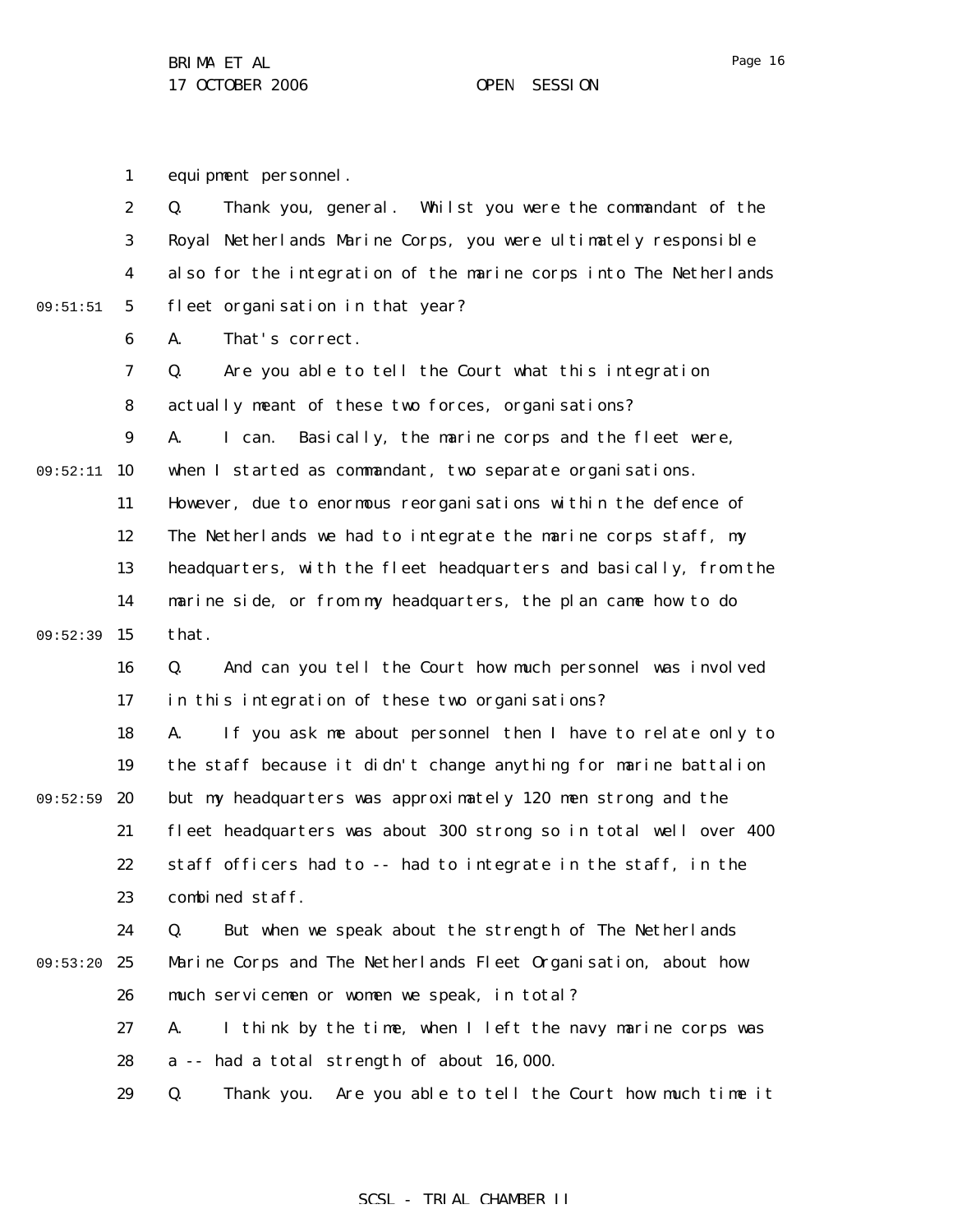1 2 3 4 5 6 7 8 9 09:54:28 10 11 12 13 14 09:54:50 15 16 17 18 19 09:55:14 20 21 22 23 24 09:55:30 25 26 27 28 29 09:54:04 took you, or the staff you were responsible for, to undertake this integration of these two organisations? A. I can partly answer the question because the -- the planning, how to do it, we could do that in about four months, but the actual integration so how -- how do you combine the two staffs together, how are you making the procedures, etcetera, that started right after I left the marine corps and the time set for that and needed, as I was told, was about a year. Q. And general, in that period, were you involved in the setting up of any other organisations or reintegrations, apart from the one you just mentioned? A. No. Q. General, in September 2004, you retired from active service? A. Correct. Q. Are you able to tell the Court what position you assumed after being retired? A. Well, I decided it was not the time to pick up a permanent position. However, I was asked to, on a part-time basis, to join the centre for strategic studies, in The Hague, again on a -- on a part-time basis. Q. That's in The Netherlands? A. That's in The Netherlands. Q. And what is the overall purpose or aim of this centre for strategic studies The Hague? A. The area they cover is extremely wide. All sort of studies are carried out, whether it's how to deal with counter-terrorism, how to judge plans within the Defence, so it's an advisory group, so, but it's extremely wide.

## SCSL - TRIAL CHAMBER II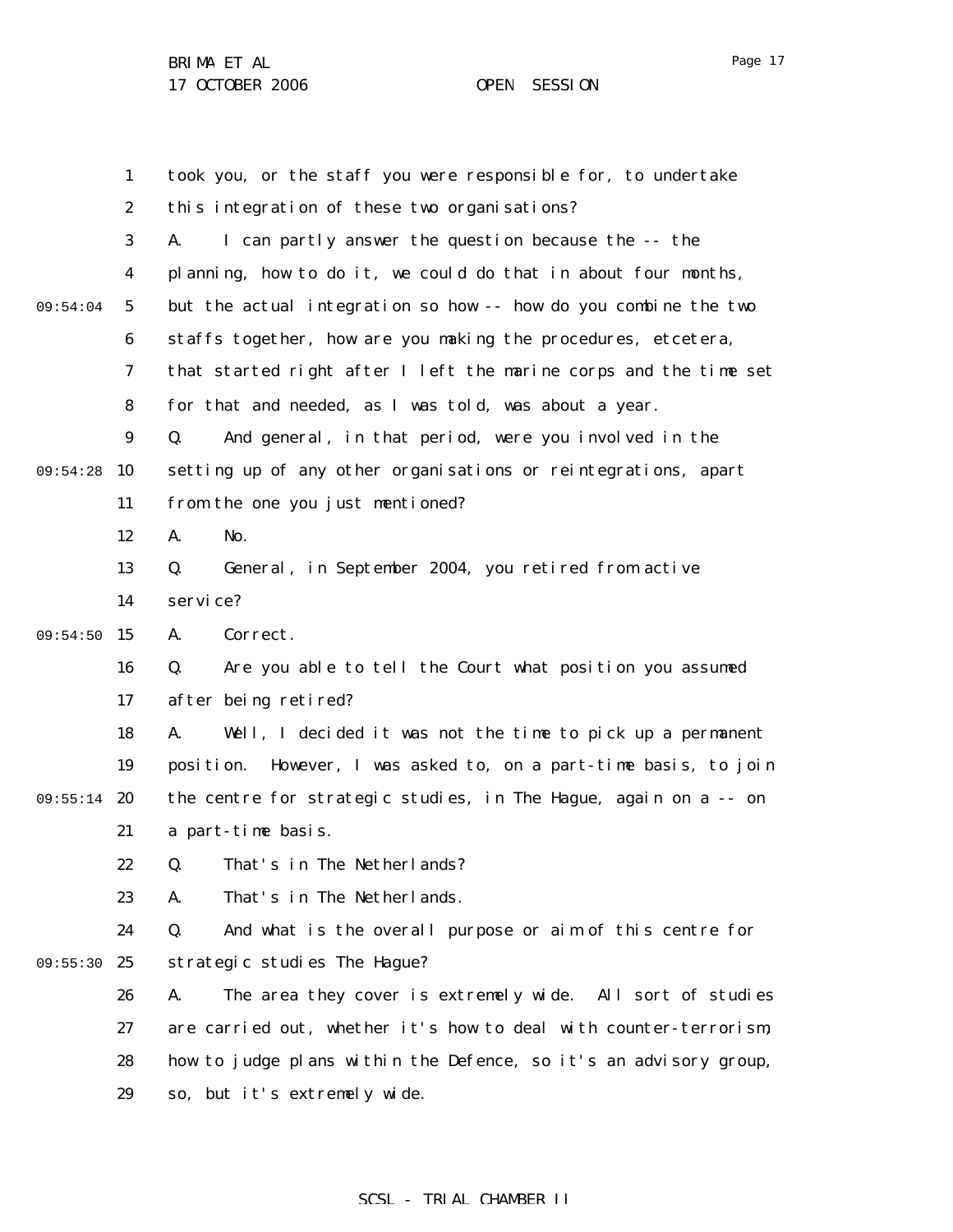1 2 3 4 5 6 7 8 9 09:56:39 10 11 12 13 14 09:57:01 15 16 17 18 19 09:57:24 20 21 22 23 24 09:57:44 25 26 27 28 29 09:56:11 Q. Were you approached to become a member of this centre? A. I was. Q. Was there -- is there a specific area of or discipline you are involved in within that centre? A. Again, on a -- on a part-time basis, I was involved heavily in -- in dealing with intelligence structures after 9/11. In other words, after 9/11, looking carefully in The Netherlands are we doing business well, dealing with sharing information and I carried out that -- that study, together with others for quite a while. Q. Was this study published within the centre? A. It was published only within the centre. Q. Was there a specific reason for that? A. I think the specific reason not to -- to bring it outside the centre was because the proposals were within the context of The Netherlands and political world in The Netherlands, a little far. Q. Thank you, general. General, at the end of your active military career, but I think also before, according to your bio, you were decorated with the Officers Cross of Oranja Nassau by Her Majesty, the Queen of Beatrix, of The Netherlands? A. Correct. Q. Can you please explain to the Court why you were decorated with this officers cross? A. It's not always totally known to the one who receives the decoration but it was basically for my performance in The Netherlands Antilles. Q. And general, is it also correct to say that the appointment to you as a permanent judge, in the Antilles, in the years

## SCSL - TRIAL CHAMBER II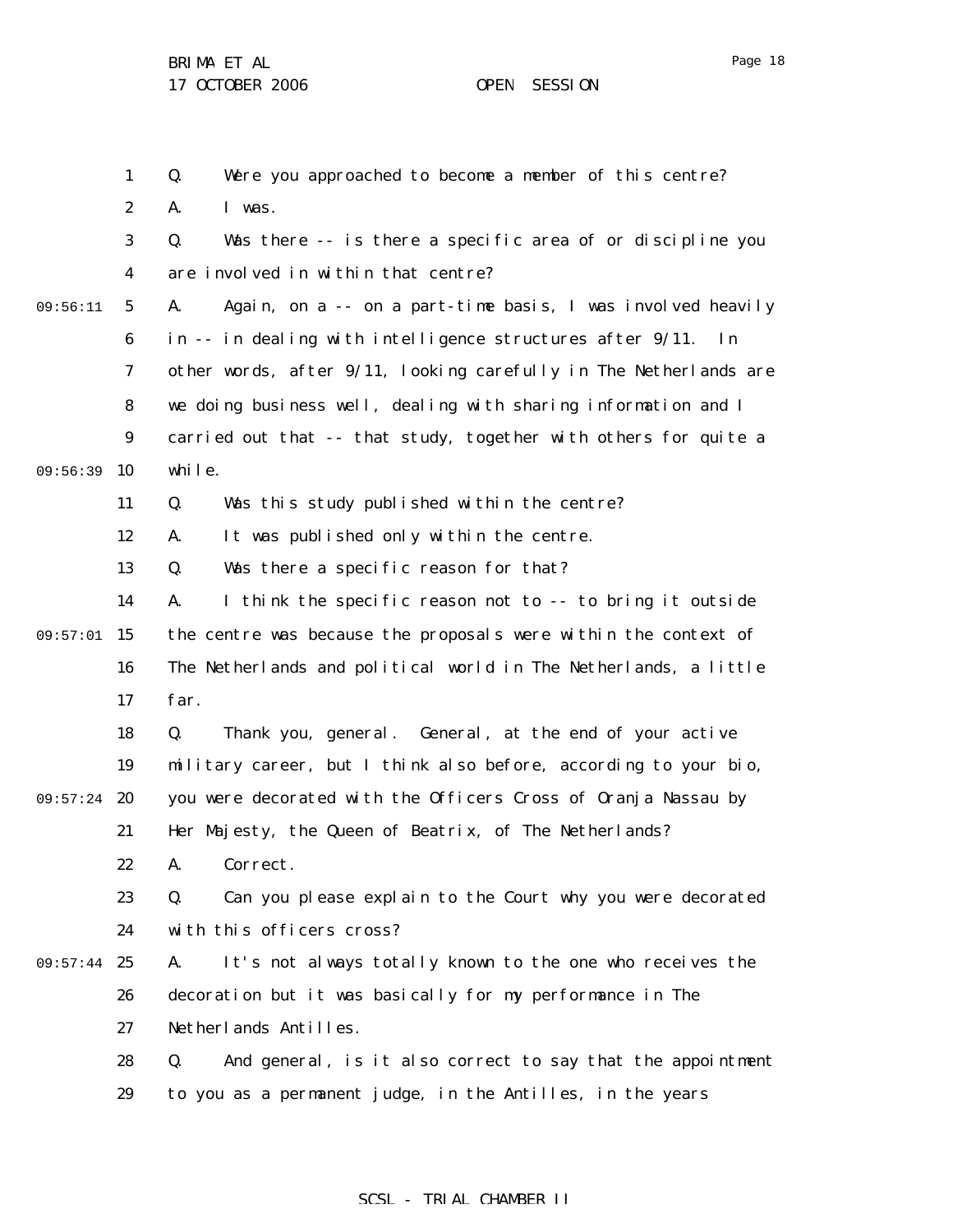1 2 3 4 5 6 7 8 9 09:58:44 10 11 12 13 14 09:59:05 15 16 17 18 19 09:59:26 20 21 22 23 24 09:59:57 25 26 27 28 29 09:58:21 before, was actually issued by Her Majesty, the Queen Beatrix of The Netherlands? A. That's correct. Q. And general, in 2001 you were awarded with the Legion or Merit. Are you able to tell the Court what the Legion of Merit means? A. The Legion or Merit is a decoration from the United States of America, and it has different degrees, and I was awarded the highest degree commander for, basically for my work as commandant of the coast guard and subordinate commander of a US organisation in the counter-drug organisation in the Caribbean. Q. Actually, with the latter, you referred to your position as the commander of the task group of the -- in the counter-terrorism enforcement? A. That's correct. Q. General, after being retired, were you appointed in any other case as a military expert? A. I was. Q. Could you please inform the Court when you were appointed as military expert and in what case? A. I was appointed as a military expert last July by a union for professional military personnel, and the case had to do with the liability of the state of The Netherlands in a case of a Dutch soldier who served in Srebrenica and who got post-traumatic stress syndrome. So, in fact, for the union, whose member got post-traumatic syndrome, I wrote a military expert report. Q. And, general, were you asked to be military expert in this capacity based on the operational aspects which pertain to the Srebrenica case?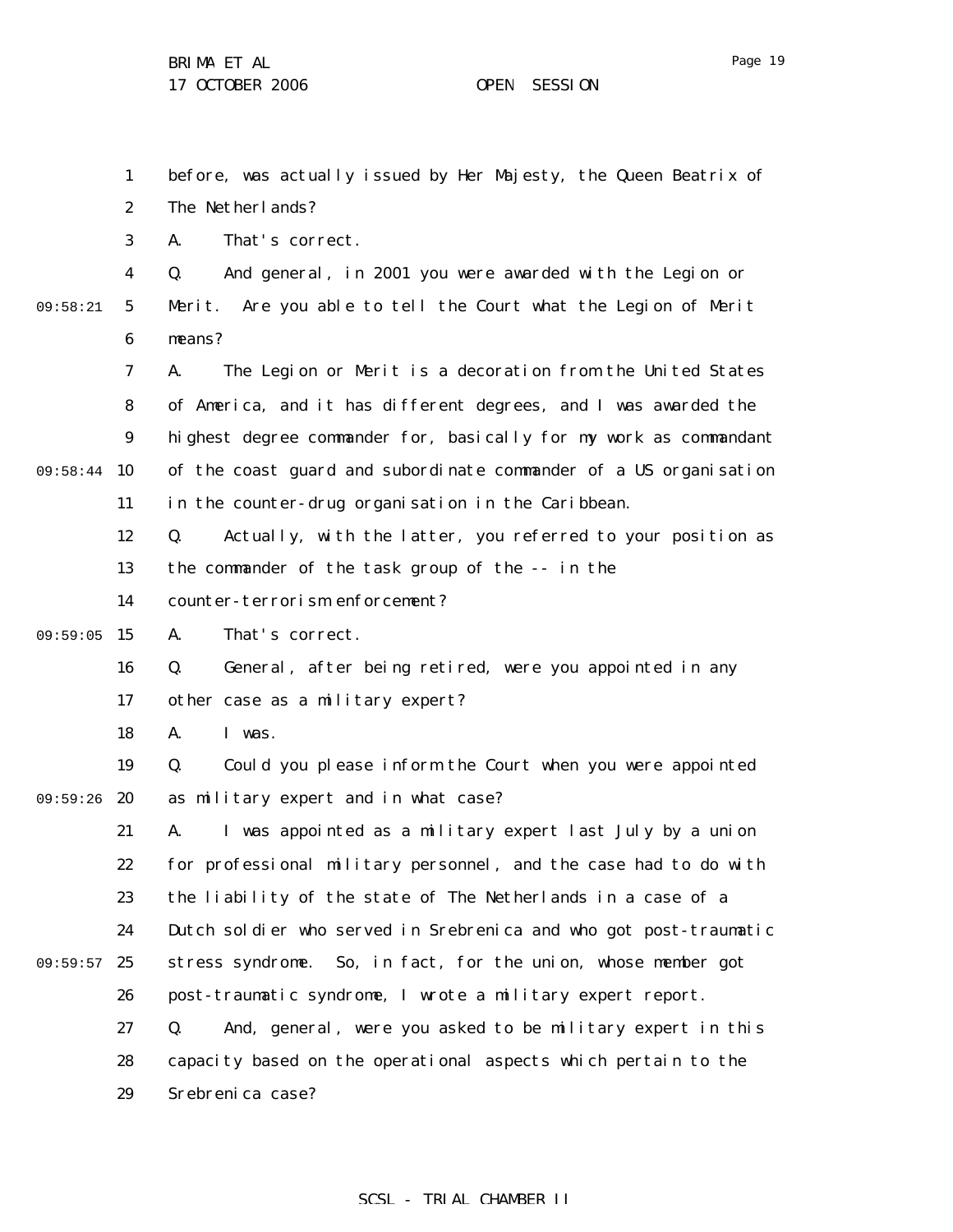BRIMA ET AL

17 OCTOBER 2006 OPEN SESSION

1 2 3 4 5 6 7 8 9 10:01:08 10 11 12 13 14  $10:01:32$  15 16 17 18 19  $10:02:01$  20 21 22 23 24  $10:02:34$  25 26 27 28 29 10:00:38 MR AGHA: Objection, Your Honour. It's the leading nature of that question. PRESIDING JUDGE: What do you say, Mr Knoops? MR KNOOPS: I'm happy to rephrase it, Your Honour. Q. General, are you in a position to briefly indicate what areas of expertise were asked from you becoming military expert? A. Of course, I have not served in Srebrenica, but I was asked to look into basically the decision-making process by the Dutch government in all the phases of Srebrenica, and basically also the question if the Dutch government took care of the battalions and their men properly. Q. Thank you, general. Did you prepare a report in this case? A. I did. I filed my report to the union at the end of September. Q. And was your report filed with the Court? A. It was. Q. Thank you, general. That concludes the first part of my examination and, general, let us now turn to what you actually researched and what your research specifically entailed. Are you in a position, general, to inform the Court, shortly, what the composition of your report is? In other words, how your research for the FC case was set up? A. Yes, I can. Based on the broad assignment, I wrote a report of five let's say paragraphs or chapters. After an introduction, I addressed an historical analysis in part B and then in part C I went to describe based on -- on a little bit of doctrine the types of conflict that exist, normally, and then the character of the operation of the AFRC and then, in the next chapter, I analysed in detail the report written by Colonel Iron,

## SCSL - TRIAL CHAMBER II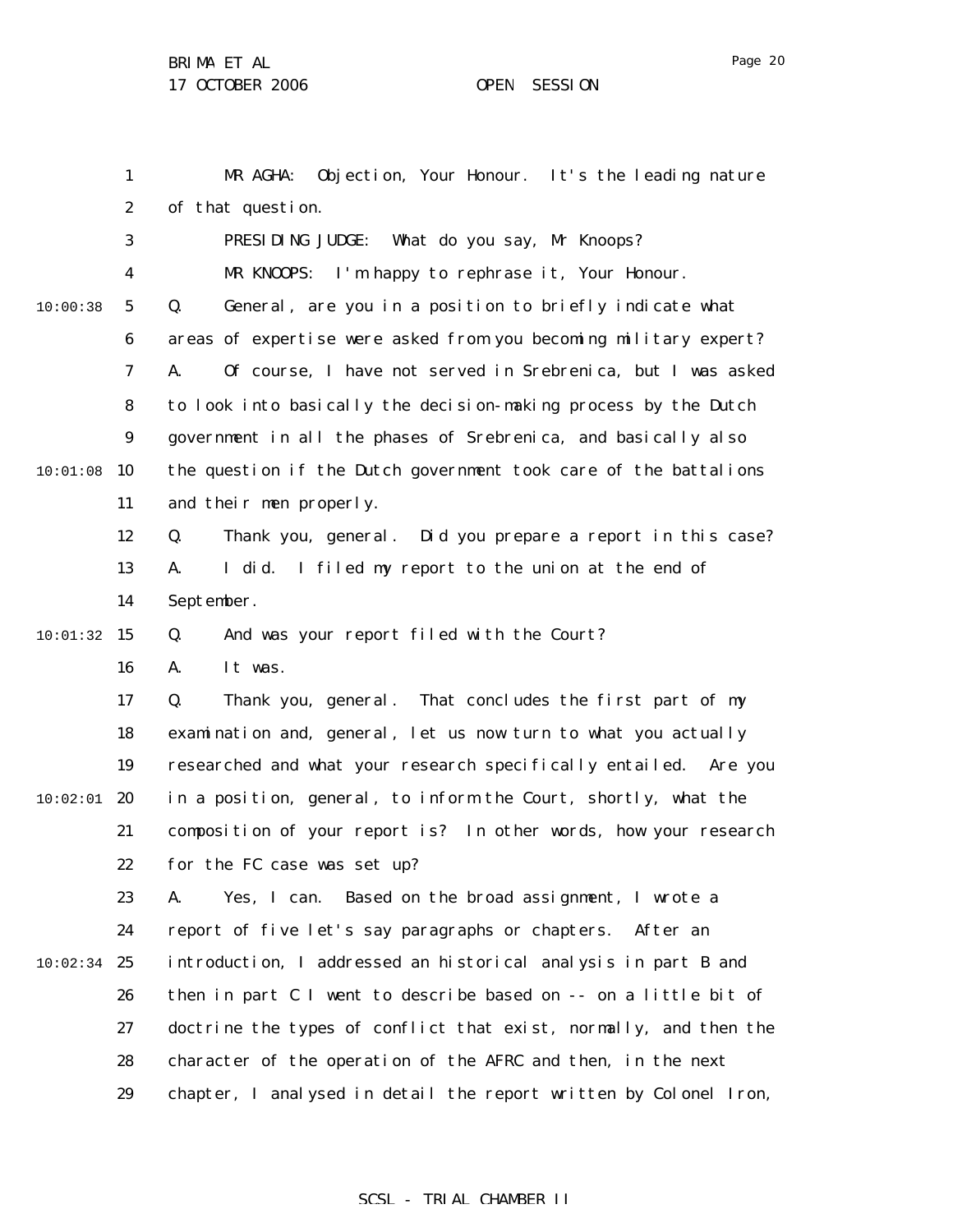|               | 1                | and of course, I had to address the three question, initially    |
|---------------|------------------|------------------------------------------------------------------|
|               | $\boldsymbol{2}$ | for, as you know, the three questions posed by Colonel Iron,     |
|               | 3                | whether it was hierarchy and structure, the characteristics of   |
|               | $\boldsymbol{4}$ | the AFRC, whether there was coherence between strategic          |
| 10:03:35      | $\sqrt{5}$       | operational and technical level and, in addition to that, a      |
|               | $\boldsymbol{6}$ | fourth question was posed to me whether and to what -- whether   |
|               | 7                | and to what extent, let's say a joint military structure had     |
|               | 8                | existed between the AFRC and the RUF. So that's basically the    |
|               | $\boldsymbol{9}$ | Iron report and then my last part is conclusions.                |
| 10:04:13      | 10               | Thank you, general. I will now turn to the question how<br>Q.    |
|               | 11               | you undertook this research. And perhaps, general, you are in a  |
|               | 12               | position to inform the Court first about your starting point.    |
|               | 13               | Can you explain to the Court what was your starting point when   |
|               | 14               | you assumed this assignment?                                     |
| 10:04:41      | 15               | My starting point was the report written by Colonel Iron<br>A.   |
|               | 16               | which -- who had then just had delivered his report, I think it  |
|               | 17               | was in October last year.                                        |
|               | 18               | General, are you able to tell the Court whether you made<br>Q.   |
|               | 19               | use of any primary and/or secondary sources?                     |
| 10:05:06      | 20               | I did.<br>A.                                                     |
|               | 21               | You did both?<br>Q.                                              |
|               | 22               | A.<br>Sorry, yes, both.                                          |
|               | 23               | General, let us first start with the primary<br>Q.<br>Thank you. |
|               | 24               | sources of your report. Can you tell the Court what type of      |
| $10:05:24$ 25 |                  | primary sources you used to come to your report?                 |
|               | 26               | The primary source were interviews with senior officers,<br>A.   |
|               | 27               | retired, and still on active duty.                               |
|               | 28               | Q.<br>Are you able to tell us the names of the<br>Thank you.     |
|               | 29               | retired senior officers?                                         |

# SCSL - TRIAL CHAMBER II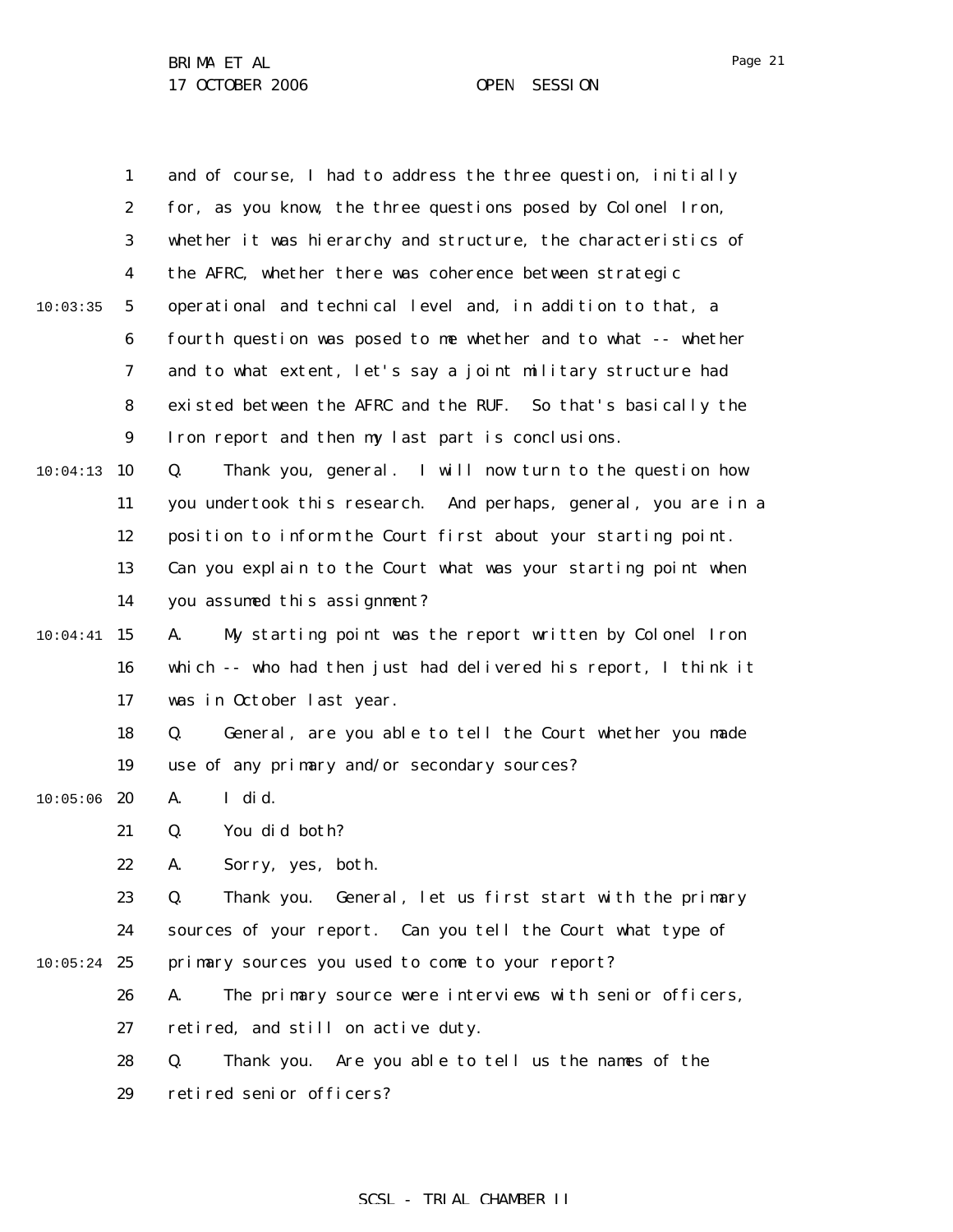1 2 3 4 5 6 7 8 9 10:06:40 10 11 12 13 14  $10:06:52$  15 16 17 18 19  $10:08:04$  20 21 22 23 24  $10:08:21$  25 26 27 28 29 10:06:24 A. I'm afraid I can't. I cannot. I can write them down because I know for one has a specific number, and the other two, indicated that they were in no position to have their names revealed, so, but the retired officers are concerned, I cannot do that. I can write them down but I cannot mention their names. MR KNOOPS: Your Honours, if the Court allows the general to write down the names of the retired senior officers he interviewed? PRESIDING JUDGE: Yes. Court attendant, if you will assist. MR KNOOPS: Q. And, general, whilst you are doing that, perhaps you could number them so we could, in the course of my examination, refer to the numbers of the retired officers you are going to write down for us. I am grateful for that. A. Excuse me, only the retired officers, is that correct? Q. Yes. Let's start with retired officers, sir. MR AGHA: Your Honours, at this stage, could the Prosecution make an observation, that the witness seems to have with him some papers other than what he's writing on, and the Prosecution is wondering whether it's proper that he should have those other documents there in front of him while he's giving his evi dence. MR KNOOPS: Your Honour, perhaps the general can first indicate what papers he has on his desk. THE WITNESS: I can. What I have here is my report, the report by Colonel Iron and some notes of one of the retired officers. PRESIDING JUDGE: Yes, all right. I haven't seen the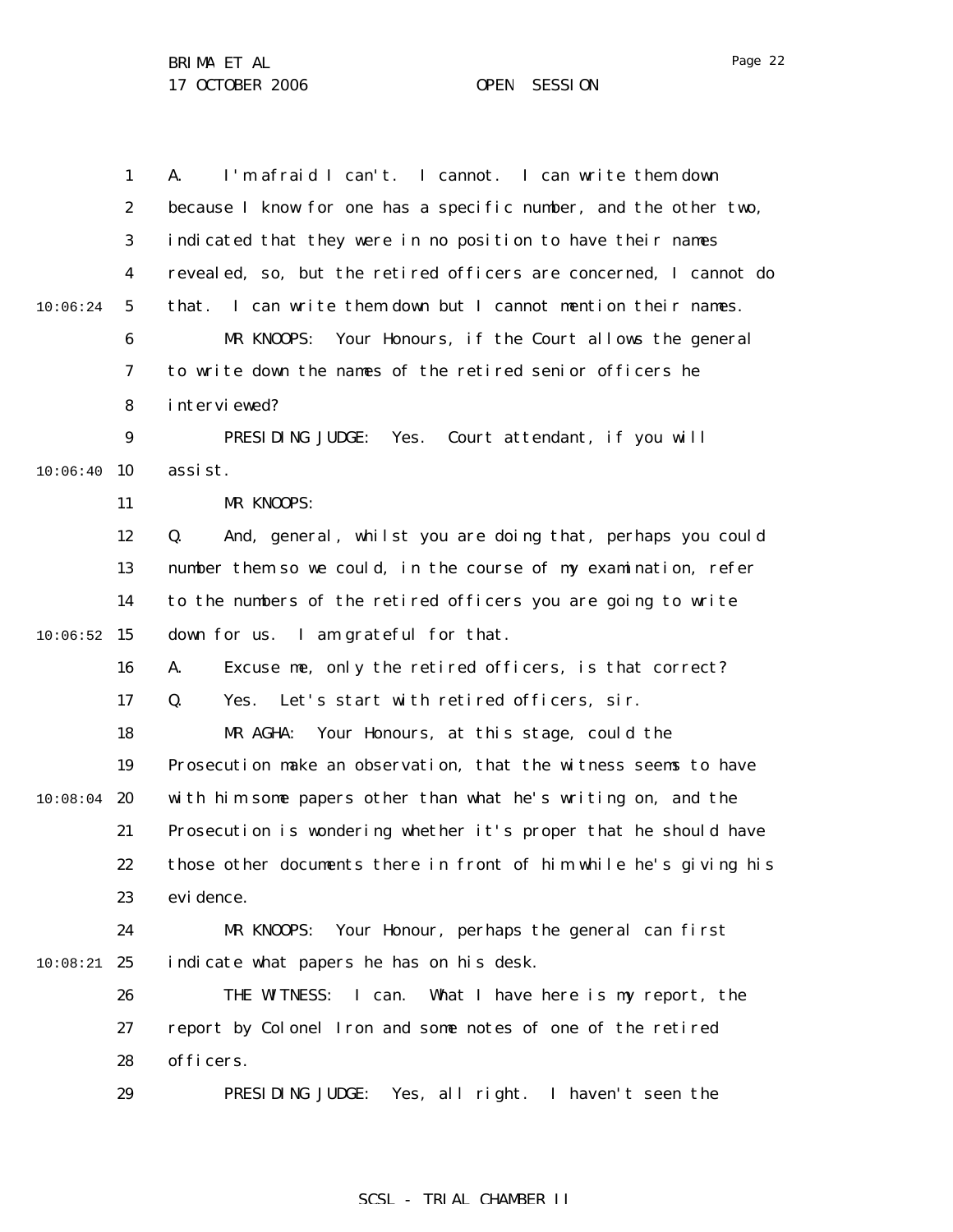1 witness refer to any of those notes.

|          | $\boldsymbol{2}$ | MR KNOOPS: I would, Your Honour, ask the Court's                   |
|----------|------------------|--------------------------------------------------------------------|
|          | 3                | permission that the witness, that the expert, excuse me, would be  |
|          | 4                | permitted to at least have the notes available of one of the       |
| 10:09:08 | 5                | senior officers because these notes are, first of all, disclosed   |
|          | 6                | to the Prosecution.                                                |
|          | 7                | PRESIDING JUDGE: Well, look, Mr Knoops, let's do it in the         |
|          | 8                | context of some questions. You are talking in the abstract at      |
|          | $\boldsymbol{9}$ | the moment. I'm not sure in connection with what questions you     |
| 10:09:23 | 10               | want the notes there. So let's go through it in the form of        |
|          | 11               | evi dence.                                                         |
|          | 12               | Thank you, Your Honour.<br>MR KNOOPS:                              |
|          | 13               | <b>JUDGE SEBUTINDE:</b><br>Mr Knoops, while we are still on the    |
|          | 14               | issue of this sheet of paper that is going around, you asked the   |
| 10:09:41 | 15               | witness questions which elicited the answer: These were retired    |
|          | 16               | Now, I presume that they were retired officers of the<br>officers. |
|          | 17               | Sierra Leone Army; is that correct?                                |
|          | 18               | That's correct, Your Honour.<br>MR KNOOPS:                         |
|          | 19               | PRESIDING JUDGE:<br>Yes, Mr Knoops. Do you want this               |
| 10:11:07 | 20               | document back or what do you wish to do with it?                   |
|          | 21               | I would like to have it tendered as a<br>MR KNOOPS:                |
|          | 22               | confidential document, Your Honour.                                |
|          | 23               | PRESIDING JUDGE: Right. Mr Agha, any objection?                    |
|          | 24               | MR AGHA:<br>We have no objection, Your Honour.                     |
| 10:11:26 | 25               | PRESIDING JUDGE:<br>Yes, this piece of paper on which the          |
|          | 26               | witness has written the names of three retired officers, will be   |
|          | 27               | admitted into evidence as Exhibit D34.                             |
|          | 28               | [Exhibit No. D34 was admitted]                                     |
|          | 29               | MR KNOOPS:<br>Thank you, Your Honour.                              |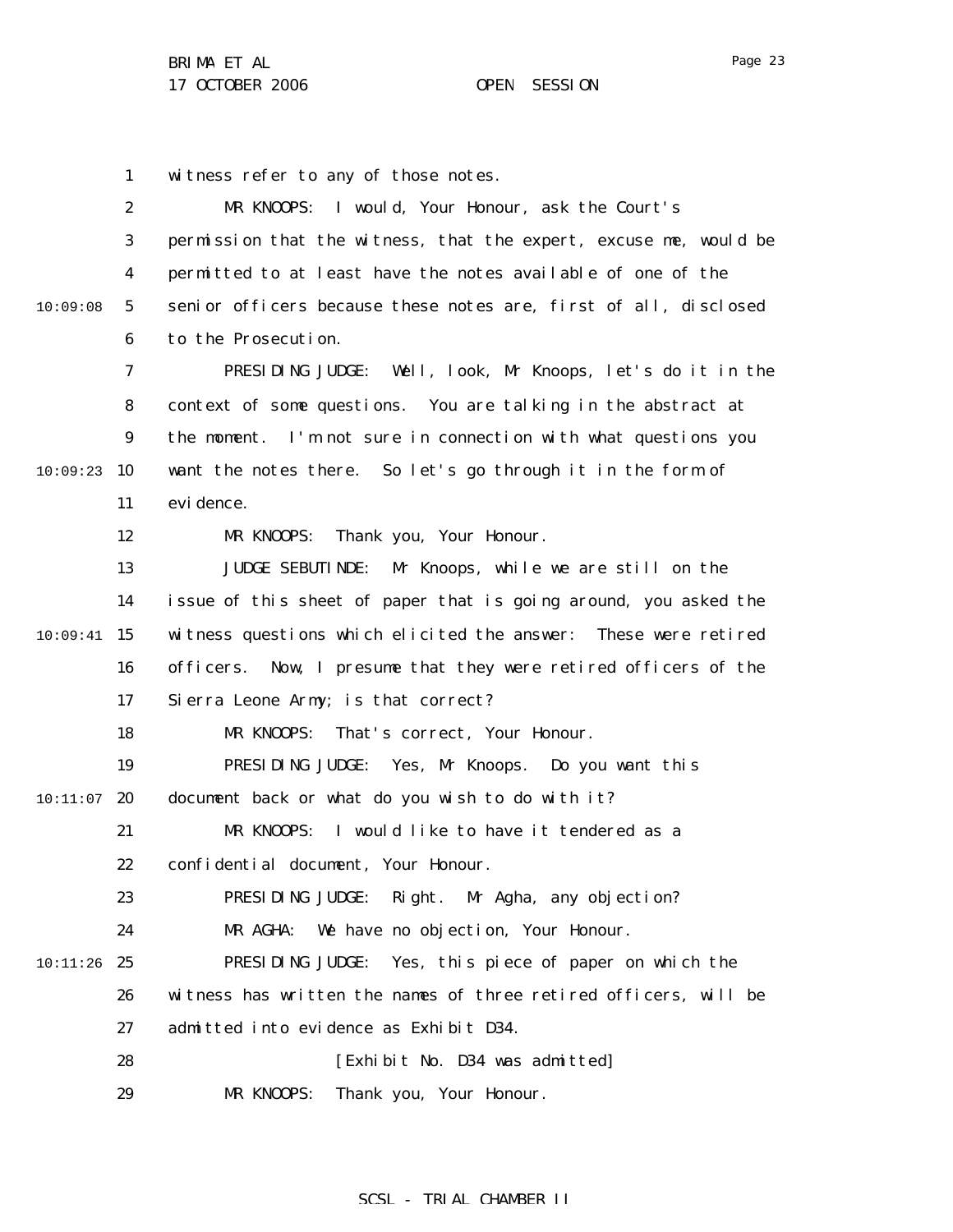1 2 3 4 5 6 7 8 9 10:12:50 10 11 12 13 14  $10:13:26$  15 16 17 18 19  $10:14:06$  20 21 22 23 24 10:14:41 25 26 27 28 29 10:12:30 Q. General, do you know whether there was a specific reason for these three officers? PRESIDING JUDGE: I am sorry to interrupt, Mr Knoops, but I have done it again. I should have ordered that that last exhibit, D34, be marked confidential. I will make that order now. MR KNOOPS: Thank you, Your Honour. Q. General, do you know whether there was a specific reason for these three officers not to have their names revealed? A. Basically, they, all three, indicated that, by revealing their names, they were afraid of repercussions from the government, which is a broad sort of thing to state. But, from the government, they were afraid of having repercussions. Q. During which periods you were able to interview them? A. Different time frames. All of them, I interviewed in the October time frame, month of October, last year, and also in the period which is from March, I believe, 26 or 24, this year, until 4 or 6 April. Q. Can you indicate approximately how many interviews you conducted with the three seniors, starting with number one? A. Number one, I met in October several times -- I can't indicate how many, exactly. But, even more so, I met number one in the period in October, excuse me, in March/April, at least five times. Q. Did, general, number one, at a certain moment, provide you with written notes? A. Yes, he did. Initially, I took the notes, interviews, and went back to The Netherlands. However, during my research, I had additional questions which -- which I -- I asked number one and

## SCSL - TRIAL CHAMBER II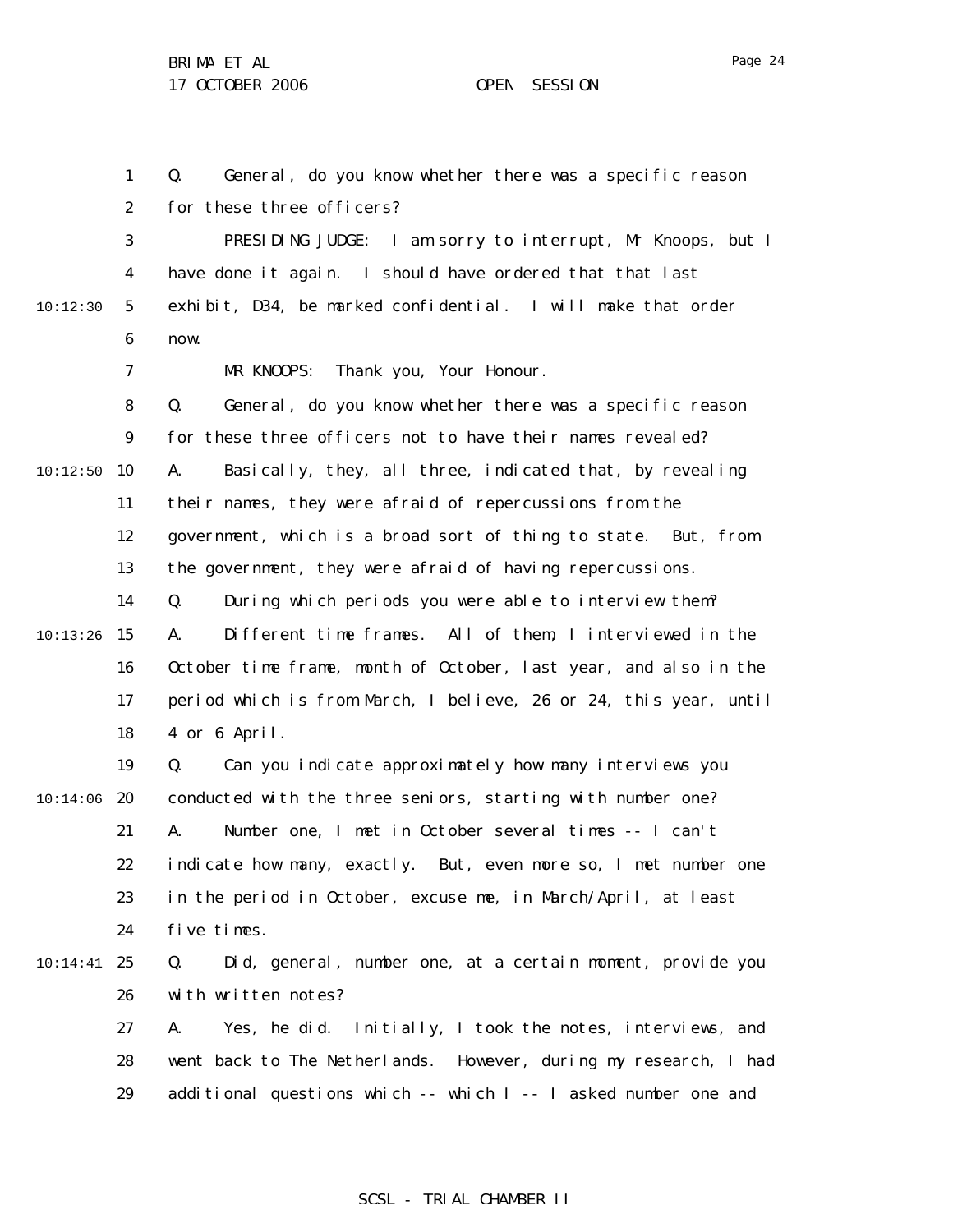1 2 3 4 5 6 7 8 9  $10:15:58$  10 11 12 13 14  $10:16:14$  15 16 17 18 19  $10:17:13$  20 21 22 23 24 10:17:31 25 26 27 28 29 10:15:30 then he came up, which was a necessity, he came up with the written notes and sent them to The Netherlands. Q. General, are you able to identify these written notes? A. I am. Q. When I would give you a document with notes, would you be able to say whether these are the notes you refer to? A. I am. MR KNOOPS: Your Honour, at this point, I would like the Court's permission to provide the expert with some notes I have here, and ask the witness whether he recognises the notes as being the notes of officer number one. PRESIDING JUDGE: Yes. You want him to identify the notes? MR KNOOPS: Yes. PRESIDING JUDGE: Go ahead. THE WITNESS: I recognise the notes. MR KNOOPS: Thank you. Your Honour, at this stage, we would like to have the record reflect that the general clarified the notes the Defence provided him with, and we would like to tender these notes as a confidential Defence exhibit, D35. PRESIDING JUDGE: Yes, Mr Agha? MR AGHA: Depending on the nature of the notes, the Prosecution may have an objection. If these notes are the actual written notes which the colonel -- I beg your pardon, which the expert took from the witness himself, whilst in this country, then the Prosecution would have no objection, provided the Prosecution is also provided with a copy of those documents. If, on the other hand, they are notes by someone else, which were sent to him, then the Prosecution would suggest that those notes be marked for identification only, and that the person who then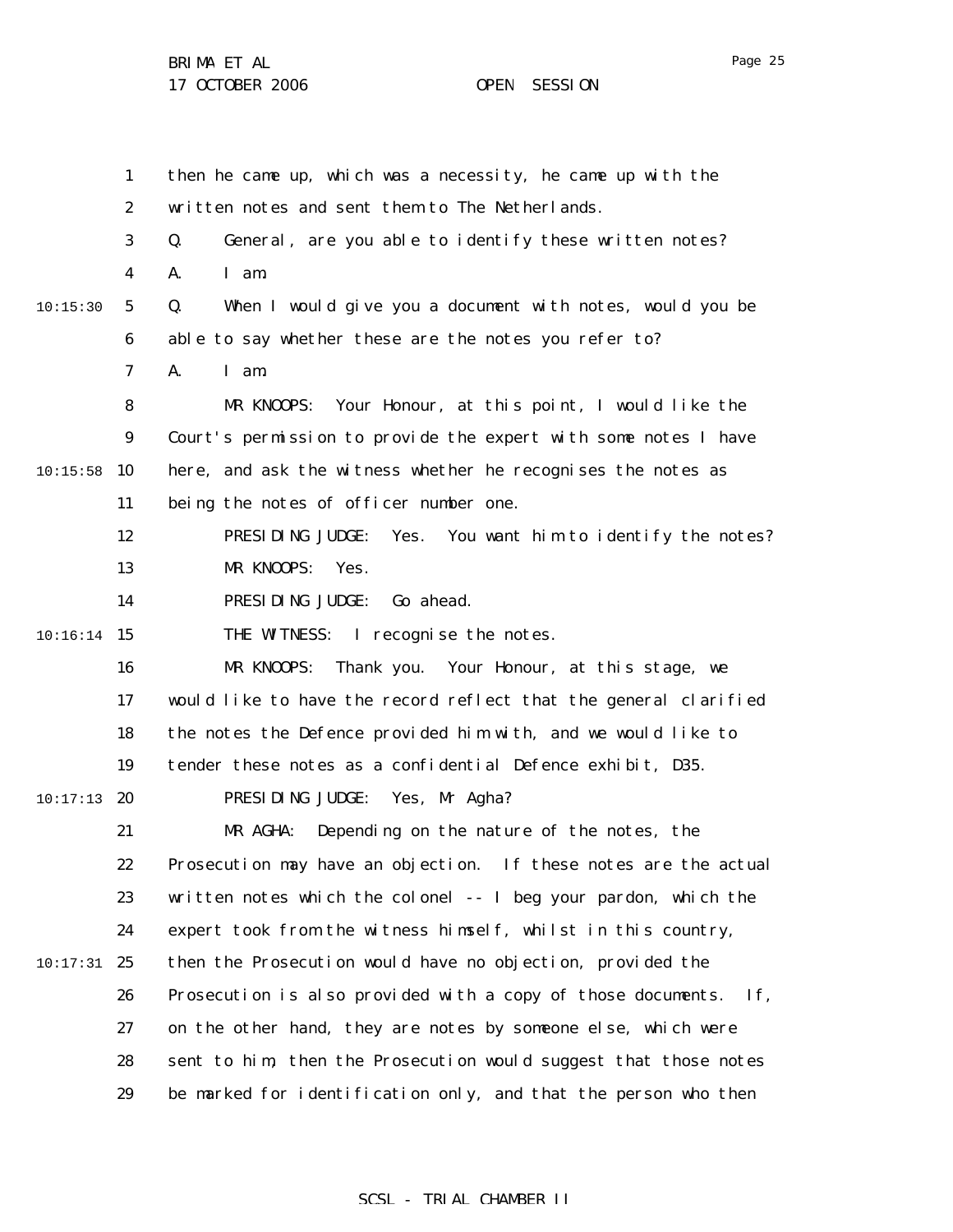Page 26

1 2 3 4 5 6 7 8 9 10:18:36 10 11 12 13 14  $10:18:49$  15 16 17 18 19  $10:19:16$  20 21 22 23 24  $10:19:48$  25 26 27 28 10:18:10 gave those notes can come and identify them, if need be. PRESIDING JUDGE: Well, weren't you filed with a copy of some notes on the -- weren't you served with a copy of some notes on 13th October? MR AGHA: We requested all the notes, Your Honour, and we were only provided with the notes in respect of witness DSK-082 who, as yet, hasn't been put on the list with Mr Knoops. So we are not dealing with that witness, Your Honour. MR KNOOPS: Your Honour, just for, of course, clarification, we are dealing about the same notes. PRESIDING JUDGE: They are the same notes that were served; is that correct? MR KNOOPS: That's correct, Your Honour. MR AGHA: But they were served to us under the heading of DSK-082, not under the heading of these other gentlemen. Is the learned Defence counsel saying that all their set of notes are a mismatch of all of those people who sent him the notes? PRESIDING JUDGE: No. It was served on you as the written notes of DSK-082 as an annexure to the military expert report. MR KNOOPS: And, Your Honour, to be clear, the person number one on the list of D34, is the same person as DSK-082. And we are not suggesting that these notes are a compilation written by the three officers, one, two, three. We are just speaking about officer number one. MR AGHA: In that case, Your Honour, it's clear to me now because where I have number one, I only had the second name, the surname, and there could have been numerous surnames in respect of that name. Even so, the Prosecution starts, now that has been

> 29 clarified, that the notes should be marked for identification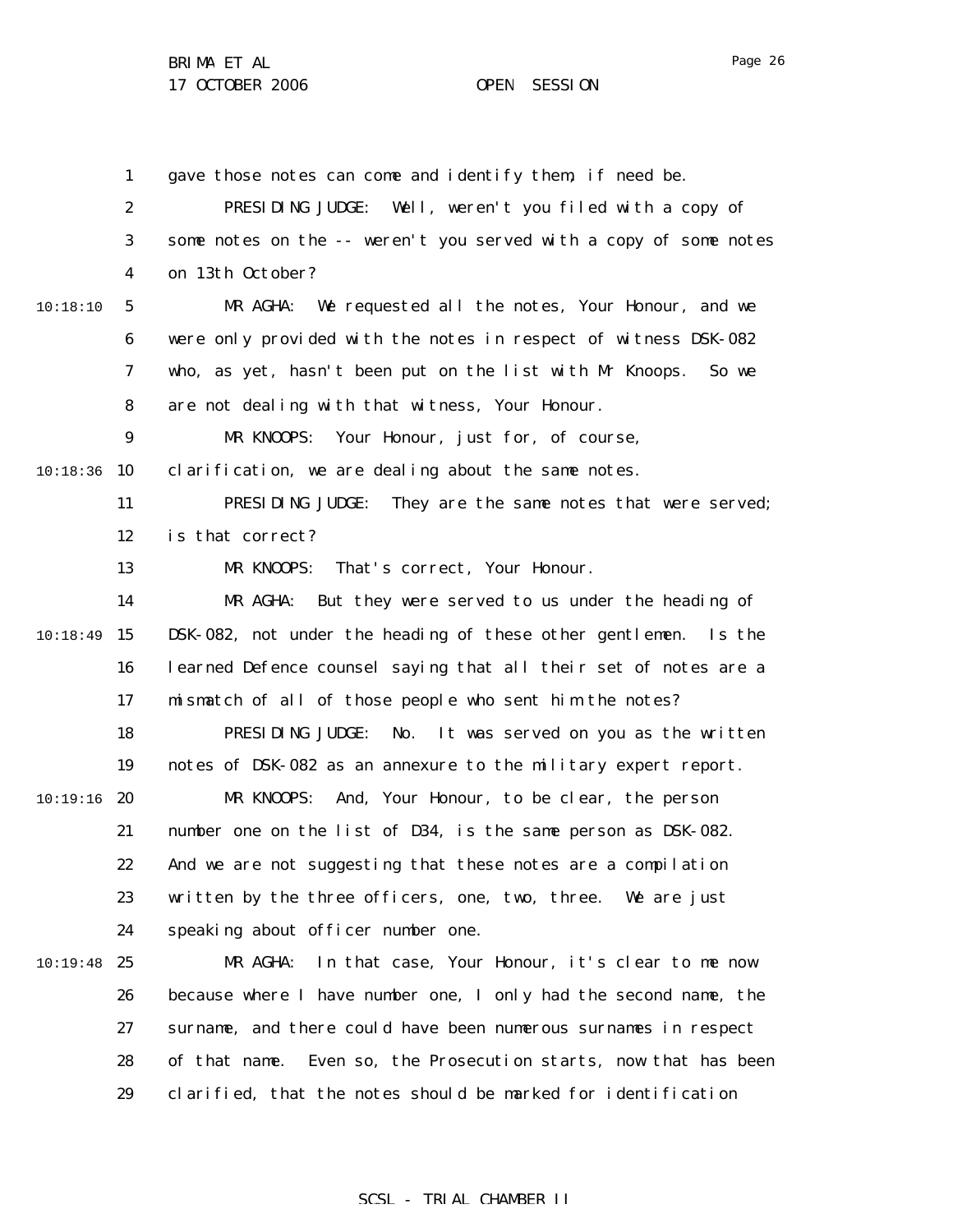1 2 3 rather than exhibited, so that the witness himself, who indeed was on the Defence list, can come, if need be, to authenticate them or indeed give live evidence.

PRESIDING JUDGE: Are these notes that the witness took or

10:20:22

4

5 6 7 8 9  $10:20:51$  10 11 12 13 14  $10:21:16$  15 16 17 they are notes that were posted to him by the person he spoke to? MR KNOOPS: Your Honour, these are the notes written by number one, based on the questions the general referred to, based on the initial interviews. So these are handwritten notes of number one himself. And I don't see any reason why this could not be admitted as an annexure to the report, because it clarifies some of the primary sources of the expert. Secondly, the expert has indicated the reason why the person itself is not able or willing to testify. But, apart from that, we are speaking about the foundation of the report. And, thirdly, I recall that the Prosecution expert, Mr Iron, relied on interviews without making any notes, without being asked to reveal any notes which he took from his sources.

18 19  $10:21:42$  20 21 22 23 So I would think it's unfair, when the Prosecution now requires from the Defence, original notes from witnesses or sources on which an expert relies. There is no jurisprudential foundation for that, whilst the Prosecution expert is able to give evidence live in Court, relying on interviews he took from several Prosecution witnesses, without revealing any notes.

24  $10:22:14$  25 26 PRESIDING JUDGE: Well, correct me if I am wrong, but these notes are the foundation for certain observations made by the expert in his report.

> 27 28 29 MR KNOOPS: That's totally correct, Your Honour. PRESIDING JUDGE: And these notes are produced for the purpose of establishing that he had material on which to come to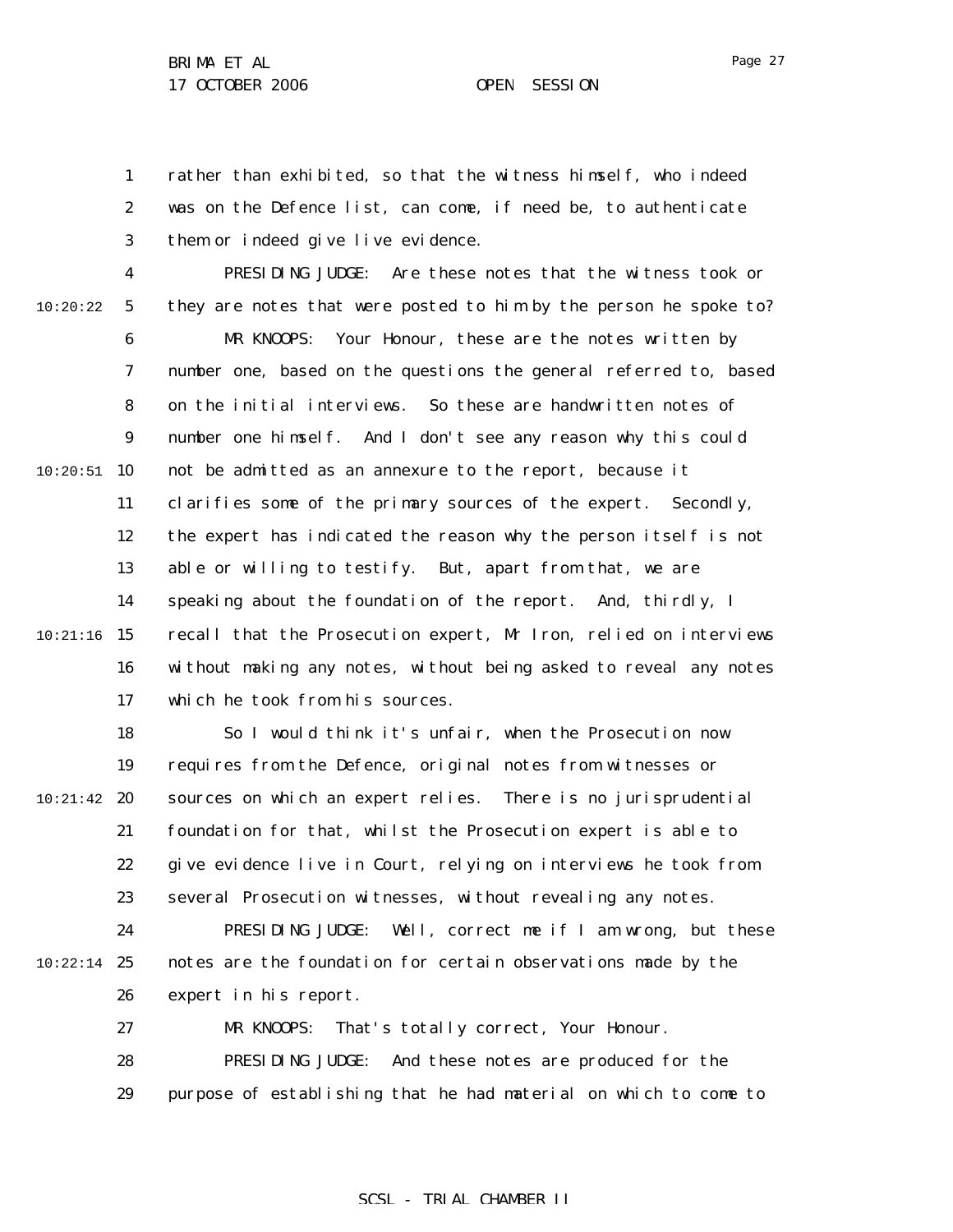1 his conclusions?

2 3 4 5 6 7 8 9  $10:23:04$  10 11 12 10:22:38 MR KNOOPS: Exactly, Your Honour. I'm just laying the foundation for the primary sources. I'm not yet here for the secondary sources, so I am trying to establish the primary sources on which the expert relied, and I would say if the expert is able to produce original notes from one of his sources, that may even be far more clear than derivative notes which he took from the source, one of the primary sources. So I would say the Prosecution should perhaps be happy that we, as Defence, were able and willing to produce these notes because there is no legal obligation for us to provide any of the confidential notes and expert takes from his sources.

13 14  $10:23:24$  15 16 JUDGE DOHERTY: Mr Knoops, can I clarify: These were not notes taken in a face-to-face interview, as I understand your submission. Did they arrive in the post as a result of questions posed by the expert?

17 18 19  $10:23:48$  20 21 22 23 24  $10:24:17$  25 MR KNOOPS: It's my understanding, but the general has to correct me if I am wrong, that these notes were provided to the general, in person, by number one after being extensively interviewed and, on the basis of these interviews, the general has posed additional questions on paper to number one, which he has answered in this piece of paper, 21 pages, which go into the substance of the report or at least the live substance of the report. And the general was in the position to verify whether these notes were indeed produced by number one.

26 27 Q. General, now you should correct me if I summarise this not correctly but --

28 29 A. Yes, I'm afraid I have to correct you on this. The way it happened was that I talked extensively to number one, or 082, in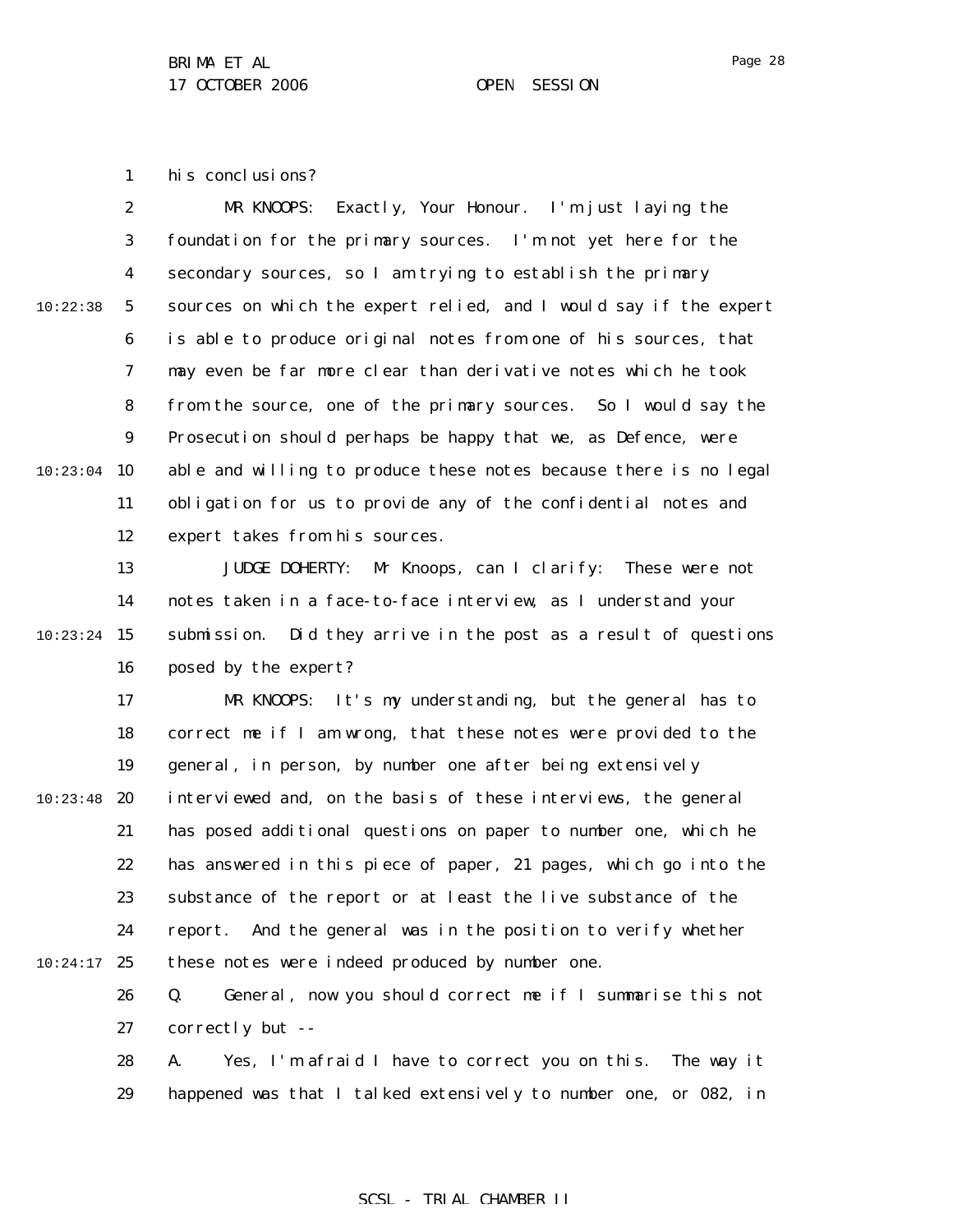BRIMA ET AL

17 OCTOBER 2006 OPEN SESSION

1 2 3 4 5 6 7 8 9 10:25:30 10 11 12 13 14  $10:25:51$  15 16 17 18 19  $10:26:08$  20 21 22 23 24  $10:26:27$  25 26 27 28 29 10:25:15 the time-frame March, April. And by writing my report I needed some clarification on certain issues. So by the time I left for The Netherlands, I handed number one or 082, additional questions and they came in, and the answers came in by email. Q. General, we are speaking about the handwritten notes? A. That's correct. Q. So you are saying they came in through email. Were you able to verify the handwriting of number one with other materials you had from him? A. Not other than that while I was here I got notes from him, and then they had the same handwriting. Q. And you were able to speak with him about these notes? A. Oh, absolutely. Q. And he never said to you that "I didn't give you any notes"? A. Oh no, no, no, no. They, we, by the time I left I asked him specifically: Can you give me answers on these items I want to know. PRESIDING JUDGE: Mr Agha, it's not necessary for two counsel to be on their feet at the one time. MR KNOOPS: Your Honours, one final question for the general in this regard. Q. General, were these, you say they were sent to you via email. Was it sent -- were they scanned to you? A. Well, my technical knowledge doesn't go that far. I opened my computer and that was on. PRESIDING JUDGE: Well, I notice another objection, possible objection that hasn't been specifically put, is that these notes don't comply with Rule 94*bis* because under that rule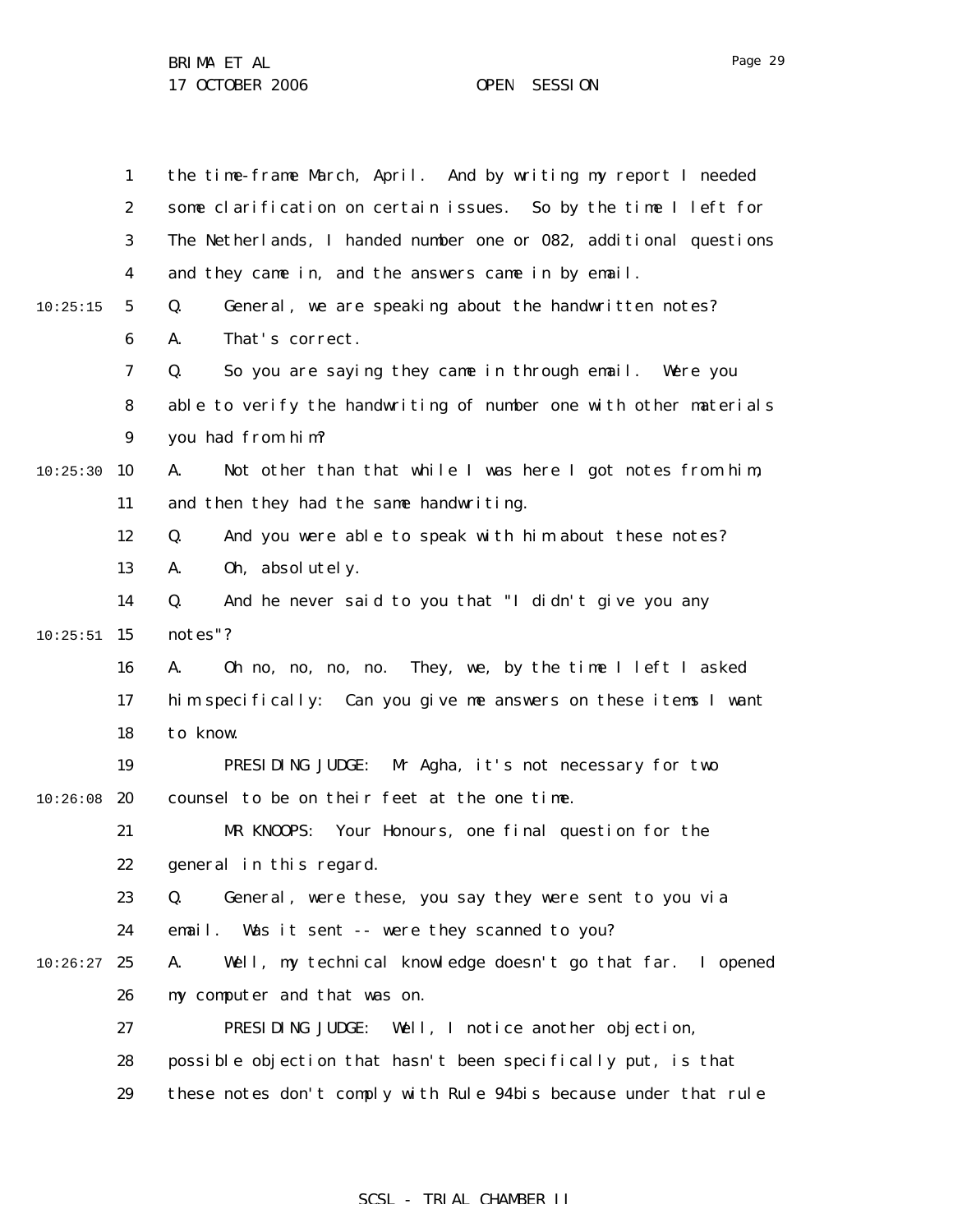1 2 3 4 5 6 7 8 9 10:27:30 10 11 12 13 14  $10:27:51$  15 16 17 18 19  $10:28:14$  20 21 22 23 24 10:28:34 25 26 27 28 29 10:27:14 the full, I emphasise full report of the expert must be filed within not later than 21 days from his testimony, and these would seem to be part of the expert's report that were never served within that timeframe. MR KNOOPS: Your Honour, with all due respect, I respectfully disagree with your opinion because there is no rule saying that the expert was obliged to file the primary sources. This is just the foundation of one of the primary sources and  $we - -$ PRESIDING JUDGE: No. No, I will interrupt you there. What do you think the meaning of the words "full statement of any expert witness" means? MR KNOOPS: Your Honour, that refers to the statement of the experts himself; the full report of the expert. We are not speaking about the primary or secondary sources. Now, I also recall that the Prosecution expert, Colonel Iron, was not obliged to reveal his primary or secondary sources as well. JUDGE SEBUTINDE: But, Mr Knoops, you are confusing two issues here. Nobody is obliging the Defence to disclose anything at this stage. It is you who are seeking to tender this document that is now in issue. So, please, don't draw in the Prosecution comparison. It's two different -- it's a different kettle of fish, if you like. But the issue here, let's stick with the issue, which is the status of this document that you seek to now tender. It was filed as an annex to the report. Now, in your understanding, is an annex to the report part of the report or not? MR KNOOPS: It's not part of the full statement of any expert witness within the meaning of Rule 94 *bis* (A), Your

SCSL - TRIAL CHAMBER II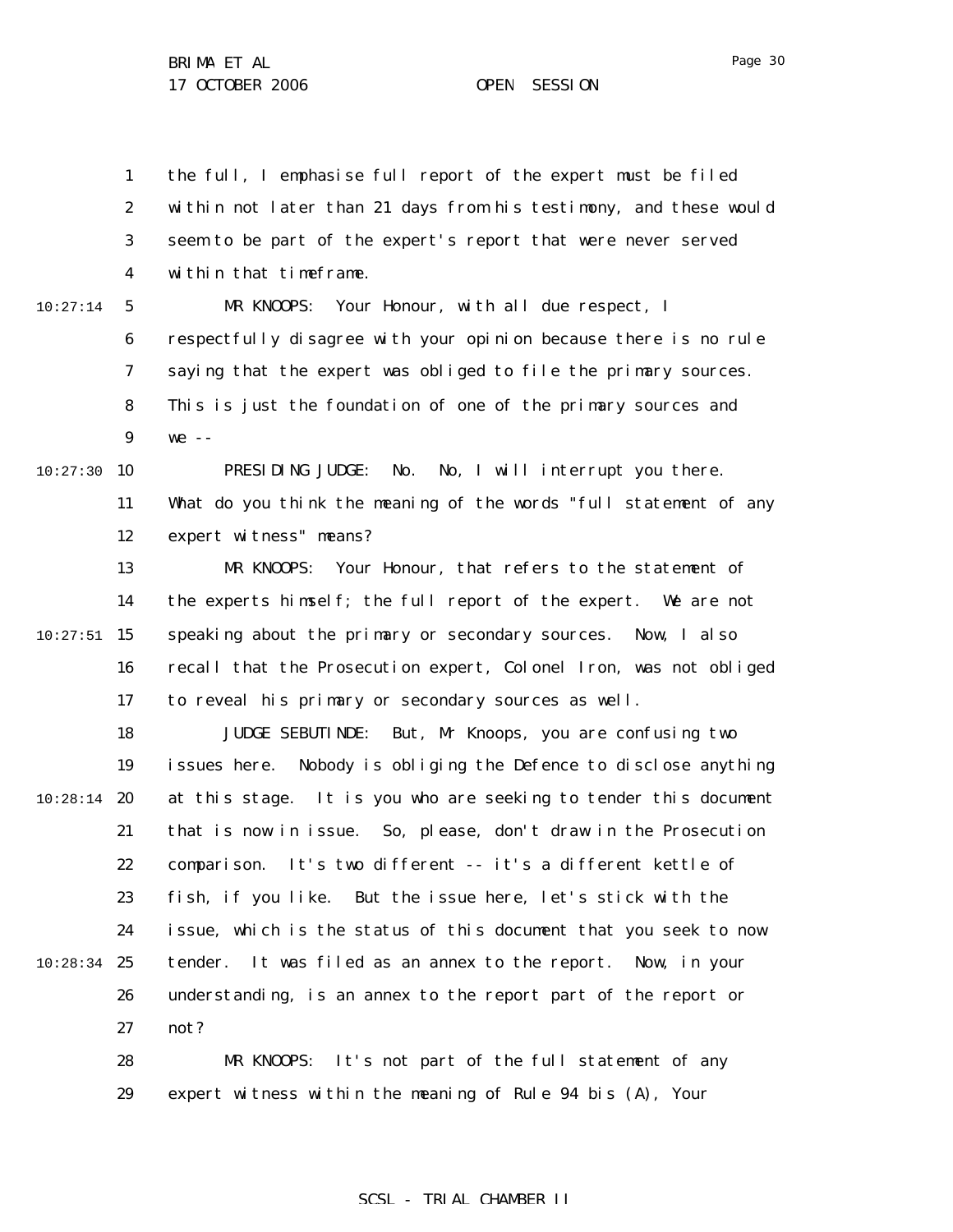1 2 3 4 5 6 7 8 9  $10:29:43$  10 11 12 10:29:16 Honour. That is my standpoint. And if we are going into an interpretation of the word "annex" I am happy to delete that word "annexure." We can also mention it, refer to it as a disclosure of one of the primary sources of the expert, but it's not part and parcel of the statement of the expert itself. And notes taken, again, form not part and parcel of the full statement of the expert witness. It doesn't say the full statement of the expert witness and his underlying sources. It is the statement of the expert himself. So the statement of General Prins is revealed, this close in time. And, actually, there is no foundation for such interpretation within the case law of the ICTY.

13 14  $10:30:01$  15 16 17 18 PRESIDING JUDGE: Well, that may be because it has never been adjudicated before. But when you say statement, are you saying to us that anything in General Prins' report that is not a direct statement from him is inadmissible, because most of the report is based on statements of other people? So is that what you are saying, Mr Knoops?

19  $10:30:17$  20 MR KNOOPS: Could you please recall -- rephrase your question, sorry, I am --

21 22 23 24 10:30:33 25 26 27 28 29 PRESIDING JUDGE: Well, you can't have it both ways. You are saying that this document that you now wish to tender, which you formerly called an annexure, is not part of the general statement and therefore it's not part of his report but, if you look at his report, a lot of that information is also not the general's statement. He is quoting other people's statements. So are you saying that those parts of the report are not admissible because they are not his statement? MR KNOOPS: But then, Your Honour, I have to say that the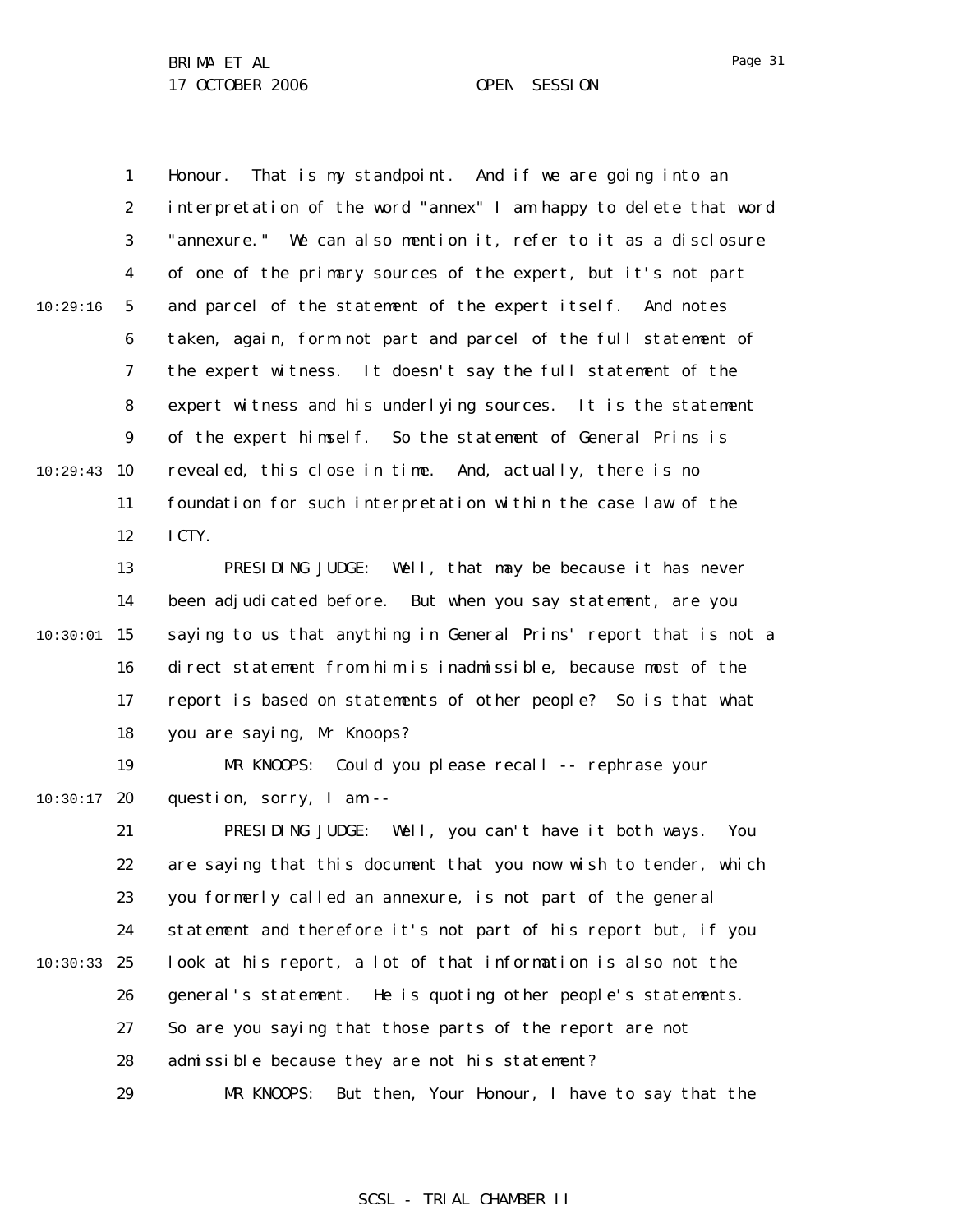1 2 3 4 5 6 7 8 9 10 10:31:31 11 12 13 14  $10:31:47$  15 16 17 18 19  $10:32:07$  20 21 22 23 24  $10:32:25$  25 26 27 28 29 10:31:10 general did reveal the full statement, including the statement of witness number one, the source number one. If the Court -- PRESIDING JUDGE: Yes, but look, you have got a double standard here, Mr Knoops. For the purpose of getting this annexure in you say it's not his statement, it's not the expert's statement, for the purpose of getting this annexure in but for the purpose of getting in other people's statements in the general's report you are saying they are his statements, not the other people's. MR KNOOPS: But, with all due respect, Your Honour, it's -we are not saying that this is the statement of the expert. What we are trying to do with this document is that -- PRESIDING JUDGE: I know what you are trying to do. I am just getting you to answer the requirements of 94*bis* and I think I have heard your submissions on those, Mr Knoops. That is only one of the objections that the Prosecution have against the admission of this material that is described as written notes of DSK-082. MR KNOOPS: But, Your Honour, with all due respect, if you are speaking about the timeframe of 21 days and, in your view, it's not potentially complying with Rule 94*bis*, I think we cannot ignore the fact that the expert -- PRESIDING JUDGE: Just a minute, just a minute. I will correct you there. We haven't formed any view yet. MR KNOOPS: No, no. I said potentially. PRESIDING JUDGE: I am just drawing your attention to the requirements of 94*bis* to hear your submissions on it. MR KNOOPS: Well, my submission, Your Honour, and then I conclude my argumentation, that it did fulfil the requirement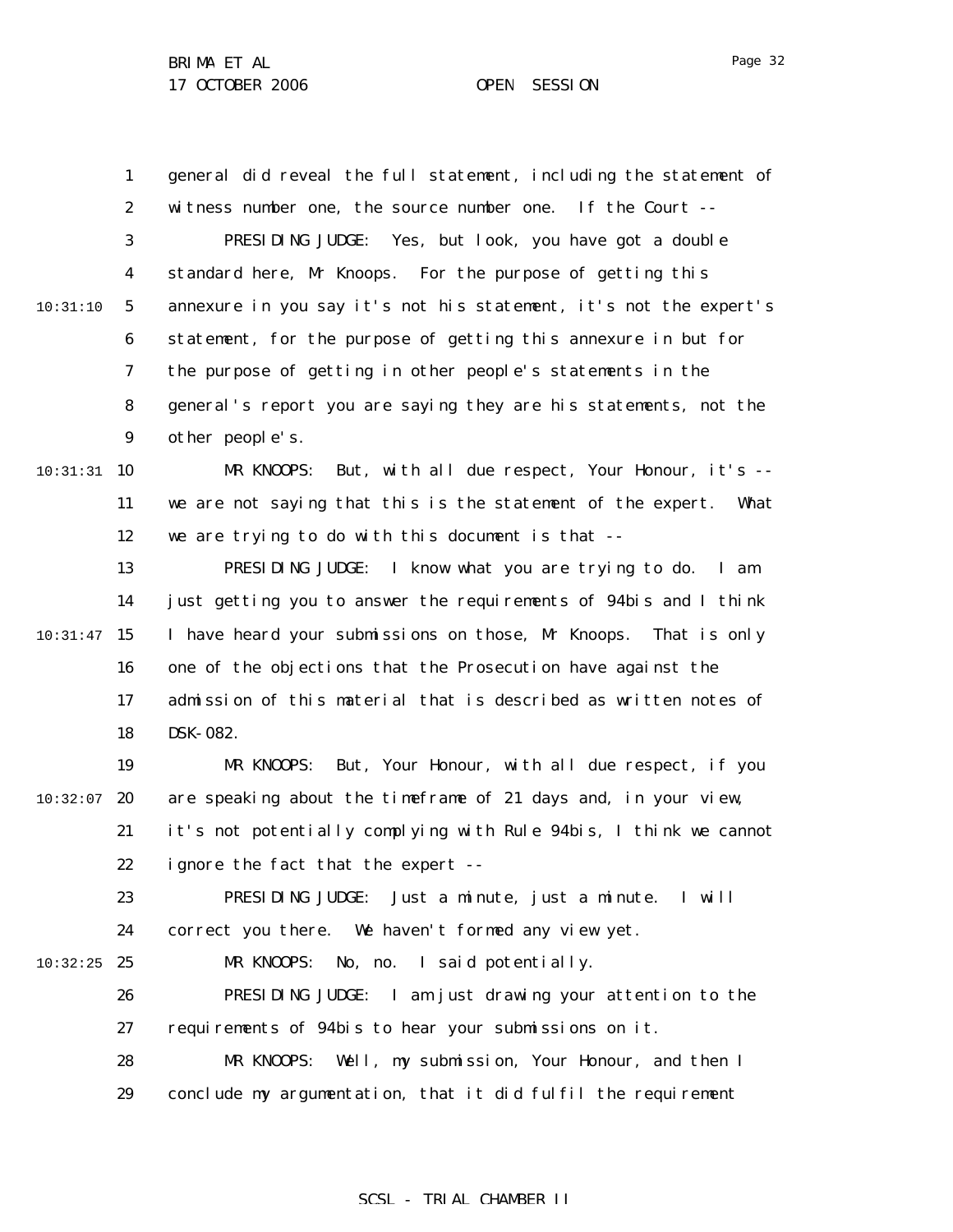1 2 3 4 5 6 7 8 9 10:33:28 10 11 12 13 14  $10:33:47$  15 16 17 18 19  $10:34:11$  20 21 22 23 24 10:34:32 25 26 27 28 29 10:33:05 because the report of the general quotes, cites, the interviews with this first witness, this first source. So the Prosecution was put on notice, timely, way before the 21 days, about the so-called statement of primary source number one. So it's not a matter of -- that the Defence, last Friday, for the first time revealed his statement from one of the sources, because it's already in the report and, as Your Honours rightly observed, the general, indeed, cited from the interviews with, for instance, number one. So, in my view, he, this report fully complies with Rule 94*bis*, in various -- in all its various aspects. Thank you. PRESIDING JUDGE: All right. Well, look, in fairness to Mr Agha, we haven't given him a chance, if he wishes to, to address on 94*bis*. We have noted your other objections, Mr Agha. Did you want to say anything on 94*bis*? MR AGHA: Just generally, on 94*bis*, my submission would essentially be that all parts of the report have to be filed and, in the case of DSK-082, my learned friend is correct. It is referred to in the report, and we requested that statement so that it could form a part of the report and that was the reason why we requested it. Initially, it was denied and then, very lately, at the last moment, in fact, Friday, we have now received it which is clearly outside the 21-day period and I suspect it has been given to us at the last minute for the purposes of its use today. So I would say that its attempted filing in as an annexure is in breach of Rule 94, Your Honour. PRESIDING JUDGE: All right. Well, look, we will take the morning break a little early and we will come back with a decision. We will come back at say 11 a.m. with a ruling on this. We will adjourn until then.

## SCSL - TRIAL CHAMBER II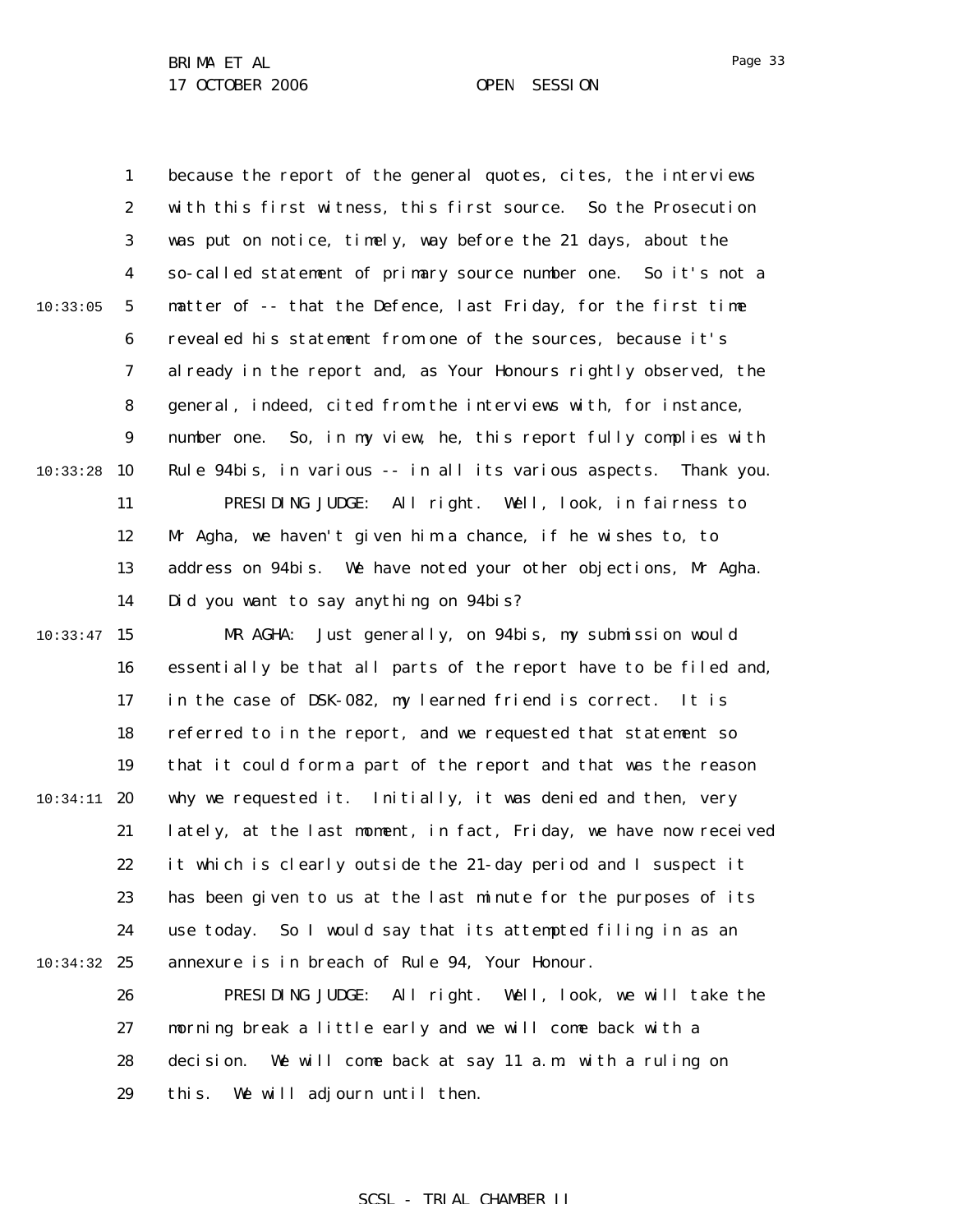1 2 3 4 5 6 7 8 9  $11:18:27$  10 11 12 13 14  $11:18:50$  15 16 17 18 19  $11:19:16$  20 21 22 23 24 11:19:48 25 26 27 28 29 11:18:00 [Break taken at 10.35 a.m.] [Upon resuming at 11.17 a.m.] PRESIDING JUDGE: This is a decision on the objection to the tender of certain notes produced by the expert. The Prosecution objects to the tender by the Defence of handwritten notes made by a person with the pseudonym of DSK-082, who is described in the military expert report as a primary source of information. The Prosecution objection is that since the notes were not made by the expert, but by someone else, the notes should be marked for identification so that the person who made those notes can come to Court to identify them. The Prosecution also objects on the basis that the Defence is in breach of Rule 94 *bis* (A), in that the notes are part of the expert's report, but were not filed with the Trial Chamber at least 21 days prior to the date on which the expert was expected to testify. We note that the Prosecution, by email sent to the Defence on 10 October 2006, specifically requested that it be provided with the said notes. Instead, the Defence chose to file the notes in a formal Court document entitled "Confidential Joint Defence Disclosure of Confidential Handwritten Notes of DSK-082 as an Annexure to the Military Expert Report." Being an annexure the notes thus became part of the expert's report. Since the notes were filed on 13 October 2006 we hold that they were filed in contravention of Rule 94 *bis* (A). We of course have jurisdiction to disregard strict compliance with that rule. However, there is no reason to do so in the present case because we hold that the notes are otherwise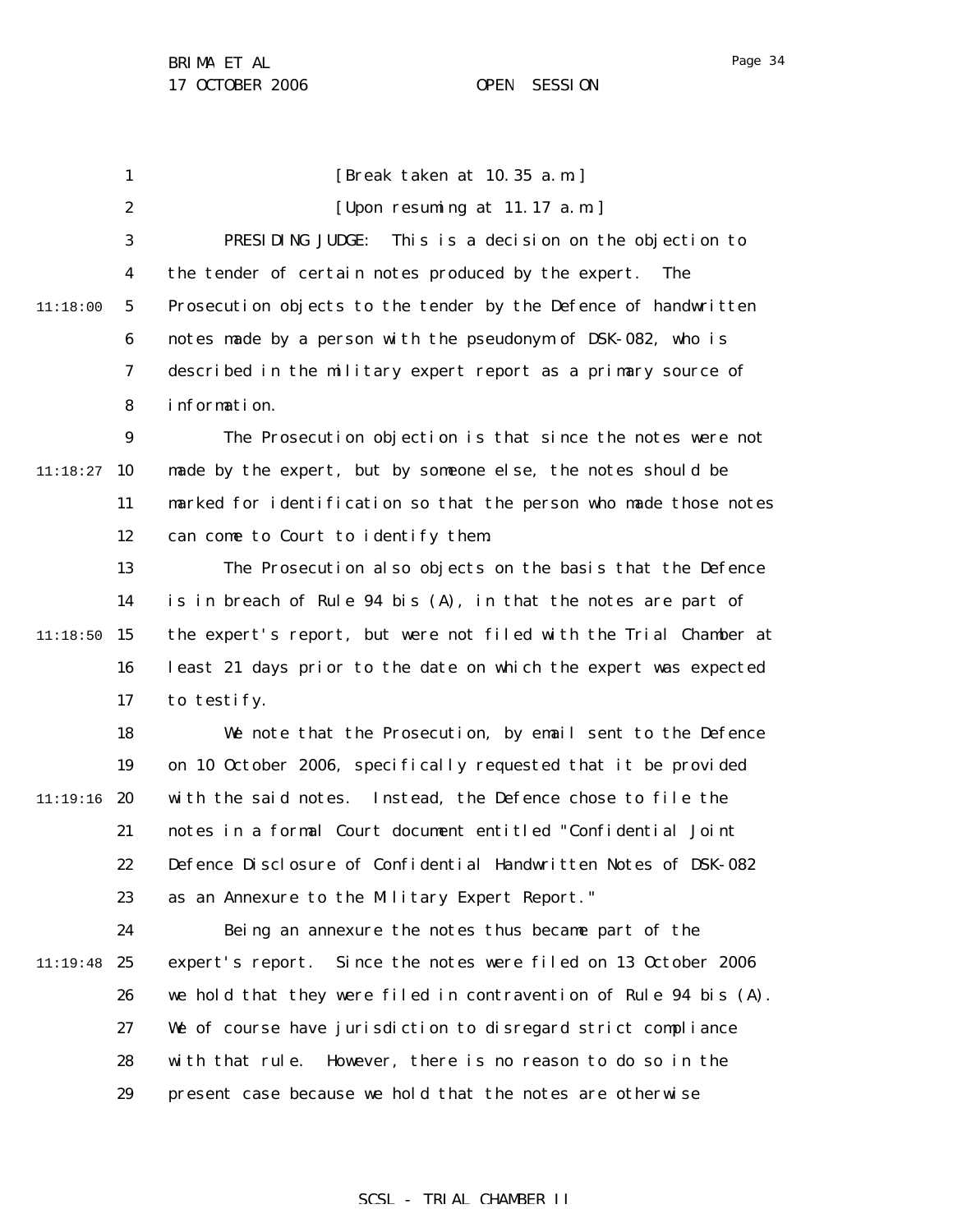1 2 3 4 5 6 7 8 9  $11:21:06$  10 11 12 13 14 11:21:41 15 16 17 18 19  $11:22:15$  20 21 22 23 24  $11:22:55$  25 26 27 28 29 11:20:43 inadmissible. The notes are said to have been received by email by the expert. The notes are unsigned, and the expert is not able to identify the handwriting, although he did say that the notes were sent in answer to certain questions which he had asked before he left Sierra Leone. Since the notes are statements of the opinion of the maker of the notes, on various issues, and since the maker has not been qualified as an expert witness, we rule that the notes are inadmissible and we reject the tender. Yes, Mr Knoops. MR KNOOPS: Thank you, Your Honour. Q. General, thank you for your patience. General, do you know whether the three individuals which you mentioned in your handwritten document just provided with the Court, exhibited D34, whether they were present on the territory of Sierra Leone during the conflict, in specific, the period of May 1997 till the end of 1998? A. Of course then I have to specify one-by-one, which I will do. Number one was on the territory of Sierra Leone in the period you mentioned, let's say from the start of May '97 onwards, and when he left Freetown, February of 1998, he fled into the so-called bush and he stayed in the bush or in -- on the territory of Sierra Leone approximately until May 1998. Subsequently, he left the territory of Sierra Leone and, in August, but then I have to reflect to the curriculum vitae to be precise but, in August, he returned to Sierra Leone. Now, for the number two and three -- Q. Excuse me, general, before you continue, excuse me, sir. You were provided, do I understand you correctly, you were

## SCSL - TRIAL CHAMBER II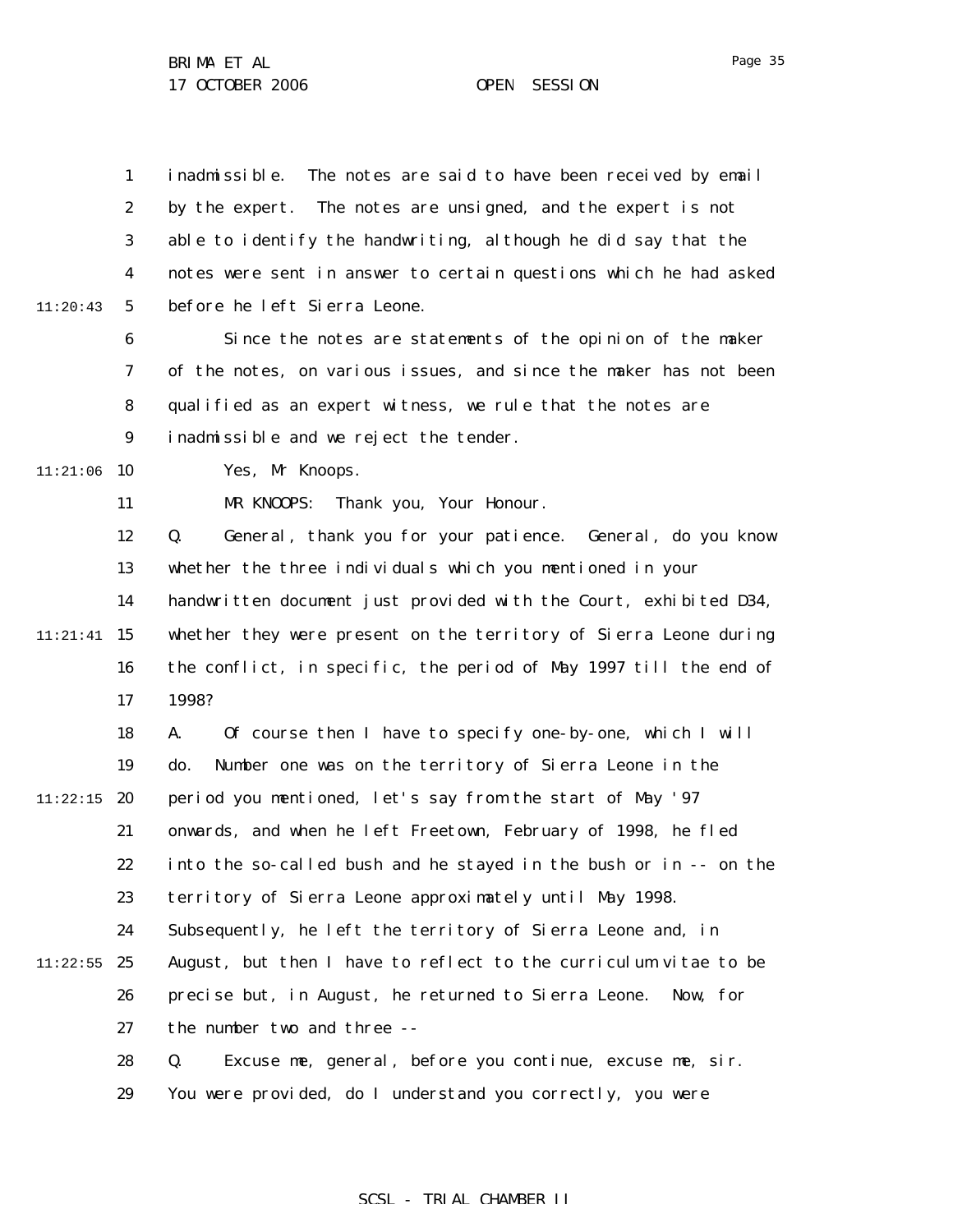|          | $\mathbf{1}$     | provided with his CV?                                             |
|----------|------------------|-------------------------------------------------------------------|
|          | $\boldsymbol{2}$ | Correct.<br>A.                                                    |
|          | 3                | Q.<br>Were you able to observe what his position was after May    |
|          | 4                | 1998, in terms of his presence during the conflict?               |
| 11:23:45 | $5\phantom{.0}$  | After May 1998, as I recall correctly, he fled to Guinea,<br>A.   |
|          | 6                | returned to Sierra Leone in August, and started working for       |
|          | 7                | ECOMOG.                                                           |
|          | 8                | And do you know whether in that capacity he was into the<br>Q.    |
|          | $\boldsymbol{9}$ | area where the conflict involved?                                 |
| 11:24:07 | 10               | As I understood, number one was in Freetown, and also in<br>A.    |
|          | 11               | the countryside but again working for ECOMDG.                     |
|          | 12               | Thank you, sir. What about number two?<br>Q.<br>Yes.              |
|          | 13               | For sure, I know that number two was on the territory of<br>A.    |
|          | 14               | Sierra Leone for about four months after February 1998.<br>After  |
| 11:24:39 | 15               | that, I believe he fled to Guinea, but then I didn't have any     |
|          | 16               | data on that.                                                     |
|          | 17               | Do you know, general, whether number two himself was<br>Q.        |
|          | 18               | involved in the conflict as a soldier in -- after May 1997?       |
|          | 19               | MR AGHA:<br>Objection; it's a leading question.                   |
| 11:25:05 | 20               | MR KNOOPS: I'm asking whether the general knows, has              |
|          | 21               | knowledge about this issue.                                       |
|          | 22               | PRESIDING JUDGE: Well, I don't think that's the objection.        |
|          | 23               | I think the objection is that the form you put the question in is |
|          | 24               | l eading.                                                         |
| 11:25:21 | 25               | MR KNOOPS:                                                        |
|          | 26               | General, do you know whether number two was present here,<br>Q.   |
|          | 27               | in Sierra Leone, after May 1997?                                  |
|          | 28               | Well, he certainly was present in Sierra Leone during the<br>A.   |
|          | 29               | year 1997 and, subsequently, he left Freetown, February 1998, and |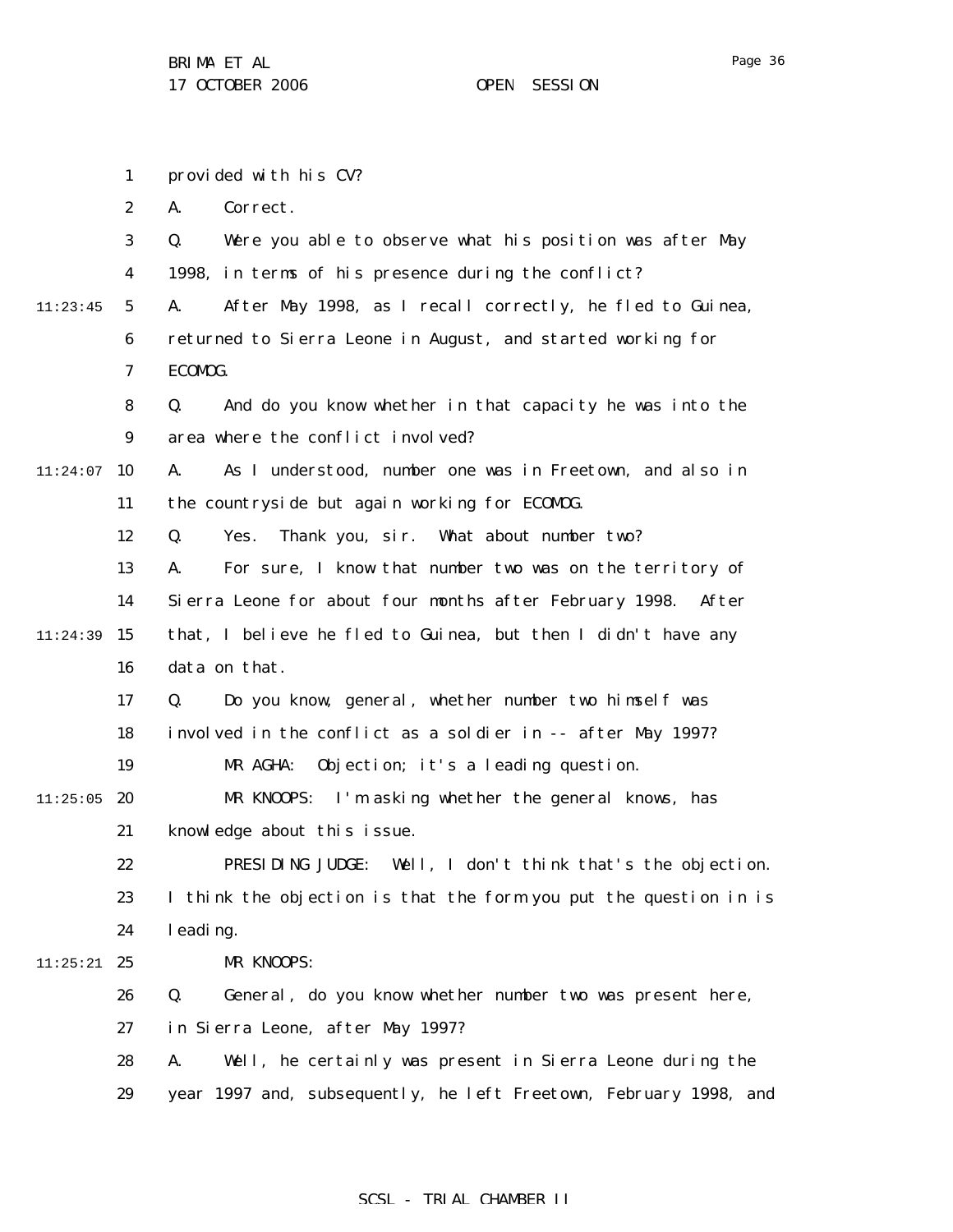29

1 2 3 4 5 6 7 8 9  $11:26:41$  10 11 12 13 14  $11:27:03$  15 16 17 18 19  $11:27:40$  20 21 22 23 24 11:28:09 25 26 27 28 11:26:09 for sure I know that then he stayed on the territory of Sierra Leone for a couple of months and, after that, I don't have any recollection. Q. Can you recall on how many occasions you were able to speak with number two? A. I spoke with number two three times in the October 2005 timeframe, and I met him also again in the March, April, timeframe this year, and that was only one time. Q. Do you know, general, what his position was during the month after May 1997, without disclosing his exact rank? A. Are we still talking about number two now? Q. Yes, number two. What -- do you know whether he held any specific position after May 1997? A. No, I know his rank, which I've indicated on the paper, but I -- I don't know which position he then held. Q. Thank you. What about number three? A. Number three, as I understood from him, was basically on the territory of Sierra Leone the entire period you mentioned, so also including the year 1998. Q. Do you know where exactly within the territory he was over that period? A. That, I don't know. He is mentioned in my report, but I don't know. I can't identify specifically in which city he was. He was somewhere in north-western part but that's all I know about him. Q. Do you know, general, whether number three, himself, was actively involved in the conflict? A. From -- from the sources I read and studied, and also from

### SCSL - TRIAL CHAMBER II

my interview with him, he was leading, if I may call it that way,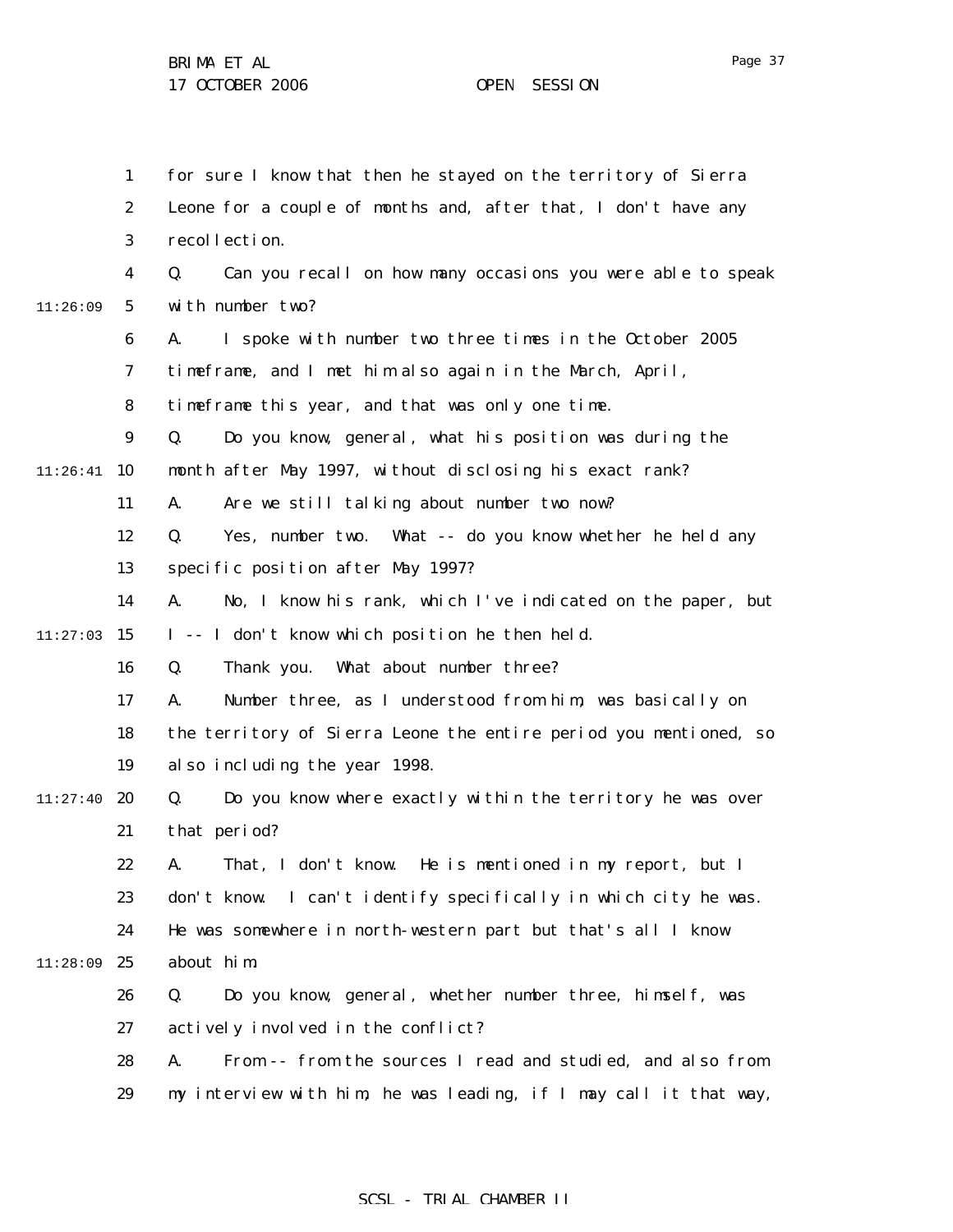1 2 one of the factions, the AFRC factions. Q. Are you at liberty, general, to mention that faction in

3 public?

4 5 6 11:29:05 A. Well, as I state in my report, after 1998, upon departure of so many groups leaving Freetown, I noticed that, and discovered in the notes, and from my interviews, that several

> 7 8 groups, if I may call them so, AFRC, spread out in the country, and he was leading one of the groups.

9 11:29:42 10 Q. Did you, in this regard, encounter whether there was any relationship between those groups?

> 11 12 13 A. No. Not in the sense that I came across the fact that there was communication between the several factions. There may have been, but I don't know if that existed formally or

14 informally.

 $11:30:03$  15 16 17 Q. And, general, when you speak about different groups, how many of those groups you encountered in your research, without mentioning names of the various --

18 19 11:30:30 **20** A. I mentioned in my report, if I am, if I can recall, I mention a few -- I think four or five factions I was aware of - or I came across.

21 22 23 24 11:31:02 25 Q. Thank you, general. General, we just spoke about the primary sources of your report in terms of the three retired senior officers. You also mentioned in your testimony before that you were able to speak with two acting senior officers? A. That's correct.

26 27 28 29 Q. Are you able to mention their names before this Court? A. Well, one of the names I cannot mention because he got a code, a TRC, a one, if I am correct. Correct? And I think the other one, I don't see a reason why I can't name his name.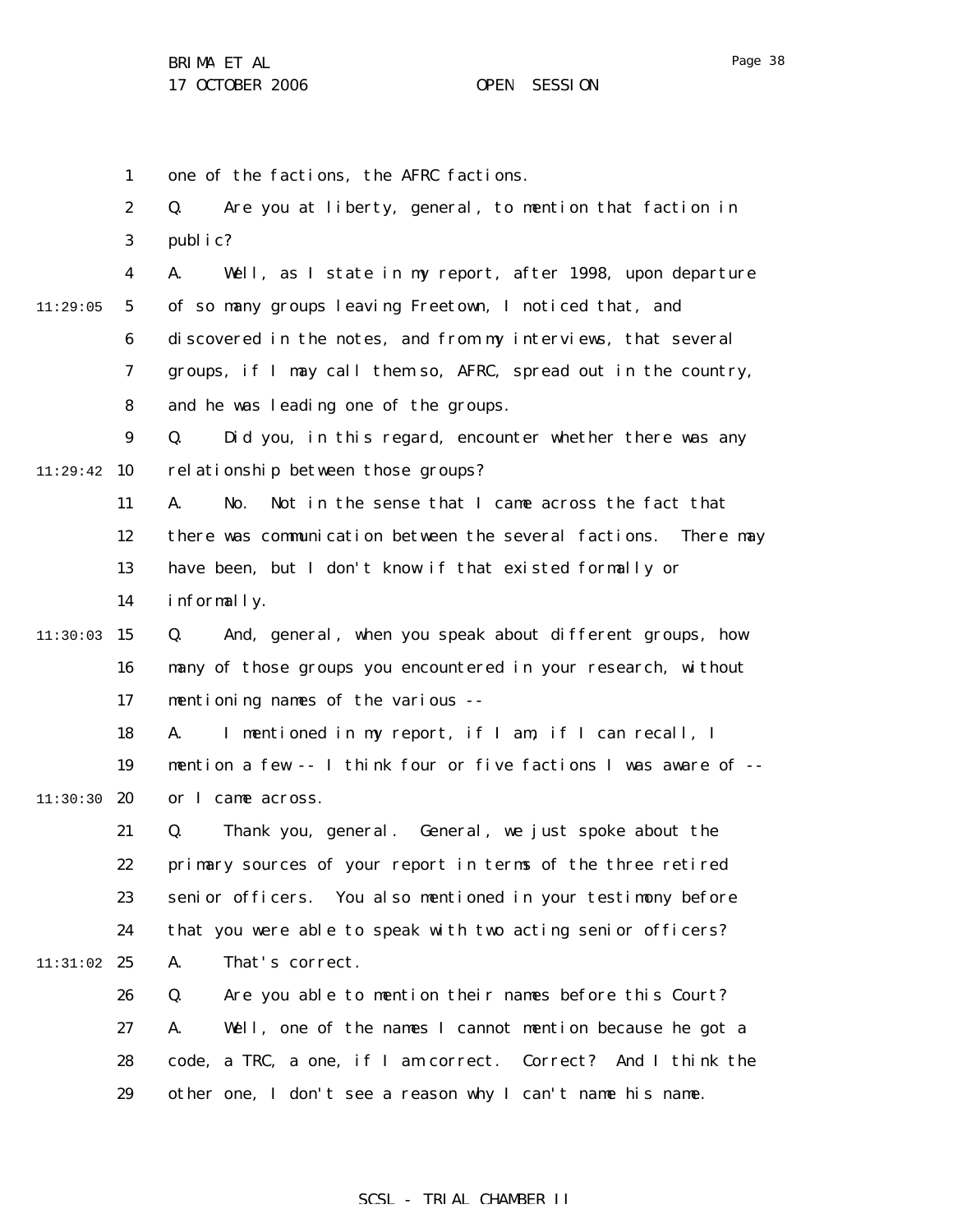17 OCTOBER 2006 OPEN SESSION

1 2 3 4 5 6 7 8 9  $11:32:30$  10 11 12 13 14  $11:32:45$  15 16 17 18 19 11:33:03 20 21 22 23 24 11:33:23 25 26 27 28 29 11:31:49 Q. Would you mention his name, general? A. Yeah, the man I talked to was a chief of defence staff of the Sierra Leone Army, Major General Sam Mboma. JUDGE SEBUTINDE: I am sorry, could we have a spelling of that surname, please? MR KNOOPS: Yes, Your Honour. Sorry, Your Honour. That's Sam, S-A-M, Mboya M-B-O-Y-A. Sam Mboya. Correction, Your Honours. It's Sam, S-A-M, Mboma, M-B-O-M-A. Mboma. JUDGE SEBUTINDE: He is the chief of -- MR KNOOPS: Defence staff of the army. Q. General, just to make sure: He is the acting defence, chief of defence staff? A. I'm sure he was the acting chief of defence staff when I visited him but that was only a couple of months ago. He -- I think he still is. Q. And to make sure: He is the chief of defence staff of the whole Sierra Leone Army at this moment? A. Well, if I talk about chief of defence staff, you talk about the overall commander. I didn't ask him specifically whether he was chief of the army. In my recollection he was the chief of defence staff of the entire, may I call it that way, Sierra Leone Armed Forces. Q. Just to make sure, general, are you able and willing to write down the name on the piece of paper of the person you refer to as the person with the code TRC-01? A. Yeah, I can do that. MR KNOOPS: Your Honours, may the witness, please, put down that name? We would like to seek for tendering of this document as Defence Exhibit D35.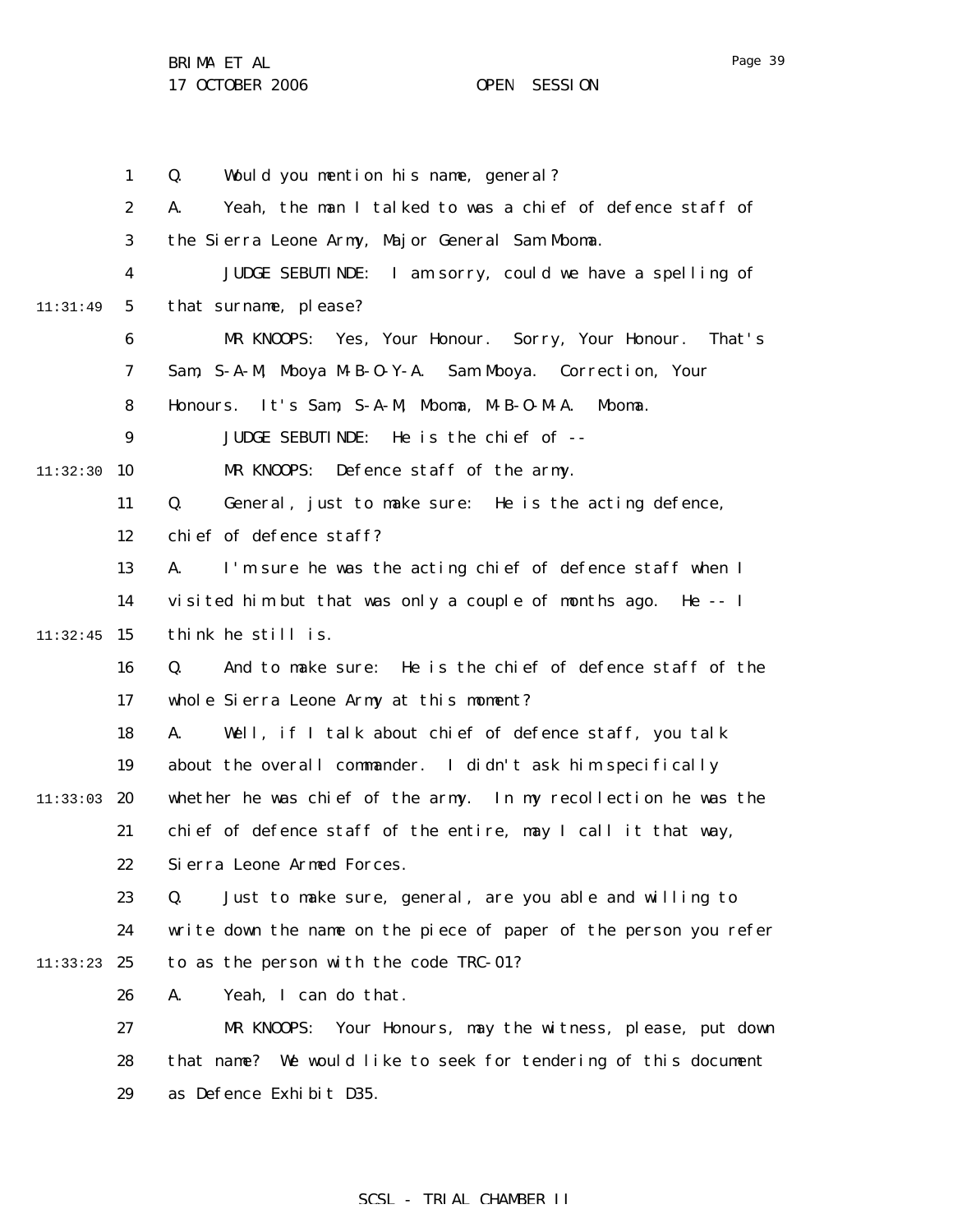17 OCTOBER 2006 OPEN SESSION

1 2 3 4 5 6 7 8 9  $11:35:30$  10 11 12 13 14  $11:35:56$  15 16 17 18 19 11:37:33 **20** 21 22 23 24 11:37:39 25 26 27 28 29 11:35:13 PRESIDING JUDGE: Any objection? MR AGHA: We have no objection, Your Honour. Perhaps we could just mark on it that he is actually TRC-01 that person he is talking to because I think it is just a surname that's been put there which could be many people. It may be helpful. PRESIDING JUDGE: Well, yes, I will read it onto the record actually, or do you want to get the witness to write something else on there as well, Mr Knoops? MR KNOOPS: If the general is able to also put down the first name, to make sure that we are speaking about the same person. By the way it's TRC-01. Perhaps the general is able to -- PRESIDING JUDGE: All right. Well, we will hand the paper back to the general. THE WITNESS: If I may, I don't recall his first name but I can write down his function, his present position. MR KNOOPS: Q. And rank, please. PRESIDING JUDGE: Yes, all right. You are tendering that, are you, Mr Knoops? MR KNOOPS: Yes, Your Honour, please. PRESIDING JUDGE: There's no objection from the Prosecution? MR AGHA: No objection, Your Honour. PRESIDING JUDGE: All right. Well, the witness has just -- COURT ATTENDANT: Your Honour, it will be Exhibit D35. PRESIDING JUDGE: Thank you. The witness has just written on a piece of paper the name of the person with the pseudonym TRC-01. And also the position held by that person. That will be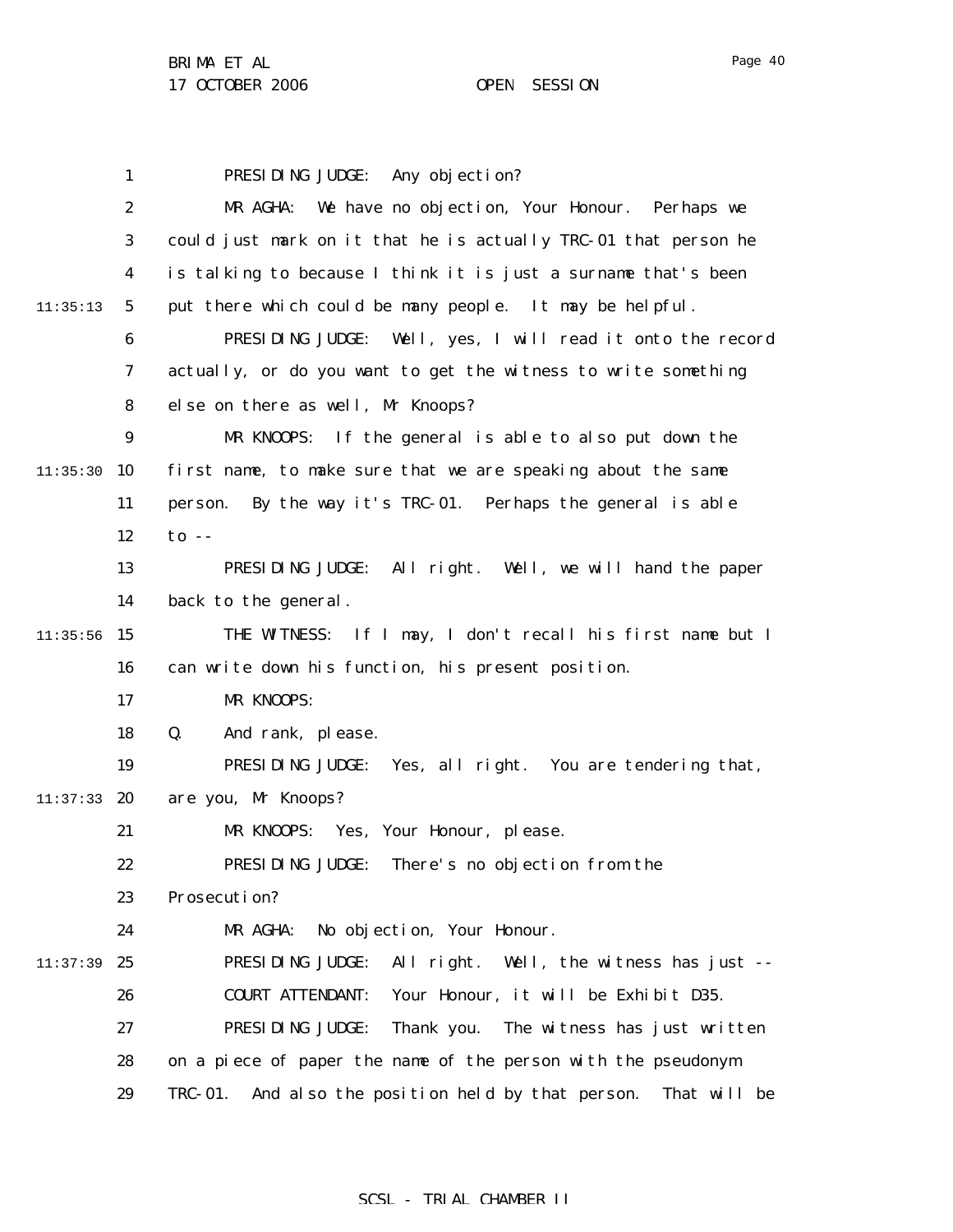17 OCTOBER 2006 OPEN SESSION

1 2 3 4 5 6 7 8 9  $11:38:46$  10 11 12 13 14 11:39:14 15 16 17 18 19 11:39:39 **20** 21 22 23 24  $11:40:07$  25 26 27 28 29 11:38:23 admitted into evidence as Exhibit D35. [Exhibit No. D35 was admitted] PRESIDING JUDGE: And it will be marked confidential. MR KNOOPS: Yes, please. Thank you, Your Honour. Grateful. Q. General, in the course of my further examination, I will refer to the person you just indicated on the Exhibit D35 as TRC-01; is that all right with you? A. Yes, sir. Q. General, on how many occasions you were able to speak with TRC-01? A. Excuse me. I talked to TRC-01 twice. One in the timeframe March, April this year and very recently a couple of days ago. Q. Did TRC-01 provide you with any written documentation? A. He did. Q. Could you please indicate to the Court what document you were provided with by TRC-01? A. TRC-01 provided me with a couple of notes. One, stating his position or his view he had about the state of the army, in the timeframe of the AFRC, so after May 1997, and he also provided me with notes about my written report. Q. So it's my understanding that he was able to read through your report; is that correct? A. That's correct. Q. Could you inform the Court what his -- no, let me think. Were you able to speak with him about the contents of your report? A. In general terms, yes. Q. And do you know whether TRC-01 did give you any comment on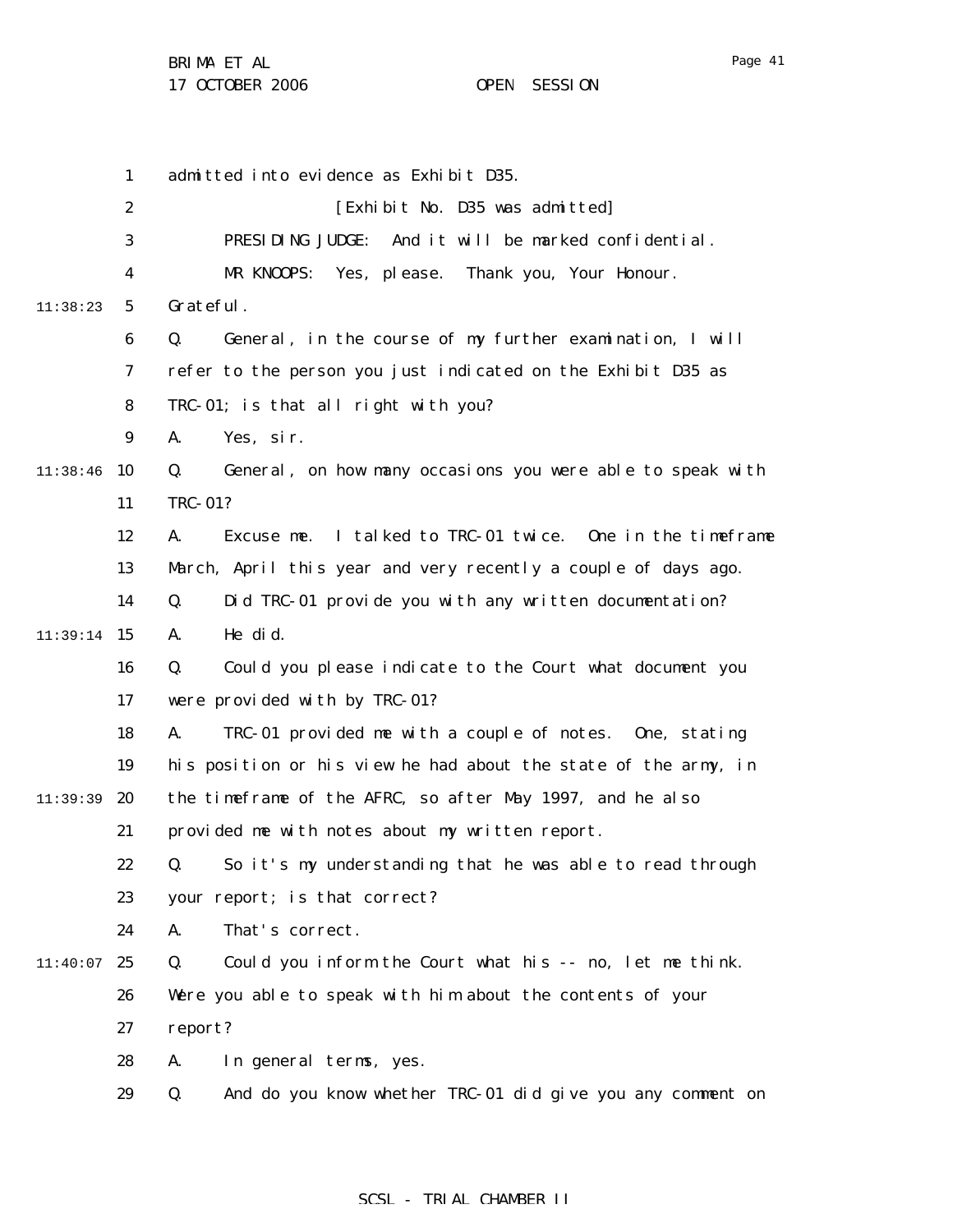Page 42

1 your report?

2 3 4 5 6 7 8 9  $11:41:02$  10 11 12 13 14 11:41:28 15 16 17 18 19 11:41:48 20 21 22 23 24 25 26 27 28 29 11:40:47 11:42:09 MR AGHA: Objection, Your Honour. TRC-01, as I believe he is referred to, has already been ruled that he is not an expert so any comment or opinion which TRC-01 gave on this expert's report would have no relevance before this learned Court. PRESIDING JUDGE: Yes. Do you wish to reply to that objection, Mr Knoops? MR KNOOPS: Yes. Your Honour, I am not asking about any opinions of TRC-01 but my question is, and I can specify that whether, when it concerns the factual observations put in the report of the expert, whether any comments were received in - were received on the factual part of the report. So I'm not asking any qualifications through this expert from TRC-O1. MR AGHA: And, Your Honour, if I may, I think it's quite important that we learned through TRC-01 the periods of time in which he was in and out of the country. So he would therefore have no personal knowledge or be in a position to comment upon anything beyond -- I think he spent August '97 in the country. PRESIDING JUDGE: Well, let's not object in advance. Let's hear what timeframe Mr Knoops is referring to. MR KNOOPS: Your Honour, I am very grateful but, in all honesty, the Prosecution has extensively cross-examined TRC-01 about the timeframe he was not in. And now the Prosecution is trying to object against the same time period about which they have cross-examined TRC-01? MR AGHA: No, we didn't cross-examine him -- MR KNOOPS: You did cross-examine him. MR AGHA: -- after the period in which he was there. We simply asked a couple of questions on commanders. Our questions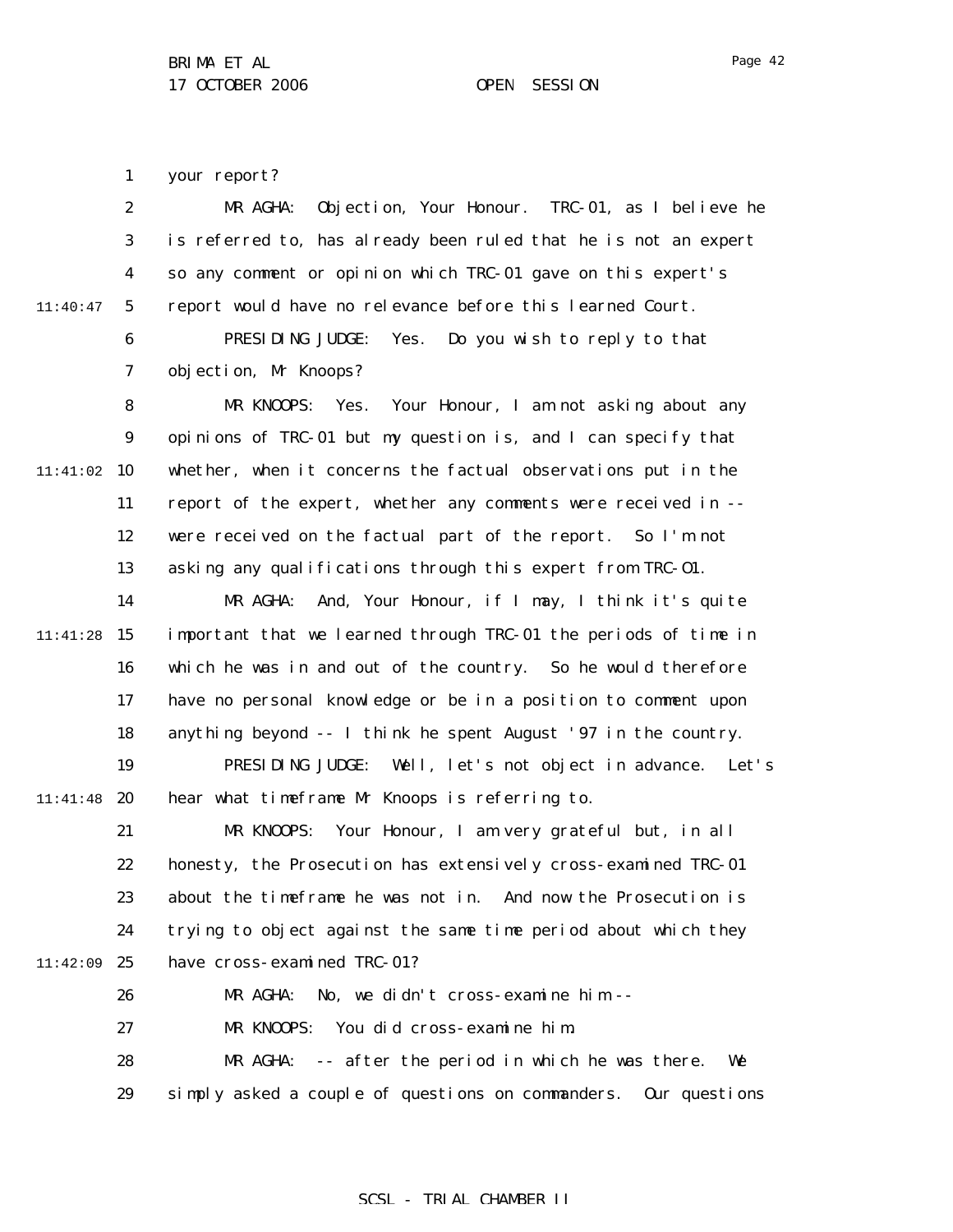1 2 3 4 5 6 7 8 9 11:42:42 10 11 12 13 14  $11:42:53$  15 16 17 18 19 11:43:21 **20** 21 22 23 24 11:43:38 25 26 27 28 29 11:42:31 related to whilst he was there and fighting with the forces. PRESIDING JUDGE: All right. Look, ask the question. MR KNOOPS: The Prosecution questioned TRC-01 extensively about what happened at the coup and after the coup of May 1997. PRESIDING JUDGE: Well, so what? What is your point? MR KNOOPS: That the objection of the Prosecution, that we could not ask the expert anything what TRC told him about the -- PRESIDING JUDGE: Well, look -- MR KNOOPS: -- factual part of the report. PRESIDING JUDGE: -- my point was --MR KNOOPS: You see my point? PRESIDING JUDGE: -- my point, Mr Knoops, is will you please ask the question first before we deal with whether it's admissible or not. MR KNOOPS: Okay. Q. General, do you know whether TRC-01 gave you any comment when it concerns the factual part of your report over the period 1992, 1996? And I can specify it further, when it concerns your description of the state of the army, in that period? MR AGHA: Again, I object to that question, Your Honour. TRC-01 has given sworn evidence under oath about what he considered to be the state of the army, and that was a witness called by the Defence, so any evidence elicited from this witness would be in direct confrontation of their witness which was not declared hostile. MR KNOOPS: Your Honour, we are mixing things here. This is -- PRESIDING JUDGE: Look, this is getting very -- we are talking about two different things here.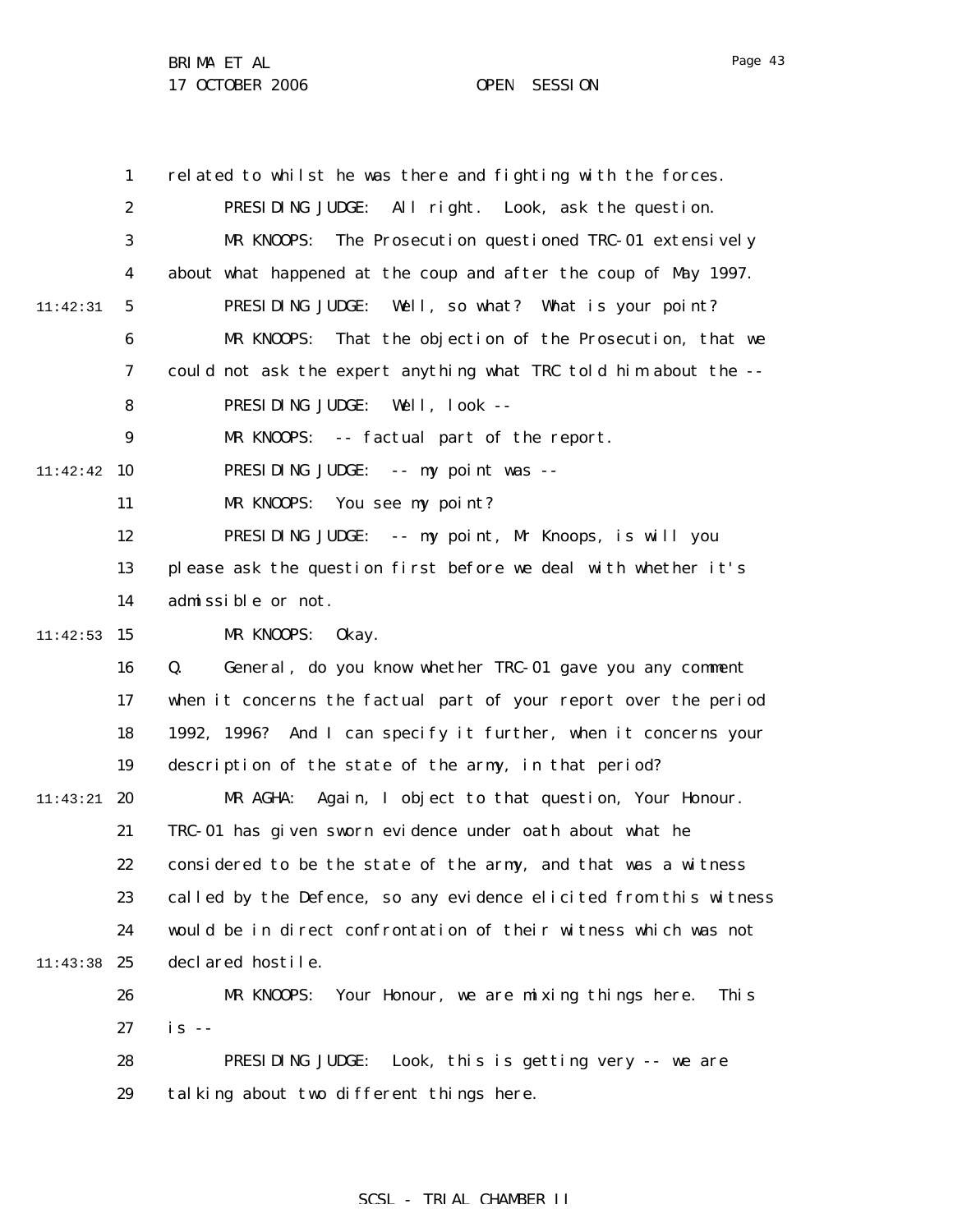17 OCTOBER 2006 OPEN SESSION

1 2 3 4 5 6 7 8 9 11:44:14 10 11 12 13 14 11:44:34 15 16 17 18 19 11:45:13 20 21 22 23 24 11:45:28 25 26 27 28 29 11:43:59 MR KNOOPS: This is still about the foundation of the report of General Prins. I am not -- we are not challenging TRC-01 in any way. We are simply putting -- PRESIDING JUDGE: Yes, all right. I overrule the objection. Can you answer that question, general? THE WITNESS: Your Honour, it's getting a little difficult for me but -- PRESIDING JUDGE: I don't blame you at all. Would you like the question asked again? MR KNOOPS: Q. General, shall I rephrase or recall the question for you? A. Yes, please. Q. General, you testified that you had two interviews or conversations with TRC-01. During one of the conversations your report was discussed with him. Did you receive, from TRC-01, any factual comments, I am not speaking about conclusions or opinions from him, but any factual information on the state of the army over the period 1992, 1996? A. I don't believe so. If I understand correctly the factual, not the general comment about the report. Q. Specifically, the historical part of your report? A. Yeah, I don't know if I then go into correct answer, but he generally stated that my report he supported for 95 percent. MR AGHA: I object to that. It's his opinion. PRESIDING JUDGE: Yes, yes. MR AGHA: That's exactly what we've been talking about here, Your Honour. PRESIDING JUDGE: Well, I thought the answer was going to be based on a commentary on the factual content.

## SCSL - TRIAL CHAMBER II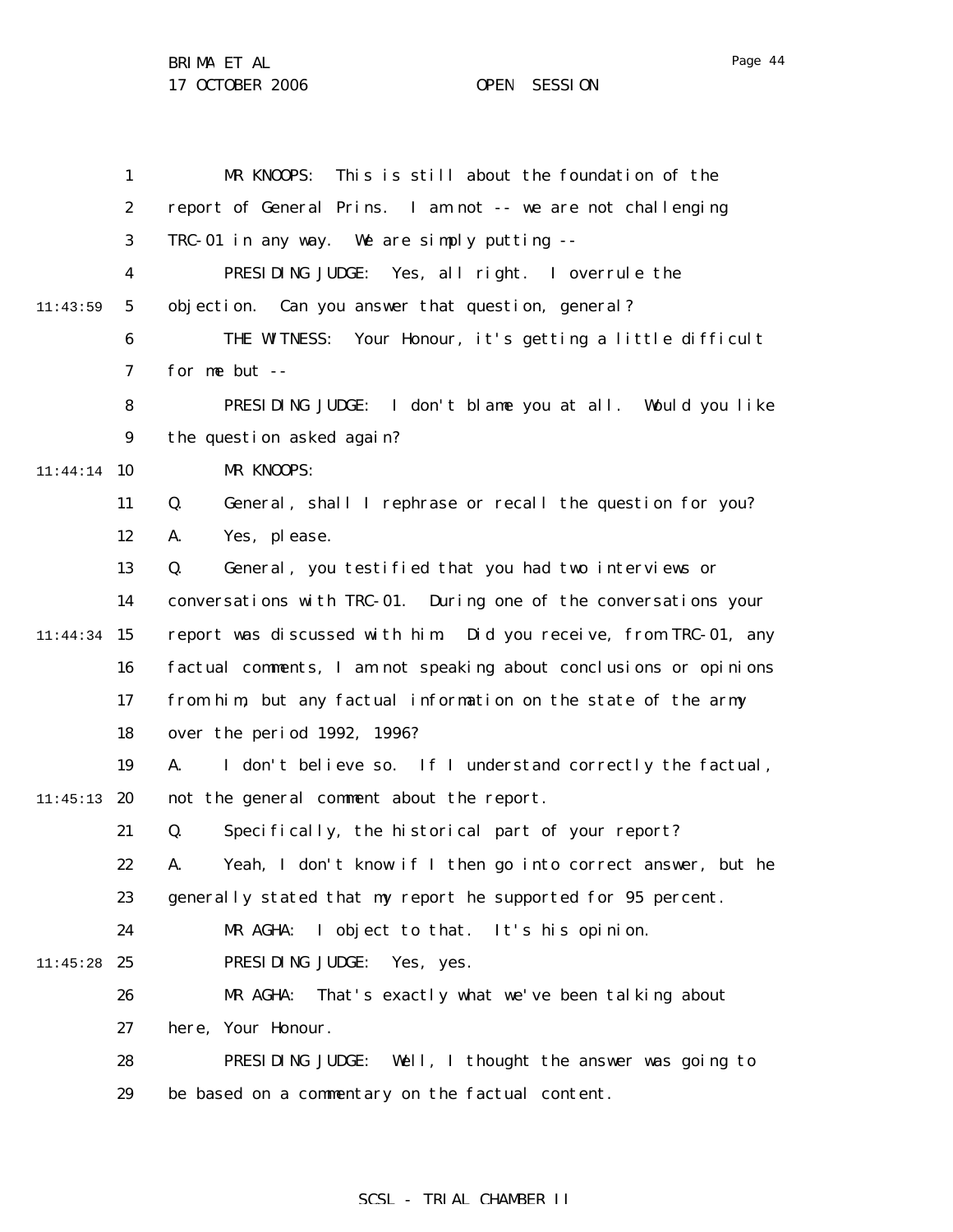1 2 3 4 5 6 7 8 9 11:46:42 10 11 12 13 14  $11:47:17$  15 16 17 18 19  $11:47:47$  20 21 22 23 24 11:48:13 25 26 27 28 29 11:45:59 MR KNOOPS: Correct. Q. General, I'm asking you just to say whether you received any written comments about your report when it concerns the factual part. You can answer "yes," "no," or "I don't know"? A. Look, the question is very hard for me. He gave me notes about my report but, as I recall, no facts in the period '92, '96. Q. Okay. Thank you. General, apart from the two officers you just mentioned acting within the army, did you consult anyone else, apart from the three senior officers retired, the two acting senior officers, apart from those, did you consult anyone else in making your report in the context of the primary source? A. Well, I didn't consult -- I consulted someone in The Netherlands but I don't know if you -- is that the primary source? That I don't know. But I consulted someone in The Netherlands after writing my report. Q. And what was the reason for you to do so? A. The reason to do so was that I had my report read by Major General Frank Van Kappen and Major General Frank Van Kappen was, during the time of the conflict, he was military adviser to Mr Kofi Annan, and I thought from his experience, general experience, but also about his general knowledge about Africa, and also about the conflict in Rwanda and in Sierra Leone, I thought it wise to ask his general opinion. Q. And are you able to, general, to share his opinion -- MR AGHA: Objection, Your Honour, we are not talking about the opinions here. MR KNOOPS: I'll rephrase, rephrase. MR AGHA: Or even comment on this. This report was given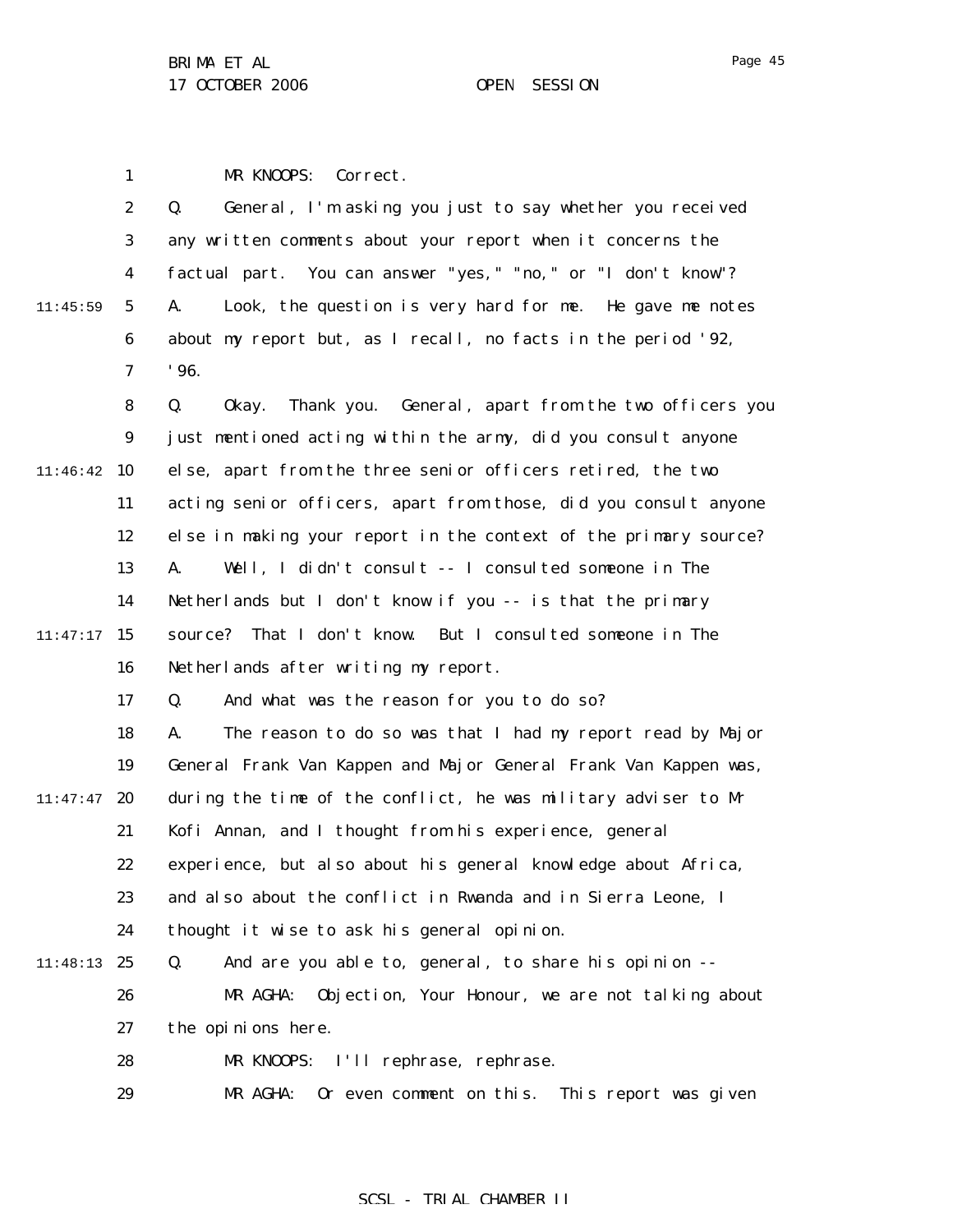1 2 3 4 5 6 7 8 9 11:48:59 10 11 12 13 14  $11:49:25$  15 16 17 18 19 11:49:53 20 21 22 23 24  $11:50:20$  25 26 27 28 29 11:48:37 to this gentleman. Now the comment of that person on that report, the Prosecution submits, is an opinion. PRESIDING JUDGE: Yes, all right. We note your objection. What is your reply to that objection? MR KNOOPS: First of all, Your Honour, I think that the general is still in the context of speaking about his primary sources, so I can ask him whether there were any -- was there -- JUDGE SEBUTINDE: But, Mr Knoops, when someone reads one's document and comments on that document, can you technically describe that as a primary source for a report? Can you describe that person's comments as a source, a primary source? MR KNOOPS: In my humble submission, Your Honour, it could be a primary source if it's pertaining to an interview or an exchange of professional thoughts with a person who has direct knowledge on the issue at hand, such as the source mentioned by the expert; that could fall within the ambit of the primary source. It's clearly not literature, it's clearly -- it's clearly not any treatise. It's clearly not any documentation or documentary evidence. And an expert, who is able to verify certain information with other potential experts, or in this event, senior military officers, who were in charge of an overall operation, or have direct knowledge on an international, internal armed conflict, I would say that that could be primary source. PRESIDING JUDGE: But what you are laying down to us as a primary source is you want this witness to say that he showed his report to another witness who said that his report is correct. MR KNOOPS: No. PRESIDING JUDGE: Who gave an opinion on his report. MR KNOOPS: No. My question is, to this expert, whether he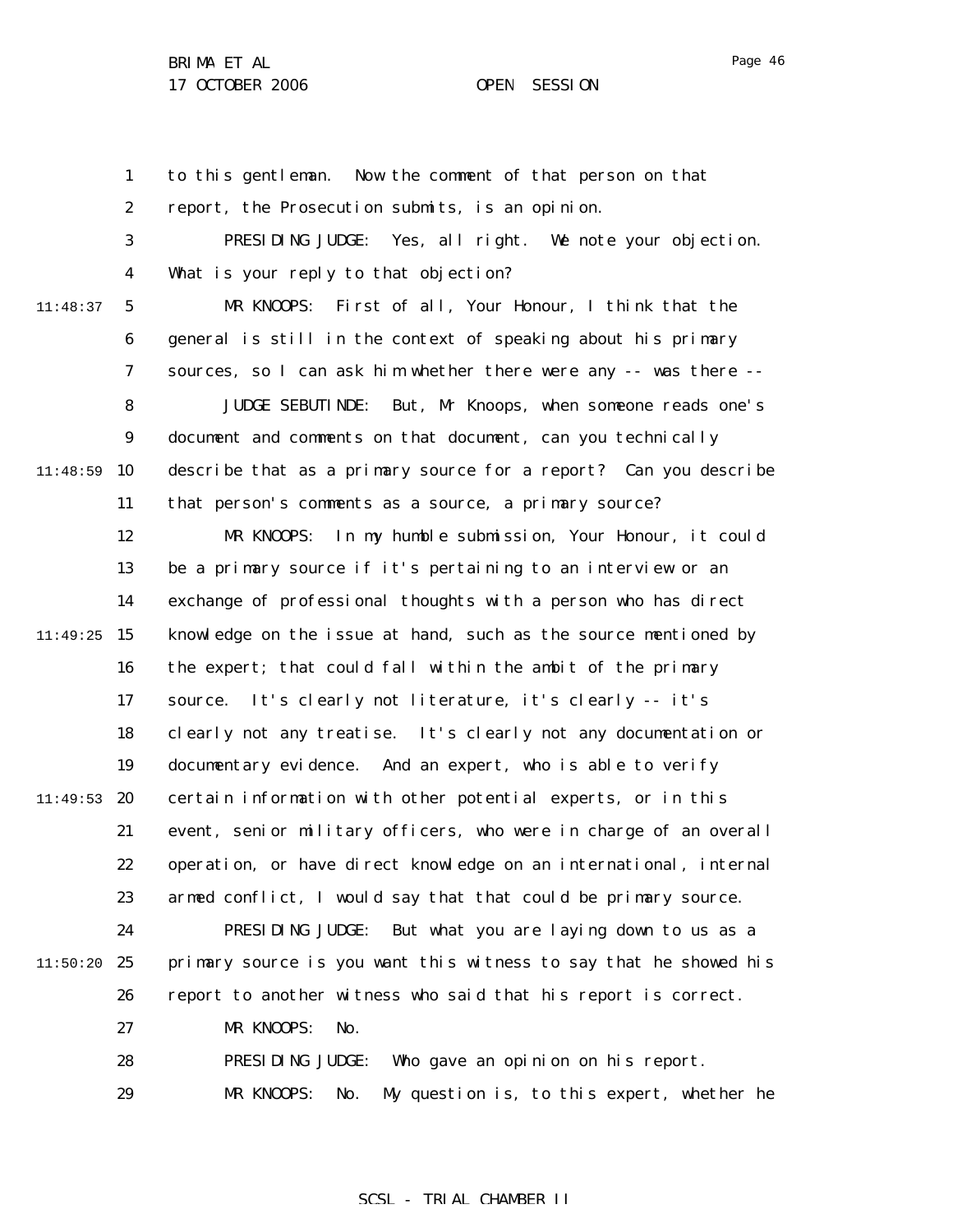1 2 3 4 5 6 7 8 9  $11:51:10$  10 11 12 13 14  $11:51:33$  15 16 17 18 19  $11:52:00$  20 21 22 23 24  $11:52:21$  25 26 27 28 29 11:50:54 was able to receive factual information from that source, which he used in reaching his conclusions. PRESIDING JUDGE: Well, your question did mention opinion. MR KNOOPS: That's correct. And I directly after that corrected myself but then I was interrupted by my learned friend. PRESIDING JUDGE: Let's have an -- why don't you rephrase the question? MR KNOOPS: Thank you, Your Honour. Q. General, did you receive from that source, apart from being the primary or secondary source, factual information from that specific individual you mentioned which you implemented in your report in arriving at any of your conclusions? A. I did not. Q. Thank you. General, now we return to the secondary sources of your report. Could you -- did you use -- you already stated that you used secondary sources. Are you able to tell the Court which ones, secondary sources, you were able to use in arriving at your conclusions? A. Yes, I can. After -- do you want me just to mention them or explain about them? Q. Perhaps first mention them in general and I'll -- we'll go back to each of them separately. A. The first one is the report made up by the Truth and Reconciliation Committee, or commission; TRC. Then I studied extensively the book written by Dr David Keen, Conflict and Conclusion in Sierra Leone. And I also studied doctrine and literature, articles, and last but not least, I can't recall the amount of pages but I think I went through thousands of transcripts.

SCSL - TRIAL CHAMBER II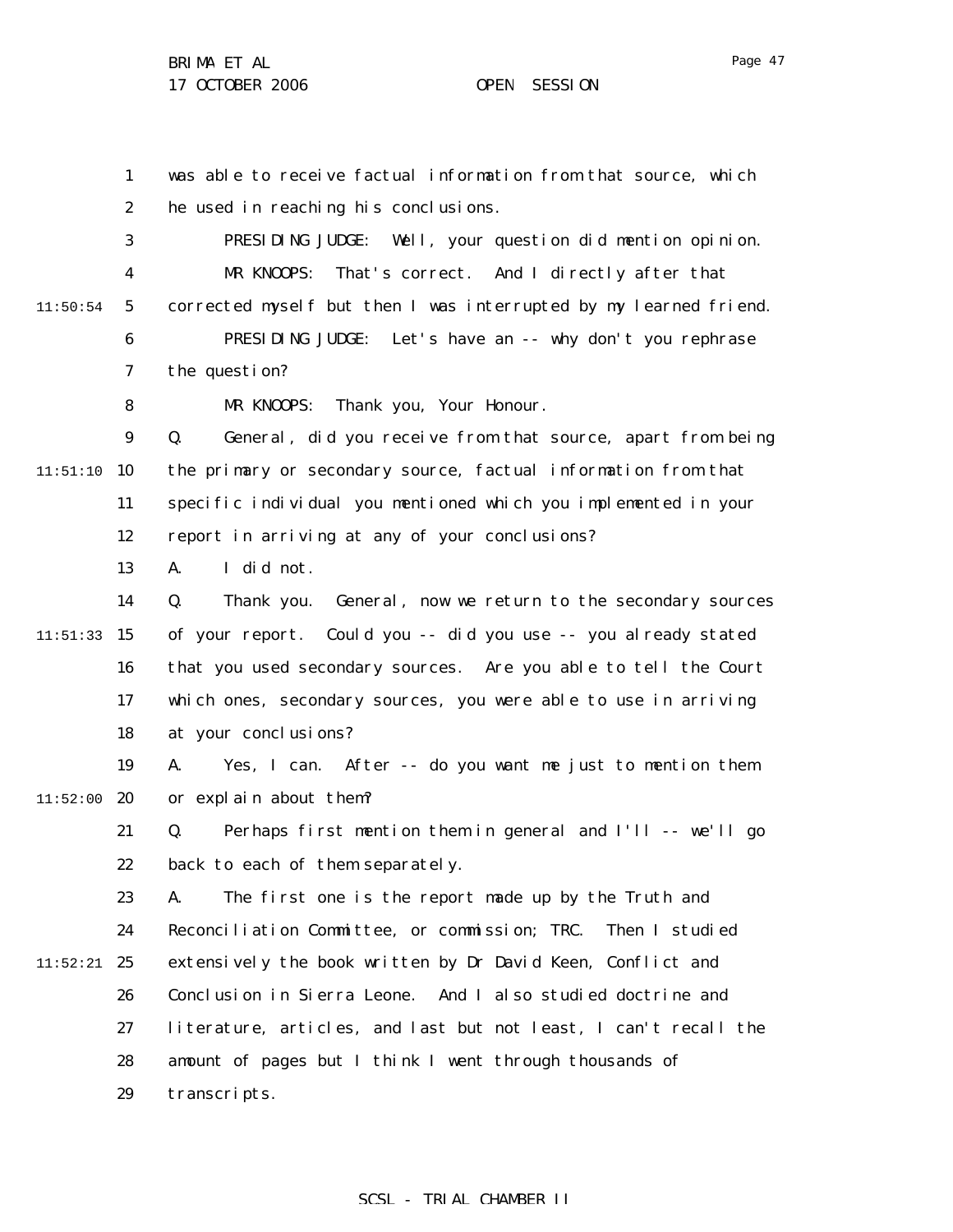11:53:17

1

2

3

4

5 6 7 Q. Thank you. Now, let us return to the first secondary source, the TRC report. I assume you refer to the TRC report of the Sierra Leonean Truth and Reconciliation Commission?

A. Mainly the transcripts that came from the Prosecution, if I

explain that correctly, and the transcript of course by, given

Q. Referring to which transcripts?

by, or the testimony given by Colonel Iron.

8 A. That's correct.

9  $11:53:47$  10 11 12 13 14  $11:54:11$  15 16 17 18 19  $11:54:46$  20 21 22 23 24  $11:55:17$  25 Q. Yes. What was your approach in digesting this report? A. My view was, and is, that after reading the report by Colonel Iron, I needed to know about -- I needed to know more about the background of the conflict. And, as I stated somewhere in my report, you cannot understand the present if you don't look in history. It's something in the military, you always look at what history tells you. And so, my source I came across with was, of course, this extensive report of -- I can't recall how many pages -- and I went through that, initially to establish my thought on history, how did it all came this way, so that's what I did. And, by reading through the history, I found a lot of information because, apparently, that was also the mandate of the TRC about military aspects of the conflict. And that's why, of course, if you say this extensive report, did I all digest it, the answer is no, but I went through it, watching the history and the military aspects. Q. General, do you know whether that report, as you have read

26 27 28 29 it, enhanced any military aspects? Did you encounter them? A. Yes. Like, like I said, but probably not clear, while my initial approach was looking into history, general history, on the conflict in Sierra Leone, I found immense, quite extensively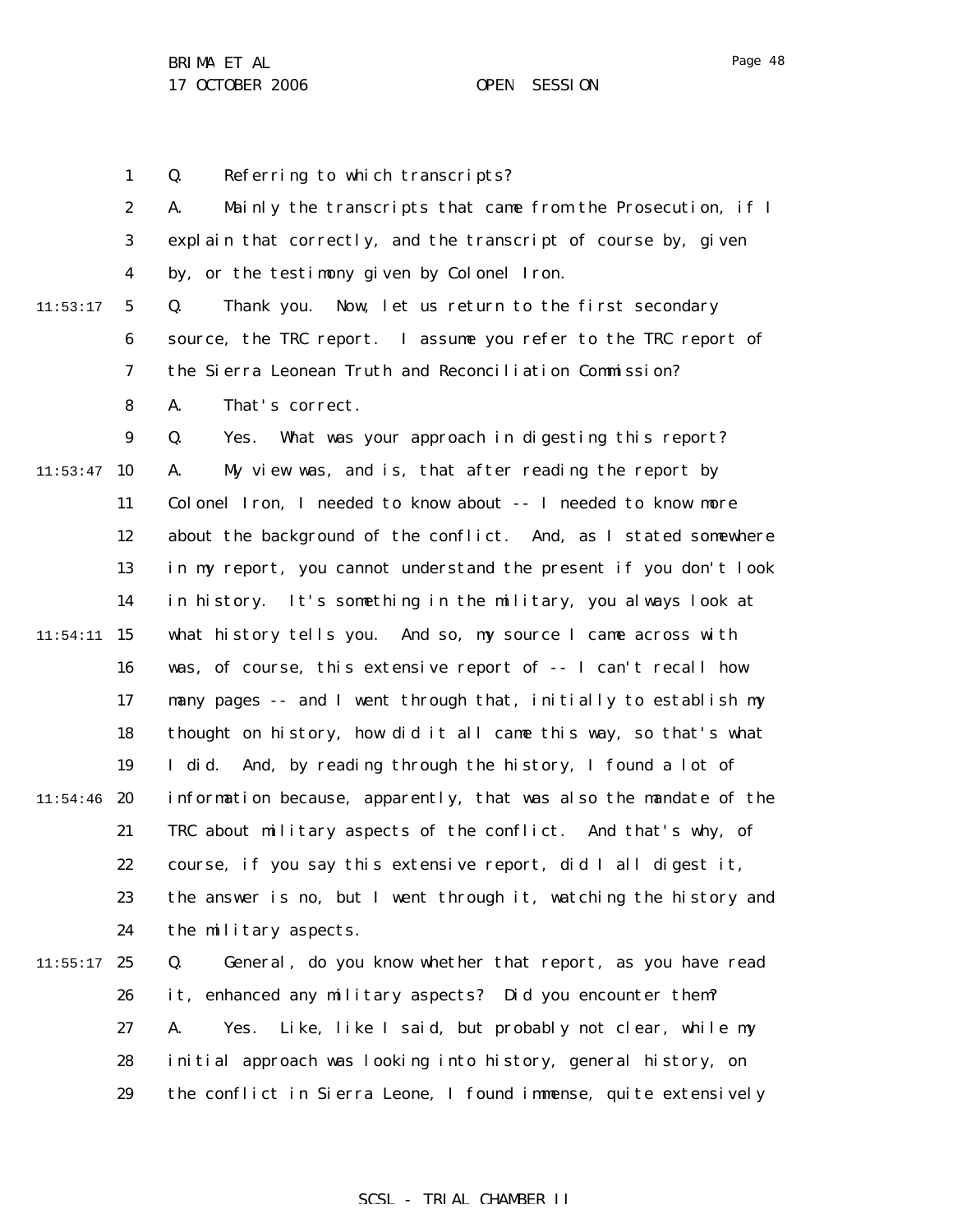1 2 3 description about military aspects in the conflict as well, let's say from the start of the war, in 1991, until the period I described in my report.

4 5 11:56:04 Q. To what sources you refer to when you say there were sources in the report about military aspects?

6 7 8 9  $11:56:38$  10 11 12 A. Well, we may come back to history, of course, but the sources I found in my review on the history, and then especially what did the history do to the Sierra Leone Army, I came across numerous testimonies, if that is the right word, of very senior officers and by studying the report further on I came across many remarks or statements about the modus operandi which was later part of my report.

> 13 14 Q. General, can you recall any of the names of those senior officers you came across in that study?

 $11:57:03$  15 16 17 18 19  $11:57:35$  20 21 22 23 24 A. I came across -- there is a list in my report of officers named in the TRC, but the ones that really come back to my mind are the remarks made by the chief of defence staff. Now, the chief of defence staff in any country is the highest military person in the organisation, and especially the statement of Tom Carew, and I think he was chief of defence staff in 2003, I am not sure, I have to look into the report, but also the statement made by the very well-respected Maxwell Khobe, who was ECOMOG commander, I believe, and later on became chief of defence staff under President Kabbah.

11:58:06 25

Q. General, just pause, please.

26 27 28 MR KNOOPS: Spellings, Your Honours, are Tom Carew. T-O-M, C-A-R-E-W, and Maxwell Khobe, M-A-X-W-E-L-L, Maxwell Khobe, K-H-O-B-E. Khobe.

29 Q. Sorry, general, for the interruption. Please continue.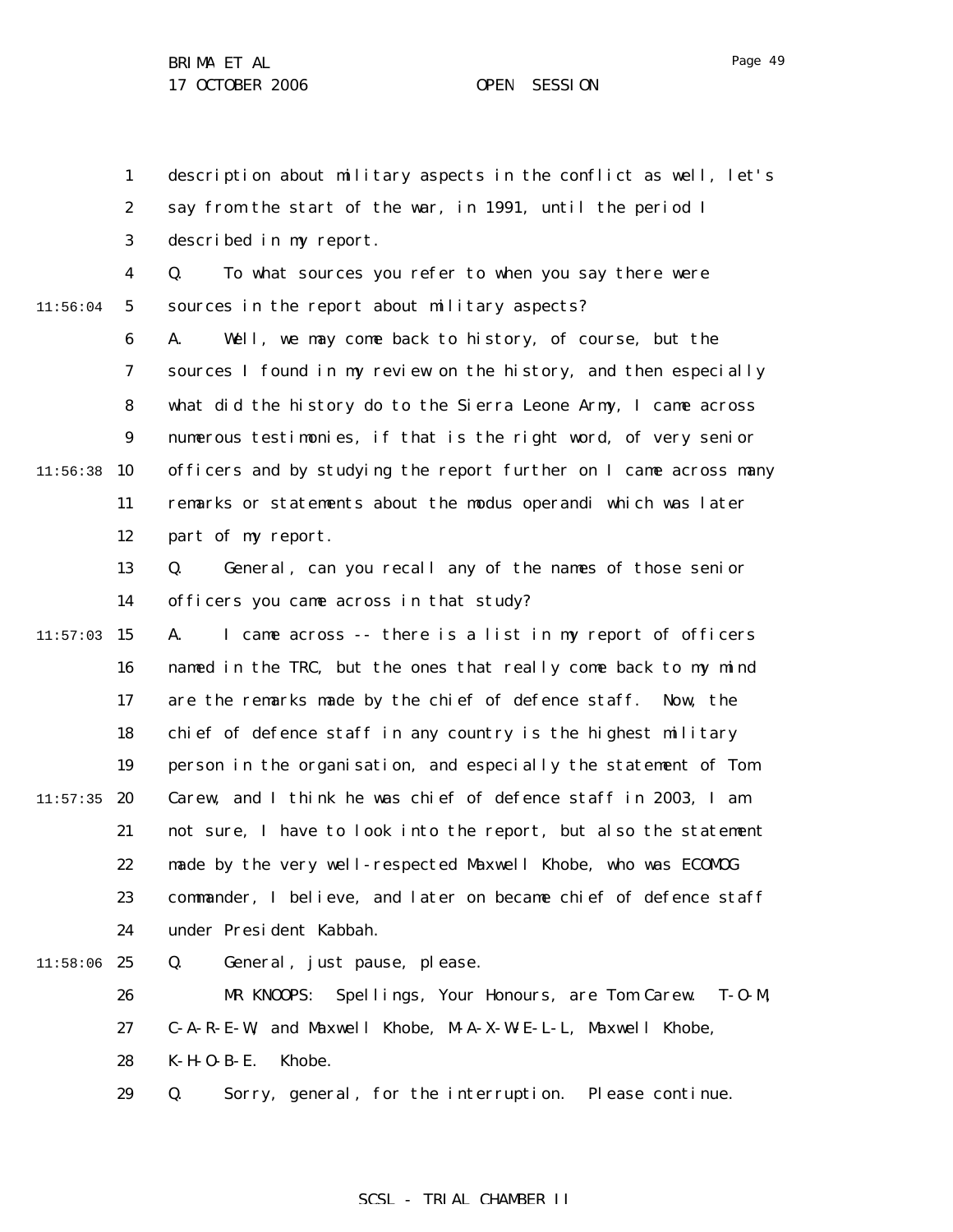1 2 3 4 5 6 7 8 9  $11:59:35$  10 11 12 13 14  $12:00:09$  15 16 17 18 19  $12:00:36$  20 21 22 23 24  $12:01:04$  25 26 27 28 29 11:59:04 A. There are numerous statements. There is one other chief of defence staff, but I don't know if I pronounce his name right. Tarawally, or something like that, who was chief of defence staff in 1991 I believe, but, following that, numerous statements, numerous statements by Brigadier General Kally Conteh. Well, you know, I have to go back to my report, but quite extensively. Q. Thank you, general. MR KNOOPS: The name, Tarawally, Your Honours, is T-A-R-A-W-A-L-L-Y, Tarawally, and Kally Conteh, K-A-L-L-Y. C-O-N-T-E-H, Conteh. Q. Now, general, let us turn to the second, secondary source. You mentioned the study of Dr Keen. Can you first explain to us why you made use of his study? A. I can. While I was at the Centre of Strategic Studies, in The Hague, I asked someone who was working in that area of the study centre about latest publications which give -- which could give me background knowledge on the conflict. And he said, well, the book you have to read is the book I mentioned by Dr David Keen, and that's what I did. Q. Do you know who David Keen is? A. Yes. Well, I know that David Keen has doctorate from Oxford and has numerous -- he is a researcher, researcher and adviser, but he's mainly, as I see his list of books which I don't -- I have his bio but I can't recall it now -- is numerous, so mainly a writer. Q. Do you know, general, whether David Keen implemented any statements from witnesses who were present during the conflict after 1997, in Sierra Leone, in his research? A. Yes, and I have to correct a mistake in a sense that I

#### SCSL - TRIAL CHAMBER II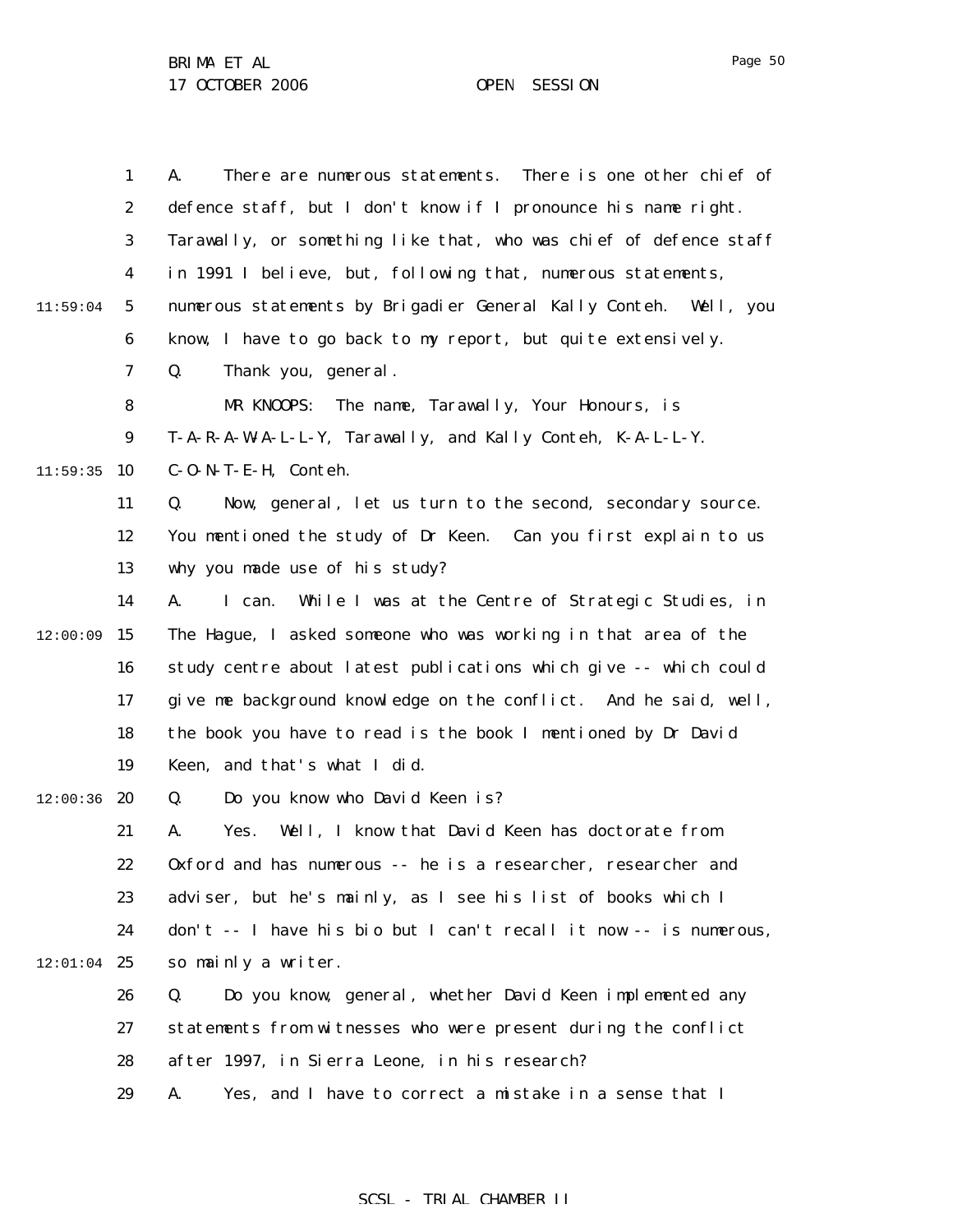1 2 3 4 5 6 7 8 9  $12:02:23$  10 11 12 13 14  $12:02:57$  15 16 17 18 19  $12:03:28$  20 21 22 23 24  $12:03:49$  25 26 27 28 29 12:01:59 previously said that Maxwell Khobe was stated by, in the TRC, but without my notes, now I recall Maxwell Khobe was specifically stated by Dr Keen, if I'm correct. But, apart from that, Dr David Keen named a lot of people in his book, or referred to other people in his book. Q. Do you know whether he referred to, apart from Maxwell Khobe, to other individuals who were not part, sorry, during the conflict of the Sierra Leone Army? Excuse me. A. I'm afraid now you ask a question which, without referring to the numerous statements and notes, there are so many names that I am afraid I can't answer that one. Q. Thank you, general. Now let's go to the third, secondary source. I believe you mentioned the doctrines and literature. Are you able to tell the Court which doctrines you refer to? A. In certain areas of my report I refer to NATO, NATO doctrine. I refer to British doctrine and I refer to The Netherlands defence doctrine. Q. And what kind or what type of doctrines you refer to when you speak about doctrines? A. Can you specify that? Q. Well, I could imagine that the words "military doctrines" is quite general. Are there any specific doctrines you refer to? A. Well, I thought that to make my report more clear, for people who don't have a military background, that certain areas of my report, you can basically only read when you have a limited amount of knowledge on background. For example, if you talk about regular and irregular forces, to name an example, you have to come to a certain basis. And that's why I used "limited" because it's not a doctrine book but limited, I used doctrine.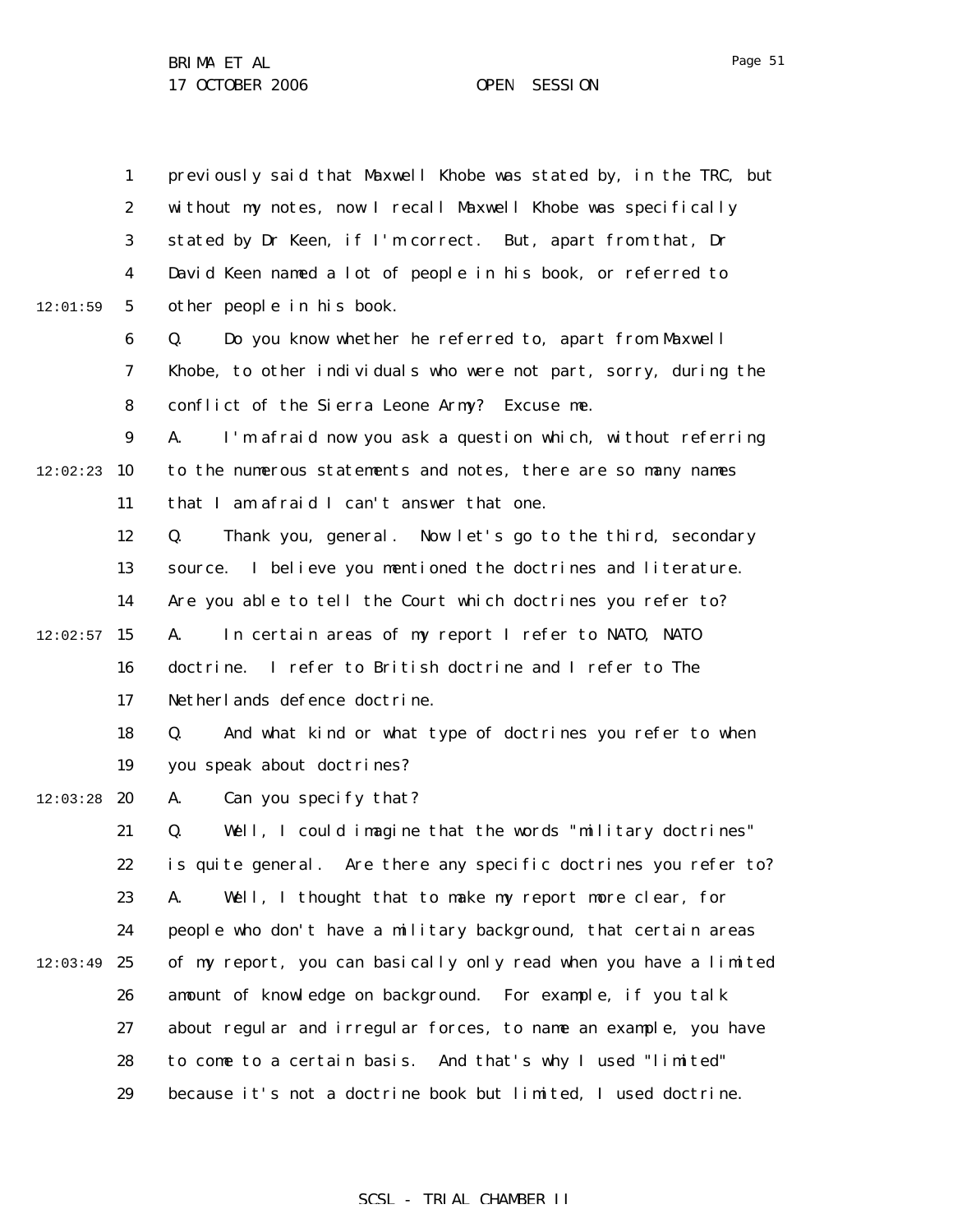Page 52

1 2 3 Q. General, are you in a position to tell the Court why you were referring to NATO doctrine? A. I was referring to NATO doctrine at certain places because

4 5 6 7 8 9  $12:05:15$  10 11 12 13 14  $12:05:35$  15 16 17 18 19 12:04:45 NATO, like the US, realise that you have to come up with a sort of hierarchy in doctrine, otherwise everybody has his own doctrine. So the NATO established, a couple of years ago, a hierarchy in doctrine. Now, the NATO doctrine have been ratified by NATO members. So whenever a NATO country then writes doctrine it should be not contradictory to NATO doctrine. So I started with NATO doctrine at certain areas and then I used, you know, British doctrine, when I thought it was very clear, but they don't fight each other, the doctrines, but one doctrine says it a little clear than other doctrine. That is why I did. Q. Thank you. General, are you in a position to tell the Court why you specifically used the Dutch military doctrine? A. Yes, I did, because at one area of my report I thought the Dutch doctrine was -- which was brand new as I recall in 1990 or 2005 -- and an area I researched that doctrine was very, very clear.

#### $12:06:08$  20 21 Q. Did you use that doctrine for specific areas of your research?

22 A. Yes, I did.

23 24 Q. Could you tell the Court which areas you -- you used actually the Dutch doctrine?

 $12:06:20$  25 26 27 28 29 A. I used the Dutch doctrine in the area where I, in my report, go into the different types of conflict. Again, very limited. But where I addressed it, the different types of conflict, and then move over to the way the AFRC faction, in my mind, operated. That's why -- where I used the Dutch doctrine.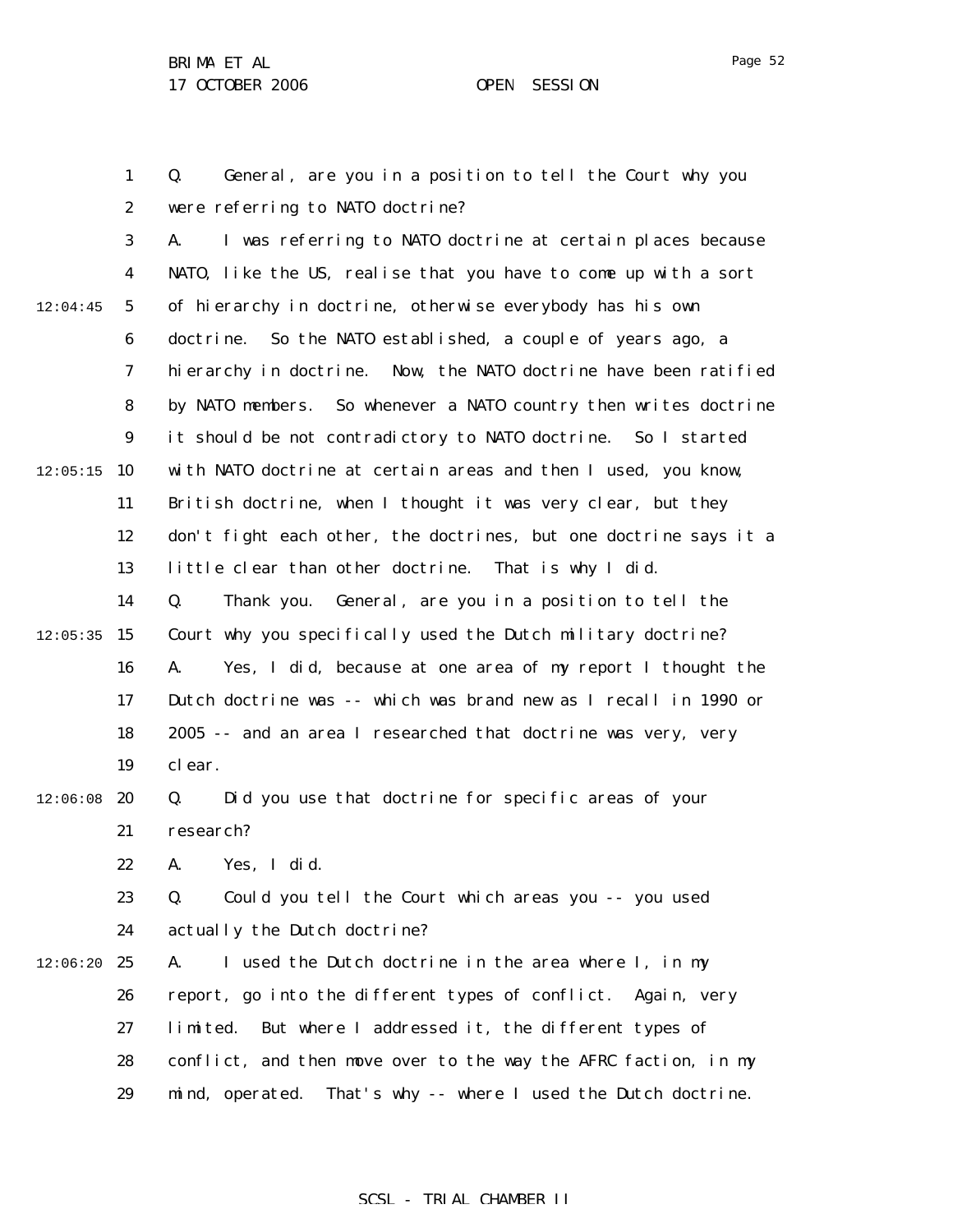1 2 3 4 5 6 7 8 9  $12:07:28$  10 11 12 13 14  $12:07:53$  15 16 17 18 19  $12:08:25$  20 21 22 23 24  $12:08:48$  25 26 27 28 29 12:07:01 Q. General, are you in a position to tell the Court whether this doctrine, this Dutch doctrine, is relying on any foundation, military foundation, I mean? A. Well, what I'm saying is that of course every country writes his own doctrine, but by ratifying NATO doctrine you can put actions or emphasis in your own doctrine but it should never contradict the NATO doctrine as long as you are a NATO member. Q. You just testified that this doctrine was ratified in 2005? A. I have to go to the notes. Q. Yes. A. But I think I mentioned 2005. Q. Do you know, general, whether this was based on any practical experience within the Dutch army, this doctrine? A. Absolutely, because The Netherlands armed forces, over the recent years, have come into the top league of army and navy and marine corps providers for nations, to name a few, Iraq but now at this time we operate in Afghanistan, in Orisghan [sic] under a high threat environment. So the Dutch military have acquired a great deal of professionalism and, of course, then it's also time that you reflect on your doctrine. Q. General, when you refer to Afghanistan, do you know which spectrum within the use of force the Dutch forces operate there? A. Well, no doubt that The Netherlands forces, but also the British forces are operating, and the US, they're operating in a high threat environment and a lot of force is used. Q. Thank you, general. Now, lastly, you referred to the transcripts, and I believe that you already indicated to the Court that you went through thousands of pages of transcripts. Can you recall the time span within which you read these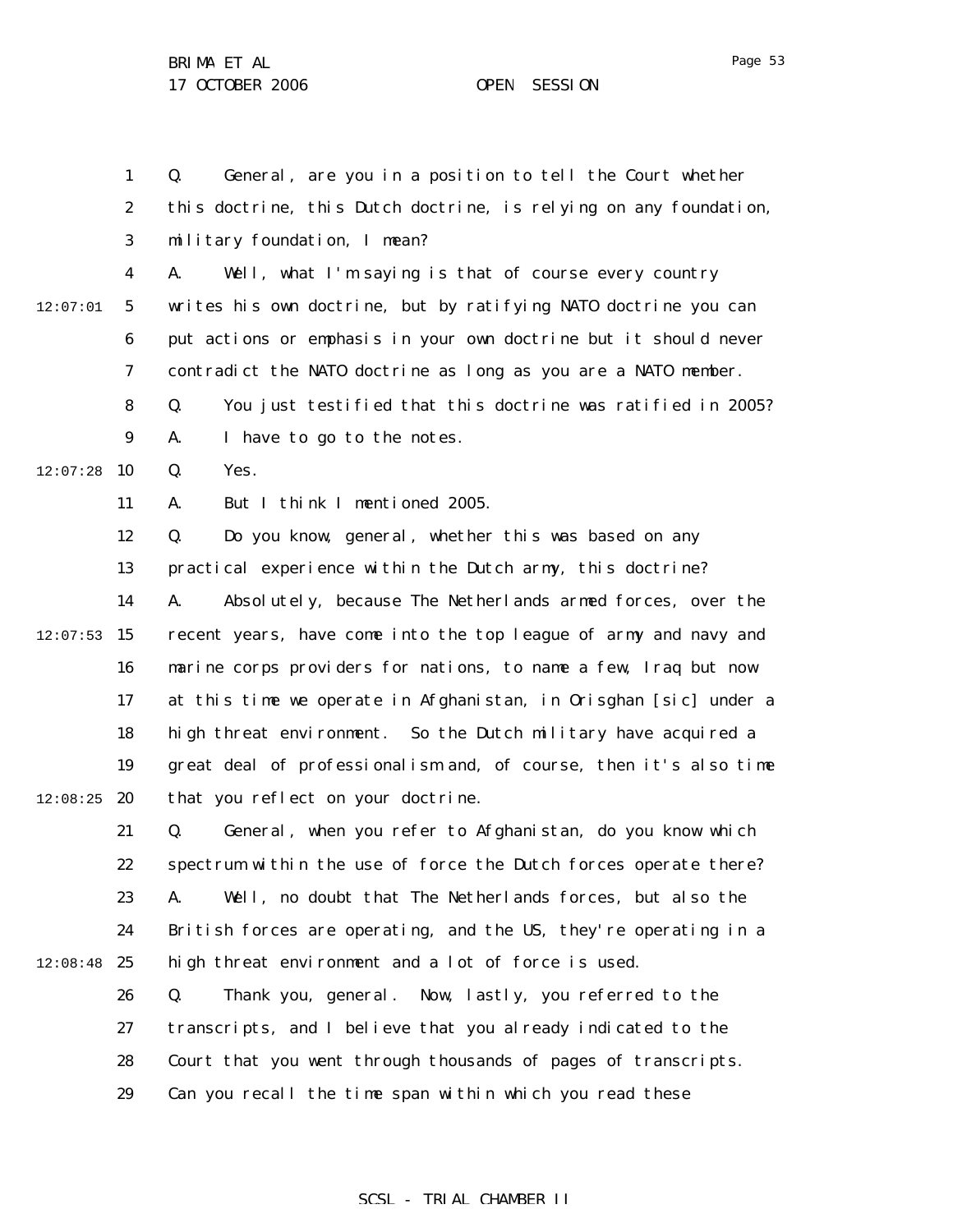1 2 3 4 5 6 7 8 9  $12:10:12$  10 11 12 13 14  $12:10:53$  15 16 17 18 19 12:11:23 **20** 21 22 23 24 12:11:49 25 26 27 28 29 12:09:44 transcripts? In other words, can you recall which time span these transcripts covered? A. Yes, I can. If I recall correctly, but again, I read so many, I think the first transcripts I started to read was May 2005 timeframe, up to October 2005, in that period roughly, I read most of the transcripts. Q. Were you able to digest also the transcripts based upon the testimony of the Prosecution expert, Colonel Iron? A. Yes, I read it fully. Q. Thank you. General, in order to conclude the part on the sources, I would ask you two final questions: First of all, did you visit any sites in Sierra Leone during your research and your time spent here in Sierra Leone? A. I did not, in that the time available to me, and the task given to me, the questions posed to me by the Principal Defender, I don't think it was necessary to go into the country and to reconstruct a campaign, and to go into all sort of details where, when, how. More importantly, for what I've read, were other questions but not so much the campaign as such. Q. Was there any specific reason for you to make that decision, other than time and your reflection just a minute ago? A. Well, yes, because if you write about, you know, the paragraphs or the topics I've written in my report, then you can see from there that that doesn't relate to technical manoeuvres, or the campaign as such. It has to deal with other questions. That's why I didn't think it was necessary. Moreover, if, even if you would do that, in my mind, it's absolutely impossible, so many years after the conflict, to reconstruct and even the smallest campaign you can't reconstruct that, so, too many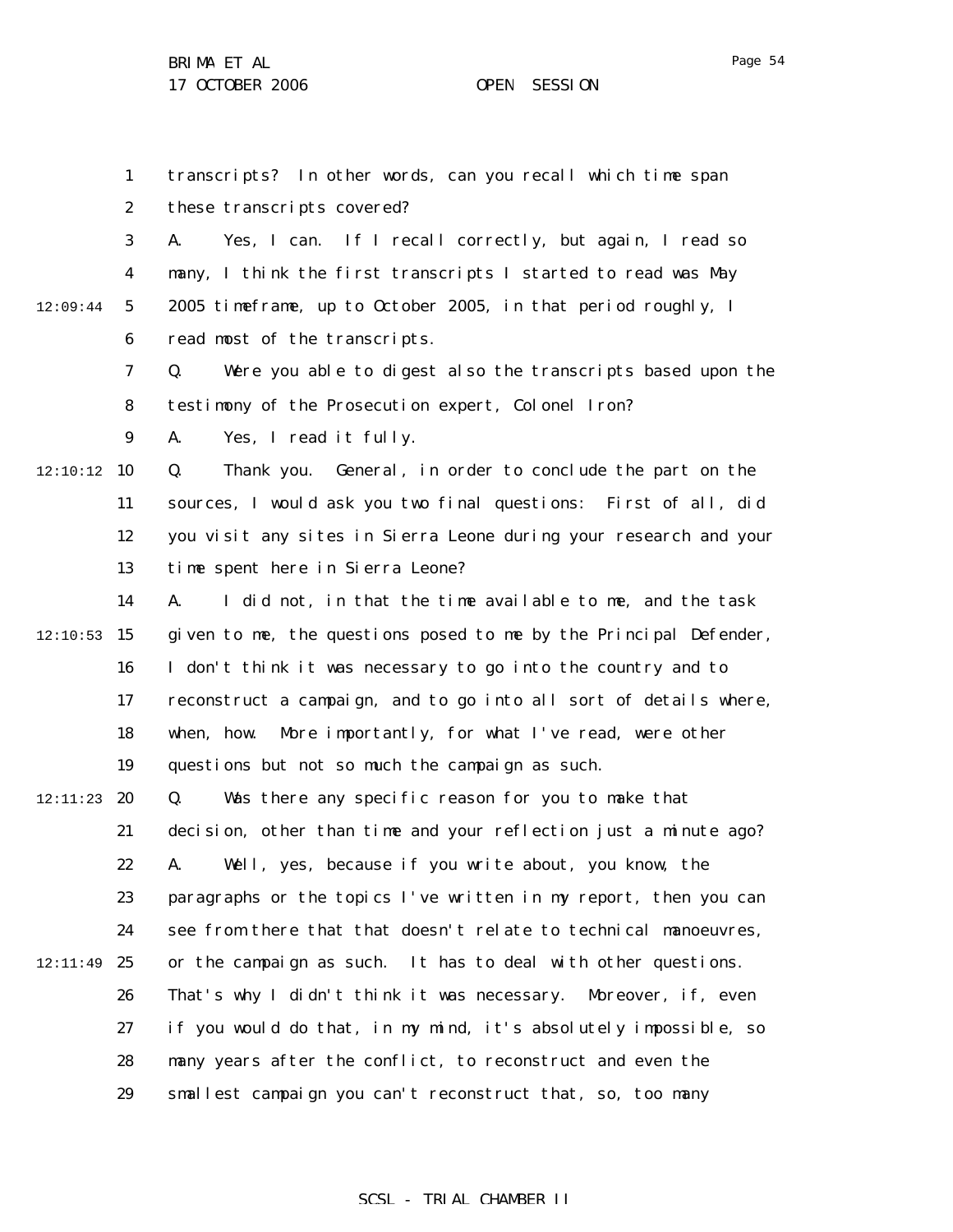Page 55

1 people, too many visions, so that's not what I did.

|          | $\boldsymbol{2}$ | Thank you, general. The final question in this regard is:<br>Q.   |
|----------|------------------|-------------------------------------------------------------------|
|          | 3                | We noticed whilst you gave this summary of your primary and       |
|          | 4                | secondary sources that you didn't include any interviews with     |
| 12:12:38 | $5\phantom{.0}$  | junior ranks, other ranks?                                        |
|          | $\boldsymbol{6}$ | That's correct.<br>A.                                             |
|          | 7                | Was there a specific reason? Let me first ask you:<br>Di d<br>Q.  |
|          | 8                | you encounter any junior other ranks during your investigation,   |
|          | 9                | during your research?                                             |
| 12:12:58 | 10               | What do you mean by did I encounter?<br>A.                        |
|          | 11               | Did you meet them?<br>Q.                                          |
|          | 12               | Well, I know that during my stay I came across juniors,<br>A.     |
|          | 13               | without specifically knowing what position they had, but I met a  |
|          | 14               | couple of them, yes, I did.                                       |
| 12:13:16 | 15               | Thank you. Now, you didn't include any information or<br>Q.       |
|          | 16               | interviews with them in your report. Was there any specific       |
|          | 17               | reason for you to make that decision?                             |
|          | 18               | There was a good reason for that. And, again, if you read<br>A.   |
|          | 19               | my report and see the topics I cover, those are not the topics    |
| 12:13:43 | 20               | you should cover with junior ranks. What I mean is the things I   |
|          | 21               | describe, and coming to the conclusions, those are the items you  |
|          | 22               | should address with seniors, with people who can understand the   |
|          | 23               | problem It's not all that difficult. However, it's -- you must    |
|          | 24               | have a sort of a basis to understand that, and the other reason   |
| 12:14:15 | 25               | is that my long experience in the armed forces is that when you   |
|          | 26               | ask junior ranks about their opinion -- no, let me rephrase that. |
|          | 27               | In my experience you should ask a junior rank only within his     |
|          | 28               | limitation of his job. Let me give an example. You ask a          |
|          | 29               | soldier the range of his rifle and you ask a soldier the fields   |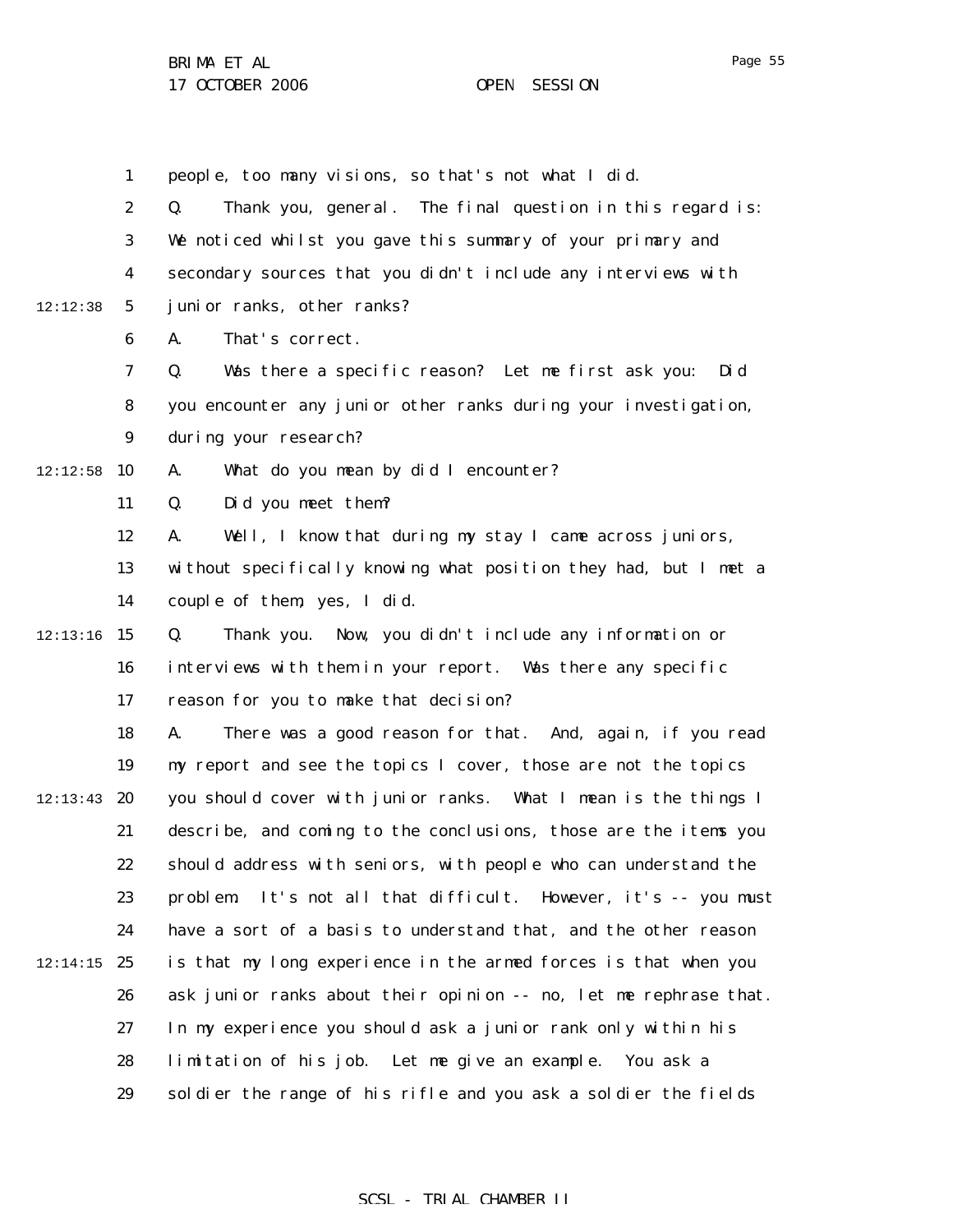1 2 3 4 5 6 7 8 9  $12:15:42$  10 11 12 13 14  $12:16:12$  15 16 17 18 19  $12:16:42$  20 21 22 23 24  $12:17:06$  25 26 27 28 29 12:15:14 of his fire and his comrade. But you don't ask a soldier what the purpose of the mission is. So, if you ask a soldier a specific question, which is over his scope, or is that the right word, over his -- well, over his vision, he starts speculating. Q. And general, do you have, yourself, based on your biography, any direct experiences with what you are saying? In other words, is this based on any direct experience you have? A. The experience is extensive. Whenever you are on a mission there is always press and press is a nightmare. The press will ask the individual soldier, for example, in Northern Iraq, in 1991, "Marine, what is your mission here in Iraq?" Don't ask him because he doesn't know. He may have a good idea, some idea, but you have to ask his battalion commander or brigade commander what the mission is. And in the legal world one of my men, a sergeant major, fired two warning shots in Iraq, on an Iraqi mob, and he was prosecuted for murder and manslaughter, I believe, and in the appeal court in The Netherlands, and rightly so, it was stated while the question was asked to a marine who was also present, "What would you have done if you would have been the sergeant major?" Don't ask him the question because he is not the sergeant major, and I think it's the right word, the appeal court in The Netherlands ruled that you have to have a commander on scene view, or a mission analysis. You must have a view on what is happening. So, it's a little bit of a long story, but my view is that ask someone within the scope of his knowledge. Q. General, do you know when this case occurred you referred to lastly? A. Yeah, indeed. It happened, the shots were fired, I believe the last day of, or one of the last days of 2003, and then the

### SCSL - TRIAL CHAMBER II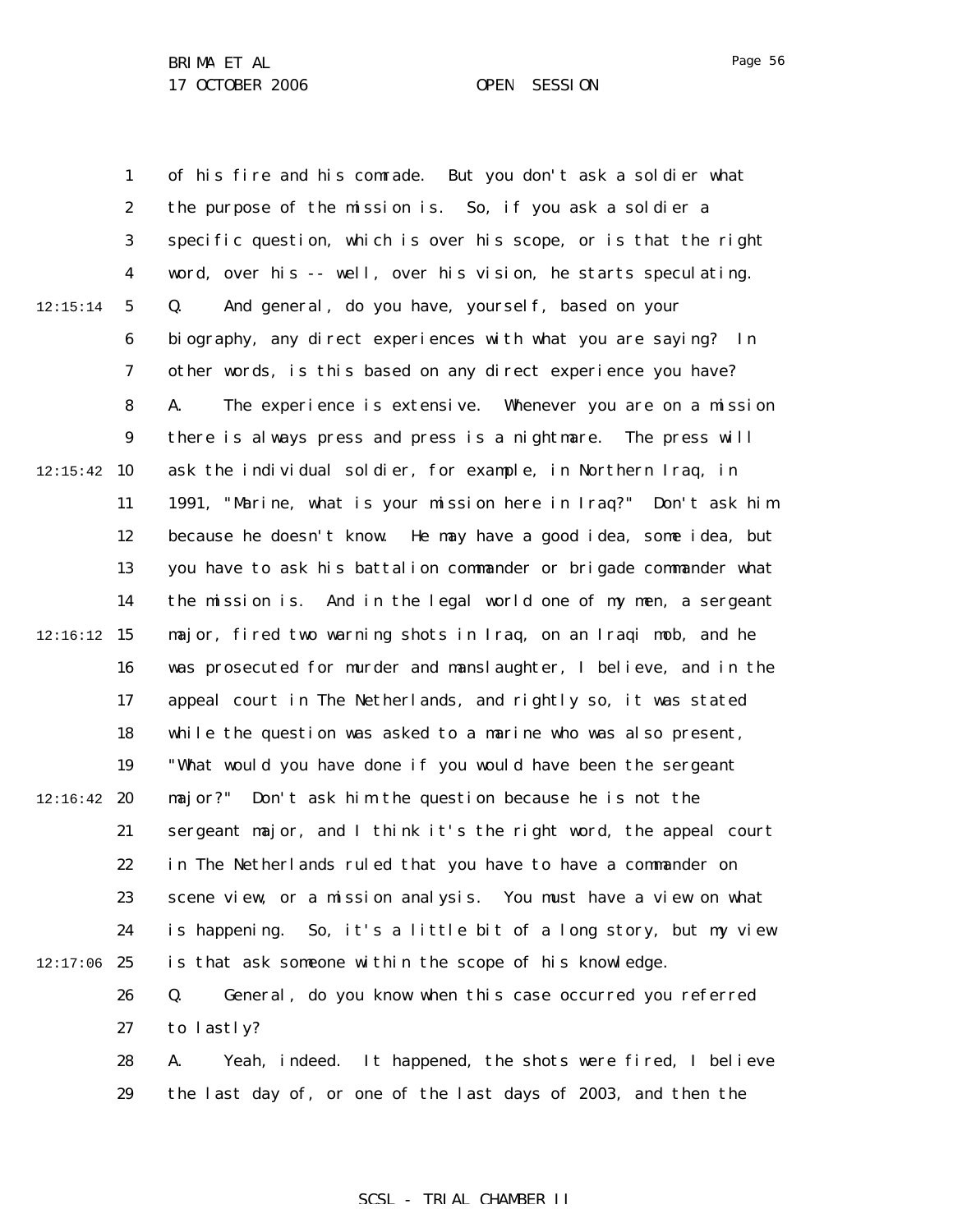1 2 3 4 5 6 7 8 9  $12:18:26$  10 11 12 13 14  $12:18:58$  15 16 17 18 19 12:19:31 **20** 12:17:58 court case developed over a period of a year-and-a-half. Q. Thank you, general. General, that concludes my section about the sources and how you came to your conclusions. And I would like you to turn now to your conclusions themselves, and the basis for that, starting with the historical part of your analysis. Are you, general, in a position to tell the Court, shortly, how you actually approached the historical part of your research? A. Yes, of course I can. What I did is, reading the history and knowing about the independence of Sierra Leone, in 1961, I then followed up briefly over, I don't know, 15 or so pages, about the question what happened to the military from the moment that, from the military only, what happened to the military after the British -- they were not under the British command anymore? So a little bit extensive but, in big steps, I went through all the way the history towards the moment, basically, February 1998. Q. And general, are you able to tell the Court, in short, at what conclusions did you arrive as to the history, and I would not ask you to go from 1961, but I will ask you specifically about the period 1992 up to 1997?

21 22 23 24 25 26 27 28 29 12:20:09 A. Well, of course that period but, and of course very brief, in general, my view was quite shocking over the entire period, and we don't go into that, but over the entire period, I had never seen, in my military career, descriptions so bad as I've seen in the armed force of Sierra Leone and, of course, I can't look at the notes and my -- but also, before the '92 timeframe, and I can't all recall by heart all the different aspects why I was so shocked but, basically, I thought that -- and then back to the 1992 timeframe, when the NPRC came into power, I believe, you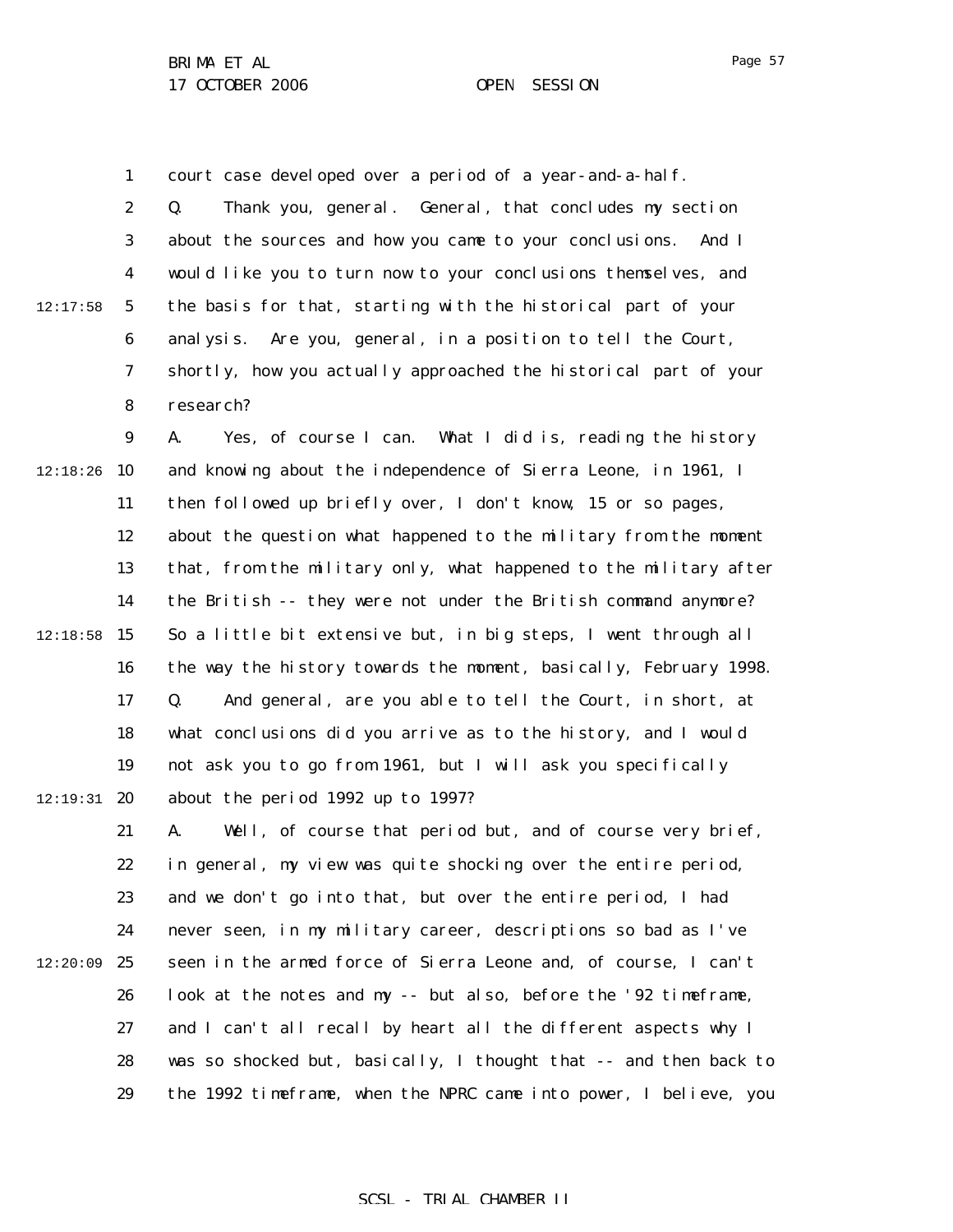1 2 3 4 know, you can't read it so bad as it was and there was at that time also a tremendous increase in manpower with no solid training, mismanagement. You know, I don't know really where to start to explain how bad it was.

12:21:08

5 6 7 Q. Let us start, general, with, for instance, the level of training and discipline over the period 1992, 1996, based on your review.

8 9 12:21:30 10 11 12 13 14 MR AGHA: Your Honour, if I may, at this time the Prosecution has an objection on the basis of the relevance of the material on which this review is founded. If it is based on the TRC report then that is just a bundle of secondhand statements, so coming to any conclusions which is based on a document the TRC report, which has its own conclusions, I don't see how they can be of any value.

 $12:21:54$  15 16 17 18 19  $12:22:13$  20 21 22 PRESIDING JUDGE: What is your reply to that, Mr Knoops? MR KNOOPS: I think it's proper just to answer, to ask the question of the general and ask him about his foundation. And I believe that the general never has said, in answer to this question, that he relied only on the TRC report, so I think it's quite presumptuous to say that the general is not in a position to comment on the historical part, let alone on which basis he came to that conclusion.

23 24  $12:22:34$  25 PRESIDING JUDGE: Yes, I don't think he has reached that stage in his evidence on this point as yet. Yes, I will overrule the objection. Go ahead.

26 27 28 29 MR KNOOPS: Thank you, Your Honour. Q. General, and I will anticipate the Prosecution in this regard, before I ask you anything further about the set questions I have in mind for you, in terms of the level of training and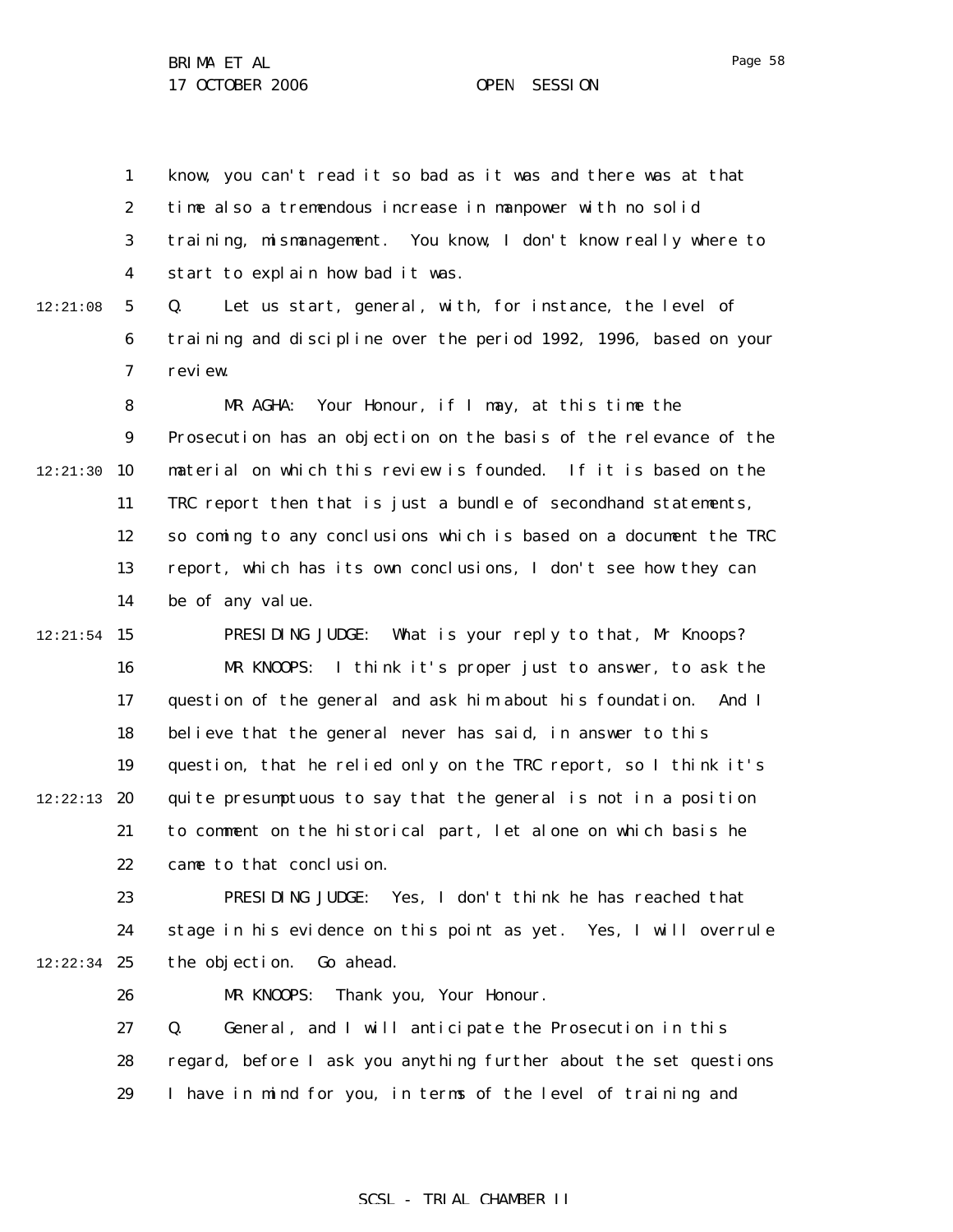1 2 3 4 5 6 7 8 9  $12:23:56$  10 11 12 13 14  $12:24:37$  15 16 17 18 19  $12:24:50$  20 21 22 23 24  $12:25:10$  25 26 27 28 29 12:23:18 discipline, recruitment, et cetera, could you please tell the Court what is the basis of your conclusion, or conclusions is, or are, when we are speaking about just the part, the historical part you refer to in your testimony? A. Absolutely. If I leave the TRC completely out, I come to the same conclusion, based on the extensive report by Dr Keen. Then I come to the exact conclusion that how can it be so bad? Q. And can you indicate to the Court, just to avoid any further objections, whether you find support in this, in arriving at this conclusion, in your primary sources? A. I can. There were -- it relates to the latter part of the historical chapter, because I didn't go into, let's say, the period before 1992 but, indeed, I became convinced, from the interviews I had, that also what Keen and TRC wrote came, it was clear to me. Q. Thank you. MR KNOOPS: At this point I would ask the Court or the Prosecution whether there is any further clarification needed from the expert before I am further interrupted by other objections? JUDGE SEBUTINDE: Except, Mr Knoops, I am not quite sure that I understand the witness when he says there were very shocking descriptions. I am not sure that I understand that term; descriptions of what? Are you going to go into details to el uci date? MR KNOOPS: Yes, but in terms of efficiency, I thought I would ask the foundation first before I ask the general to go into how, what he means with the word "shocking," et cetera. PRESIDING JUDGE: Well, I think it's very difficult to ask

#### SCSL - TRIAL CHAMBER II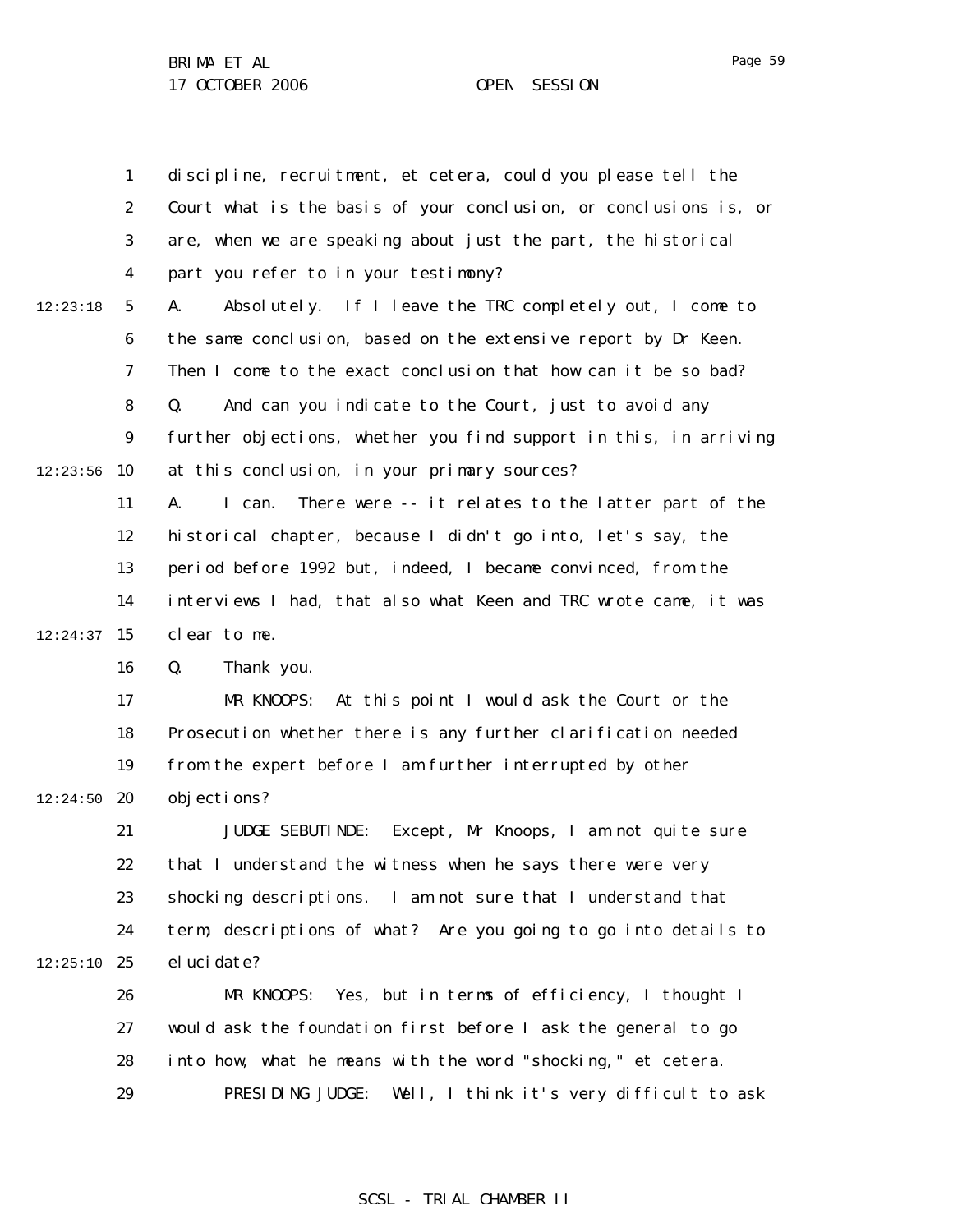1 2 Mr Agha, at this point in time, to state what objections he might have in the future.

JUDGE SEBUTINDE: Please do not invite objections; just

3 4 MR KNOOPS: Well, I invite the Prosecutor now to object or not.

12:25:39

6 proceed.

5

7

MR KNOOPS: Thank you, Your Honour.

8 9  $12:26:00$  10 11 12 13 Q. General, the Honourable Judge rightly indicated that you used the qualification shocking. First of all, can you indicate what you mean with the word shocking, in a more precise manner? And after that, I will ask you to go into the set questions. So, first, could you please sort of define the word shocking, from your expertise?

14  $12:26:20$  15 16 17 18 19  $12:27:04$  20 21 22 23 24  $12:27:37$  25 26 A. I now realise that it's a very -- that it's not a very good term, shocking. What I mean is that I have been brought up in military tradition, like we know in the western armies, and marine corps, and many things that I read in many sources showed a picture that -- which came across shocking to me, how can you treat an army so bad? Or how can you treat soldiers so bad by senior officers? And the examples, you know, are in my report, and I have so many notes and statements, giving examples based on Keen, well, like I said, if you leave TRC out, Keen has the same conclusion. That is why I thought I was shocked, reading as a professional military officer, the way the -- it is described, the development or the degeneration of the armed forces of Sierra Leone up till 1997.

27 28 29 MR AGHA: And this is the objection of the Prosecution, Your Honour, in that even leaving out the TRC report he is relying on a book by Keen. Now Keen himself is not an expert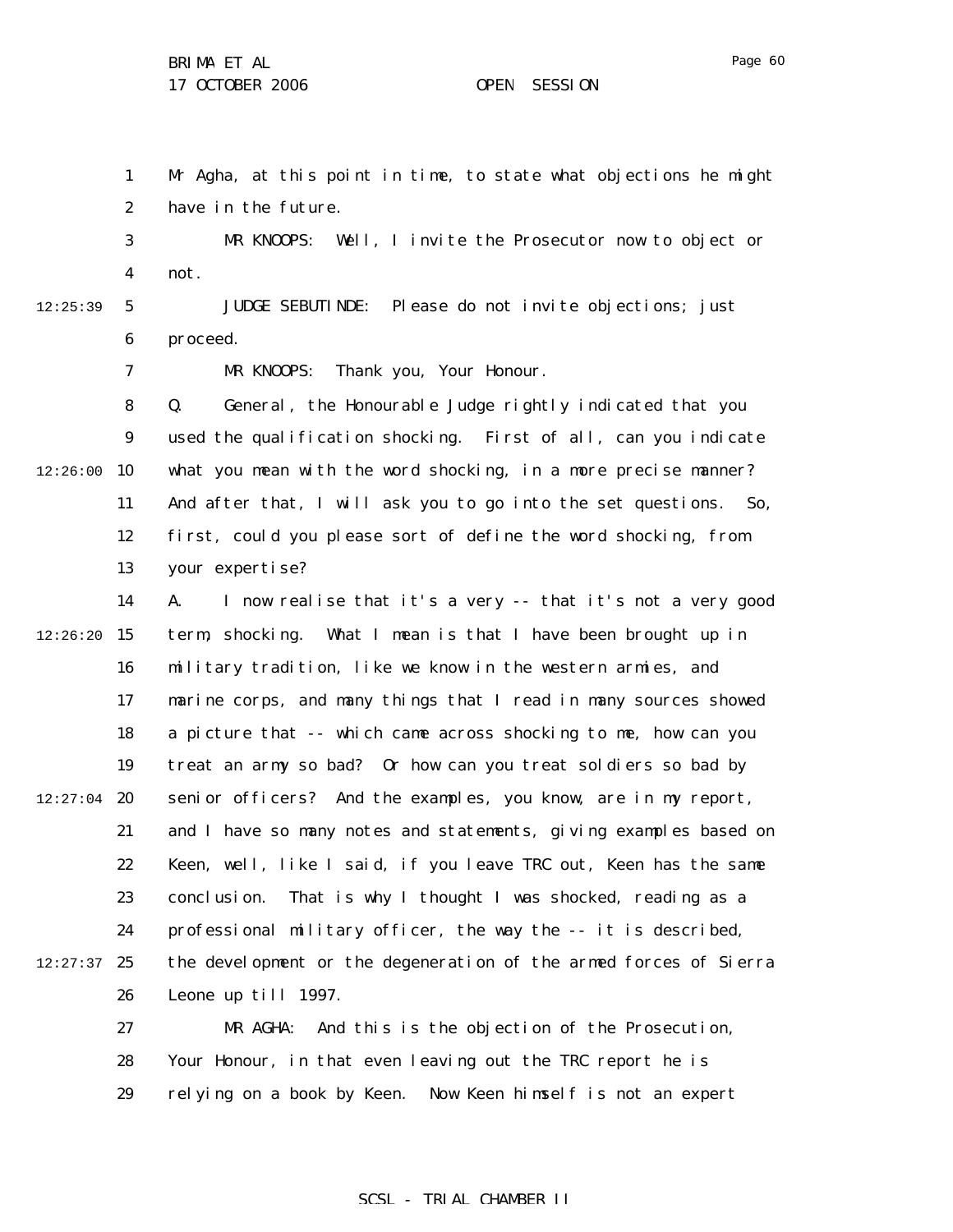1 2 3 4 5 6 7 8 9  $12:28:33$  10 11 12 13 14  $12:28:54$  15 16 17 18 19 12:29:19 **20** 21 22 23 24  $12:29:42$  25 12:28:11 before this Court. He doesn't have any particular military expertise and a reading of that book will show he is relying on statements which he has gathered from other people of untested evidence. And if one is to look carefully at the footnotes of the military expert's report, in the large part it is from TRC excerpts. It is from Keen and it is from DSK-082. They are not his own conclusions and that is the main bone of contention the Prosecution has. They are conclusions reached by other people. PRESIDING JUDGE: Well, aren't you a bit premature here, Mr Agha? I think Mr Knoops is just asking him what is the foundation for the material in his report. MR KNOOPS: Your Honour, if I may reply to this objection. I think it's ultimately to this Court to decide about the weight of the report of General Prins, vis-a-vis the report of Colonel Iron. When we speak about foundation, I can speak for an hour about the foundation of Colonel Iron's report, when it comes to footnotes. It is the nature of research, it is the nature of research, that a researcher, a proper researcher uses primary and secondary sources, and on the commendation of these sources he comes to his conclusions based on his practical experience and professional backgrounds. That is what an expert should do and that is what this expert has done. And I think if the Prosecution is not challenging the sources of this expert then I think we should start by challenging the sources of the expert of the Prosecution.

26 27 28 29 Now, I think, in my humble submission, that it's ultimately up for the Court, it's a matter of probative value and it not a matter of admissibility, when an expert like General Prins is able to rely on both primary and secondary sources.

#### SCSL - TRIAL CHAMBER II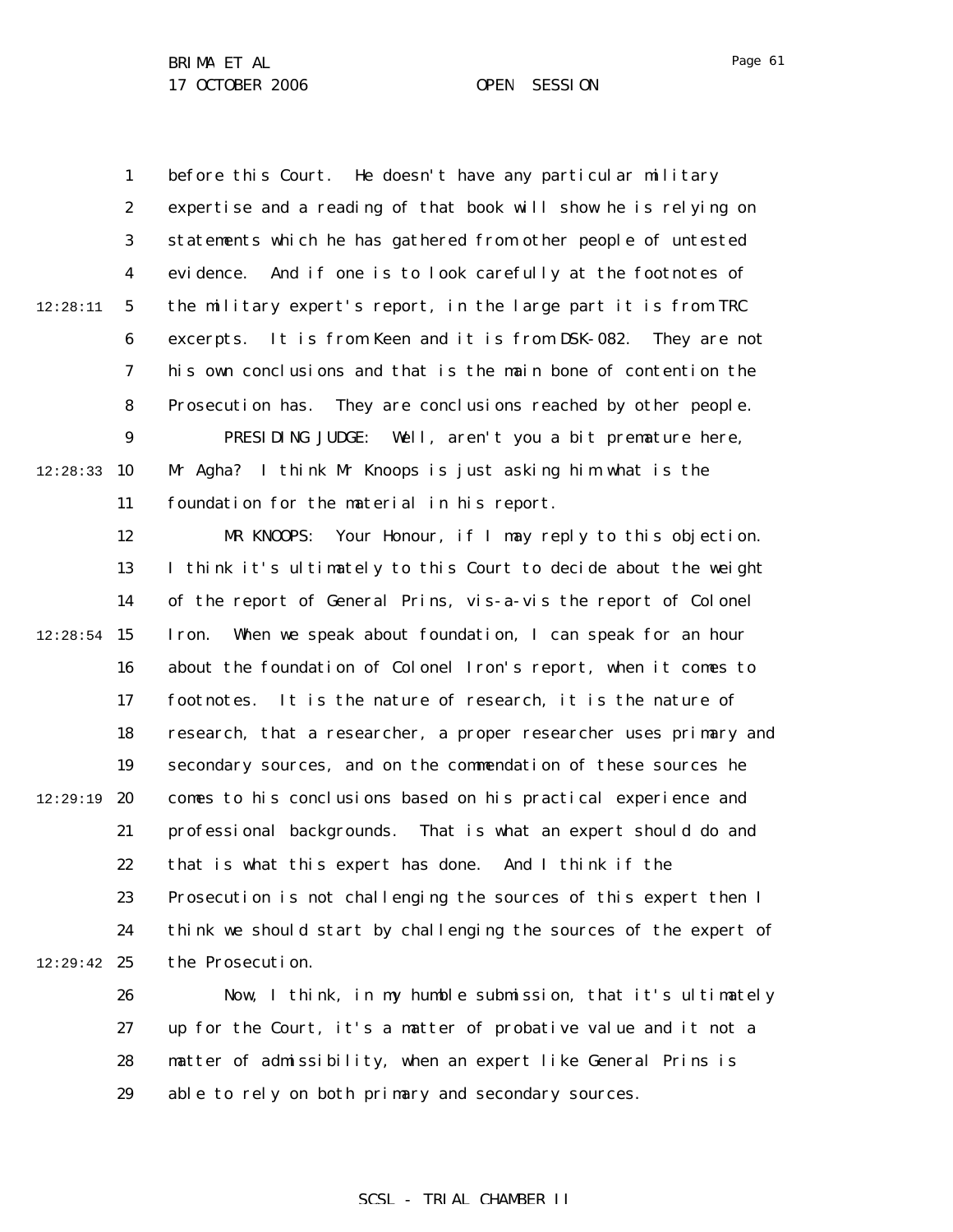1 2 3 4 5 6 7 8 9  $12:30:43$  10 11 12 13 14  $12:31:16$  15 16 17 18 19 12:31:39 **20** 21 22 23 24  $12:32:15$  25 26 27 28 29 12:30:23 I also recall this Prosecutor, that the expert of the Prosecution, Mrs Bangura, testifying about forced marriage, didn't use any sources at all. She was qualified to give evidence before this Court. PRESIDING JUDGE: Look, this is a wasted discussion and a waste of time. What Mr Agha is saying is more properly put when you offer to tender the statement, not at this stage. There is nothing for us to decide at this stage. I'm overruling the objection. You go ahead, Mr Knoops. MR KNOOPS: Thank you, Your Honour. Q. General, excuse me, I was brought in some confusion by my learned friend. I believe that we were speaking about your definition about shocking and I believe you expressed it from your military background. Now, let us go into more detail and go into, for instance, the level of training and discipline within the Sierra Leone Army over that period of 1992, 1996, and I ask you what, to what conclusion did you arrive within your research, based on the sources you indicated or a combination of those sources? A. Well, you know, if you talk about that timeframe and recruiting, then there was a plan developed to increase the army in size. So what you got, and what was stated in my sources, was that the level of people brought in were -- was very poor. What you brought in were people, you know, on the lower side of society and you had -- they had -- the amounts of recruits had to be made. So what you got, which I also read in, by the way, the transcripts, is that training, which should be for a recruit, if you see The Netherlands marine corps, the initial training is six months. It is only the initial training where you follow on

SCSL - TRIAL CHAMBER II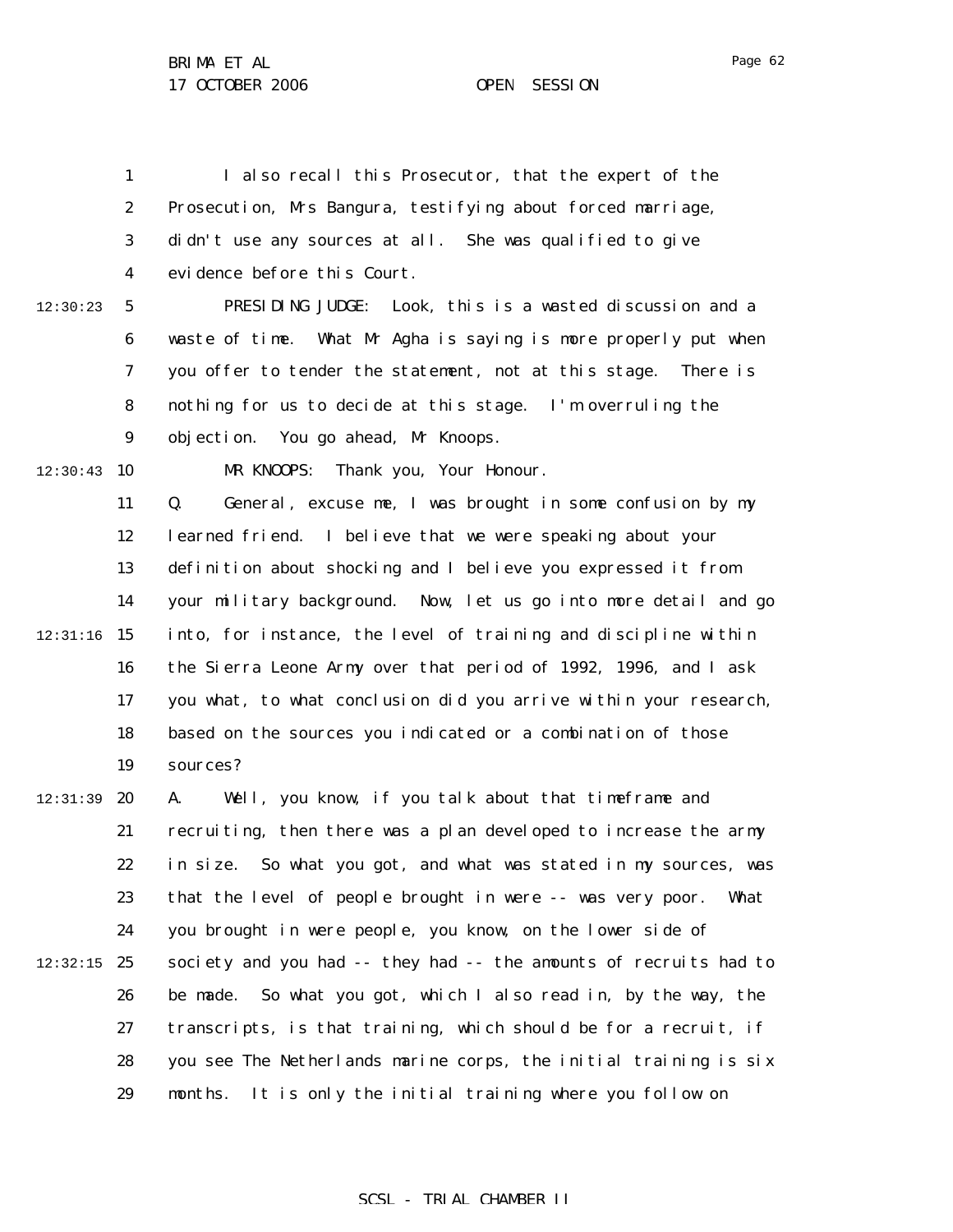|          | $\mathbf{1}$     | other training, the training is specified by many, many witnesses  |
|----------|------------------|--------------------------------------------------------------------|
|          | $\boldsymbol{2}$ | in the transcripts as three months, six weeks. The training went   |
|          | 3                | down and it was -- there was no capacity in the training centres   |
|          | $\boldsymbol{4}$ | to probably, properly transform the many recruits from the lower   |
| 12:33:05 | $\sqrt{5}$       | side of society into proper military soldiers. And so I came,      |
|          | $\boldsymbol{6}$ | concerning that, to the conclusion my sources, that one, the       |
|          | 7                | training was substandard, and, two, that the level of people       |
|          | 8                | coming in from society, was also I can't count of all the          |
|          | $\boldsymbol{9}$ | recruits but if you want to make these amounts then the level was  |
| 12:33:30 | 10               | very poor.                                                         |
|          | 11               | Yes. Also, here, general, perhaps could you indicate what<br>Q.    |
|          | 12               | you mean with the lower level of society; it's quite a general     |
|          | 13               | term?                                                              |
|          | 14               | Yeah, it is, and how do I make myself clear? But, from the<br>A.   |
| 12:33:48 | 15               | sources I read, you know, people with a crime record, people with  |
|          | 16               | drug abuse records, and, you know, numerous offences came in and   |
|          | 17               | basically sources say well, the only thing you gave them was a     |
|          | 18               | weapon instead of a knife. So what I mean is, the lower end of     |
|          | 19               | society is that not with the proper schooling and the proper       |
| 12:34:16 | 20               | background and, even then, if you have people come in then, if     |
|          | 21               | you have a system, and the time to train them, and to transform    |
|          | 22               | them into proper soldiers, then that is something else.            |
|          | 23               | Q.<br>General, do you know whether this had any impact, if any at  |
|          | 24               | on the salary and/or promotion system in those days?<br>all,       |
| 12:34:46 | 25               | You know, it's a hard question because my historical<br>A.         |
|          | 26               | analysis had so many notes and sources but, if you ask the         |
|          | 27               | question about salary, I recall that sources indicate that forces  |
|          | 28               | operating on campaigns, in the eastern part of Sierra Leone, are   |
|          | 29               | fighting the RUF, did not get paid at all for months.<br>So didn't |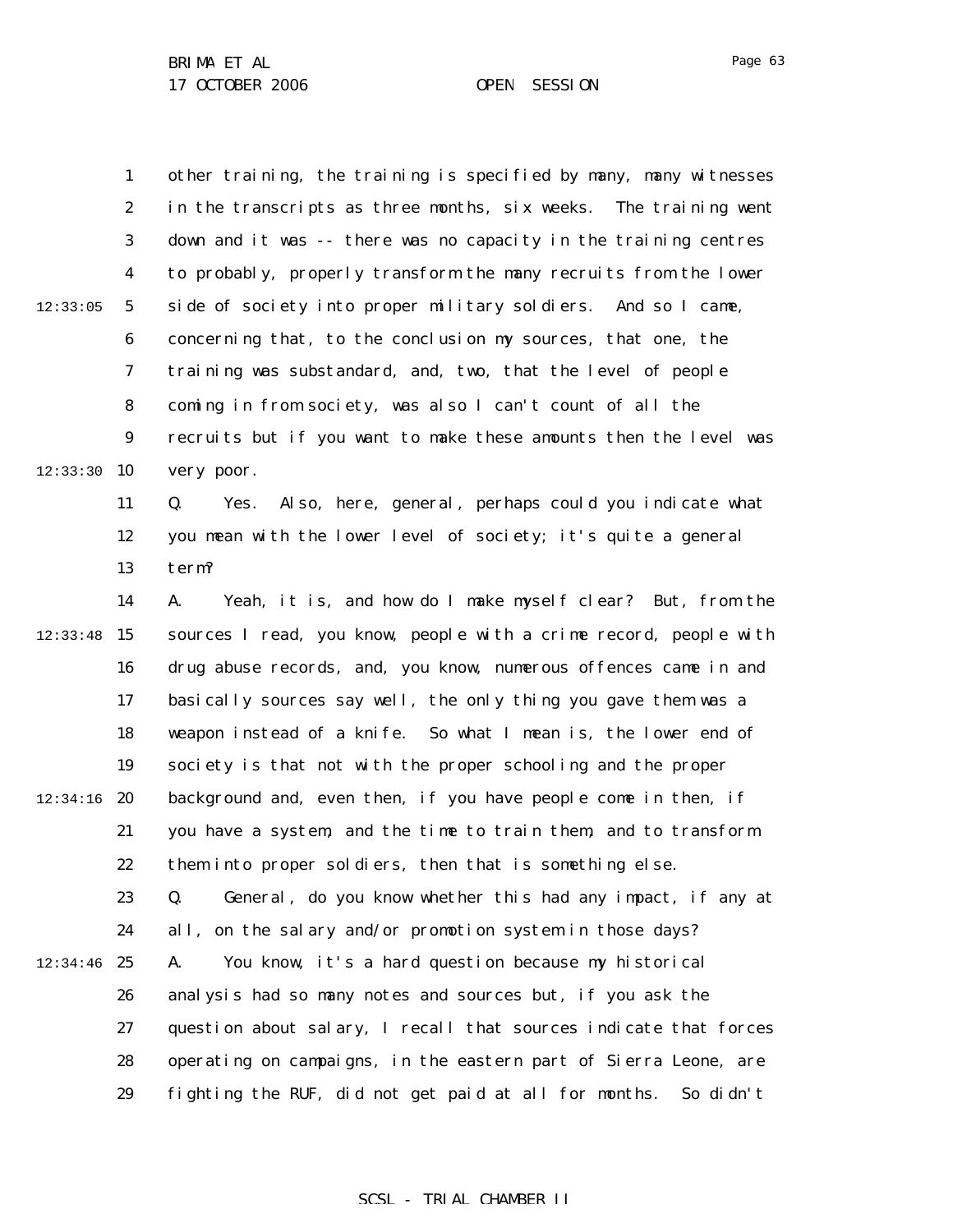and et cetera.

get a salary at all. What it did with promotions, the only thing, but again I do it by heart, of course, is that a lot of promotions were unmerited but were the result of who knows who,

12:35:44

1

2

3

4

5 6 7 Q. General, speaking about that issue of salary, did you conclude whether that existed within all ranks of the army, in those days, 1992, 1996?

8 9  $12:36:23$  10 11 12 13 14  $12:36:50$  15 16 17 18 19  $12:37:28$  20 A. Well, for me, as a professional soldier, retired, I found that the people who were suffering from this, again based on my sources, the people who were suffering from this were the lower ranks or the juniors, the junior officers, and the people who benefitted highly, in general, were the senior officers. And that in my mind, you know, is beyond belief but again, then I have to go into specifics about my report, where I state all this, so I can answer it only in sort of broad terms. Q. We will come back to that later, general. I would like you to go to another aspect of that historical part, the specific level of training in the period 1992, 1997. Are you able to say what, from your professional background, the level of training was based on your sources?

21 22 A. Based on my sources but then I also regard sources as transcripts.

23 24 Q. General, just when you refer to transcripts, you refer to the fourth secondary source; is that correct?

 $12:37:47$  25 A. Yeah, the transcript, yes.

> 26 Q. Of the Court?

27 A. Yes. I mean, the Court transcripts, yes.

28 Q. Okay. Please continue, sorry.

29 A. Now where was I?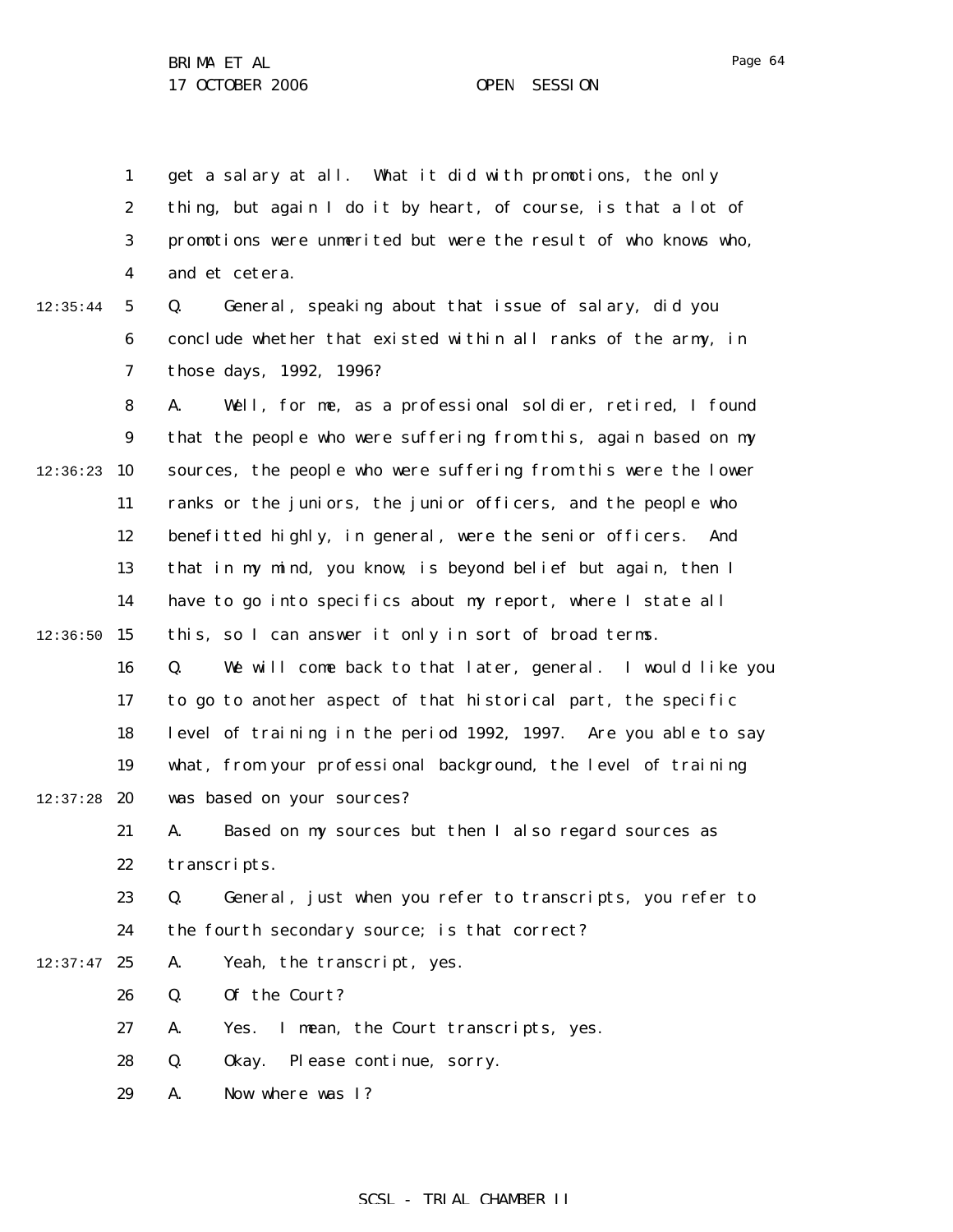1 2 3 4 5 6 7 8 9  $12:38:51$  10 11 12 13 14  $12:39:18$  15 16 17 18 19 12:39:53 **20** 21 22 23 24  $12:40:21$  25 26 27 28 29 12:38:19 Q. The level of training you were saying relying on -- A. Yes. Also when you read the transcripts your question was, what was the training and I think the training, in general, was substandard because on, in many instances it's written that you were trained how to fire a rifle, how to move in a formation and the rest was left over to your own survival instinct, and you had to carry out a job. And knowing and having been involved in training, you know, it takes a long time to train a recruit in all aspects, like I mentioned in the marine corps and I know that in the royal marines they have a similar training systems as we have, so. Q. Thank you, general. You just stated that, with respect to the reimbursement system, the senior ranks benefitted from the situation you described. Do you know whether this had any impact on the junior ranks, according to your research? A. According to my research, no doubt. Because the seniors were living the good life, with courses outside the country, good housing, et cetera and so I think, I don't think -- I found in my sources that the junior ranks were suffering from that. It has to do with motivation. You get depressed. It -- I tried to find another word but it's for the morale of the men who sees that, it's devastating. Q. General, do you know whether this had any impact on the leadership structure within the Sierra Leone Army in those days, according to your research? A. Well, leadership, of course leadership is a broad thing and I name, in my report, according to doctrine, what is good leadership. Now, notwithstanding the doctrine, in my mind, leadership is setting the example by senior officers, or by

#### SCSL - TRIAL CHAMBER II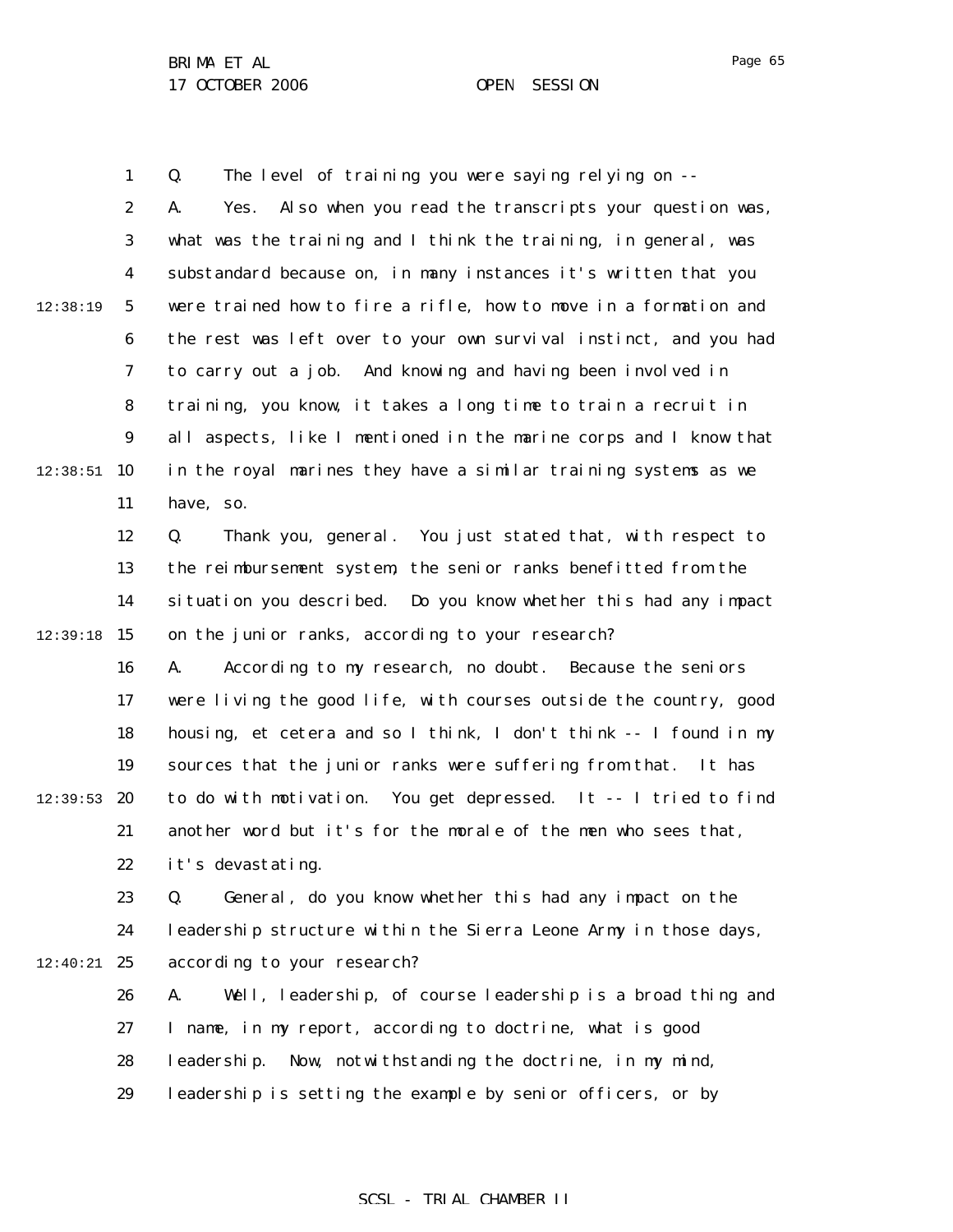1 2 3 4 5 6 7 12:41:06 superiors. Now, you have leadership at the top but you also have what we have in our armed forces junior leadership. Junior leadership is the leadership by a sergeant over his men. It does make a difference. Leadership boils down to the fact that you have impeccable behaviour, that you set the example and last, but not least, that you always take care of your men and I have not seen any of that in my sources.

8 9 12:41:31 10 11 Q. And could you please specify for the Court, when you say "I didn't see anything in my sources," to which period you refer to? A. Basically, a big area but basically it started from the end of the 70s onwards.

> 12 13 Q. And can you specifically comment on the situation of the army in May 1997?

14  $12:41:59$  15 16 17 18 A. Well, in my mind, in my conclusion, the May 1997 was a sort of, on the one hand an end period of a devastating treatment of the troops but again, then, it was a new time of the junior ranks taking, coming into power, you see. But then things didn't improve.

19  $12:42:23$  20 21 22 Q. General, were you able to, let's put it differently. Do you know whether, general, this whole situation you've just described had any impact on the command structure, within the army, at May 1997?

23 24  $12:42:54$  25 26 27 A. The sources indicate that there was not a proper command structure, or let me rephrase it, the military leadership was not able to set up a proper command structure before May 1997, and no doubt in my mind, afterwards, even if there was some sort of a command structure, totally collapsed.

> 28 29 MR KNOOPS: Thank you, general. Your Honour, in light of the time, I've now concluded the historical part of the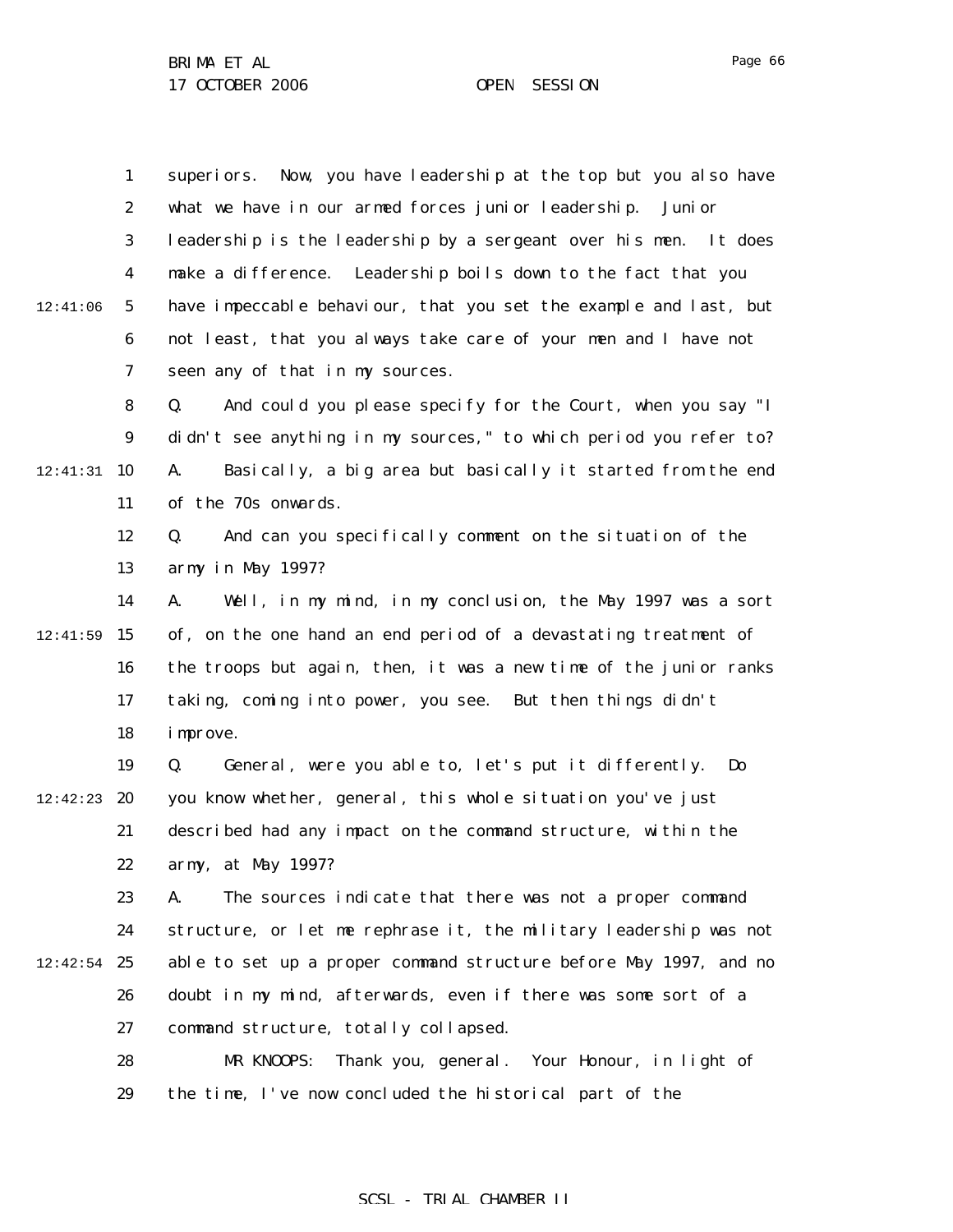17 OCTOBER 2006 OPEN SESSION

1 2 3 4 5 6 7 8 9 12:43:48 10 11 12 13 14 14:14:50 15 16 17 18 19 14:18:21 **20** 21 22 23 24 14:18:42 25 26 27 28 29 12:43:35 examination. And I'm moving now to another part of the report of the general, so -- PRESIDING JUDGE: Yes, I think it's an appropriate time to take the break, Mr Knoops. MR KNOOPS: Thank you. PRESIDING JUDGE: General, we are going to have a break until 2.15. You are probably familiar with this but please, we are just cautioning you that don't discuss your evidence or the case in the meantime. THE WITNESS: Yes, Your Honour. PRESIDING JUDGE: Well, we will adjourn the Court until 2.15. [Luncheon recess taken at 12.45 p.m.] [AFRC170CT06B - MD]. [Upon resuming at 2.15 p.m.] PRESIDING JUDGE: Yes, go ahead, Mr Knoops. MR KNOOPS: Thank you, Your Honour. Good afternoon. Q. Good afternoon, general. A. Good afternoon. Q. General, before the break, we indicated that we would turn now to the second part of your research. Do you know what you researched in that third part C? A. Yes, sir, I do. PRESIDING JUDGE: You said the second part? MR KNOOPS: Sorry, the second part, yes. Sorry. Q. The second part. Could you please shortly indicate to the Court what you researched in that second part? A. You mean, part C now, don't you? Q. Part C of your report?

## SCSL - TRIAL CHAMBER II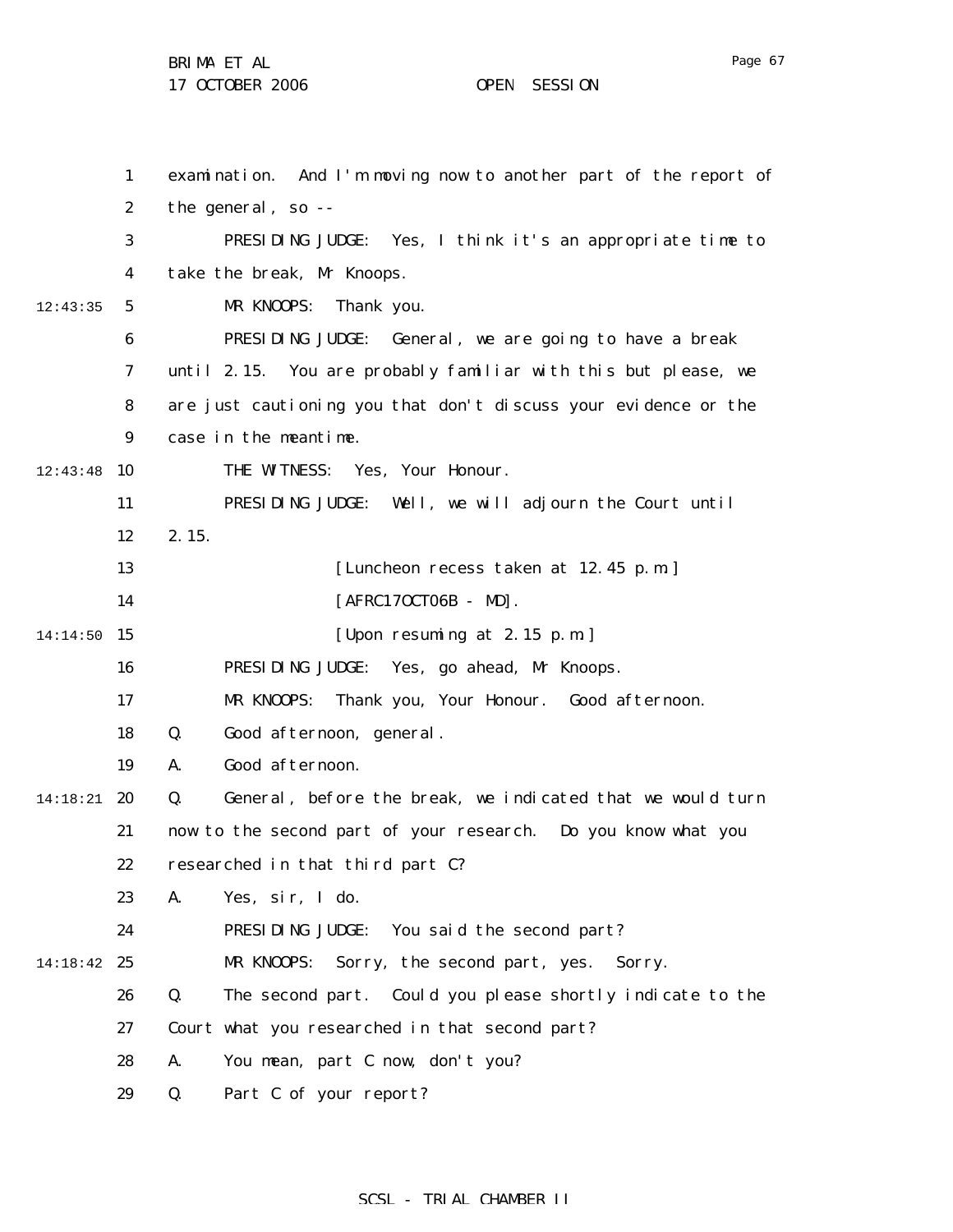1 2 3 4 5 6 7 8 9  $14:20:04$  10 11 12 13 14 14:20:30 15 16 17 18 19 14:20:52 **20** 21 22 23 24 14:21:16 25 26 27 28 29 14:19:29 A. Yes. What I researched was, I wanted to go in the types of conflict, briefly, as a sort of doctrinal background and then give my opinion on the way the AFRC operated or carried out operations. That's basically what I researched. Q. To what conclusions did you arrive in that second part? A. I came to the conclusion that the AFRC was carrying out operations in an irregular way. In other words, the AFRC has to be considered as an irregular force. Q. Before, general, we go into the specificities of your answer and the foundation, you just mentioned that you looked into the way the AFRC operated? A. Yes. What for me was important was for me, as a military man important, is how operations are carried out more than how you structure it, or whatever. How do you perform? How do you behave and what are the correct characteristics of your behaviour? That's, in essence, the modus operandi while carrying out operations. Q. Do you know, general, whether there are other approaches to answer the question as to the regularity of a force? A. Can you rephrase that question, please? Q. Do you know, sir, whether there are other approaches to investigate the question whether a force is regular? A. Not really. I think you can identify different way of addressing a conflict, but that's something else than the difference between regular and irregular. For example, excuse me. Q. No, go ahead, sorry. A. Well, for example, if you want to address a conflict you can look at the parties involved, who is fighting who, or you can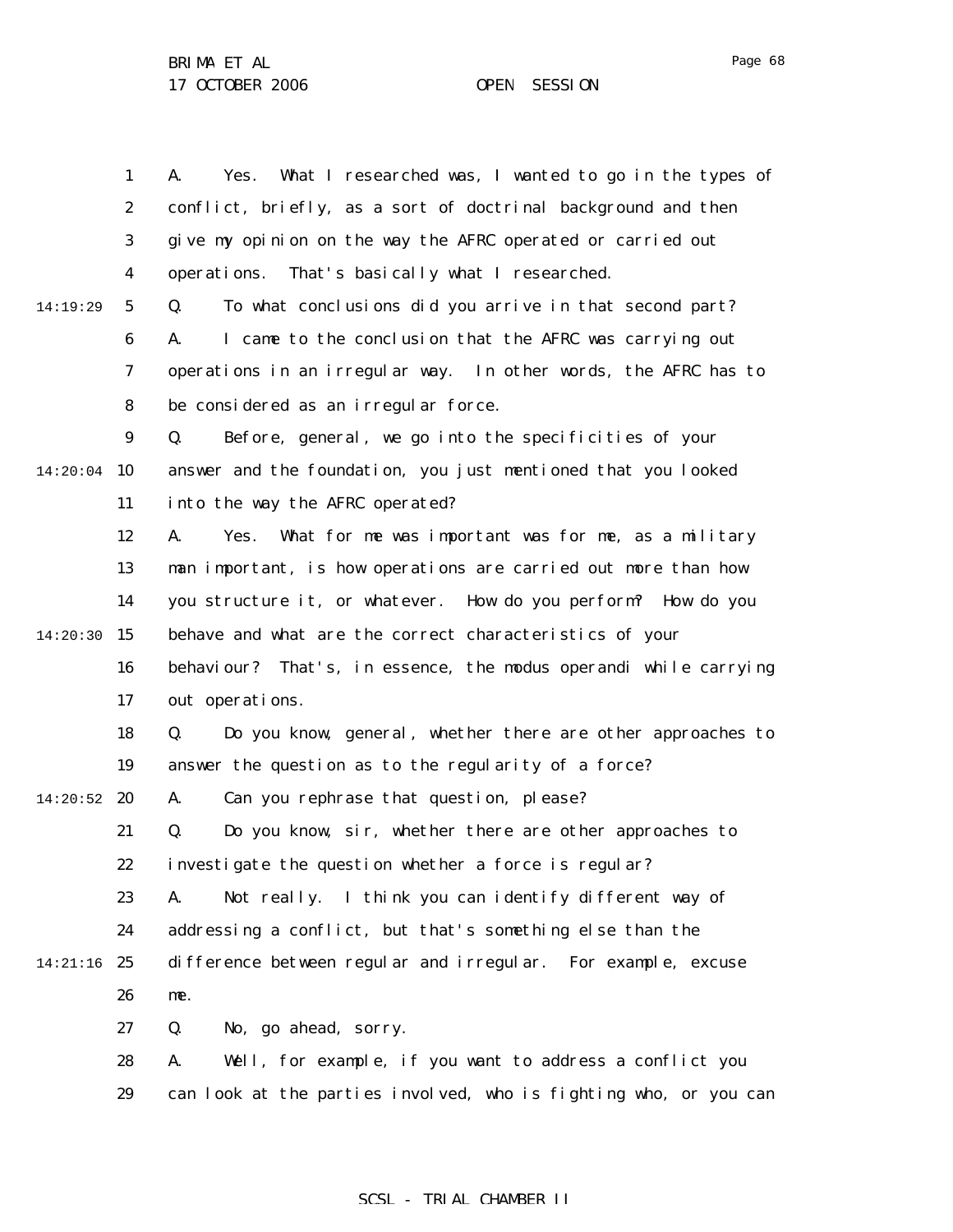1 2 3 4 5 6 7 8 9 14:22:24 10 11 12 13 14 14:22:45 15 16 17 18 19  $14:23:07$  20 21 22 23 24 14:23:42 25 26 27 28 29 14:22:00 address the issue what weapons are used, conventional or non-conventional weapons, but, when you look at the way a force operates, then you look into whether they do that regular, in a regular way or an irregular way. Q. You just used the word modus operandi. Just for clarity, could you state to the Court what you mean with the word modus operandi? A. What I mean is, basically, how do you fight a war; how do you carry out operations? That is what I mean, instead of you also can look in how is an organisation structured, you know, how many battalions and so on. Primarily, I looked firstly into the question because, in my mind, that is essential: How does an organisation or a force operate? In what way and that's what I mean, I hope I am clear, but that is what I mean by modus operandi. Q. General, did you -- can you indicate to the Court what your foundation is of using this criterion, modus operandi? A. Dutch doctrine. Q. Can you specify what that doctrine actually says? A. Well, to basically make it very simple, the doctrine indicates that if you operate in a regular way, you operate in an open, structured way with fixed formations, according to doctrine and, on the other hand, if you operate in an irregular way, it can best be described as guerrilla warfare or rebels and there are numerous terminology for that. Q. General, can you, before we go into the modus operandi in the instant case, please explain to the Court what you understand to be a regular force? A. Well, I am afraid I have done not being clear. That's what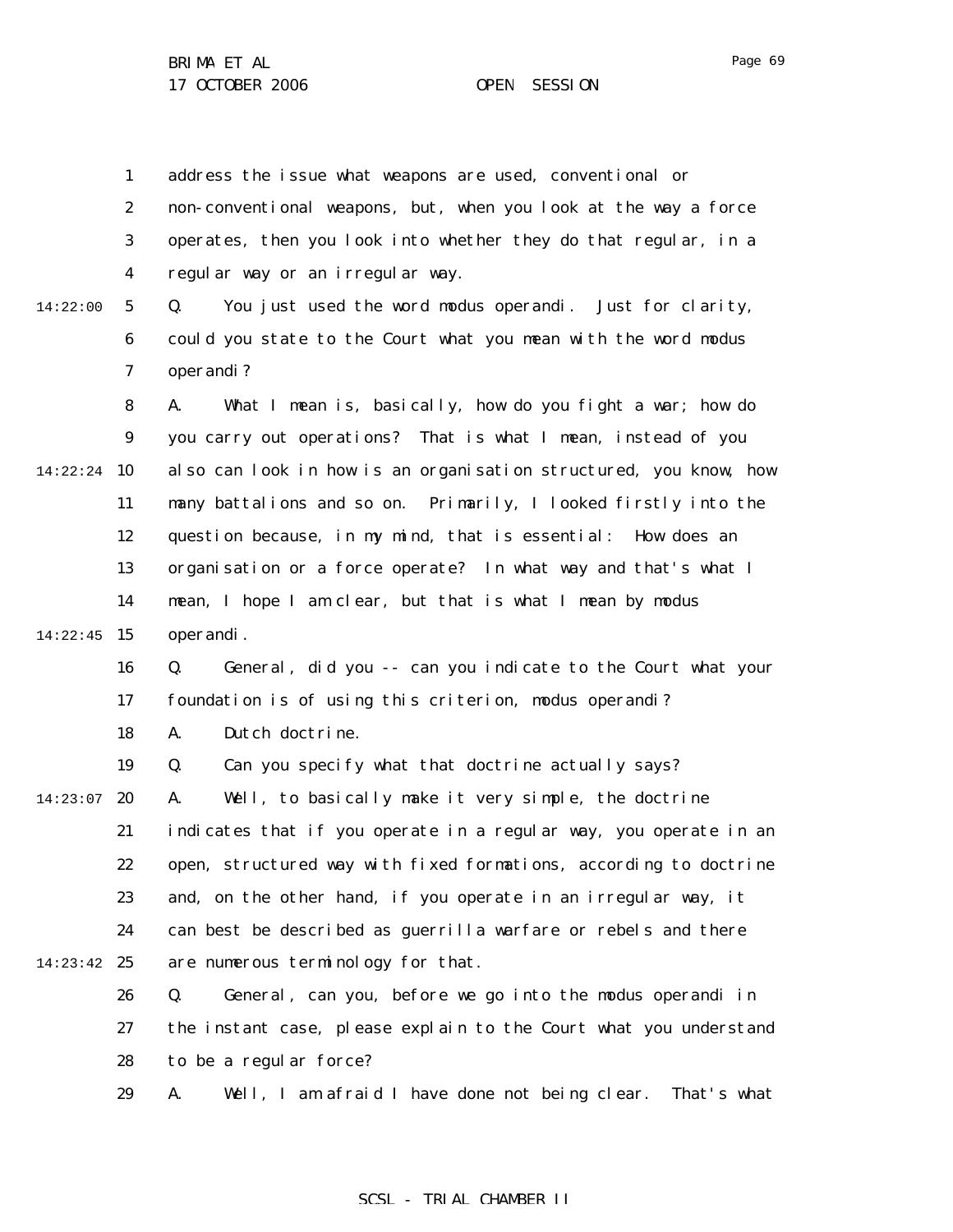1 2 3 4 5 6 7 8 9 14:25:14 10 11 12 13 14  $14:25:43$  15 16 17 18 19  $14:26:15$  20 21 22 23 24 14:26:33 25 26 27 28 29 14:24:41 I basically meant with my previous explanation. Regular means open, structured formations, according to doctrine and fixed procedures. In other words, the United Kingdom Netherlands Landing Force would operate in a regular way. Q. Okay, thank you. What is, in your view, the modus operandi of an irregular force? A. Well, let me first say that the difference between regular and irregular, like in so many things, it's not totally black and white. However, irregular, like I indicated, rebels, guerrilla, have the tendency to operate in an irregular way and I, in my report, I listed about 14 or so many points which indicate an irregular force. But let me give some examples. Normally, an irregular force would not operate in uniforms; are not distinguishable. An irregular force do not have established rules of engagement. An irregular force has the tendency to operate out of a defensive posture, sometimes where they have - where they are in defence but against a larger force, and sometimes they attack positions when they have more force available to them. So, you know, I can sort of -- they operate at night under cover; stay out of big confrontations; that's what I mean with irregular. Q. General, you just used the word "rules of engagement." Could you please, are you in a position to tell the Court what you mean with rules of engagement? A. Rules of engagement in the, let's say in military organisations, are established at the highest level. For example, in The Netherlands, the rules of engagement are established at the level of minister of Defence. And they give an authorisation, or a limitation, in the use of force. So, for

#### Page 70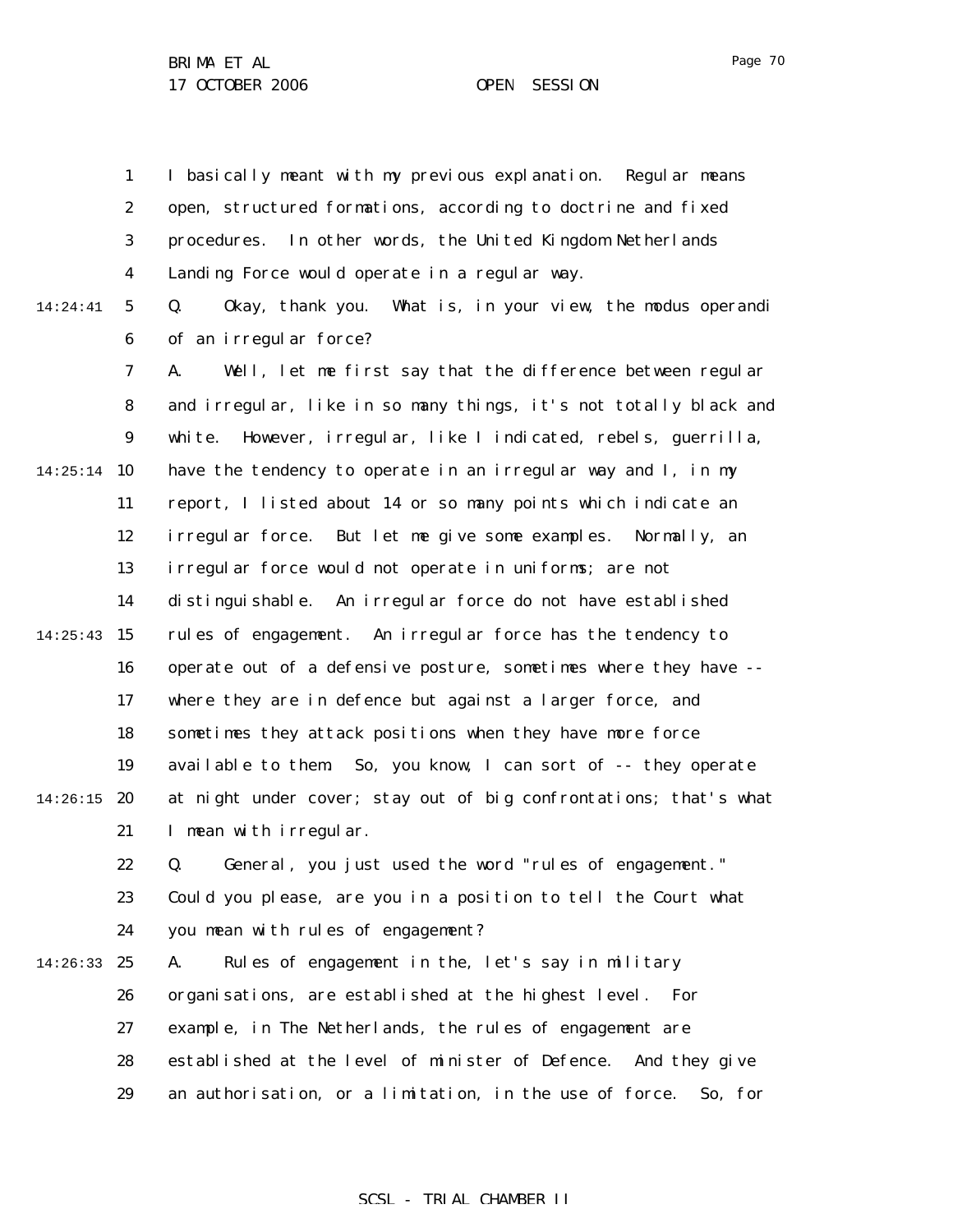1 2 3 4 5 6 7 8 9 14:27:55 10 11 12 13 14 14:28:25 15 16 17 18 19  $14:28:57$  20 21 22 23 24 14:29:22 25 26 27 28 29 14:27:27 the men, for the units, it's an indication on when can you use that force, in what instance. So it's a basic set of rules which allows you to use force but also limits your use of force. Q. General, you just stated to the Court that you arrived at the conclusion that the AFRC operated as an irregular force. Can you tell the Court the foundation for that conclusion? A. You mean foundation as in sources? Q. Yes. A. Well, I found a foundation for it in what you call secondary sources, the publications in TRC but, also, Colonel Iron and I shared the same opinion as far as this is concerned, which I found in his report, as well as in the transcripts. Q. Could you please, sir, go into that issue: What do you mean with Colonel Iron and I shared the same view? A. Well, Colonel Iron, and I think rightly so, came to the conclusion that the AFRC had to be considered as a guerrilla force rather than a conventional army. In his transcript but again I -- it's from the top of my head -- in the transcript he says somewhere, it's in my report, he states that the AFRC had to be considered as a non-regular army. Now whether you call it irregular, non-regular, that's a matter of wording, I think, but we, both of us, Colonel Iron and I, came to the conclusion that at least the way Colonel Iron didn't explain the modus operandi like I did but he said they operated like a guerrilla force, you see, so we came both to that conclusion about the way they operated. Q. Apart from the sources you mentioned, did you encounter anything specific in this regard in your fourth secondary source? A. Yes, I did, because very important in my mind is the fact,

Page 71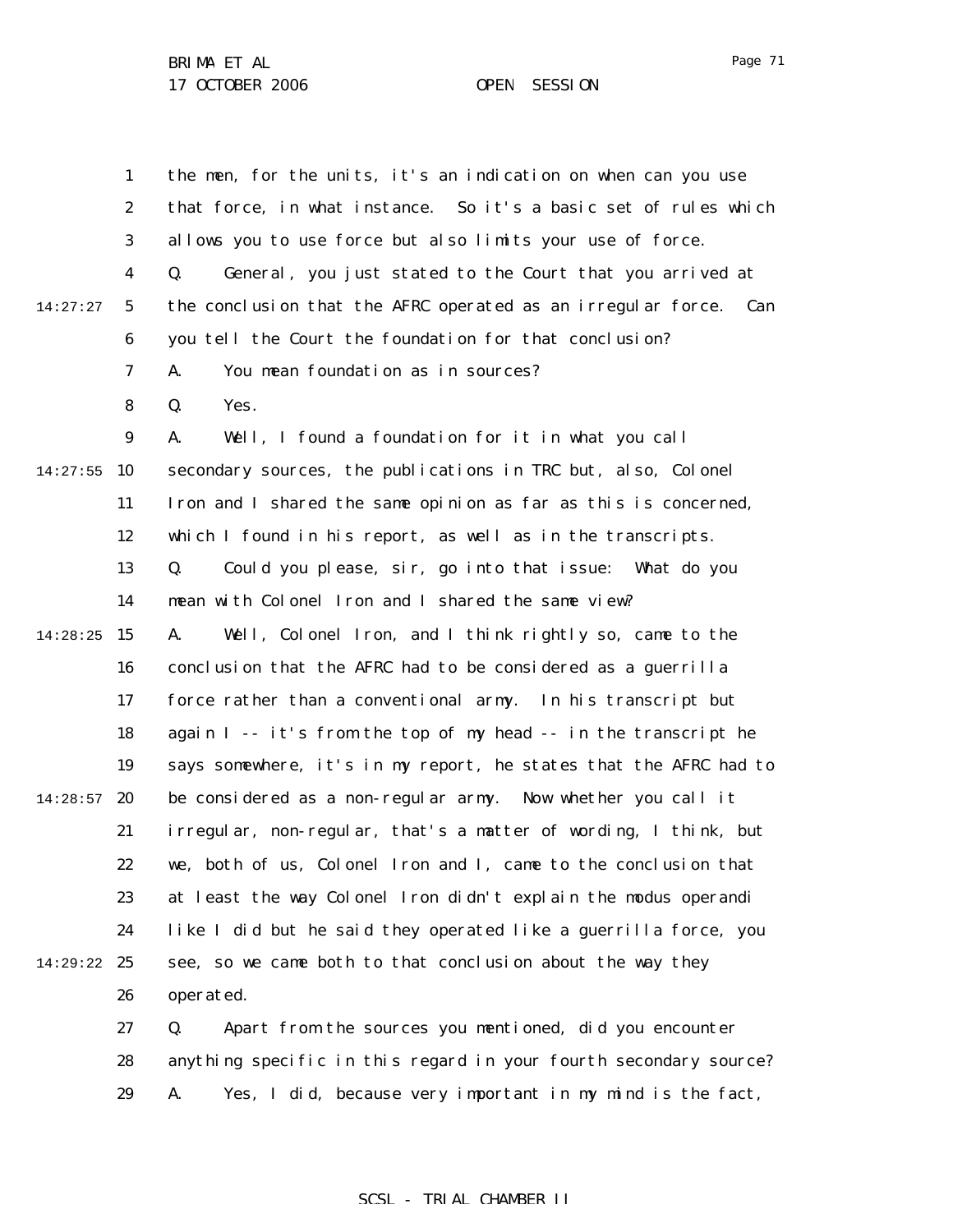1 2 3 4 5 6 7 8 9 14:30:36 10 11 12 13 14 14:31:06 15 16 17 18 19 14:31:37 **20** 21 22 23 24 14:31:58 25 26 27 28 29 14:30:10 as I explained, an irregular force has the tendency to operate in civilian clothes or in a half sort of uniform but is not recognisable. Now it's very clear that in the transcript, among others, in the transcripts from Mr Massaquoi, he indicates that there was absolutely no way you could distinguish the RUF and the AFRC. There are numerous examples elsewhere, I found, that you couldn't distinguish. That is only one example. Now, in the report, there are more examples not relating to the uniforms but, for example, relating to their posture. I said an irregular force has the tendency to be on the defensive, in hiding, in the bush, staying under cover. Colonel Iron mentioned that they have -- that the AFRC at least in the first, the majority of the 1998, was on a defensive posture. So there are other things but I found proof in the transcript. Q. General, were you able to find support for this conclusion in any of your primary sources? A. Yes, absolutely. Number one, which is -- Q. Don't mention the name, sir. A. No, I don't. It's 082 indicated likewise. Q. Can you recall any examples he gave you about -- A. He emphasised on the fact that, basically, the AFRC had to be considered as a survival organisation. The main purpose no doubt -- MR AGHA: Objection, Your Honour. PRESIDING JUDGE: Why is that? MR AGHA: This is opinion evidence of DSK-082 and I don't see that the opinion evidence of a layman is relevant in this context. PRESIDING JUDGE: What do you say to that objection?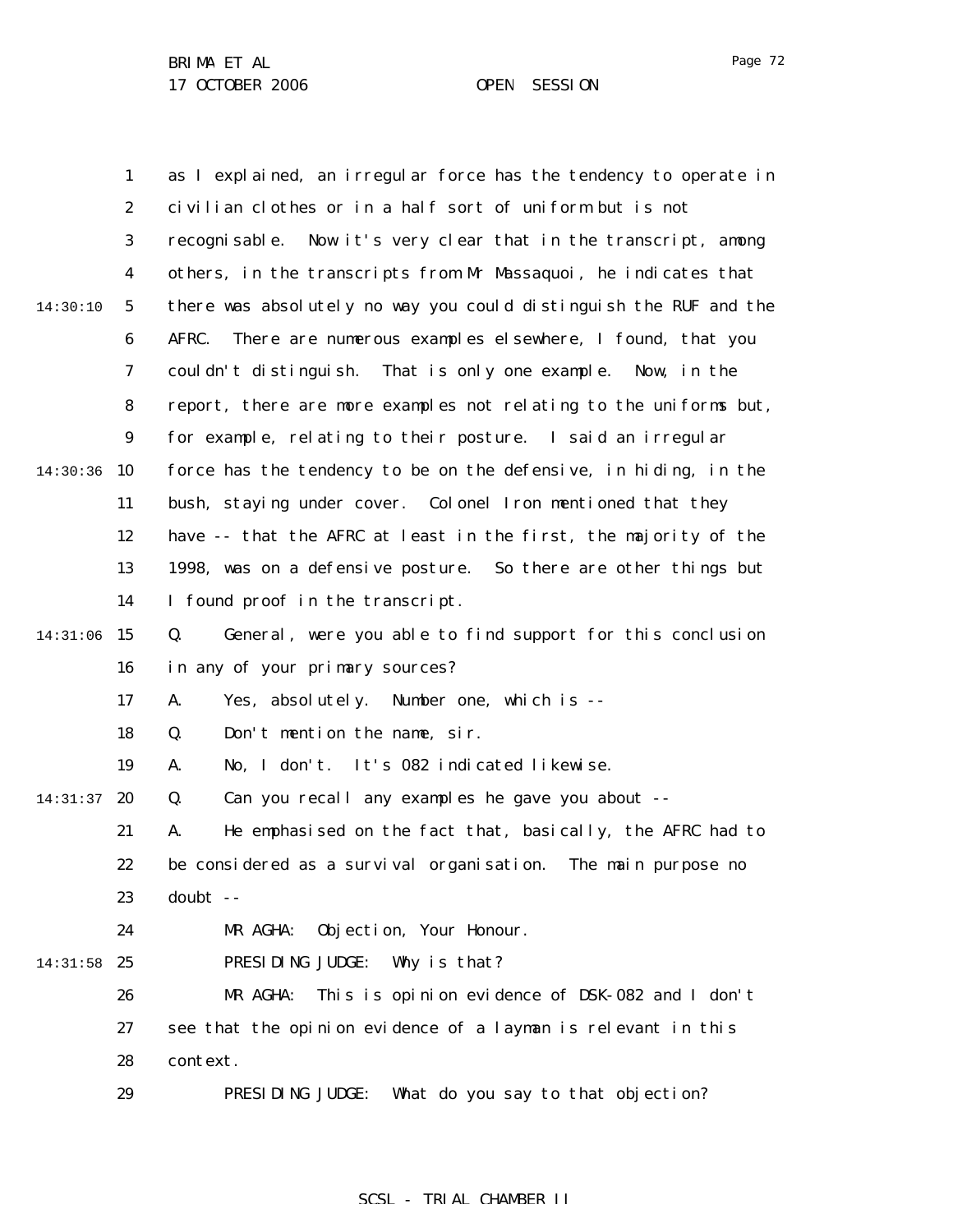|          | 1                | Your Honour, it's never been alleged that this<br>MR KNOOPS:        |
|----------|------------------|---------------------------------------------------------------------|
|          | $\boldsymbol{2}$ | was opinion. It's never been alleged by the defence that this is    |
|          | $\boldsymbol{3}$ | an opinion of, or it has never been alleged by the expert that      |
|          | $\boldsymbol{4}$ | this information was based on opinion. It's an assumption of the    |
| 14:32:30 | $\mathbf{5}$     | Prosecution that it is an opinion but there is a foundation that    |
|          | 6                | this person was actually in the field; he was there throughout      |
|          | 7                | four months and after that he returned with ECOMDG.<br>So it's, $I$ |
|          | 8                | think, quite presumptuous to say that DSK-082 gave the expert       |
|          | $\boldsymbol{9}$ | just an opinion.                                                    |
| 14:32:54 | 10               | MR AGHA: I would say at this point, Your Honour, that               |
|          | 11               | there hasn't been a foundation to say that DSK-082 was operating    |
|          | 12               | in the jungle with the AFRC faction after the intervention.         |
|          | 13               | PRESIDING JUDGE:<br>No, I agree with that, Mr Knoops.<br>You        |
|          | 14               | haven't made it clear whether in fact it is an opinion or actual    |
| 14:33:11 | 15               | experience.                                                         |
|          | 16               | MR KNOOPS:                                                          |
|          | 17               | General, when the number one gave that information to you,<br>Q.    |
|          | 18               | were you able to -- do you know whether this was a direct           |
|          | 19               | knowledge? Did he tell you that it was his experience or was it     |
| 14:33:36 | 20               | just his opinion?                                                   |
|          | 21               | Well, in my mind it had to be his experience because after<br>A.    |
|          | 22               | the intervention, when everybody sort of fled into the bush, he     |
|          | 23               | was part of that. I think he stayed for a long time in Masiaka      |
|          | 24               | and he observed of course that, you know, the only way to survive   |
| 14:34:00 | 25               | was to stay and hide and that is what he explained to me.           |
|          | 26               | And with respect to his stay with ECOMOG, later on I<br>Q.          |
|          | 27               | believe you testified about August 1998, he returned with ECOMDG.   |
|          | 28               | Do you know from your recollection whether he actually went into    |
|          | 29               | the bush with ECOMDG at that time?                                  |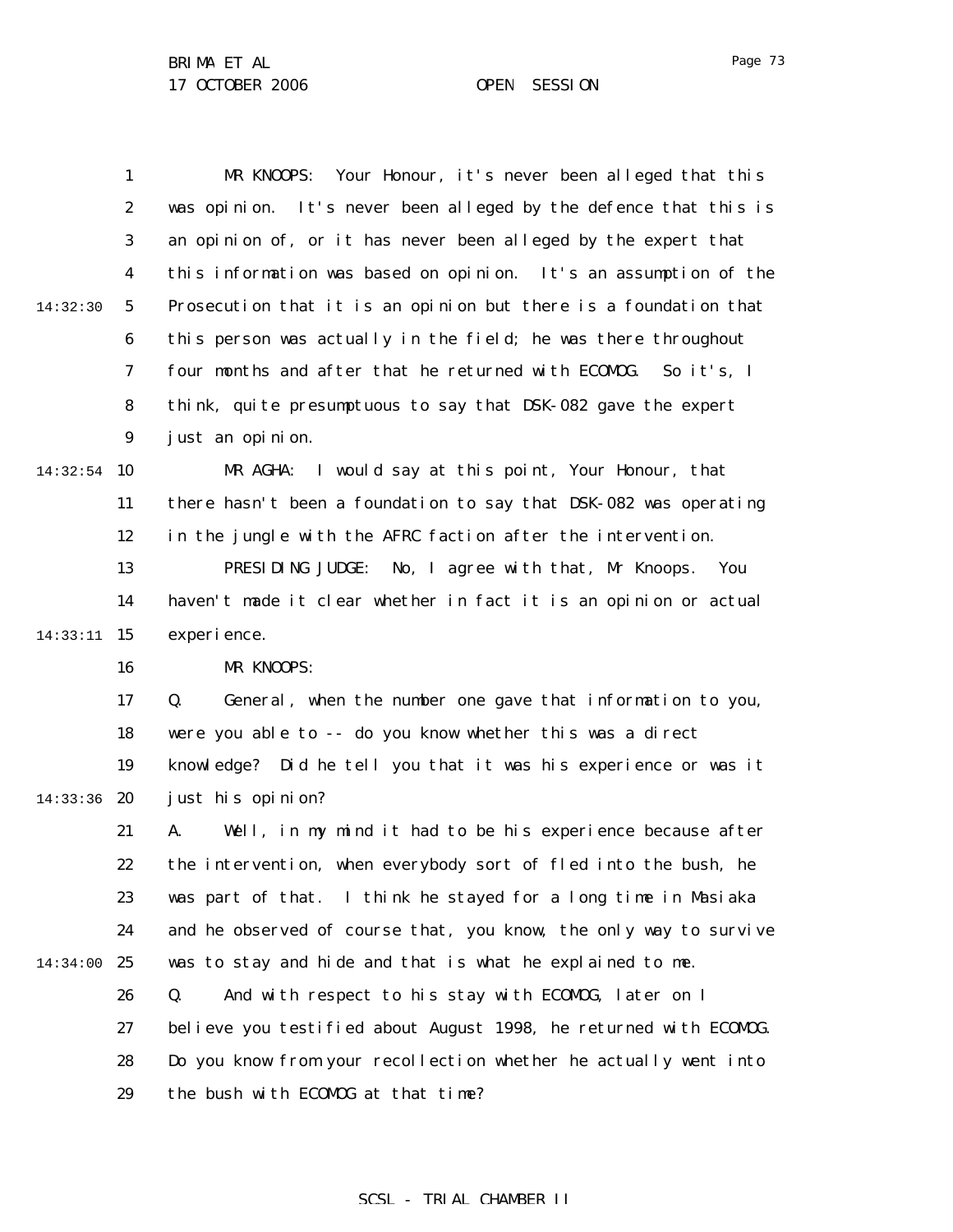1 2 3 4 5 6 7 8 9 14:35:15 10 11 12 13 14 14:35:42 15 16 17 18 19 14:36:04 **20** 21 22 23 24 14:36:22 25 26 27 28 29 14:34:43 A. It was stated that on occasions he went into the bush but I thought it was extremely interesting to note that someone first is on the one side, so to speak, in the bush and then all of a sudden after so many -- then he is on the other and no doubt, no doubt, ECOMOG knew the way the AFRC in general operated. Q. Okay. Now what about, general, number three. You indicated to the Court that number three was, you call him a leader of one of the AFRC groups. Did number three provide you any information which enabled you to come to this conclusion you just stated? A. Number three, and he stayed, as far as I know, the entire period in the bush, so that the only way he could, the only way he could perform was to survive and stay in hiding. Q. And do you know whether he was speaking for himself or for his entire group he was leading at that time? A. I can't answer that question. He was saying that as an alleged boss, or commanding officer, I don't know how you call that, of his group, so when I speak as a commander, commanding officer, I speak for the entire force. So, but that was an assumption on my side that he of course as leader spoke for the entire group. Q. And, general, you just informed the Court about your fourth secondary source, the transcripts of the Prosecution evidence, and you mentioned Mr Massaquoi. Can you recall any other examples from the transcripts which enabled you to arrive at this conclusion? A. I mentioned Massaquoi because Massaquoi indicated that you couldn't distinguish between the two groups and I'm afraid it can be that it's in my report but among the many, many examples, I

### SCSL - TRIAL CHAMBER II

Page 74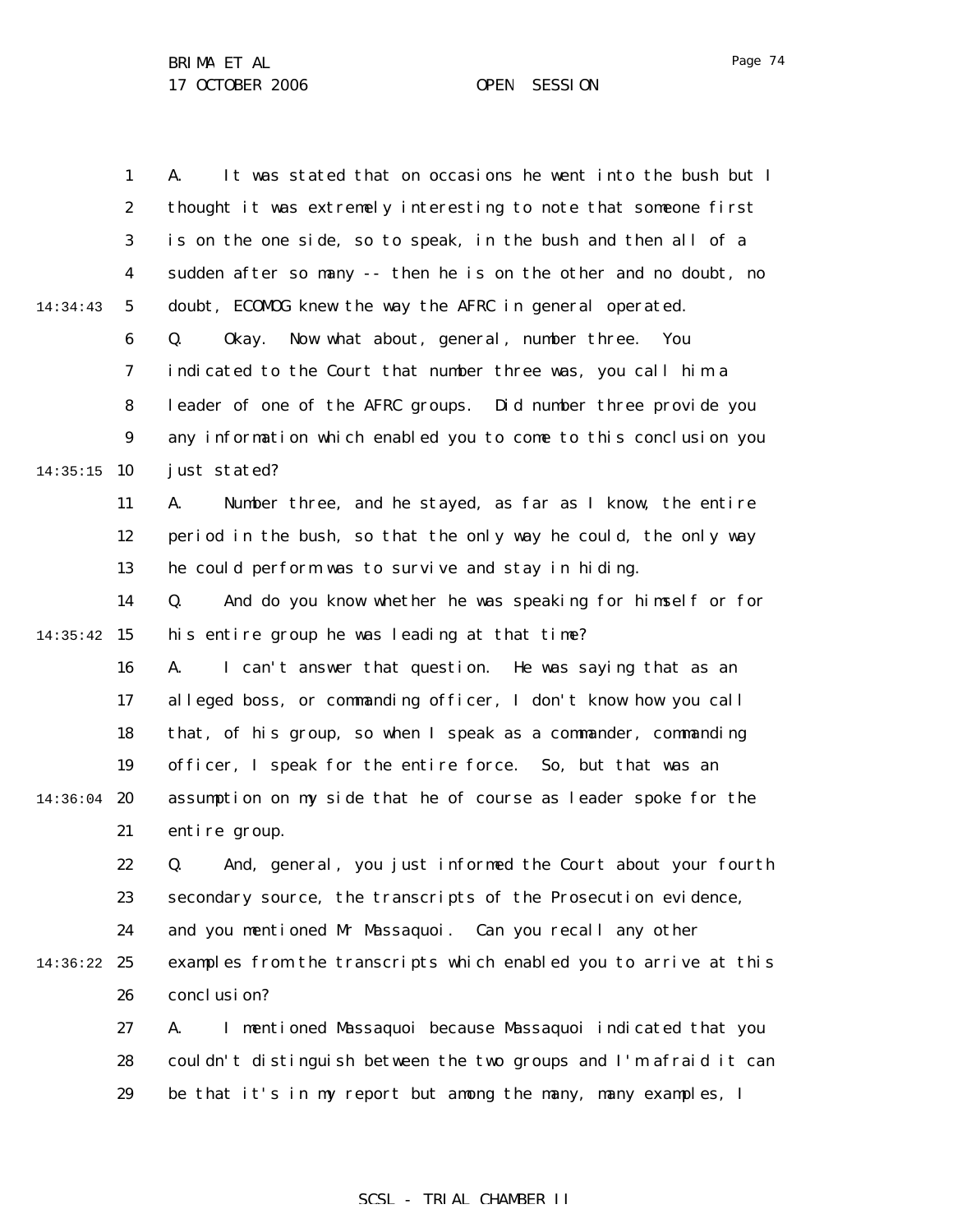1 2 3 4 5 6 7 8 9 14:38:21 10 11 12 13 14 14:39:00 15 16 17 18 19 14:39:33 20 21 22 23 24  $14:39:57$  25 26 27 28 29 14:37:08 don't know if I can recall another one at this point of time, I think. I don't -- I don't know. Q. General, were you, during your research, been brought into a position to arrive at the conclusion what the main purpose of the AFRC was in military terms, after May 1997? A. After May 1997, I don't know. They were here. I mean, here, as in Freetown and I know what their purpose was after February 1998. Q. One final question, general, with respect to this part. Assuming, general, you have a force which has an official structure, let's call it organisation, but in its modus operandi it's irregular, according to the criteria you applied to the instant case, what is in your view the outcome of the question whether we are dealing with a regular or an irregular force? A. With my operational background I think the only relevance is how you perform, operate, behave during the operations. Now, how you are structured is another matter but I think that if you operate, or have all the characteristics or many of the characteristics of an irregular force, Your Honour, or an irregular action, you are an irregular force or, like Colonel Iron says, you are non-conventional or you are non-regular or you are a guerrilla force. Q. Yes. Thank you, general. General, that concludes my questions with respect to part C and I would like you to go to your third part D where you addressed the three questions of Colonel Iron. First, what is your conclusion as to the pre-condition Colonel Iron stated with respect to the availability of recognisable groups? A. Colonel Iron stated in his report that, if I recall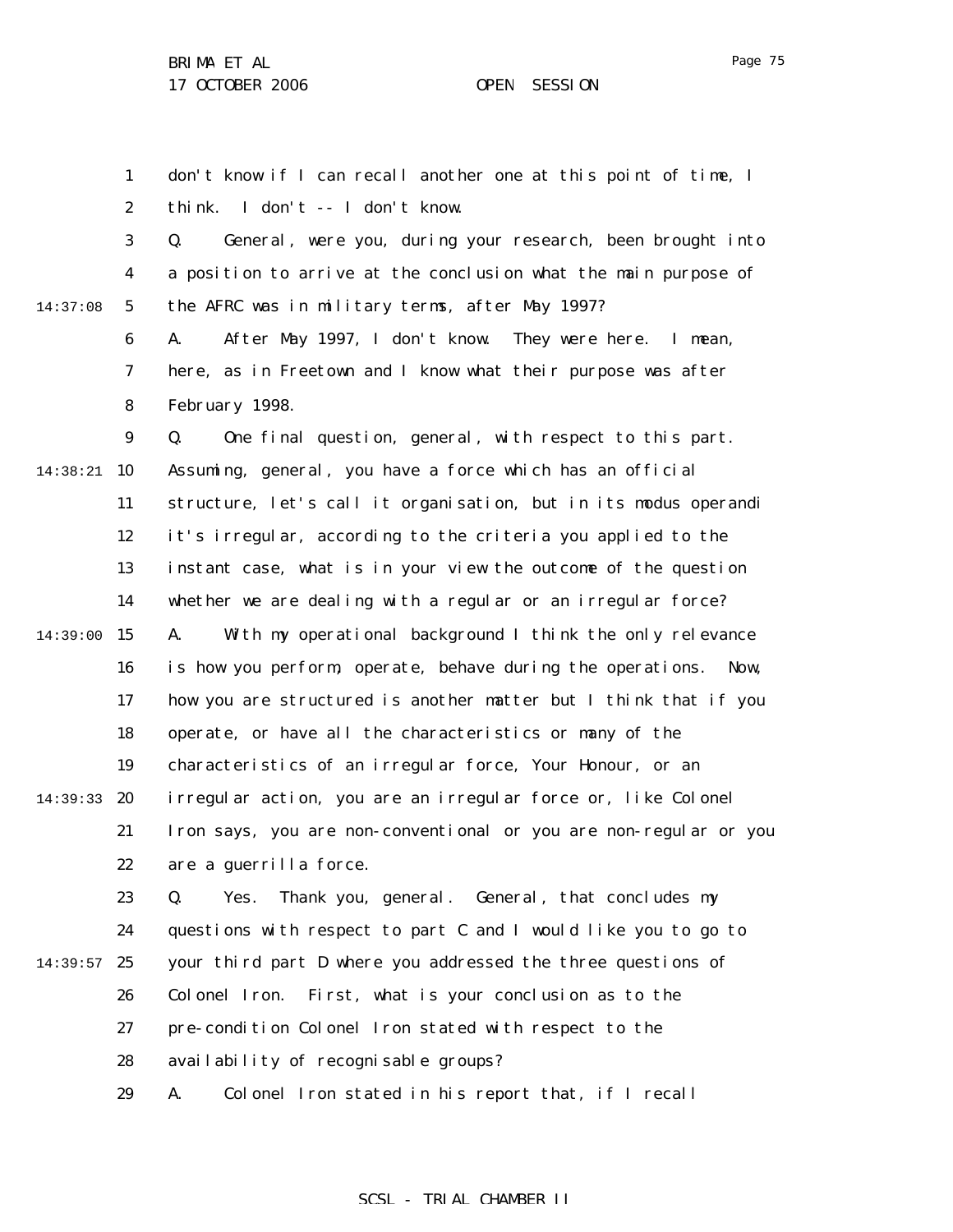|          | $\mathbf{1}$     | correctly, he stated something in the wording like military       |
|----------|------------------|-------------------------------------------------------------------|
|          | $\boldsymbol{2}$ | organisations exist when there is a conflict or fighting between  |
|          | 3                | recognisable forces. Otherwise, he stated, but again it's here    |
|          | 4                | in the head, he stated it's mere -- merely chaos. I think that's  |
| 14:40:56 | $5\phantom{.0}$  | about the wording he used.                                        |
|          | 6                | Thank you, general. Now, let us turn to the first question<br>Q.  |
|          | $\boldsymbol{7}$ | which was researched by Colonel Iron and researched by you,       |
|          | 8                | namely, did the AFRC faction have a recognisable military         |
|          | $\boldsymbol{9}$ | hierarchy and structure? First of all, at what conclusion did     |
| 14:41:20 | 10               | you arrive with respect to that question, in your research?       |
|          | 11               | The conclusion was they didn't have a recognisable<br>A.          |
|          | 12               | hi erarchy and structure.                                         |
|          | 13               | Can you please explain to the Court how you came to that<br>Q.    |
|          | 14               | conclusion?                                                       |
| 14:41:43 | 15               | Your Honour, I would object at this stage on the<br>MR AGHA:      |
|          | 16               | basis that, if I recall rightly, and I may be wrong, do not such  |
|          | 17               | responses go to the ultimate issue in this case?                  |
|          | 18               | PRESIDING JUDGE:<br>In what way?                                  |
|          | 19               | In we are talking about command responsibility<br>MR AGHA:        |
| 14:42:02 | 20               | under 6.3 and the question of hierarchy and if the conclusion is  |
|          | 21               | there was no hierarchy and no structure then that would directly  |
|          | 22               | affect a judgement, based on fact, which this Court needs to find |
|          | 23               | on its own.                                                       |
|          | 24               | PRESIDING JUDGE: You want to reply to that objection,             |
| 14:42:18 | 25               | Mr Knoops?                                                        |
|          | 26               | MR KNOOPS: Yes, Your Honour, I am happy to. I don't agree         |
|          | 27               | with my learned friend. First of all, it's not a matter of the    |
|          | 28               | ultimate issue. As the Court knows, the report of Colonel Iron    |
|          | 29               | was challenged by the Defence in its entirety on the basis of the |

# SCSL - TRIAL CHAMBER II

Page 76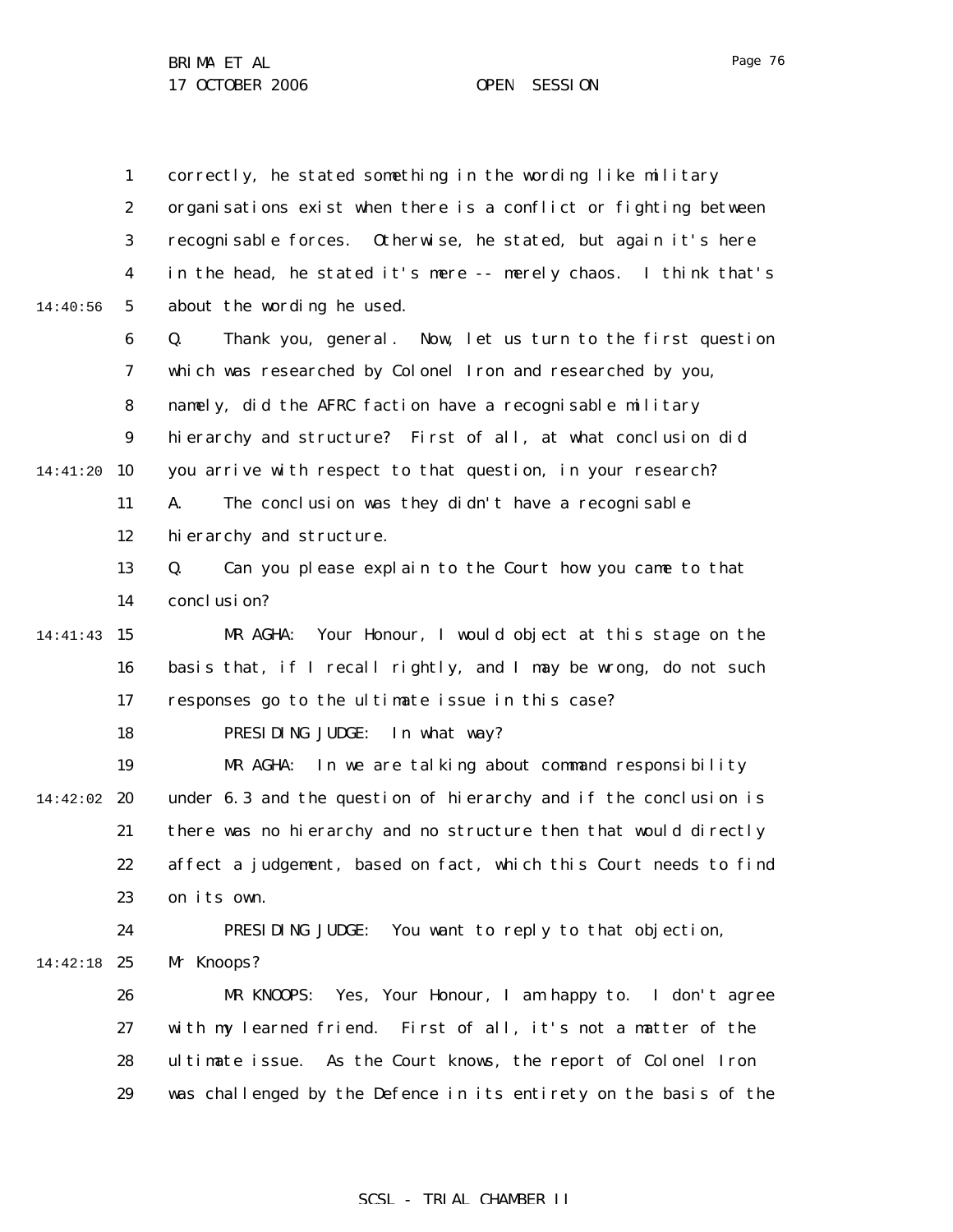1 2 3 4 5 6 7 8 9 14:43:24 10 11 12 13 14 14:43:51 15 14:42:53 ultimate issue and, specifically, the fourth question was there effective command and control. Now, this is directly indeed related to the indictment and, I think rightfully, the Court excluded that question from the examination by Colonel Iron. Secondly, the issue of the existence of a recognisable military structure was repeatedly addressed by the Prosecution to witnesses of fact, not experts, and that doesn't go to the indictment as such, whilst it has nothing to do with the existence of effective command and control, as such, merely whether command and control, as such, existed without giving a judgement call on the effectiveness of there. And based on the jurisprudence of the ICTY it's predominantly the term, the effectiveness of command and control which is the ultimate issue, not the question whether command and control existed from the opinion of a military expert.

16 17 18 19 14:44:12 20 21 22 23 So, in my humble submission, this is not a valid objection but if the Court would sustain that objection, then actually, what we have done is establishing the foundation that the whole report, I am sorry to say that, of Colonel Iron, and his testimony, should be excluded because he went into this question. And then of course we could be probably finishing soon because then there is no question to be answered to any of the experts anymore.

24 14:48:32 25 26 27 28 29 JUDGE DOHERTY: Mr Knoops, your question was: Was there a recognisable hierarchy and structure? Hierarchy and structure to me do not appear to be the same. Are you asking two questions or are you equating those, two hierarchy and structure, as one? MR KNOOPS: Thank you for this question. I think it's, from a military perspective, a very interesting question. When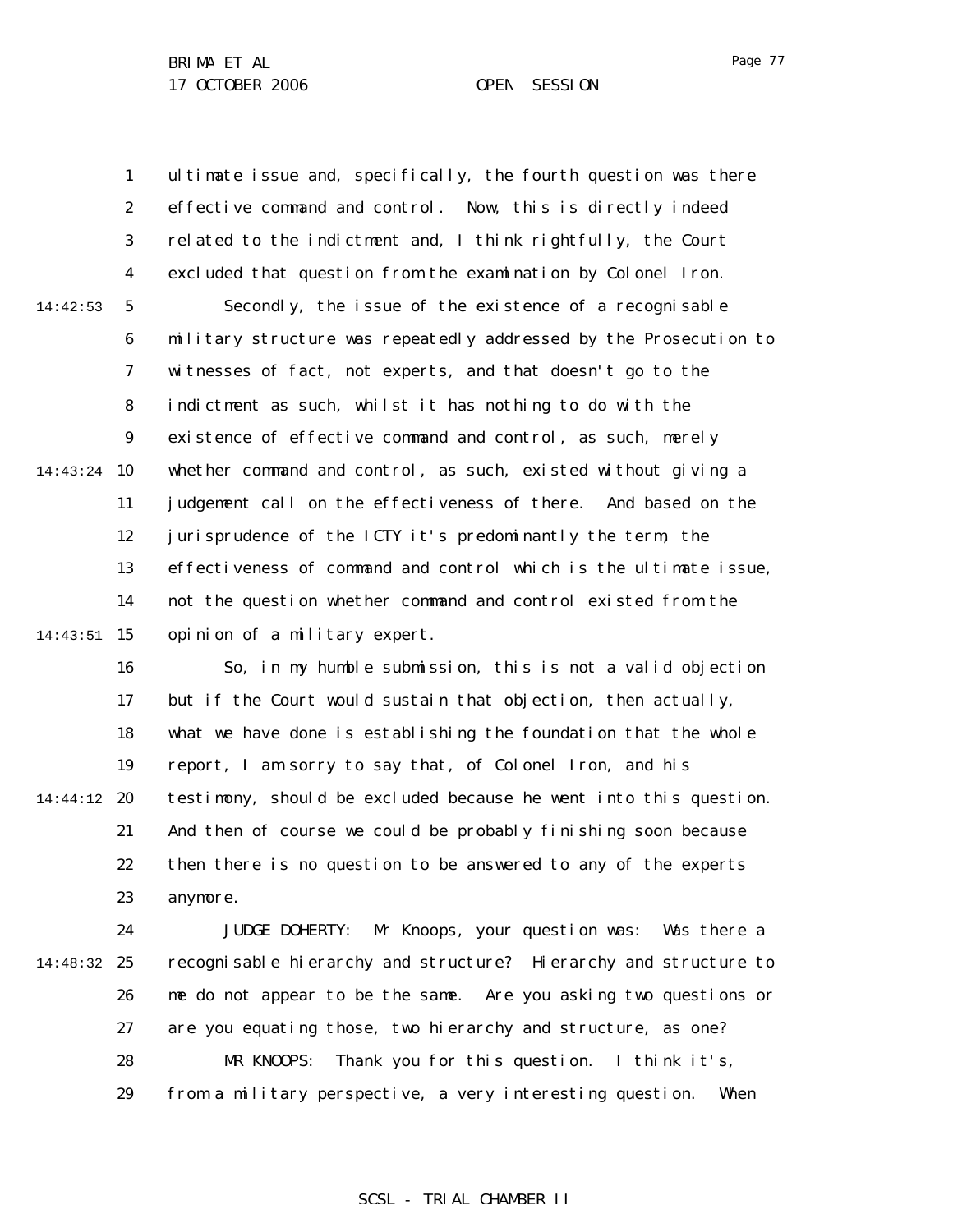1

2

3

4

5

6

7

8

9

11

12

14:49:47 10

14:49:17

you ask me personally I would say there could be a difference between hierarchy and structure, although it may be a question of wording, and perhaps it's up to the expert to ask whether there is, from his perspective, a difference between a hierarchy and a structure because if there is a structure there is, in essence, a hierarchy or vice versa. Well, the question actually is adopted from the question which was put to Colonel Iron in his report and if we, as Defence, would have rephrased questions for the experts we may have done it differently but, in all fairness, also to the Prosecution, we thought it viable to use the same questions as were put to Colonel Iron but I agree with you, Your Honour, that

you can discuss about the question whether they can be equated or

13 14  $14:50:13$  15 not. I would say if the Court has not a problem with that that we could ask the expert whether he thinks that hierarchy and structure can be divided or they are actually the same.

> 16 17 18 JUDGE DOHERTY: Well, perhaps then, Mr Knoops, in light of what you say, we should rule on this objection that is already before us.

19 20 21 22 23 24  $14:50:55$  25 26 27 28 29 14:50:29 MR KNOOPS: Yes. And may I just briefly indicate, Your Honour, that what is being asked is whether or not that structure was recognisable. We are not asking any judgement call on the judicial qualification of that structure. So it's merely, I think, a judgement from a military perspective, whether such a structure was visible, recognisable, and that's, in my view, something different than when you qualify it from a legal perspective, so it doesn't go to the ultimate issue. PRESIDING JUDGE: You are not talking about effective command and control? MR KNOOPS: Not at all.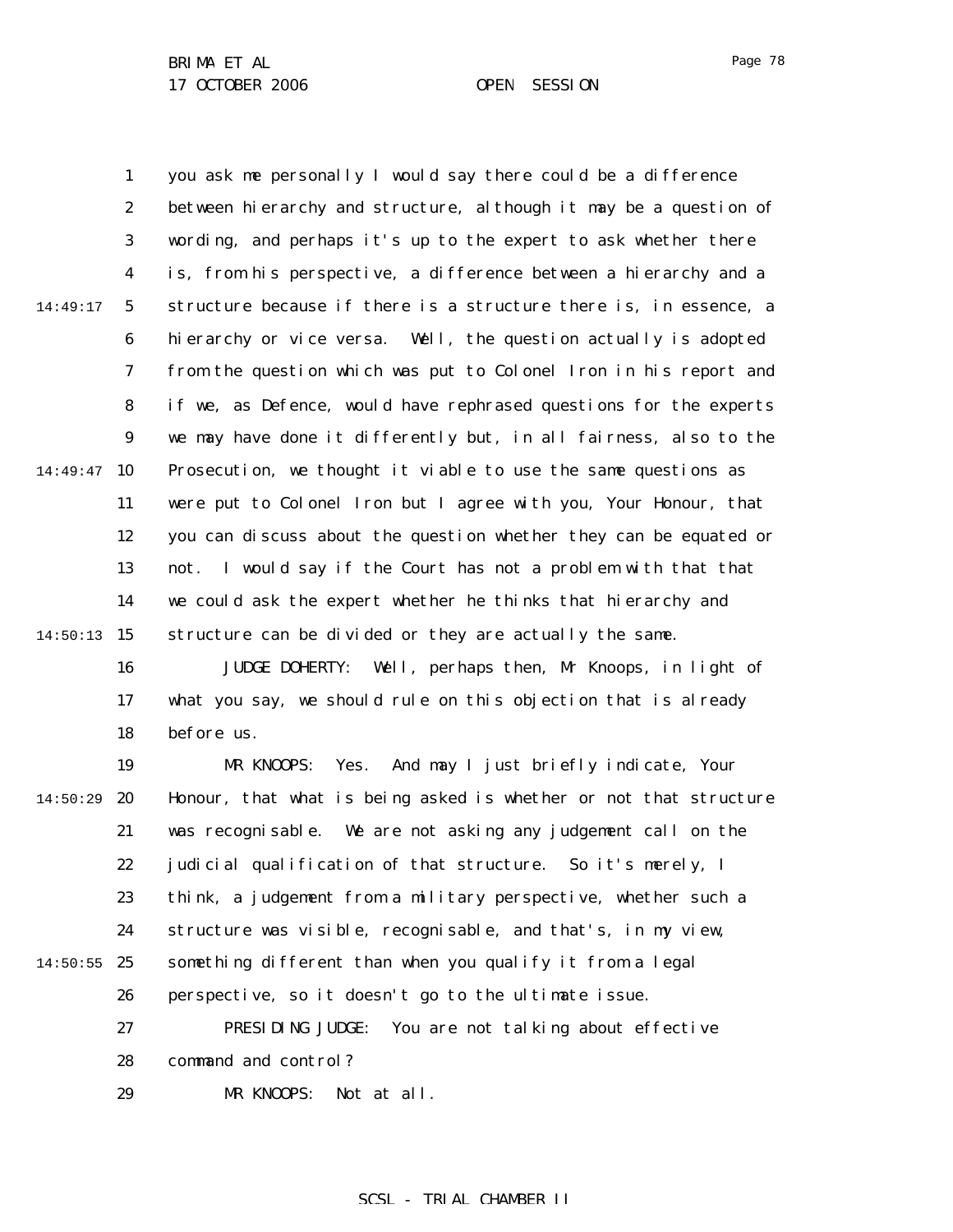1 2 PRESIDING JUDGE: You are just talking about a structure that can be recognised as such?

3 4 5 6 7 14:51:16 MR KNOOPS: That is quite right, and, Your Honours, what I have noticed that we expressly made sure that the whole terminology which was put by Colonel Iron in his report, and which was included, is not being put and will not be put to this expert.

8 9 14:51:34 10 PRESIDING JUDGE: Well, yes, we note that, Mr Knoops. In fact, you probably will recall that in the Prosecution case the Defence did make an objection along those lines.

11 12 13 14  $14:51:57$  15 16 17 18 19  $14:52:24$  20 21 22 23 24  $14:52:56$  25 26 27 28 MR KNOOPS: Correct. But Your Honour, that was regarding the fourth question in the report of Colonel Iron: Was there effective command and control? That goes directly to the indictment and goes also to the ultimate issue and therefore we objected only to the fourth question, and Your Honours ruled on that saying indeed the fourth question cannot be put to Colonel Iron, although his report was ultimately tendered, his document as a whole, and that's why we opted for not asking anything to this expert about the effectiveness of the organisation, or the command and control issue; we are merely asking the expert was there a recognisable structure or hierarchy, and then we followed the two other questions which also were put to Colonel Iron: Had it the characteristics of traditional military organisation? That's the second question. And the third question relates to was there any linkage between strategic operational technical levels. That question was also put to Colonel Iron and answered by him; he also were in explanation in chief. PRESIDING JUDGE: Yes. Mr Knoops, now that you've

> 29 explained the parameters of your questions we overrule the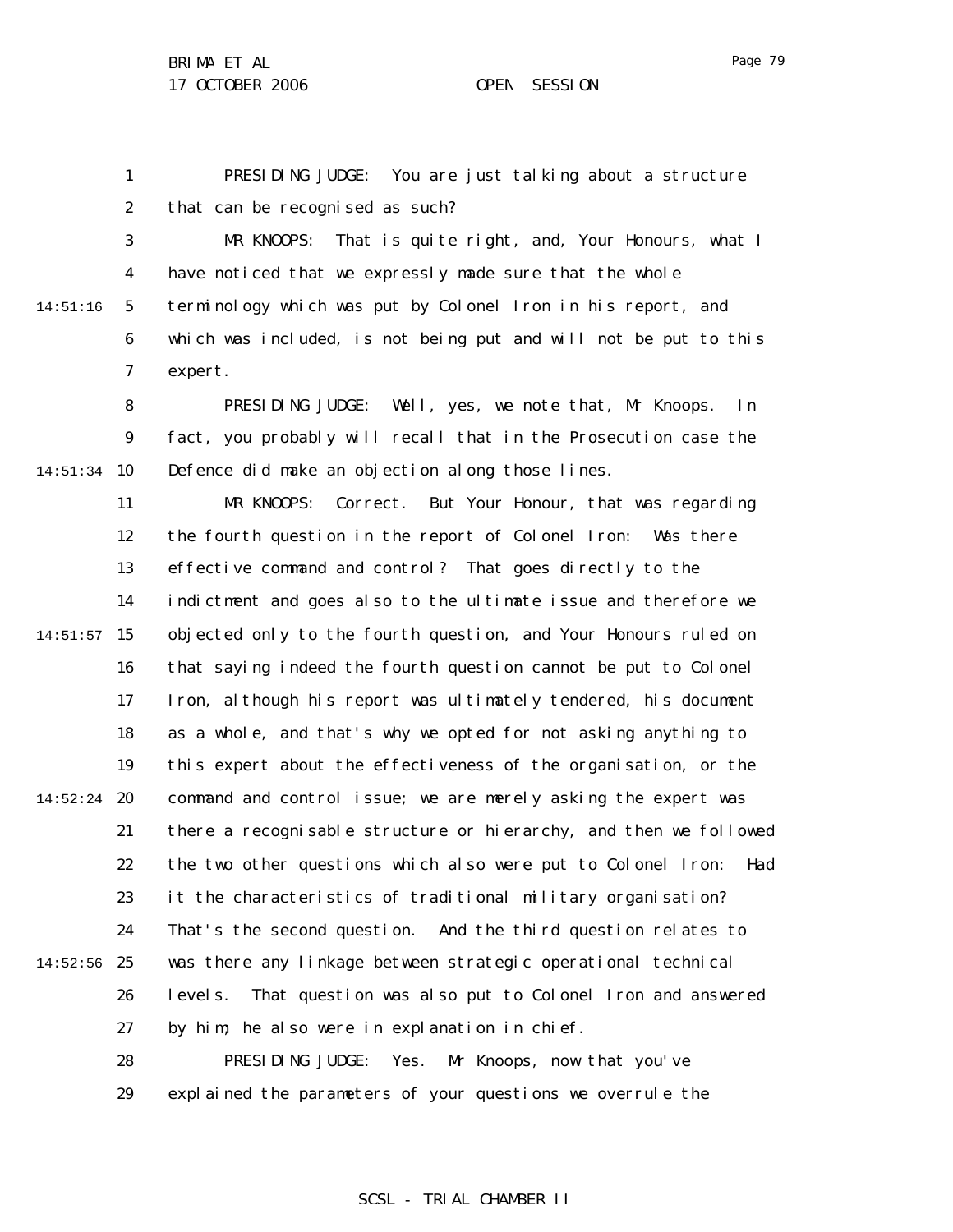1 2 objection. We will allow the question. MR KNOOPS: Thank you, Your Honour.

3 4 5 6 7 8 9 14:54:33 10 11 12 13 14  $14:55:15$  15 16 17 18 19 14:55:48 20 21 22 23 24  $14:56:05$  25 26 27 28 29 14:54:04 Q. General, my apologies for the intervention. Just to go back, I believe my question to you was, sir, whether you were able to come to the -- to any conclusion as to the first question, which was also put to Colonel Iron and, just for clarity, I rephrase the question: Did the AFRC faction have a recognisable military hierarchy and structure? And I emphasise that we are not asking you to comment on the issue of the effectiveness of the organisation but merely whether, as an observation, as a mere fact, the recognisable structure existed in your view. And we, more precisely, we are speaking about the timeframe of May 1997, till the end of 1998, before the advance to Freetown started. I hope I am now really precise for you. A. As indicated, I completely followed the methodology of Colonel Iron in the questions raised by him. And, in response to your question, I could not agree with Colonel Iron that the AFRC had a recognisable hierarchy and a structure as he described. Q. And are you in a position to tell the Court on what foundation you came to that conclusion? A. I can. Q. Could you please do, and please indicate also directly your sources? MR AGHA: Your Honour, at this stage I would point out that the witness does seem to be writing and referring to notes and I'm not sure if that's entirely proper. PRESIDING JUDGE: What is your witness doing, Mr Knoops? MR KNOOPS: Q. General, I see you have a notebook there?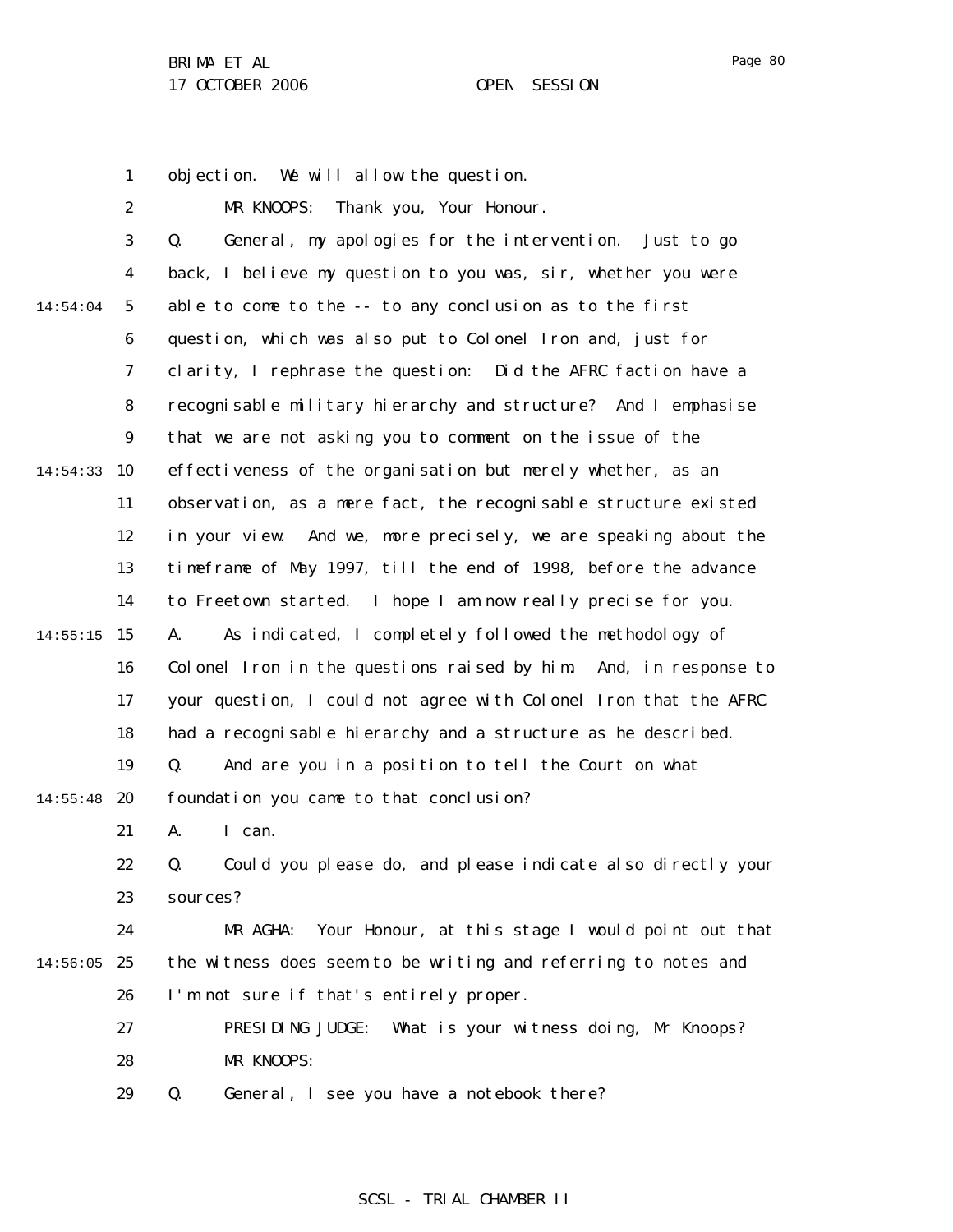1 2 3 4 5 6 7 8 9 10 11 12 13 14  $14:57:21$  15 16 17 18 19  $14:57:34$  20 21 22 23 24  $14:57:53$  25 26 27 28 29 14:56:42 14:56:59 A. Your Honour, while the question is posed to me, and I can't refer to my notes, I make notes what my response will be. PRESIDING JUDGE: Well, anything wrong with that, Mr Agha? MR AGHA: I think as long as he then turns the page so that he can't use it as an aide-memoire, I wouldn't object to that, Your Honour. MR KNOOPS: I can also mention that whilst there are objections that the general wants to have some memories, some guidance as to the questions that were put to him but it's not in general -- it's not like blank papers? THE WITNESS: No, I only write as the question is posed, is there a clear hierarchy and structure, I know that it concerns chain of command, chain of command and staff structure, so I write those down to make sure that I address them accordingly. MR AGHA: That is objectionable, Your Honour, in the view of the Prosecution. PRESIDING JUDGE: Well, what's objectionable about it? MR AGHA: Writing the question is one thing as an aide-memoire but taking down a note as to how you are going to answer that question, and you can refer to that note, the Prosecution would suggest is objectionable. MR KNOOPS: Your Honour, the reports of General Prins comprises 86 pages with 300 footnotes, as opposed to the report of Colonel Iron. Now, I cannot imagine that an expert witness is able to recall everything which is in his report and I can really imagine -- PRESIDING JUDGE: Well, to be fair to Mr Agha, who has objected, by one question the witness is not being asked to recall everything in his report. He is just being asked to reply

Page 81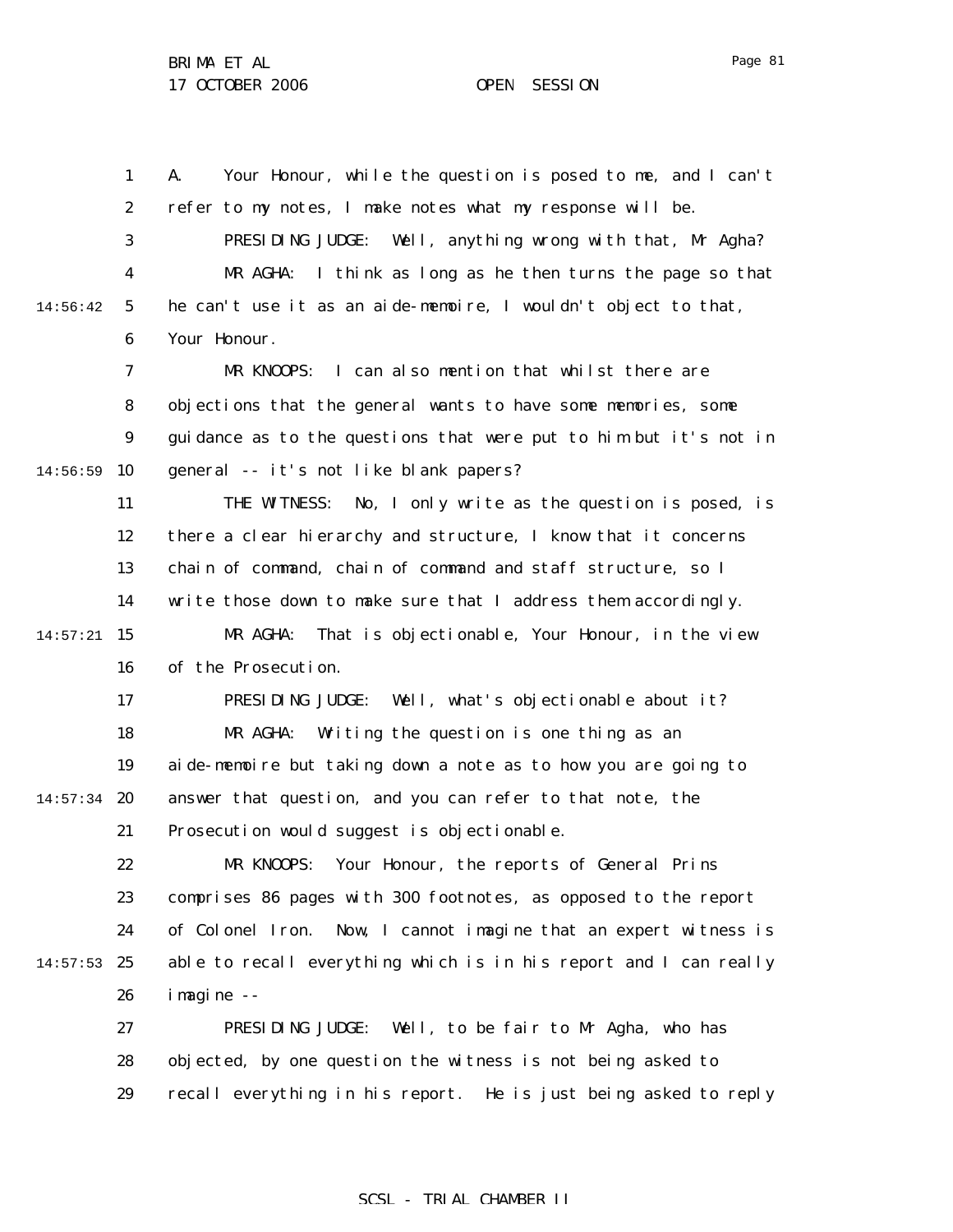Page 82

1 2 3 4 5 6 7 8 9 14:58:39 10 11 12 13 14  $14:58:56$  15 16 17 18 19 14:59:11 **20** 21 22 23 24 14:59:30 25 26 27 28 29 14:58:23 to one question at a time. MR KNOOPS: Okay. Q. General, are you willing to put down the notebook, sir? Thank you. PRESIDING JUDGE: No, but that is what you are being asked to address. It's just the fact that he is writing down the answer before he speaks it. MR KNOOPS: Well, it's my understanding, Your Honour, that the general is just, whilst the question is being put, he remembers of course certain things from his reports. PRESIDING JUDGE: Yes. MR KNOOPS: And he is writing those key words down to have his answer fluently for the Court and, based on those key words, like span of command, which is an important topic, one of the characteristics in his reports which deals only with ten pages that's my understanding that -- how the general operates, but -- PRESIDING JUDGE: No, I see that, Mr Knoops. He, the general, is simply writing down -- MR KNOOPS: Key words. PRESIDING JUDGE: -- something he is about to say. He is not using any extraneous material to -- as a basis for what he writes down. It's just coming from his mind. We don't see anything wrong with that. So go ahead. MR KNOOPS: Thank you. Q. Sir, I am about to ask that you come to help me with the question I've put to you. I believe -- JUDGE DOHERTY: Mr Knoops, you were asking the witness about the foundations for his conclusions. MR KNOOPS: Yes, Your Honour. Thank you very much.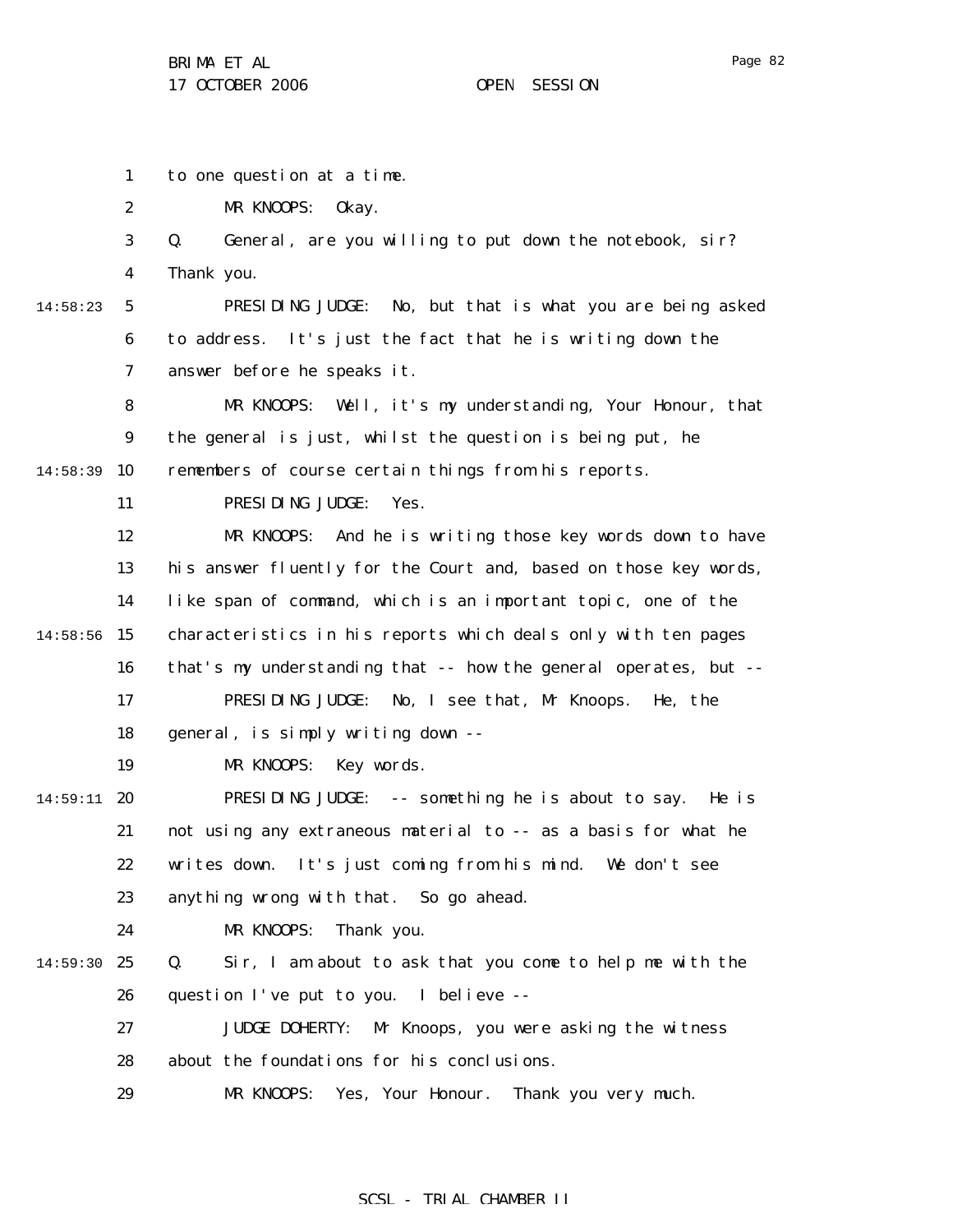1 2 3 4 5 6 7 15:00:11 Q. General, are you able to indicate the foundation of your conclusion and it could be helpful to the Court, when you specify directly, your primary and/or secondary sources? A. Now, that is the hardest question of the day because it's such an enormous broad area which I tried to simplify for the Court, if possible. So probably I can take it step-by-step and if I'm too long then well hopefully you can --

8 9  $15:00:37$  10 11 12 Q. Yes. And general, maybe you can help the Court and also my learned friends on the opposite side and myself by, you used the word span of command and we notice in your report certain criteria you use that you take it per criteria, just to keep it simple for us.

13 14 15 15:01:00 16 17 18 19  $15:01:34$  20 21 22 23 24  $15:02:10$  25 26 27 28 29 A. All right. Let me give it a try. Colonel Iron, in his report, asked the question: Was there a recognisable hierarchy and structure? And in order to answer that question he had three criteria; one, span of command; two, chain of command; three, staff structure. And so he addressed all these three in order to come to his conclusion. That's what he did. And to make things easy I followed precisely the same methodology or the same parameters as Colonel Iron did. I didn't feel -- I didn't see any good reason why I should come up with different criteria. So, the first question Colonel Iron posed was: Was there a span of command? Now, Colonel Iron states in his report, rightly so, that span of command has to do with how many people can you actually control, and Colonel Iron comes to the conclusion it's about three to five you can actually control. So if you were the boss, you can control three to five subordinates in a chaotic situation, and he says you can have some more if the situation is stable. And I fully agree with Colonel Iron. So, in my mind, to

SCSL - TRIAL CHAMBER II

Page 83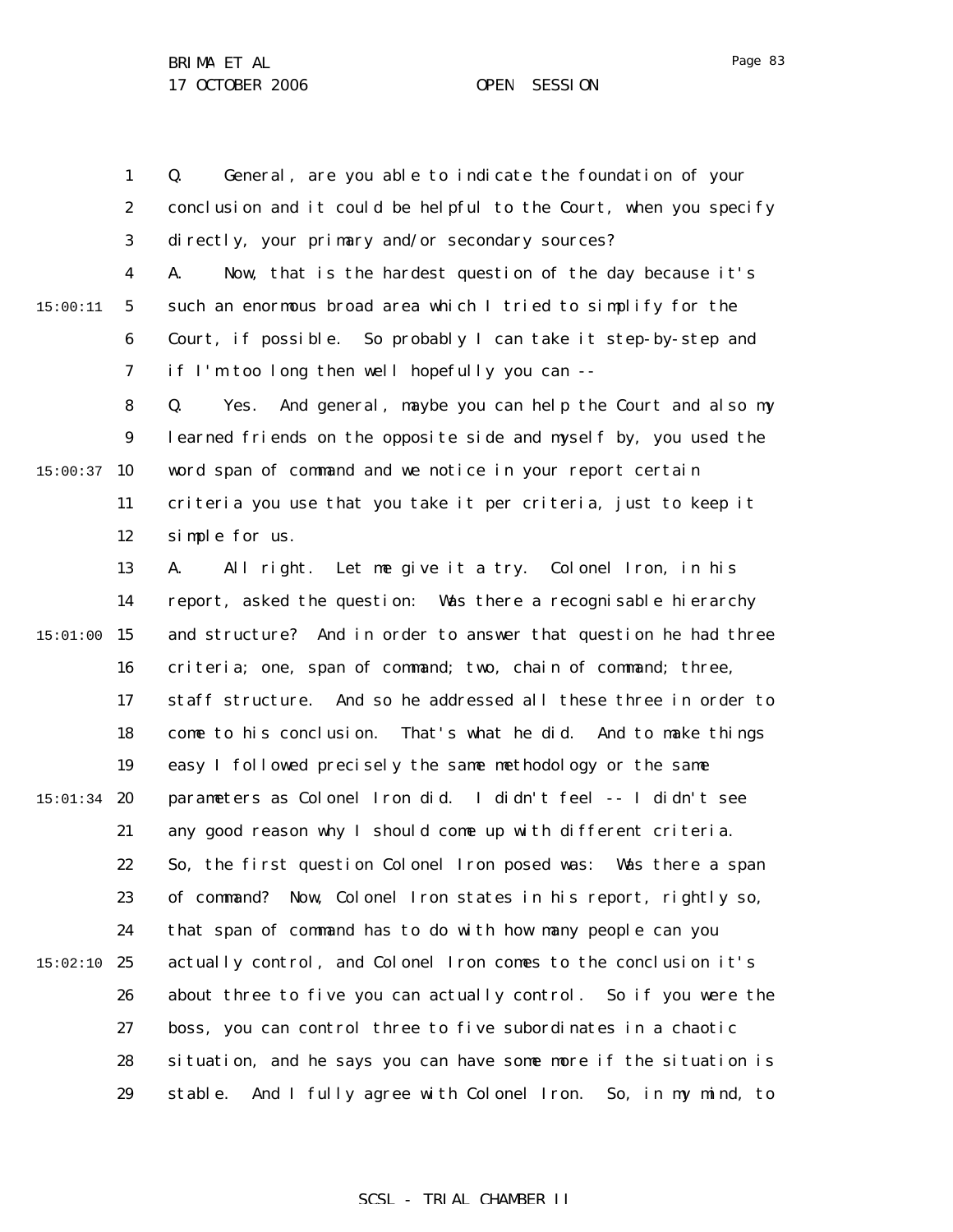Page 84

1 2 3 4 5 6 7 8 9  $15:03:48$  10 11 12 13 14 15 15:04:17 16 17 18 19  $15:05:00$  20 21 22 23 24  $15:05:37$  25 26 27 28 29 15:03:13 deal with the span of command, the organisation of the AFRC, and I don't want to make things difficult but hopefully I can clarify, the AFRC had also, according to Iron, one boss, that was SAJ Musa, and he was called himself the brigade commander, or earlier he was called the battalion commander, but then in a latter stage he called himself the brigade commander. Now, that's wording, so I don't fight Colonel Iron on that, it's just wording. So, under Musa, there were a couple of battalions, and these battalions varied in strength between 80 and 150. Now, normally, and also Colonel Iron agrees, that a battalion in western armies is 700 but it's only for the wording. So Musa was the boss as battalion or as brigade commander and he had a couple of battalions under him; assume it was four. Later it was stated by Colonel Iron, six or eight. Now, Musa then had span of command over his battalions because Musa could direct six, three, six, eight people max. So the span of command was established one level. Now, in a normal organisation, in an organisation Colonel Iron and I are familiar with, you have a battalion, a brigade commander with several battalion commanders, and every battalion commander has companies, and every company commander has platoons, and every platoon commander has squads in order to maintain the span of command with eight subordinates. And in my findings I have -- I agree that there was probably one level of span of command from the brigade commander to the battalion commander but now the problem is here. The problem is that the battalions, as stated previously, had a strength of about 80 to 120. Transcripts vary in strength. But in my entire research I have not come across the fact that these battalions of, keep it simple, 100 men --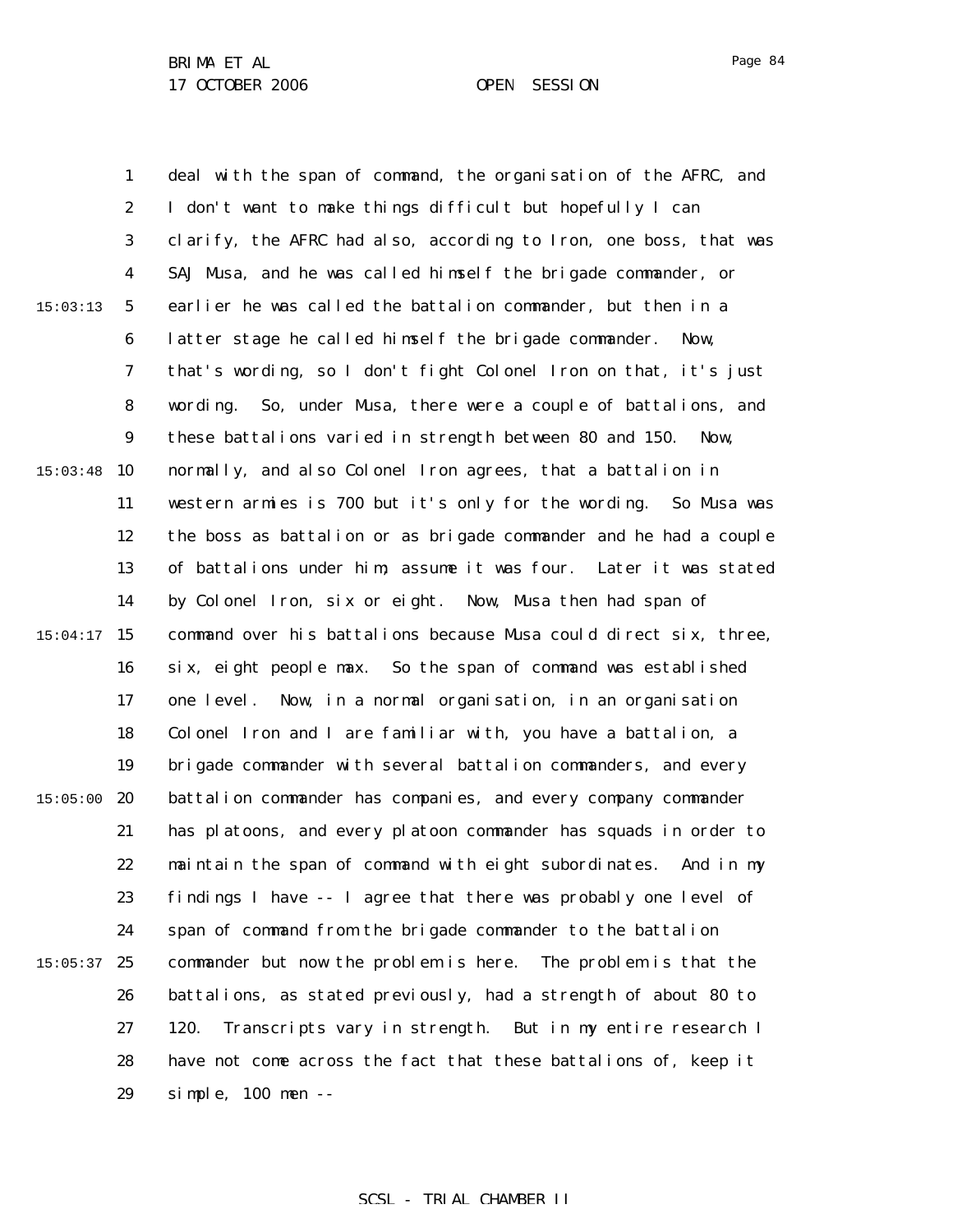1 Q. Each?

2 3 4 5 6 7 8 9  $15:07:01$  10 11 12 15:06:38 A. -- each, were further broken down into companies, platoons and squads. So my conclusion is that the span of command was only established for one level. Now, Colonel Iron introduces another -- another thing, chain of command. What he means with chain of command is what I've just described. You have a brigade commander, who has under him battalion commanders, and each of these battalion commanders have company commanders, and each of these company commanders have platoon commanders, and each of the platoon commanders have section commanders. That is what Colonel Iron describes as chain of command. Now, in my view, that was not established.

> 13 Q. Why not?

14  $15:07:28$  15 16 17 18 19 15:08:09 20 21 22 23 24  $15:08:42$  25 26 27 28 29 A. I have never, I have not seen any transcript that indicates the existence of companies, platoons, and squads. It was not so surprising because the AFRC consisted merely of junior ranks and no trained officers. So there were not men to fulfil the jobs. So then you come to the conclusion that one man is taking care of direct 80 to 120. Now, I've been company commander for, I guess, three years and the company was 120 men, equal to what the AFRC called a battalion -- I don't want to confuse the Court but equal to a battalion. Now, I have platoon commanders and section commanders and, with 120 men, the moment you say forward march, with 120 men you can't stop them without having a proper span of command and chain of command and the communications with it. So I hope I have not been too -- that my answer is understandable, that I agree with Colonel Iron that there was one level established but that is just not good enough because then one man has to control 80 up to 120. So Colonel Iron uses the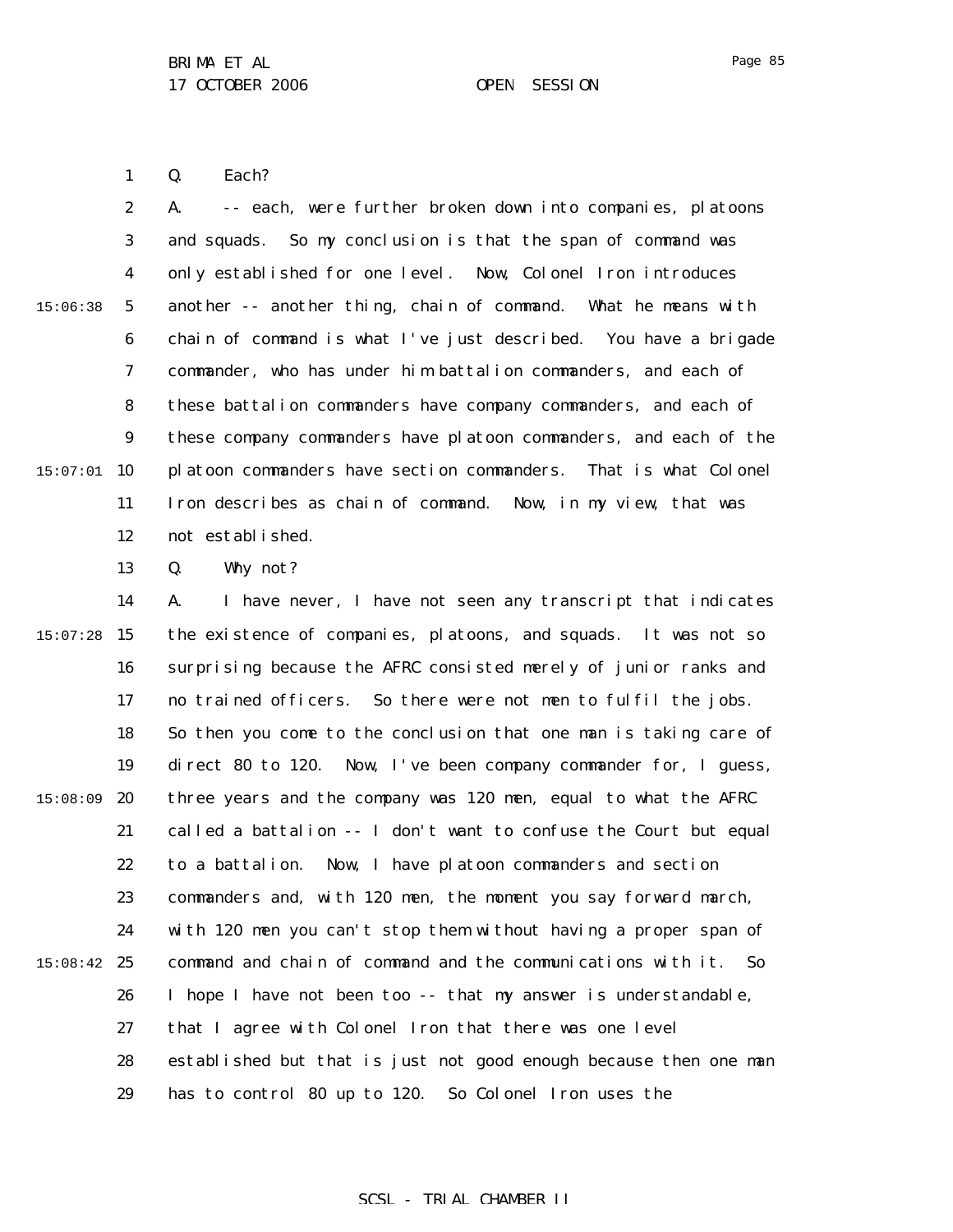1 2 3 4 5 6 7 8 9  $15:10:24$  10 11 12 13 14 15 15:10:54 16 17 18 19 15:11:32 **20** 21 22 23 24  $15:12:04$  25 26 27 28 15:09:44 combination span of command, chain of command simultaneously to tackle this problem, so that was not established, in my view. Now, Colonel Iron had a third criteria, criterion, which was staff structure, and he is right because that is another criteria for an organisation. Now, I don't disagree with Colonel Iron that there was some form of staff structure. You can deliberate about what sort of structure. Colonel Iron mentions one staff structure, 082 mentions another, you know, don't go into the detail which staff structure they had. So I agree with Colonel Iron that there was some form of staff structure but, then again, they didn't have, the AFRC, they didn't have the level of trained officers to carry out the staff jobs. Neither did they have the proper officers or non-commissioned officers to carry out the jobs in the chain of command. So, in short, with numerous examples, and based on mainly the transcripts concerning span of command and chain of command, I came to the conclusion that the structure and hierarchy was there merely on paper. It -- there was some form of structure, but it was just not good enough. So basically, in short, that is why I came to the conclusion that there was only one level. Q. Thank you, general, for your answer. Let us breakdown your answer in various subquestions. First of all, general, in your opinion, how many levels do you exactly need to have a span of command? A. If we can combine the two, like Colonel Iron did, span of command, chain of command, because it relates to each other but, you know, from the brigade to the battalion is one; from the battalion to the company is two; from the company to the platoon

> 29 is three; from the platoon to the squad is four, so you must have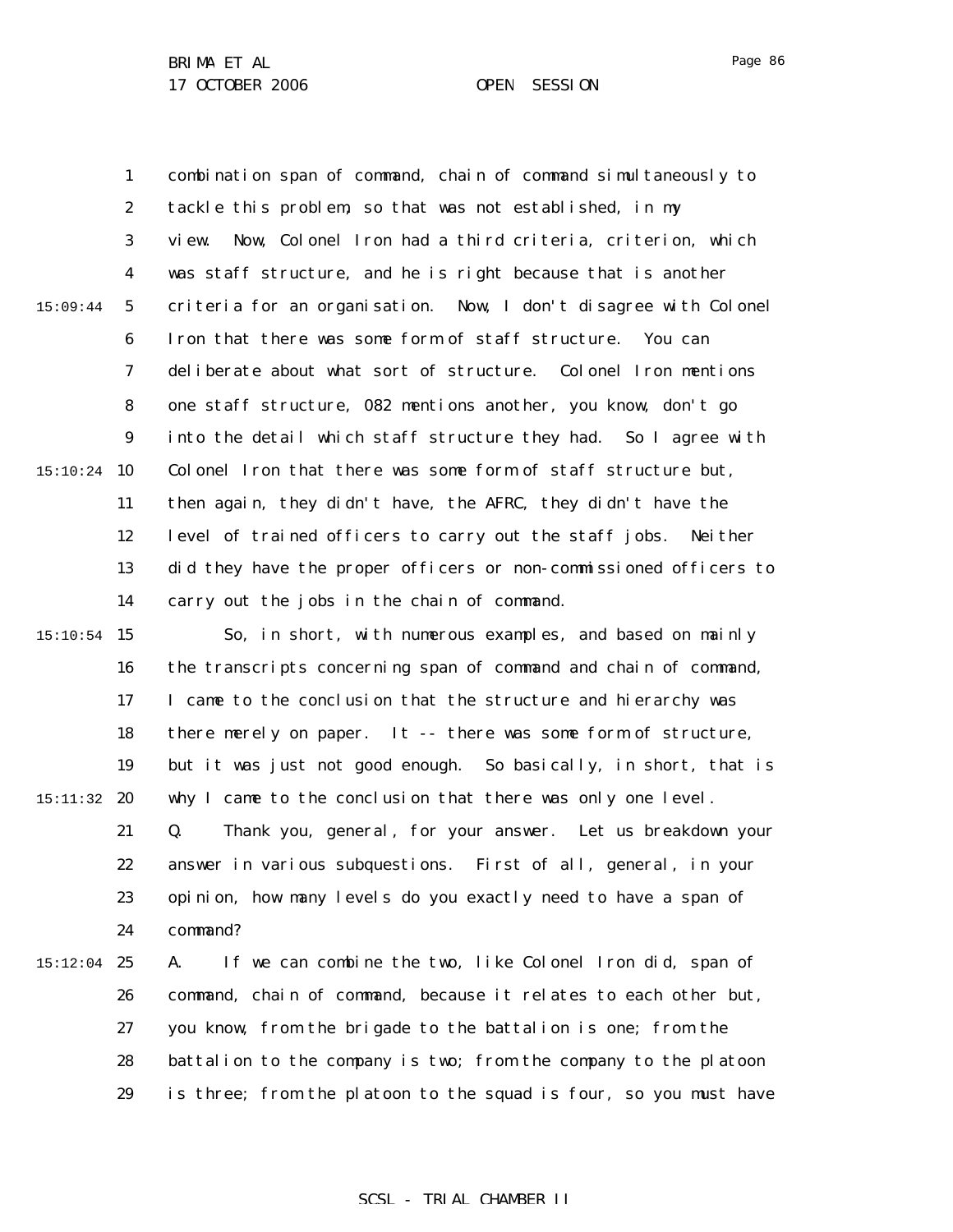1 four levels.

2 3 4 5 6 7 8 9 15:13:20 10 11 12 13 14 15 15:13:47 16 17 18 19  $15:14:18$  20 21 22 23 24 15:14:48 25 26 27 28 29 15:12:49 Q. As to the level of the subordinates, did you come to any specific conclusions? A. Well, of course, from my secondary sources, the force that sort of fled out of Freetown, in February 1998, were the, so to speak, most of them were junior ranks, so the AFRC faction, as I described, didn't have trained staff officers. There were, I think, one or two, as I came across, who were trained officers, regular officers, and the rest was former soldiers. Q. Can you mention, by the way, those two names? A. Well, FAT Sesay was one. There's another one, I don't know if it's King, but there was another one who was a trained staff officer but, you know, that on a force of 800 is just not -- with that you can't run a force. Q. Are you in a position to tell the Court how exactly this, the absence of trained officers, except of those two you have in mind, interrelates to the span of command, the chain of command? How should we -- could you visualise that for the Court? A. Well, assume you have a correct span of command and chain of command then at all these levels you need trained officers and in your staff you need trained staff officers, so at all these levels you need trained, trained officers. Q. General, did you come across, while reading the transcripts of the Prosecution witnesses, the words "battalion supervisor"? A. I came across battalion supervisor because it was named in the report by Colonel Iron. It's also named in one of the transcripts. I understood from my interviews with primary sources that those were not functions used in the Sierra Leone Army. They were unknown. But I know that, apparently, Musa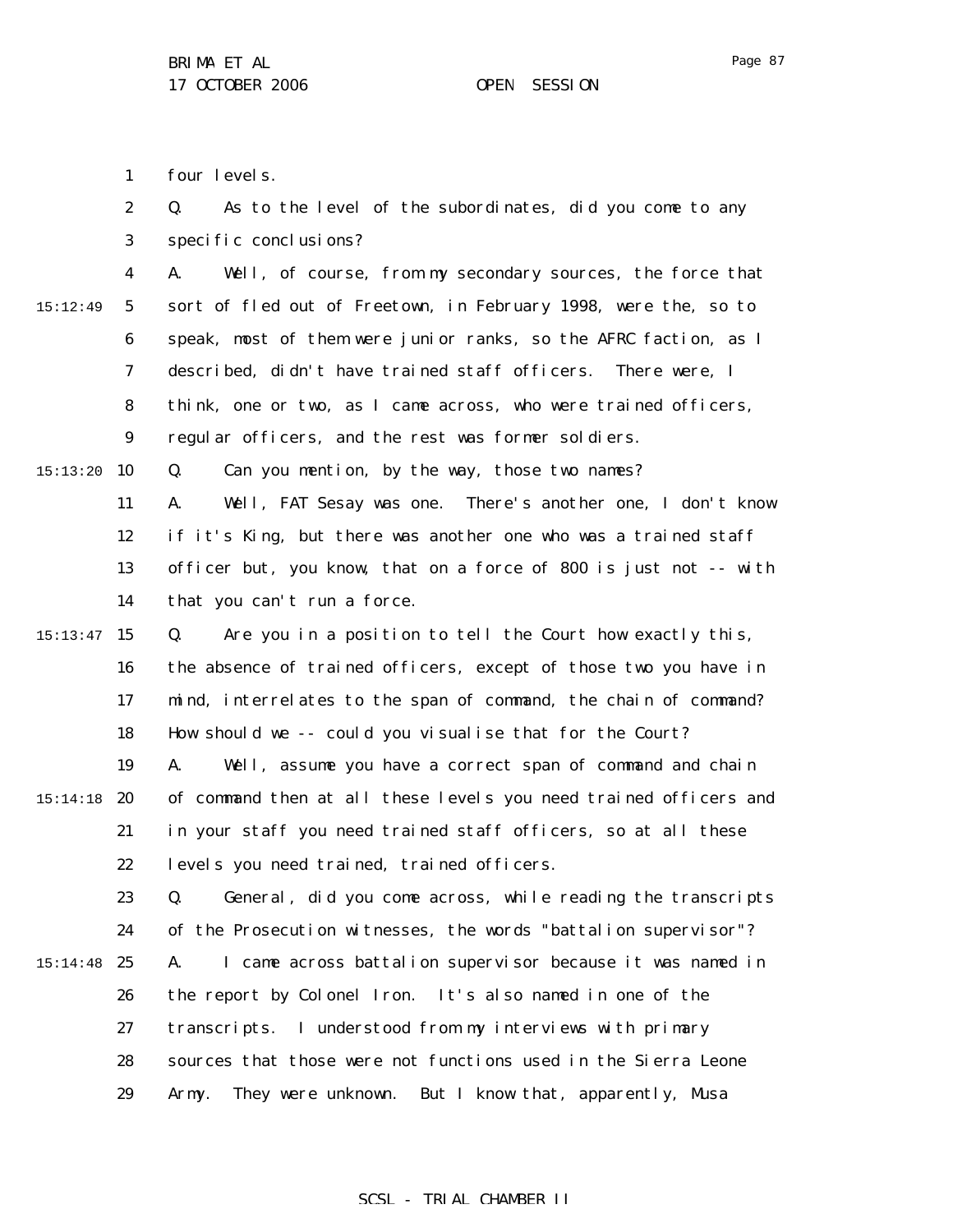1 2 3 4 5 6 7 8 9  $15:15:59$  10 11 12 13 14 15 15:16:18 16 17 18 19  $15:16:52$  20 21 22 23 24 15:17:12 25 26 27 28 29 15:15:37 established those functions in order to see what the subunits were doing. Q. In your professional opinion, did the existence of battalion supervisor change your conclusion you just mentioned to the Court? A. No, it didn't, because with a battalion supervisor you can merely supervise what the subordinate commander, the battalion commander, is doing. But the commander -- the battalion commander can't -- cannot oversee the 80 to the 120 men. Q. Did you come across, in the transcripts, the term "battlefield inspectors"? A. It was a similar -- similar -- I don't know if it's described exactly the same way but I think it had the same purpose. But also that didn't solve your problem of the span of command and chain of command. Q. Now, general, I just asked you specifically about the period May 1997 till the end of 1998, before the advance to Freetown. What is your conclusion as to the existence of a recognisable structure, or hierarchy, when we would deal with the periods that the faction left Colonel Eddie Town and was on the advance to Freetown? A. The period you indicate, you indicate then that SAJ Musa was in command; is that right? Q. Yes. A. Well, then, again, that period I examined. I came to the conclusion that the situation I described previously, that was the case, in that period. Q. And let us assume that Musa was able to restructure the whole, let's call it organisation, in Colonel Eddie Town, as

Page 88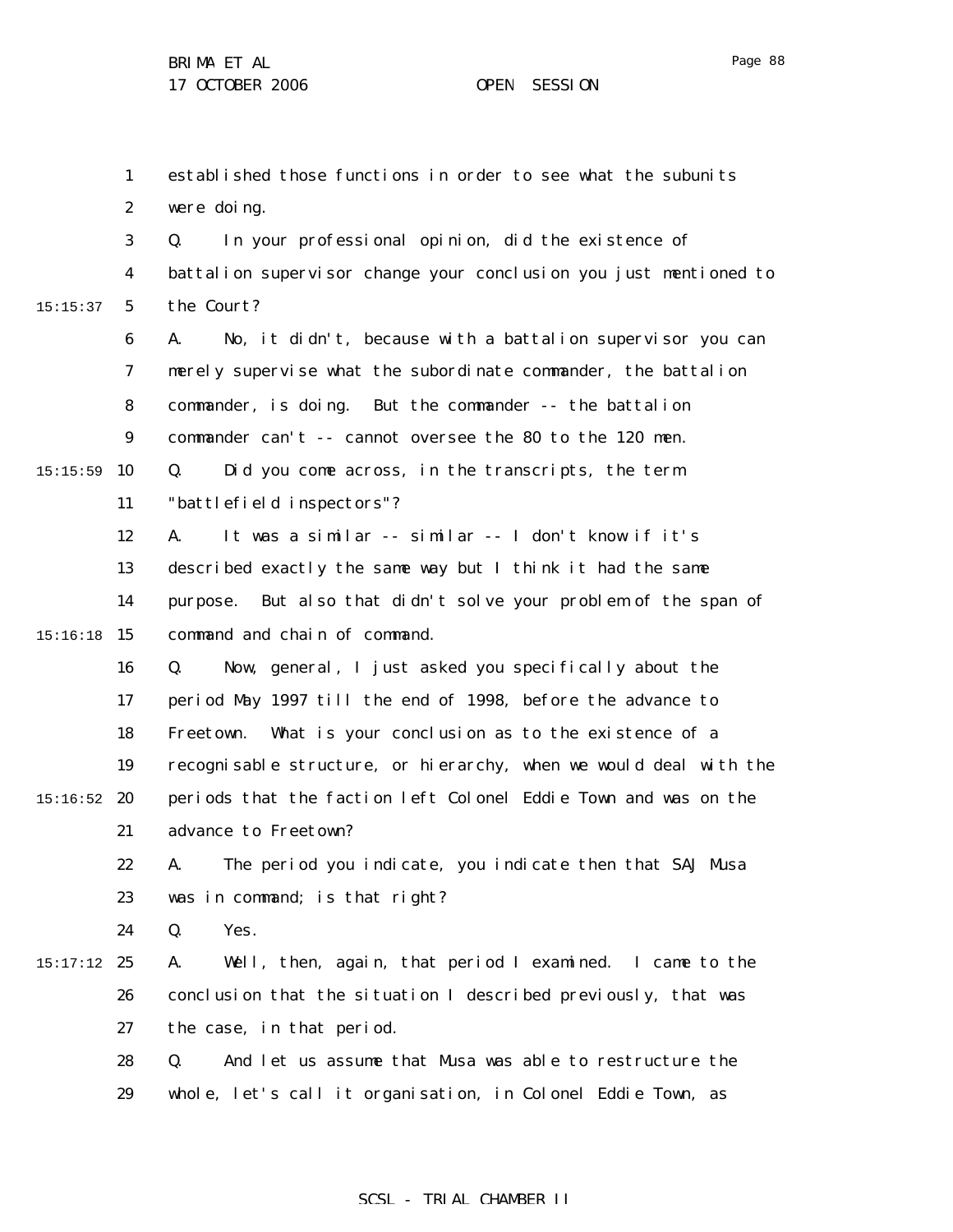1 2 3 4 5 6 7 8 9 15:18:28 10 11 12 13 14 15 15:18:54 16 17 18 19 15:19:24 20 21 22 23 24  $15:19:56$  25 26 27 28 15:18:01 stated in the transcripts which you saw. What is your view as to the existence of a structure after that restructuring? Does it change your conclusion? A. It doesn't because at one point in time, and I don't know precisely when, Musa restructured and came up with an organisation of him, the boss, and subordinate commanders. And I have no reason not to agree with that; neither does Colonel Iron; neither do my primary sources. But it remains the fact that under that, nothing was established. Q. Well, general, you just spoke about the third criterion, the staff structure, and you explained for the Court your opinion as to the existence or non-existence of a staff structure. Could you please tell the Court how, what you need to set up in staff structure, from your professional experience? A. From, let's say the professional background of Colonel Iron and I, you come up with a structure which he names G1, 2, 3, 4 so it deals with personnel, intelligence, operations and logistics and you can go on further until G9, or what have you. In order to carry out these functions you, number one, need an officer, for example. Who is trained in logistics or an officer who is trained in operations. Now, that is an officer who has gone to officer candidate school, who preferably joins a staff college, and has a lot of experience in the field he operates in. So, for example, in our forces, in the British forces, if you are a sort of in a logistic line you will stay in a sort of a logistic line because that is where you gain the experience. So that is what you need and you just cannot pick someone and make him the head of a personnel staff branch.

> 29 Q. Thank you, general. General, the second question you dealt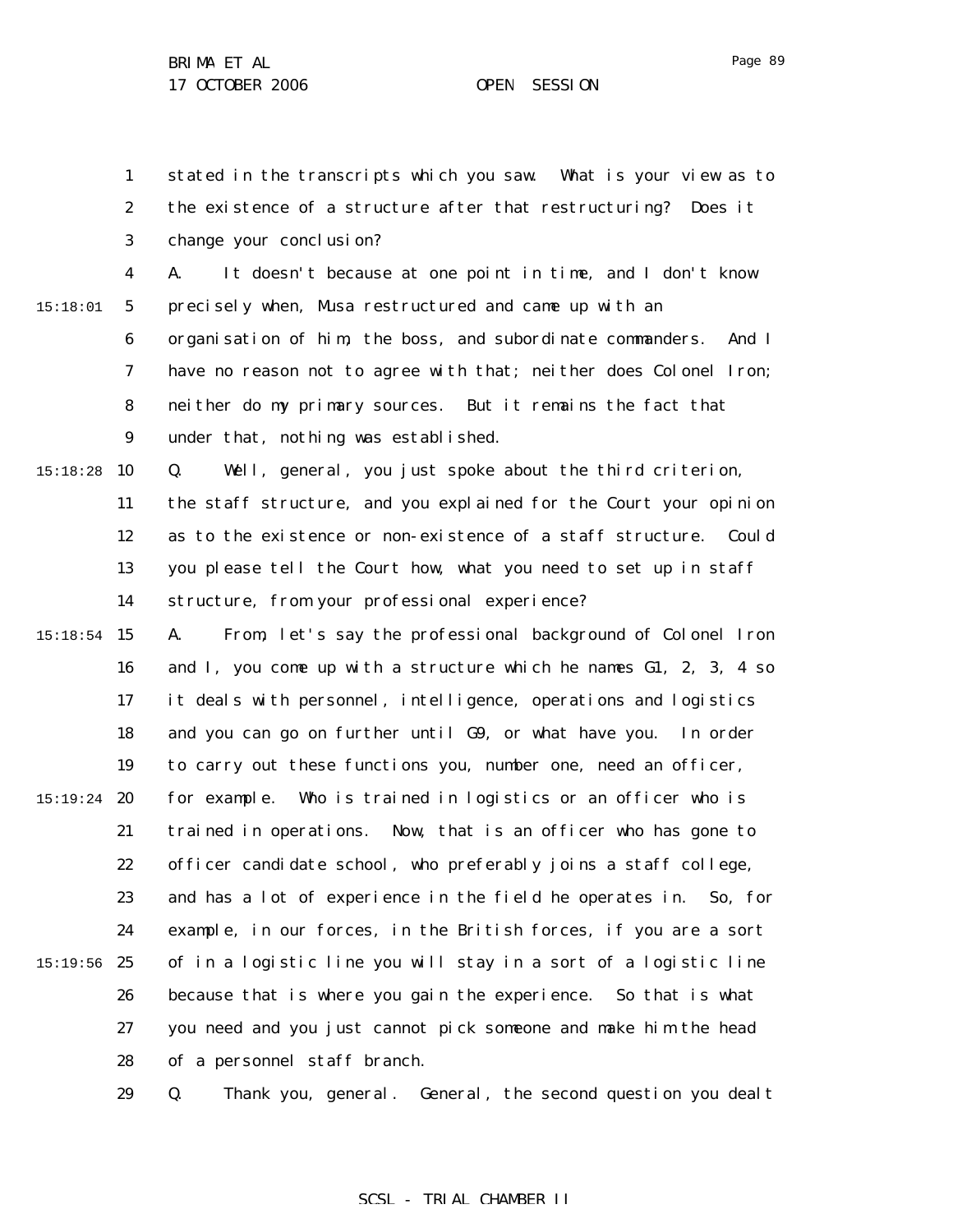1 with  $-$ 

2 A. Sorry, may I add something to it?

3 Q. Go ahead.

4 5 6 7 8 9 15:21:00 10 11 12 13 14 15 15:21:32 16 17 18 19  $15:22:04$  20 21 22 23 24  $15:22:37$  25 26 27 28 29 15:20:33 A. What I found, which I think was very important, also dealing with the staff structure and hierarchy, I mentioned it briefly, was the level of subordinate commanders. So when Musa was commander, commanding officer, and he had battalion commanders, I want to emphasise that the level of command, subordinate commanders, among others, I don't know if I can call his name, 167, or 176, I forget, he was a battalion commander but I was astonished to read in all the transcripts that the man didn't have any level, any training, to carry out his being a subordinate commander. He didn't have the training. He didn't have the military experience and, even more important is the fact that out of, I think his transcripts, I read that he didn't want to take any responsibility while carrying out the job of a subordinate commander. Now, in my mind, that's another factor because I emphasise these three but, in my report, I go more into detail into these aspects. You cannot run a military organisation if your subordinates don't take responsibility for their actions, so if I am a brigade commander my battalion commanders carry out orders and they are responsible themselves to make sure these orders are carried out. And, you know, I read in several occasions that, you know, the specific 176, or 67 said, you know, I didn't give orders, the orders came from the top. I only was there and then later he was, also in the view of Iron, he was assigned that battle group commander. He said: "Well, I didn't give orders to my battle group, I was just there. The orders came from the top." So I just want to emphasise that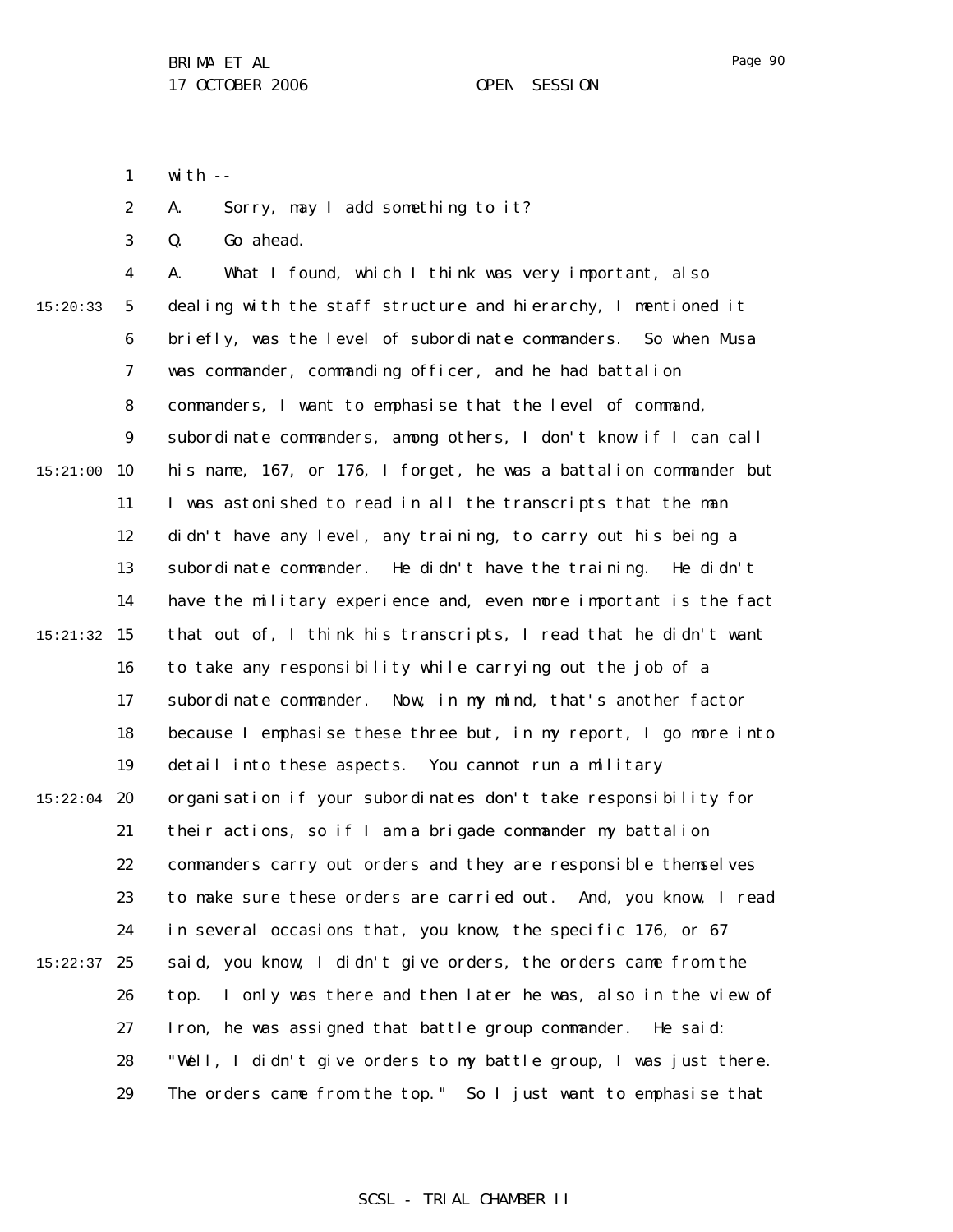1

15:23:14

29

you don't have the structure, but if you don't have the men, who

2 3 4 5 6 7 8 9  $15:23:41$  10 11 12 13 14 15:24:03 15 16 17 18 19  $15:24:26$  20 21 22 23 24  $15:24:55$  25 26 27 28 take the responsibility, you can't run the force. I just wanted to add that. Q. Yes. A. That came into my mind. Q. So, just to conclude this point, general, what is your overall conclusion as to the question: Did the AFRC faction have a recognisable hierarchy or structure? A. Based on the parameters, as stated by Colonel Iron, I cannot agree. They didn't have that. Q. Thank you, general. I would like to move on, general, to the second question addressed by Colonel Iron, and also by you, namely, the question: Did the AFRC faction exhibit the characteristics of a traditional military organisation? You did research that question, sir? A. I did. Q. Could you please first describe to the Court how you approached this question from your professional view? A. Again, I followed in the footsteps of Colonel Iron. Now, he addressed 13 characteristics and I didn't have any reason to doubt his knowledge. You can come up with 15 or 11 but that's basically not so relevant. So, what I did is, to analyse any of the 13 and answer the question: How, how was that established? Was that, in fact, in place? And I came to the conclusion that it was different. Q. And, general, we will come back to the conclusion and the way you arrived at the conclusion but what was for you the foundation to arrive at the conclusion you made in this regard?

Page 91

# SCSL - TRIAL CHAMBER II

A. Well, it basically varied. With some of the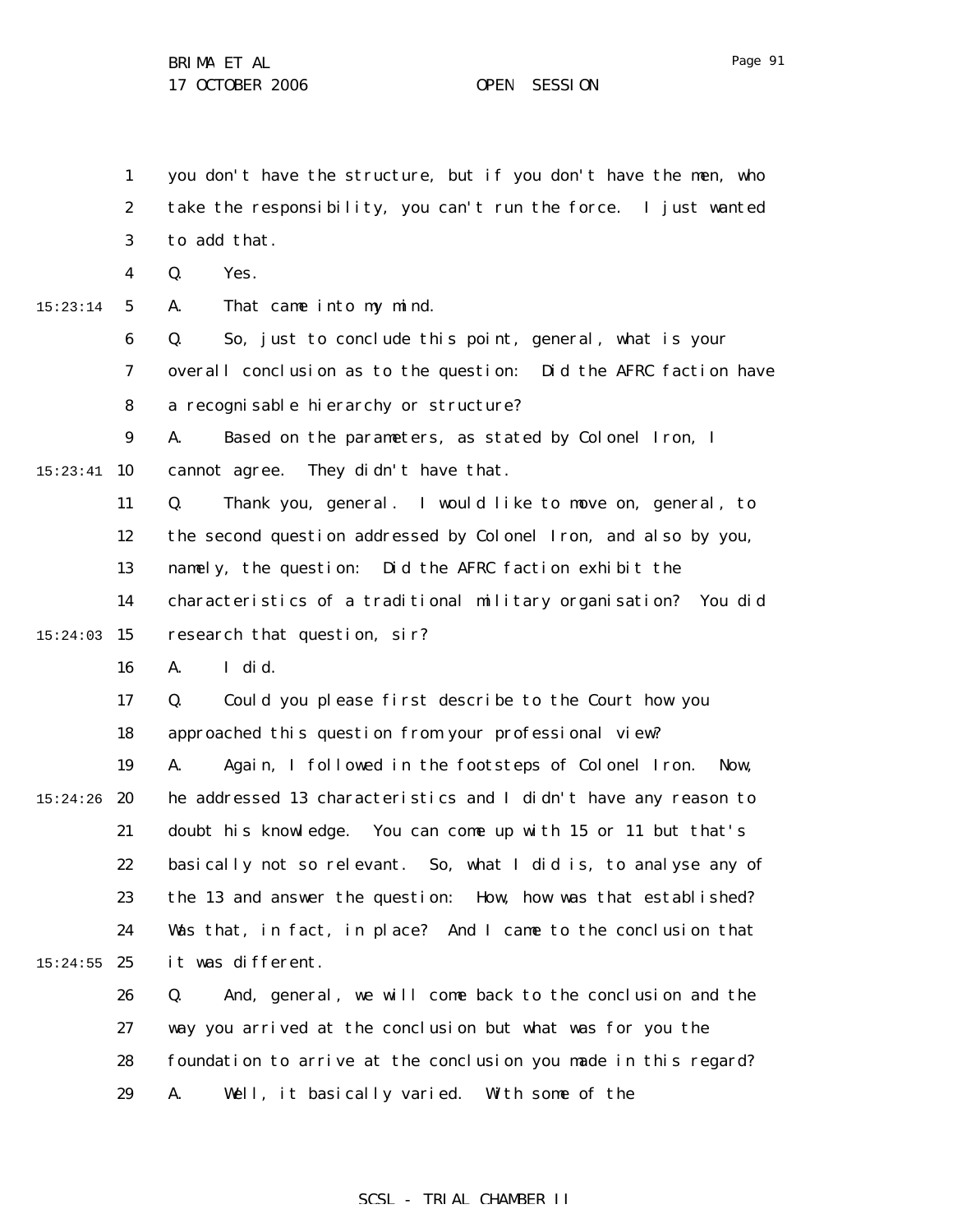1 2 3 4 5 6 7 8 9  $15:26:10$  10 11 12 13 14 15:26:40 15 16 17 18 19  $15:26:56$  20 21 22 23 24 15:27:32 25 26 27 28 29 15:25:46 characteristics, I went back to the history of the armed forces and the procurement of equipment, and then I tried to find evidence, so to speak, if that was in place; for example, communications. In other instances I relied on Iron himself, what was Iron's view and if they -- if Colonel Iron came to the conclusion that they were not there then that was fairly easy for me to -- well, I agreed with him, but I looked at whether he was right or wrong. And then in the many, many transcripts you, for example, you come to the aspect of discipline, but then you have to find a basis that discipline really was established in the force. And so I went through, I think what that is concerned to the transcripts, and I sort of tried to find where do I find the answer to whether, and to what extent, discipline was a character of that organisation, you see. So it was basically a mixture where I tried to -- Q. And, general, to be clear, the transcripts, these were the transcripts of the Prosecution witnesses over the period May, October, of last year, you researched? A. Exactly. Q. Thank you. Were there any other sources, apart from the history and transcripts, which enabled you to come to any conclusion as to this second question; either primary or secondary? A. Primary, certainly. I certainly got interviews in which, and to what extent it was stated, whether a characteristic was in place. Q. And, general, in this regard, you are referring to the, when you speak about the primary sources, can you please specify whether any of these numbers you mentioned were under those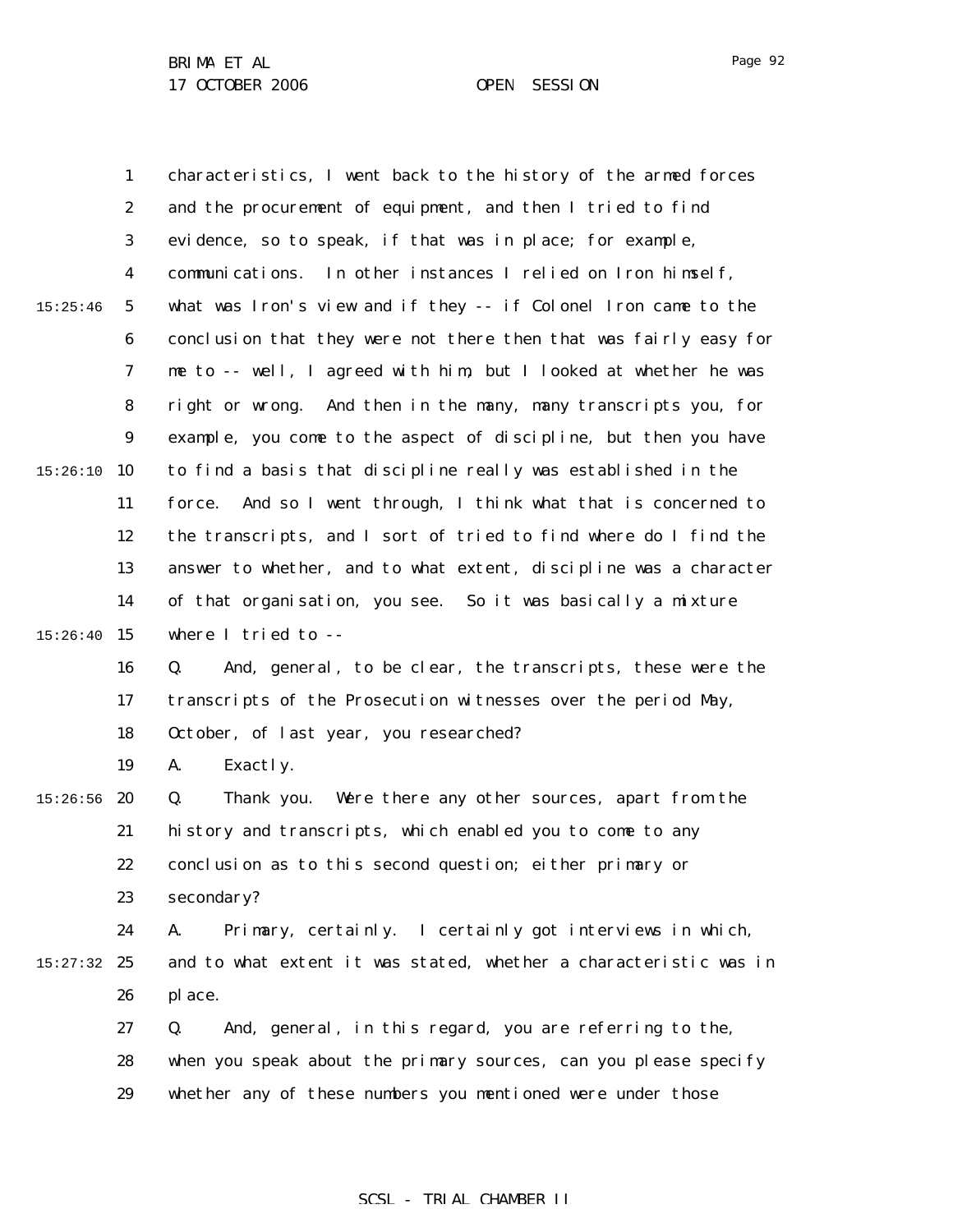interviews referred to?

1

2 3 4 5 6 7 8 9 15:28:49 10 11 12 13 14 15 15:29:17 16 17 18 19  $15:29:45$  20 21 22 23 24 15:30:00 25 26 27 28 29 15:28:18 A. Yes. Predominantly, number one. Q. Apart from number one? A. It may have come across in my, you know, as I indicated, I talked with the senior officers retired over a period of time and, in fact, number two, my first sort of inquiry was a combination of one and two; that's correct. And afterwards, it was only one, in the timeframe in May, April, sorry, March, April, 2006. Q. And specifically, with respect to number two, did, what you call him the leader of one of the groups, the AFRC groups, did he provide you with any specific factual information which enabled you to come to any conclusions as to this second question? A. Well, that's hard because it was so many characteristics and so many -- I find it hard now to say yes, that was a specific fact where he based himself on. Q. Okay. Thank you, general. Going back to the 13 characteristics you adopted from Colonel Iron's research. What was -- were you able to come to any conclusion on the existence of these 13 characteristics? A. I was. Q. Can you first tell the Court the overall outcome of that research and then we go into the specificities of the various characteristics? A. If I can recall correctly, because it's in my report, a list, out of the 13, I think, I am sure that seven were not applicable in the AFRC faction. Three were limited. There was a limited availability of that characteristic. Two, it was very limited, in my mind, and one was only applicable at the start of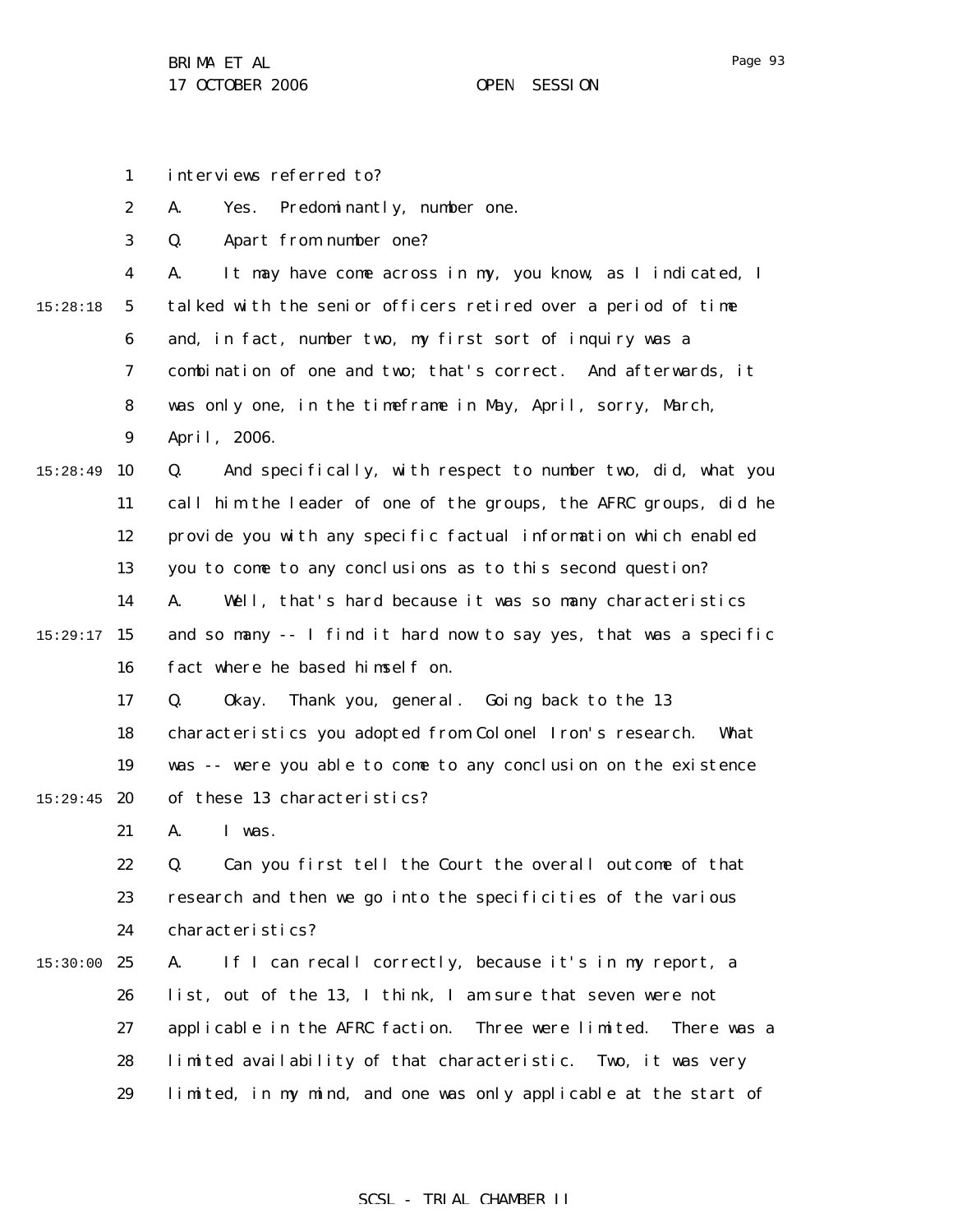1 2 3 4 5 6 7 8 9  $15:32:03$  10 15:31:19 a planning and orders process, if I can recall correctly. Q. Now, I'm not going to rehearse you today about which criteria exactly but we may come to that in a later stage. Now, let us start with the first criterion of Colonel Iron, the intelligence process. What was your conclusion as to the non, or availability of that criterion, that characteristic, within the AFRC faction after May 1997? A. Well, I didn't want to be too harsh in my verdict so, as I recall correctly, the intelligence I stated as limited available. Q. With respect to the second characteristic mentioned by

11 12 13 Colonel Iron, the communication system, what was your conclusion as to the existence or non-existence of that characteristic within the AFRC faction?

14 15 15:32:28 16 17 18 A. The same applies for communications limited, and again I didn't want to be too harsh, and that was based, basically, on the short availability of communication after the attack on Lunsar, and the use of runners, which also Colonel Iron states. So my conclusion was communication limited.

19  $15:32:57$  20 21 22 Q. General, can you recall any specific transcripts in this regard, which enabled you to arrive at this conclusion? A. You are asking specifically transcripts or general sources? Q. No, specifically whether you found support for your

23 24 conclusion in one of the Prosecution witness statements in the transcripts?

15:33:28 25 26 27 28 29 A. Yes, because in the several transcripts my first finding was that witnesses had a tendency to talk about communication equipment while they didn't have the slightest idea what they were talking about. They couldn't identify what sort of equipment, neither could they explain how much. And then, again,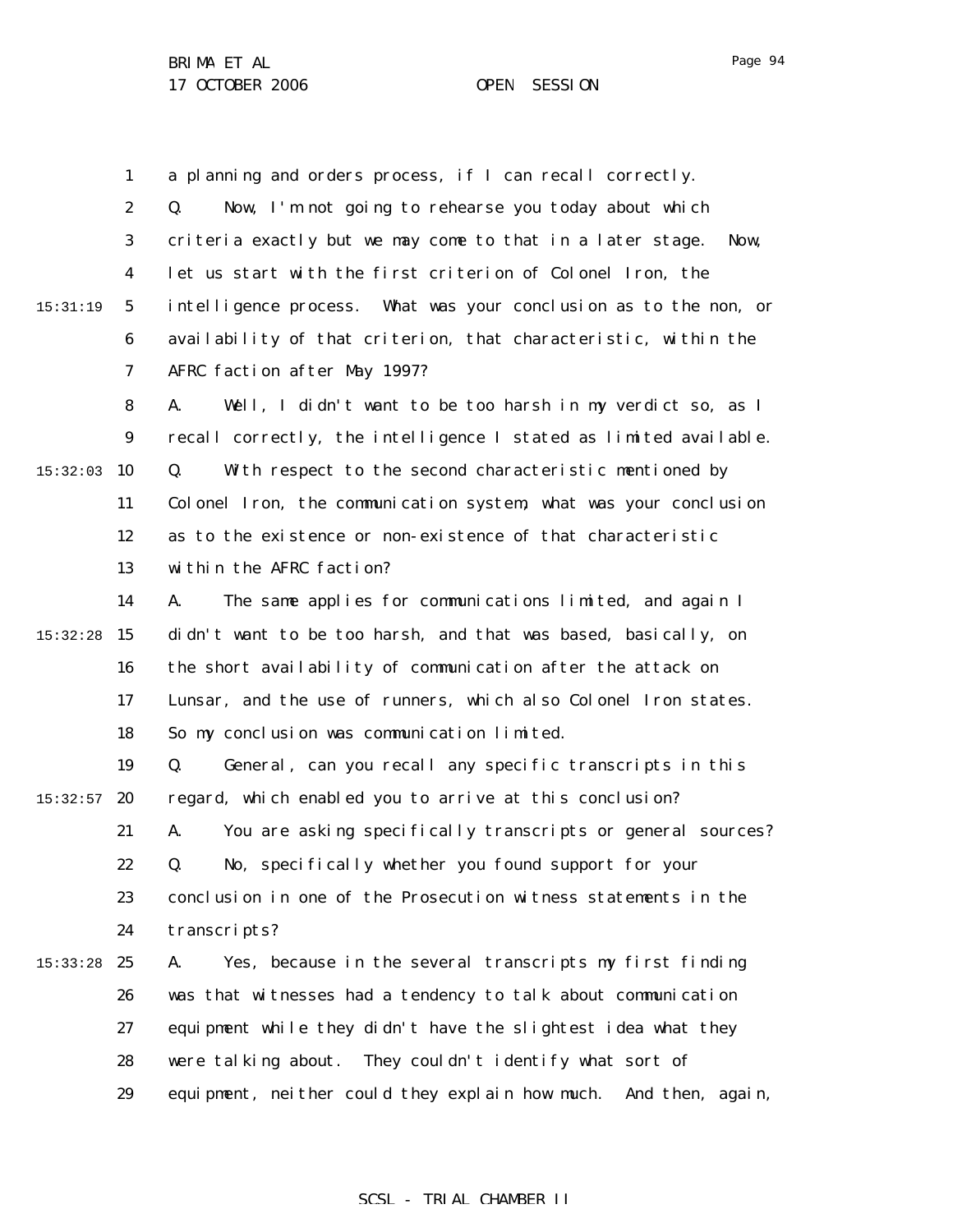1 2 3 4 5 6 7 8 9  $15:34:54$  10 11 12 13 14 15:35:16 15 16 17 18 19  $15:35:40$  20 21 22 23 24  $15:36:04$  25 26 27 28 15:34:25 I didn't find any documentation on the question on maintenance of equipment, training, batteries, generators, because it was not available in the bush, at least according to my opinion. Q. In this regard, general, can you please tell the Court what the duration is of a battery of a VHS radio or another radio, mobile radio, used by the military? A. Well, it depends, you see. VHF is very high frequent. And the battalion commanders' witnesses talk about VHS which I have never heard about. It depends on several factors. It depends on how much, how long you use the radio. Whether you operate in Norway, in the extreme cold, a battery is down in five hours. Now a battery may go 24 hours, depending on the use. So there are a lot of factors which dictate the batteries but a battery, if you use a radio, then the battery won't, if you use a radio permanently, the battery will be down in, let's say 24 hours, and then you have to recharge it so -- Q. Well, you testified before that you have experience in jungle warfare. What is your estimation as to the duration of a battery under the conditions in the jungle? A. I couldn't answer that, really. I don't have that knowledge. It would be a guess. The only thing I am saying is that in warm temperatures batteries have the tendency to last longer than in colder temperatures, and the fact is that you need to have spare batteries and then you have to have a system where you recharge your batteries, like you and I would do in normal circumstances. Q. Did you come across any of such equipment in the transcripts you read?

> 29 A. No, absolutely not.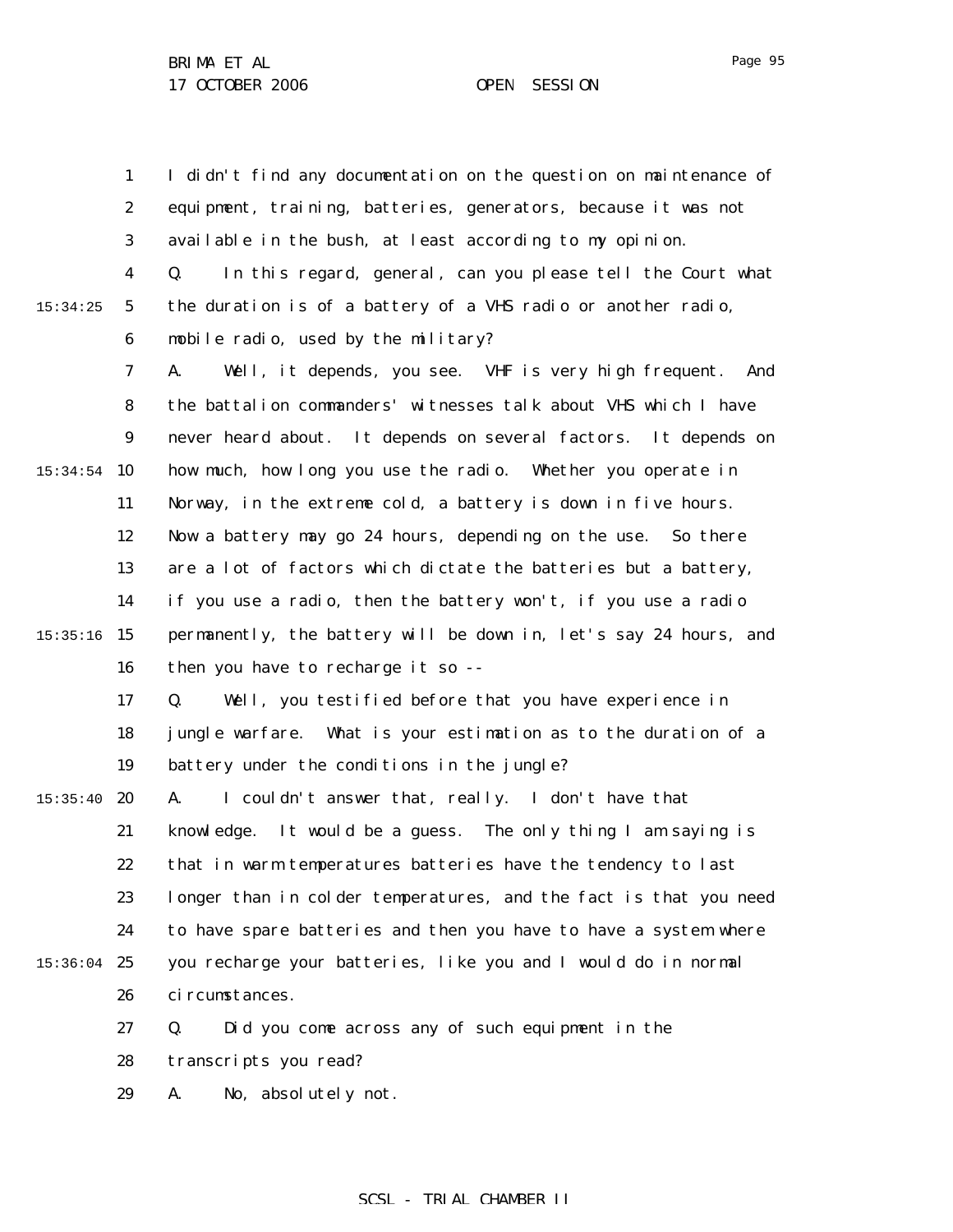Page 96

1 2 3 4 5 15:36:38 Q. Thank you, general. Let's go to the third characteristic, the planning and orders process. I believe you've just stated that it only existed, in your view, at the start of the -- what you call the process. What is your view as to the availability of a planning and orders process within the AFRC?

6 7 8 9  $15:37:05$  10 11 12 13 14 15:37:40 15 16 17 18 19 15:38:10 20 21 22 23 24 15:38:34 25 26 27 28 29 A. I have the tendency to agree with Colonel Iron that written orders were not used. Colonel Iron said there were no written orders in, within the AFRC faction, so the only sort of orders you would have is the order by way of getting your subordinates together and brief on what you are going to do. But, then again, there is an old saying in the military that, I think it's from Maltke, who stated that -- an old Prussian general -- stated that the first enemy contact does -- the best operation plan doesn't survive the first enemy contact. What I'm saying is that you can order, you can brief and order your subordinate commanders and then they go away and the operation starts. But immediately, as soon as you go on the move, or on the offensive, or what have you, things change instantly and then you didn't have the option of directing your subordinates. So, like in traditional military organisations like our forces and the royal marines, you have the equipment to immediately, if a situation changes, to direct your subordinates how to act. So, in my view, the only other thing they could do was use runners. Now, the use of runners was extremely dangerous because they might fall in the hands of enemy. And the other thing is if you use a runner, and you tell the runner go and tell Mr So-and-So this message, by the time he is with Mr So-and-So he lost half the message. So what I was saying was that also based on the transcripts, I have in my report examples of planning groups. I have examples of that at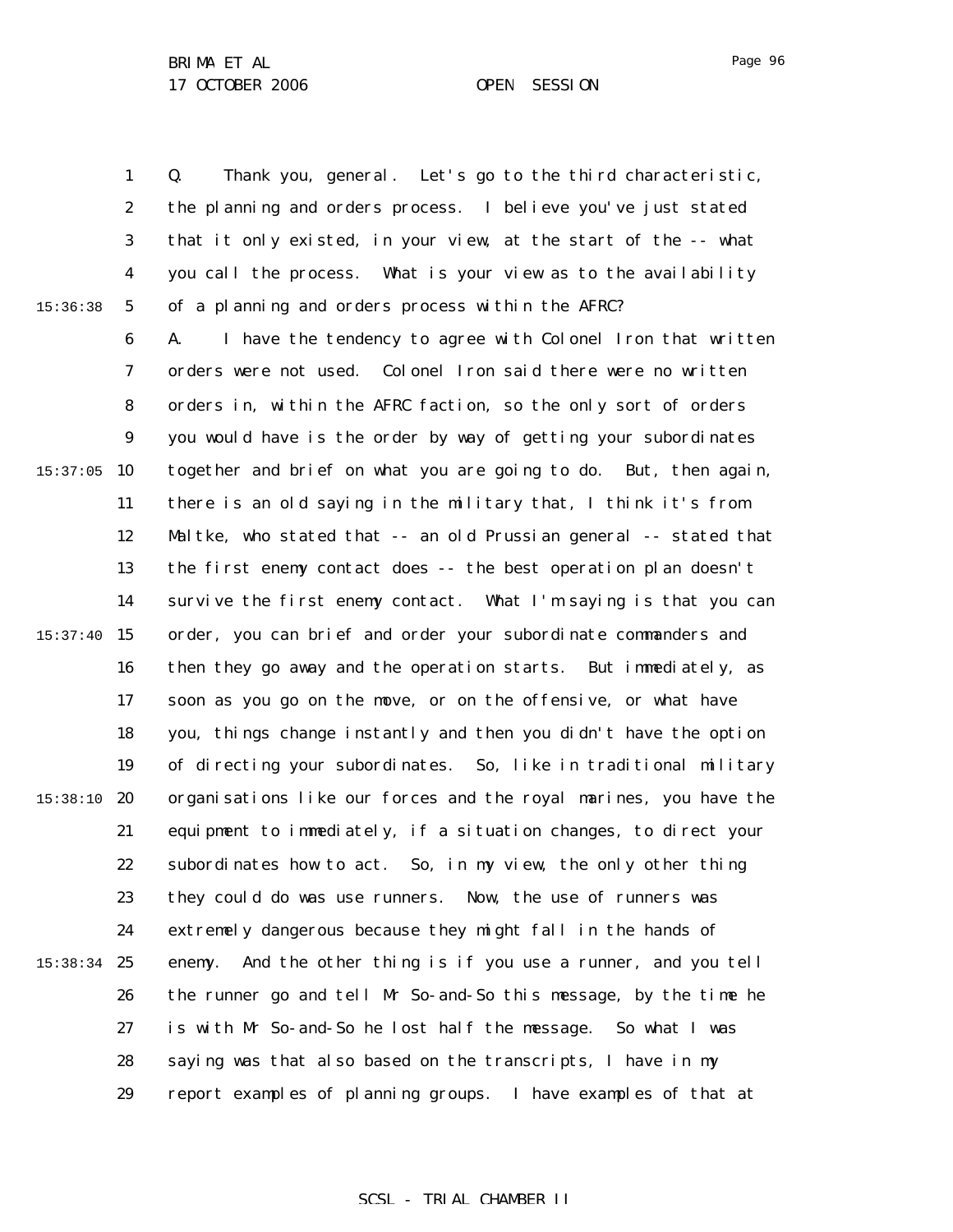|          | $\mathbf{1}$     | one stage the force was briefed and about 3,000 men, this is in   |
|----------|------------------|-------------------------------------------------------------------|
|          | $\boldsymbol{2}$ | the transcript, were briefed without a [indiscernible] Taylor I   |
|          | 3                | think by SAJ Musa. Well, anyway, so I believe -- I agree with     |
|          | $\bf{4}$         | Colonel Iron when he states, you know, that order groups were     |
| 15:39:27 | $5\phantom{.0}$  | held, could be, but then that is only the start. And that is why  |
|          | 6                | I came to the conclusion that the planning and orders process     |
|          | 7                | must have existed at the start of an operation but not during the |
|          | 8                | operation, you have to adapt the plans.                           |
|          | 9                | Q.<br>Colonel, sorry, I am not trying to mix you up with Colonel  |
| 15:39:48 | 10               | Iron. General, sorry. You indicated at introduction the word      |
|          | 11               | rules of engagement and explained to the Court what rules of      |
|          | 12               | engagements are. Are normally, in your world, the military        |
|          | 13               | world, rules of engagement, been issued by way of written orders  |
|          | 14               | or documents?                                                     |
| 15:40:16 | 15               | Objection to leading, Your Honour.<br>MR AGHA:                    |
|          | 16               | MR KNOOPS:<br>We will rephrase it.                                |
|          | 17               | General, are you able to say how rules of engagement are<br>Q.    |
|          | 18               | being issued and distributed amongst the forces?                  |
|          | 19               | In the military organisations Colonel Iron and I know, or I<br>A. |
| 15:40:42 | 20               | know, rules of engagements are always written.                    |
|          | 21               | Q.<br>Why is that?                                                |
|          | 22               | Well, because the rules of engagement are often very<br>А.        |
|          | 23               | difficult, very sort of difficult way phrased, and are a mixture  |
|          | 24               | of operational, judicial and political aspects. So you cannot     |
| 15:41:17 | 25               | just simply hand out rules of engagement to the men. You can      |
|          | 26               | hand out rules of engagement to a battalion commander, or to      |
|          | 27               | senior non-commissioned officers, but what you then need to do is |
|          | 28               | rephrase, in a simple way, the rules of engagement for the        |
|          | 29               | troops, for a card they can put in their pocket, which gives      |

Page 97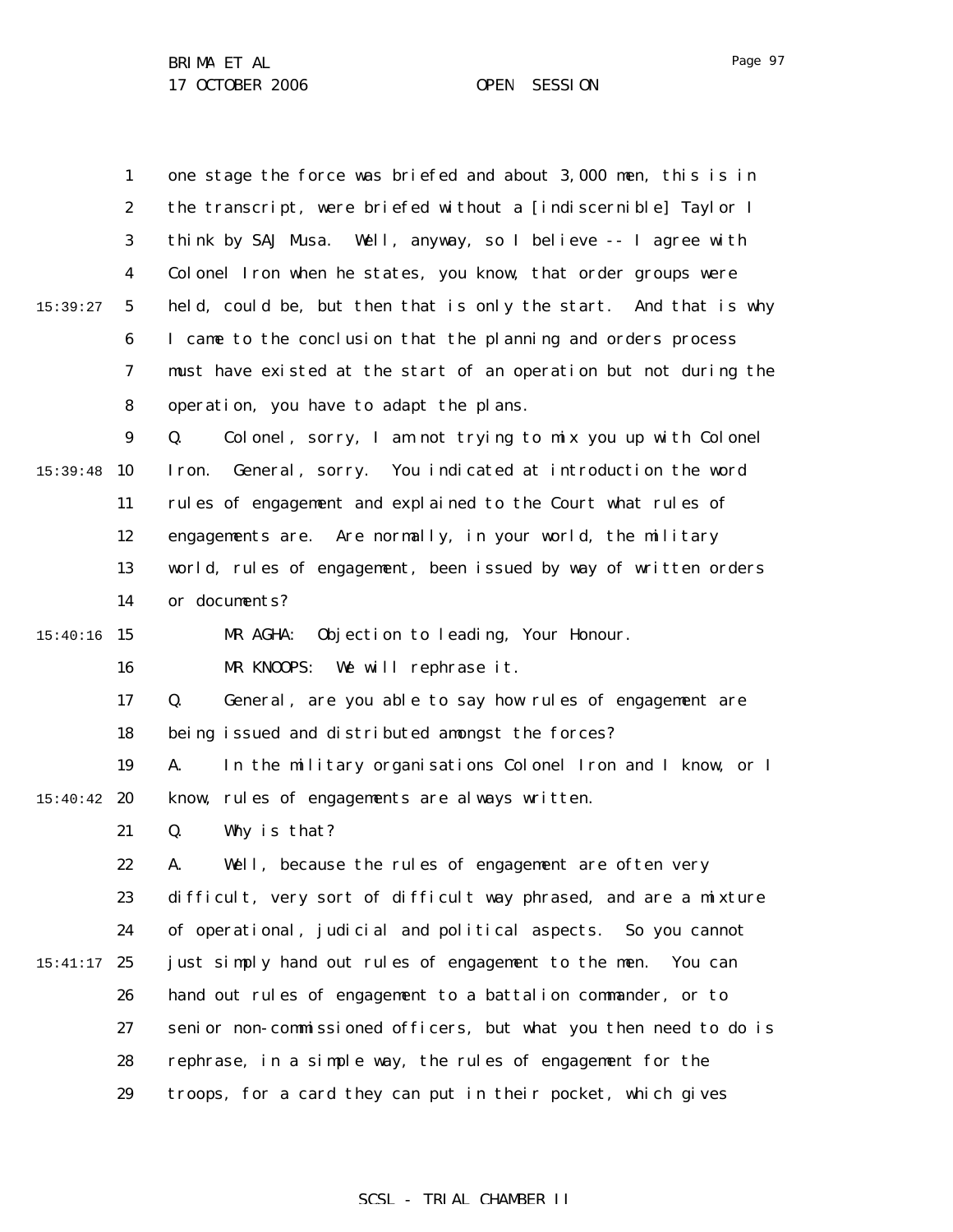Page 98

1 2 3 4 5 6 7 8 9 15:42:30 10 11 12 13 14 15 15:42:53 16 17 18 19 15:43:10 20 21 22 23 24 15:43:26 25 26 27 28 29 15:41:58 them, based on the rules of engagement, a way they have to handle but they are always written. Q. What do you mean, general, with judicial? You used the word judicial? A. When, I don't know if judicial is the right word then. What I mean is the rules of engagement have a part in it where judicial wording issues like, is that correct, subsidiarity and proportionality, and so on. So those aspects are always in a rule of engagement. And then again rules of engagement are also based on political wishes and operational requirements. There is always a fight between the politicians and the military; military want more rules of engagement and the politicians have the tendency to take it on easy on them. So it's a compromise. Q. General, based on your research in the transcripts of the Prosecution witnesses, did you encounter any sort of document which could be qualified as rules of engagement? A. No. Q. Thank you. General. Let's move on to the fourth -- PRESIDING JUDGE: The fifth. MR KNOOPS: Sorry. PRESIDING JUDGE: It's the fifth. MR KNOOPS: Already? Sorry. Sorry, Your Honour. The fifth. Q. The fifth criterion, general, relates to lessons learnt system and doctrine development and dissemination. I'm just now rephrasing the characteristic put forward by Colonel Iron. What conclusion did you arrive when it concerns this fifth characteristic, sir? A. Again, if I remember correctly, I stated very limited. I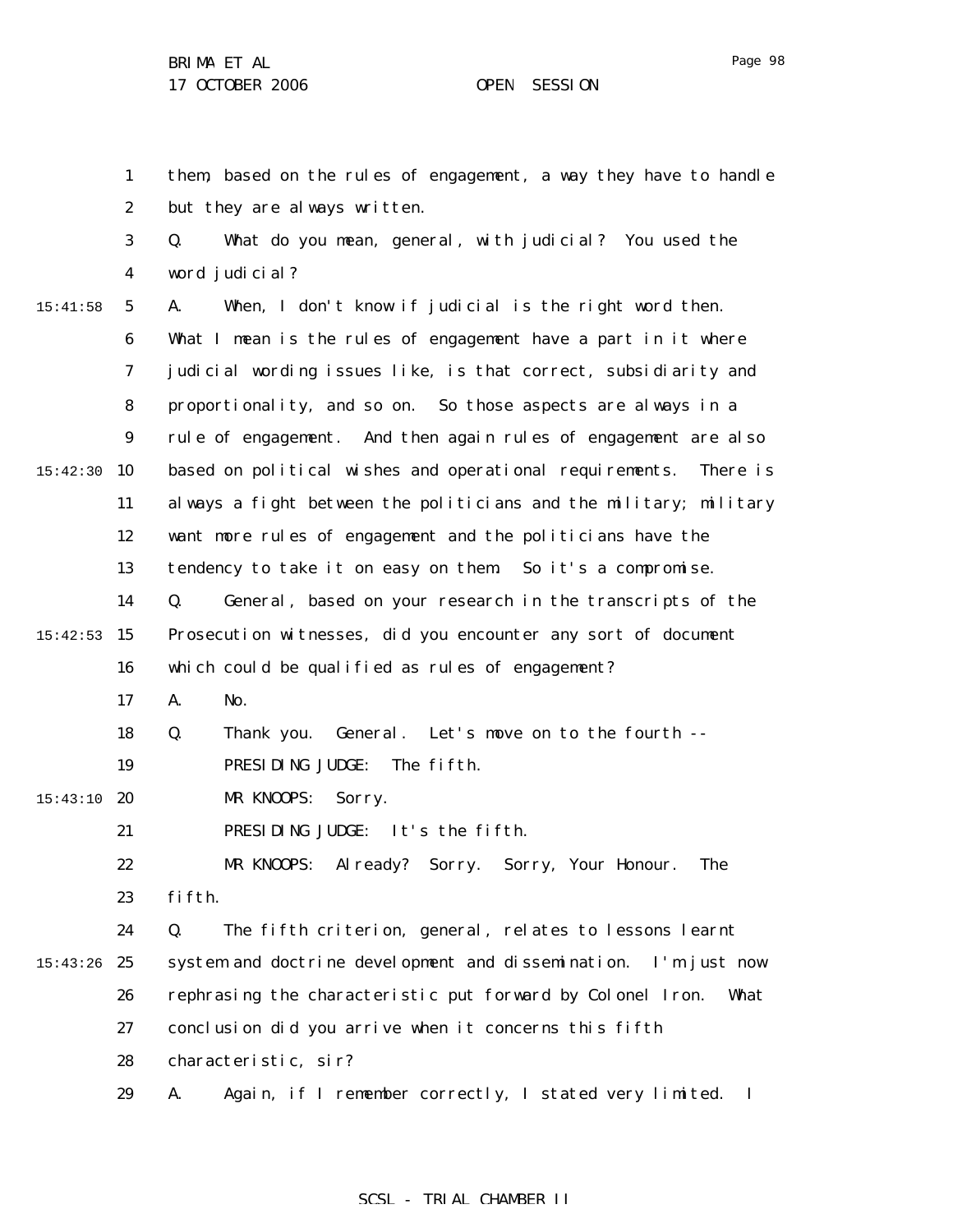1 2 don't know if it's correct but I think I stated very limited. Q. I can --

3 4 5 6 7 8 9 15:44:42 10 11 12 13 15:44:12 A. Because again, I didn't want to be too harsh in my verdict, and agreed to a certain extent with Colonel Iron that there was no formal system of lessons learned. You have to realise that in normal military organisations, whenever you carry out an operation, you have lessons learned and a database. Now within future exercises these lessons learned are applied. Now nothing existed like that. But it probably has to be said that the AFRC learned how to operate as a guerrilla force on the job. I think they learned on the job. I think I have also stated that in my report and therefore I think I came to the conclusion very limited.

14 15 15:45:02 Q. And general, for that conclusion, was there any foundation discovered by you in the sources?

16 17 18 19 15:45:29 **20** 21 A. Well, in effect, that I didn't see any, in all my sources, whether it were the transcripts or other documentation, I never saw this characteristic. So, in that respect, I followed Colonel Iron. I, you know, I didn't have a reason to say, well, because they only learn on the job it is not available but you can argue about it but I don't think that is all too relevant.

22 23 Q. Thank you, sir. Six. The disciplinary system. What was your conclusion about the disciplinary system?

24 A. I didn't think there was a disciplinary system.

 $15:45:53$  25 26 Q. Could you please tell the Court why you think there was no disciplinary system in place?

> 27 A. Well, first of all, as I've written in my report, to

28 establish disciplinary system I named a couple of factors. One,

29 you have to train the man in discipline. You have to make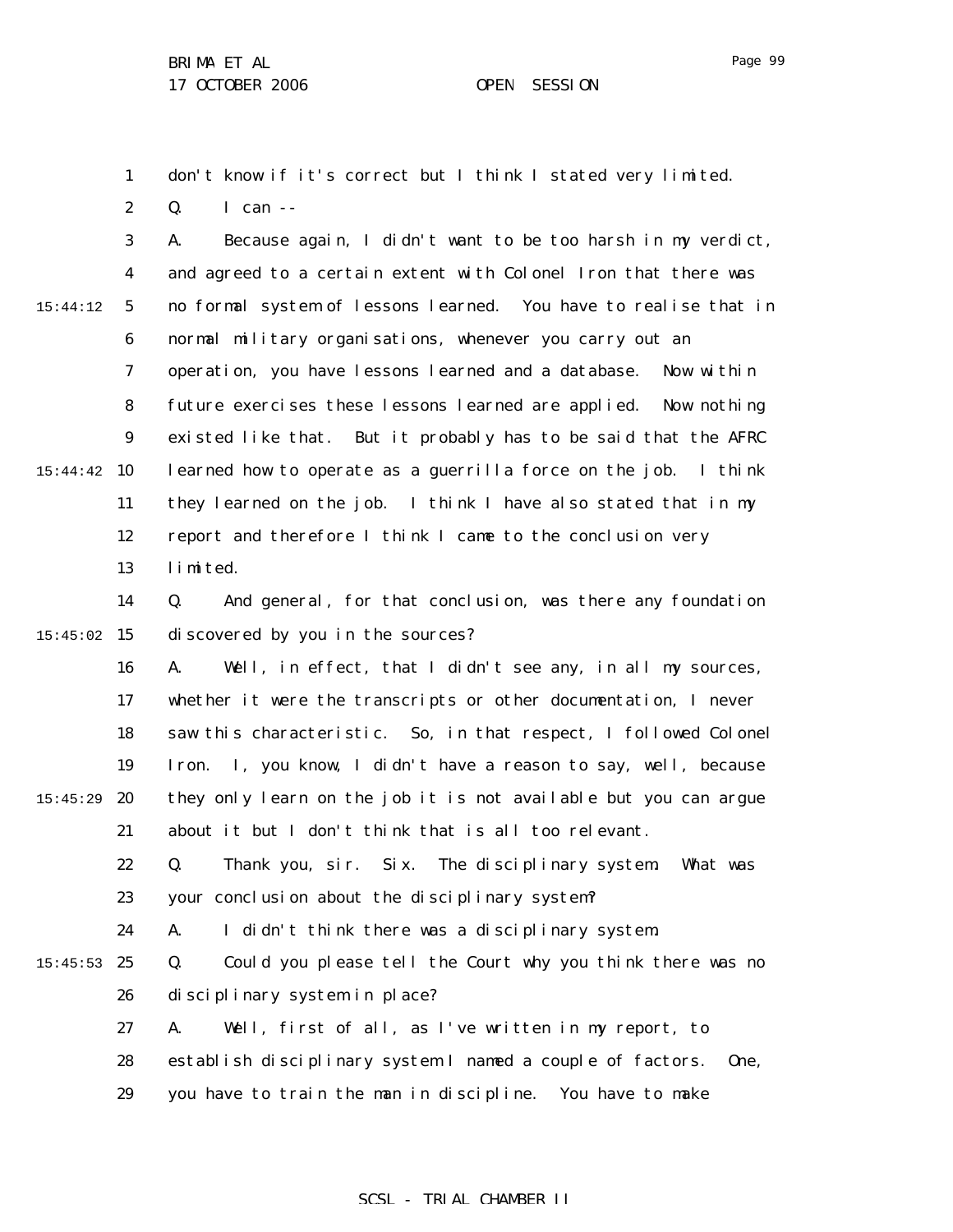1 2 3 4 5 6 7 8 9  $15:47:06$  10 11 12 13 14 15:47:30 15 16 17 18 19 15:46:36 disciplined troops. Secondly, you need to have commanding officers who enforce discipline but also are themselves operating in a disciplined manner and then, thirdly, when you have a disciplinary system -- or certainly you need to have a disciplinary system. Now, Colonel Iron describes the way it is set up in the British forces, that's not the way it's set up in the Dutch forces but, either way, you need to have a system in place. How to enforce discipline? For example, if someone commits a crime in The Netherlands forces, it is the military police working for the minister of justice and I think in the British forces you have a provost marshall. If it's less than a crime then you need to have a system that someone, what we call reports you. You are too late to show up for work and a corporal sees the soldier too late for his work, so he writes a report to his boss. And then you need to have a system where the boss looks at it and punishes or, in the criminal world, you need to have a system set up how it's done and I'm afraid that I have not come across that at all.

15:47:59 **20** 21 22 23 24 15:48:34 25 26 27 28 29 Q. Did you, general, come across anything referring to some kind of disciplinary system in the transcripts which you studied? A. You know, I have -- I have come across in the transcripts wording like the order was placed no rape, no killing, or words to that extent. It's not a disciplinary system. In the transcripts I have come across the fact that one of the witnesses, without any training, and without any military background, other than -- sorry, without -- only with the background of a soldier, goes through the rank in a heart beat and I believe, you know, gets a position as a provost marshall, so -- and then I never see, I never saw a system where actually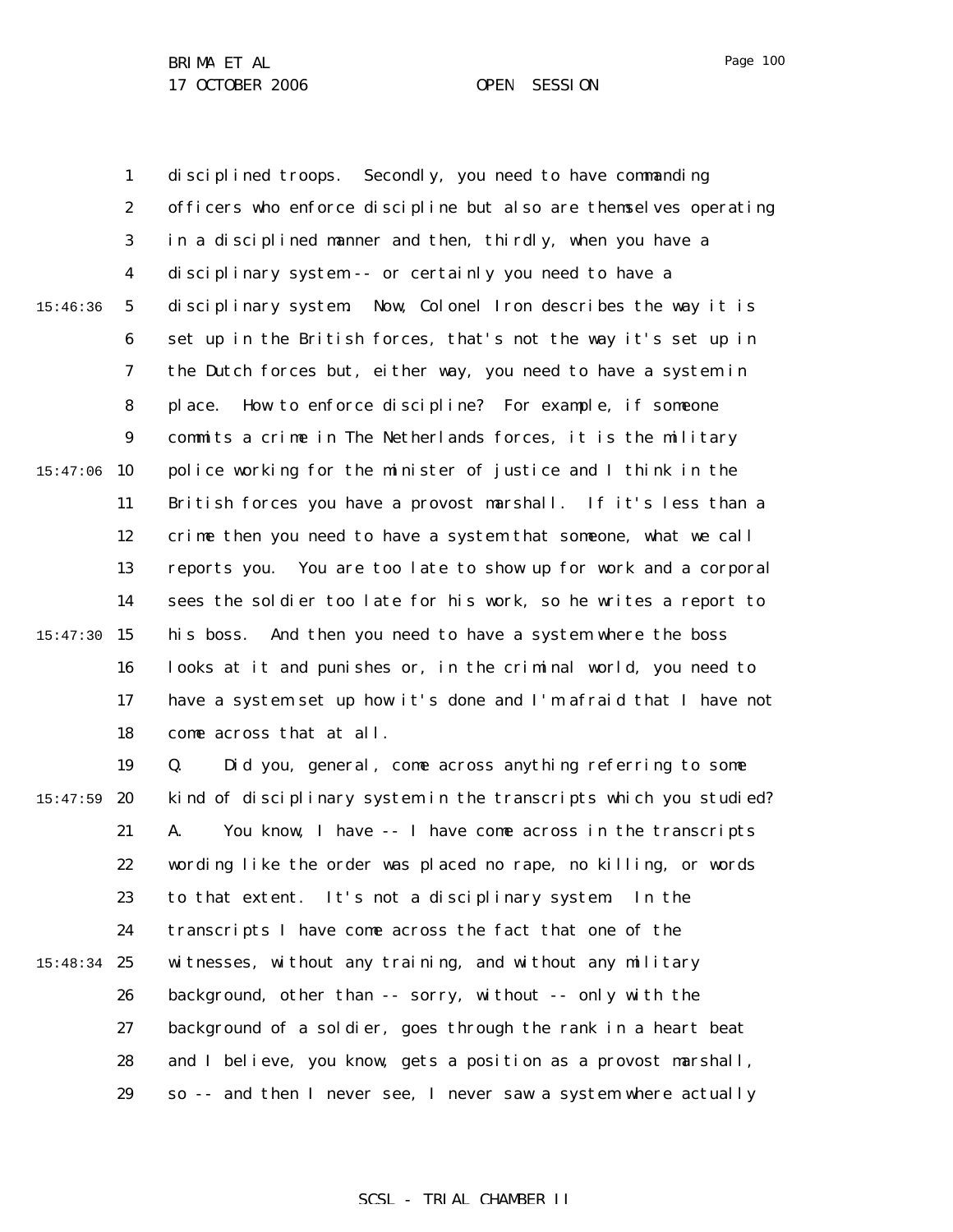1 2 3 4 5 6 7 8 9  $15:49:56$  10 11 12 13 14 15 15:50:20 16 17 15:49:20 there was a method of punishment or law enforcing. Q. Thank you. General, the seventh criterion, the recruitment, recruiting and training; what was your conclusion as to this element, sir? A. Now, I think that I said very limited. Based on my primary source, I could have said not available because my primary source said: Well, you know, the people serving with the AFRC were former SLA and they didn't need training. Colonel Iron stated: Well, they needed to have sort of replacement troops but came up with a minor figure -- it was either 30 or 70 trained troops. Now you can argue one way or the other. If it was available it was very limited. Q. Now we arrive at the element of the system for promotions and appointments within the AFRC faction, in terms of non or availability. What was your conclusion in this regard, sir? A. I came to the conclusion that it was not available. Q. And what was the foundation for this conclusion?

18 19  $15:50:51$  20 21 22 23 24  $15:51:20$  25 26 27 28 29 A. Well, you see, that a system for promotion, and I'm sure that it has been discussed here before, but a system for promotion deals with merit, experience, age, so on. A formal announcement by someone, who is entitled to give you that rank, now, within the AFRC faction, and based on numerous transcripts, you know, people were just assigned ranks, assigned ranks to fill in the post of battalion commander. Now, we have come to the conclusion that Musa had a couple of battalion commanders, so whenever somebody needed to fill that job he became lieutenant-colonel, or colonel, or something like that. But that was not a system. And, of course, that is how you look at it. I think Colonel Iron states that it was, in fact, the case, because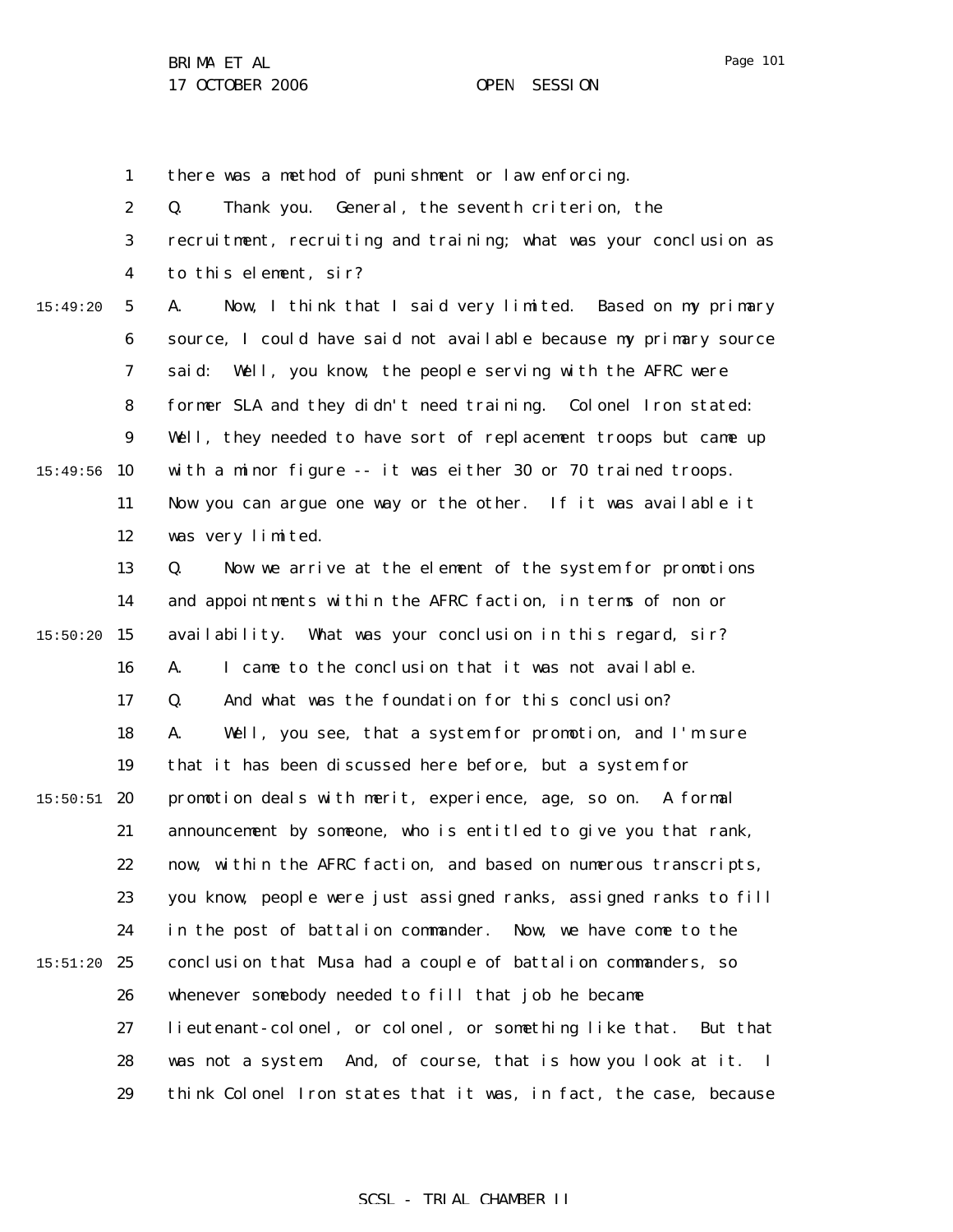1 2 3 4 5 6 7 15:52:02 he said: Well, they got ranks. They didn't get rank insignia. There were no rank insignia. There were no uniforms. So you just tell a man, okay, you are now lieutenant-colonel. He goes around the troops and says: Hey, by the way, I am now Lieutenant Colonel. That's a difference of opinion. I don't agree with that opinion so I came, based on that and on the transcripts, the way people were promoted that it was not available.

8 9  $15:52:23$  10 Q. Thank you, general. What about logistics supply including arms procurement? What was your overall conclusion as to this ninth characteristic?

> 11 A. Not available.

12 13 Q. And did you find specific support for this conclusion in any of your sources, specifically the transcripts?

14  $15:52:44$  15 16 17 18 19  $15:53:11$  20 21 22 23 24  $15:53:35$  25 26 27 28 29 A. Well, first of all, Colonel Iron stated, I think literally, that logistics were the Achilles heel. There were no logistics. There was nothing available in the bush. There were no supply lines like in a normal organisation. People had their rifle and their bullets, but that was about it. So I have not, like Iron, we have not come to a conclusion that there was a logistics system at all. And, if there was, you know, people in the AFRC needed something then you had to steal it. Now, there is a debate between my primary source and the fact that it was stated that if you needed something you would just steal it with ECOMOG. The question, of course, is one that was not so very smart to do because, as I have concluded, it was a survival force. So by way of attacking ECOMOG you would expose your positions. But, secondly, ECOMOG had different equipment. So you can steal something but it may not work. And if you steal spare parts, who is going to repair your kit? Who has the experience to repair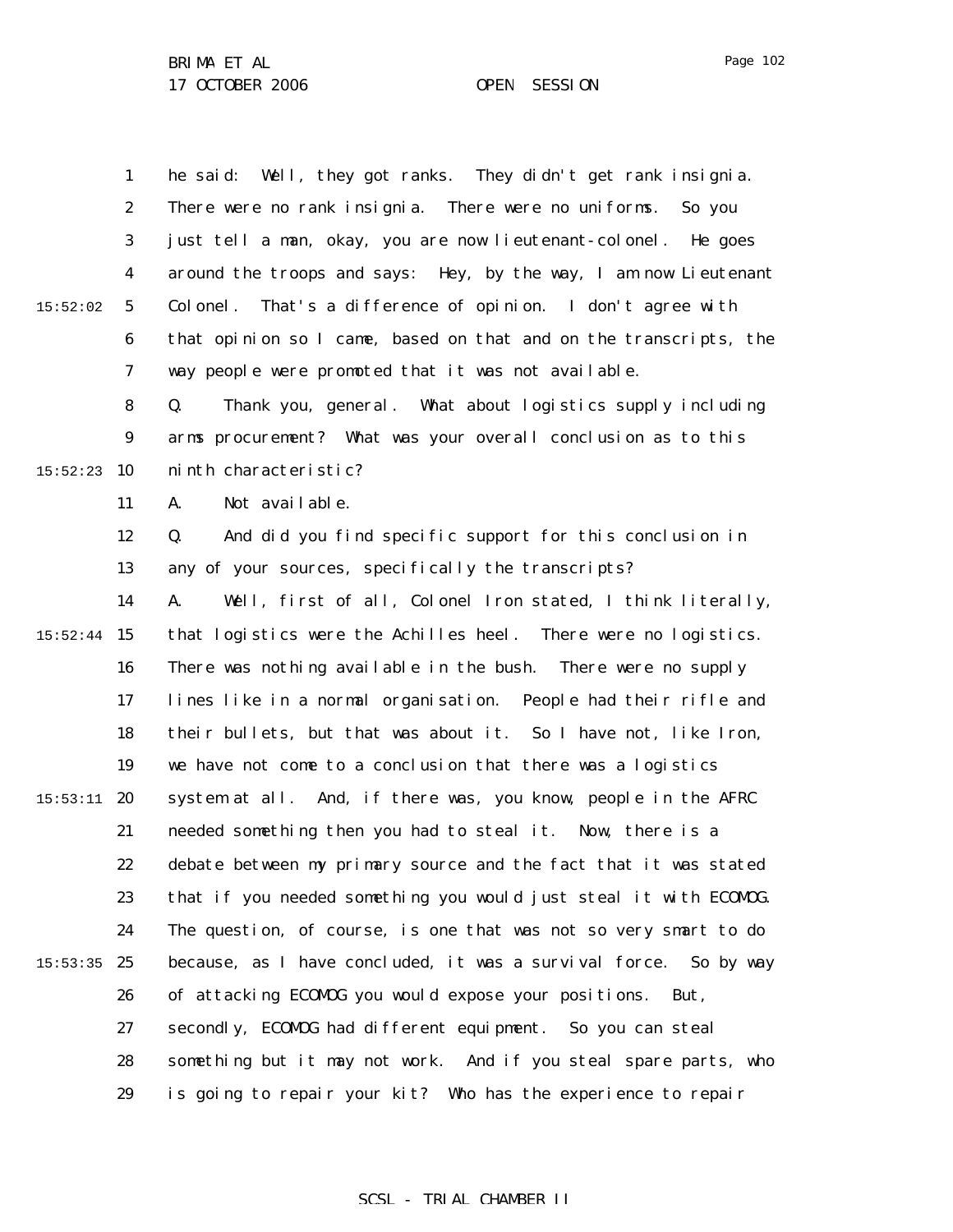1 2 3 4 5 6 7 8 9 15:54:34 10 11 12 13 14  $15:55:08$  15 16 17 18 19  $15:55:36$  20 21 22 23 24  $15:56:04$  25 26 27 28 29 15:54:16 something you have in your inventory? So I came to the conclusion, also based on the transcripts and the Iron study, that it was not available. Q. Thank you, general. The tenth element of the list of Colonel Iron, the repair and maintenance of equipment, which probably intertwines with the foregoing element but, apart from that, what is your conclusion as to the non or availability of that element? A. Not available. Q. And just to make clear, general, when you say "not available," you are speaking about the -- which timeframe? A. Well, basically, I speak about the timeframe from the moment of February 1998 till, well, name a date; 6 January 1999. Q. Can you, in this regard, recall any examples you encountered in one of the transcripts, when speaking about repair, maintenance of equipment? A. I think, if I can recall correctly, I base it on my primary source and in the transcripts. I cannot recall a specific witness addressing the repair element except for Colonel Iron, who says: Well, if you needed something you just steal it. Q. Okay. The next criterion, the medical system. What was your conclusion as to the existence or non-existence of a medical system within the AFRC? A. Very limited. I had the tendency to say not available but it was stated in many, I think transcripts, but also primary source, that there was a sort of minimal first aid. Now, a normal medical system, even if you are in an outpost, you would have a trained -- not a trained doctor but a trained personnel and good equipment. What I understood was that if something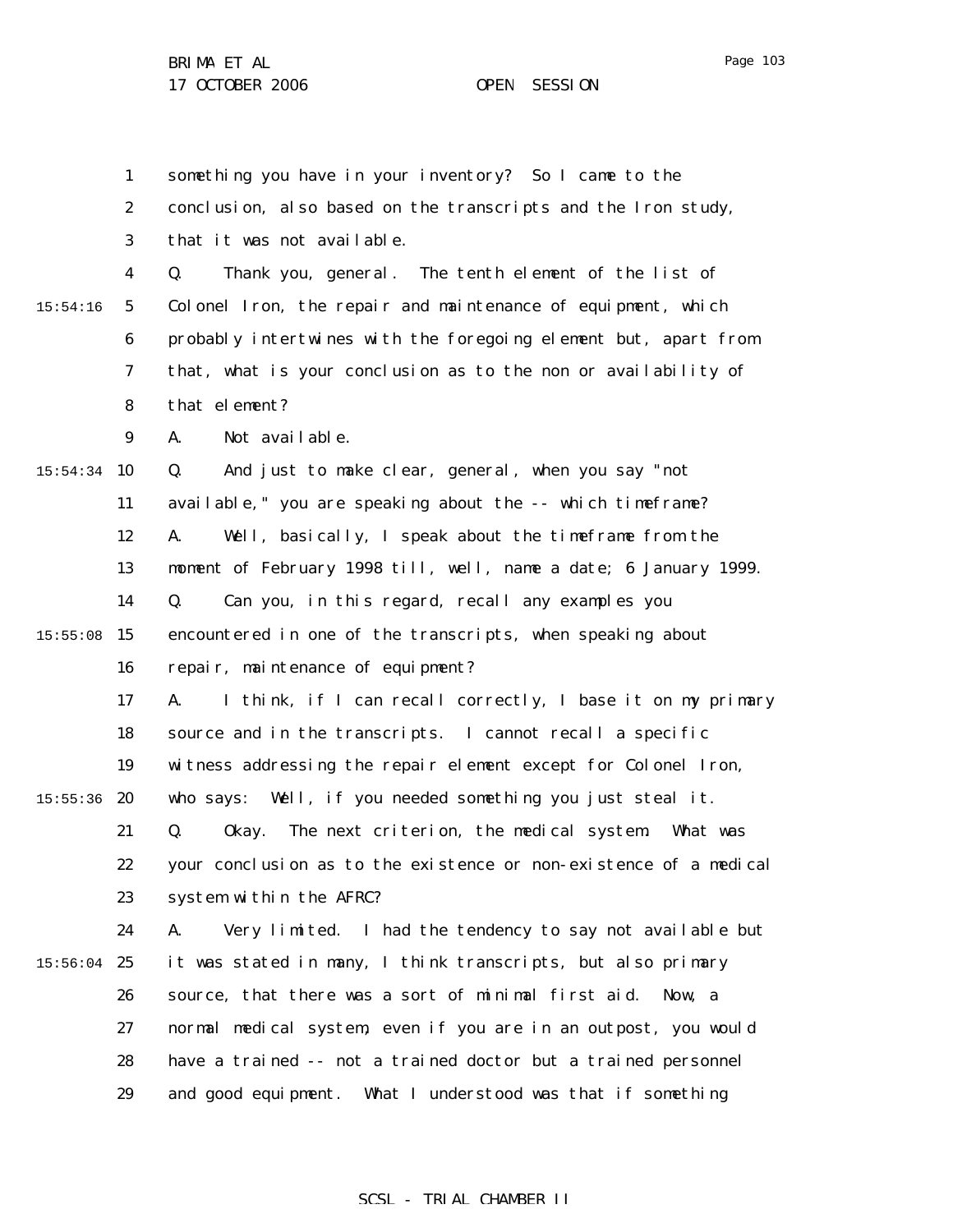1 2 3 4 5 6 7 8 9  $15:57:10$  10 11 12 13 14  $15:57:38$  15 16 17 18 19  $15:57:52$  20 21 22 23 24  $15:58:16$  25 26 27 28 29 15:56:52 occurred to someone there was limited -- in other words, nothing available; there was no blood, no infusion, no medicine but maybe local herbs were administered, so I came to the conclusion very limited available. Q. What about fundraising and finance, the next criterion of Colonel Iron; what was your overall conclusion? A. Not available. Q. And what was the basis for that conclusion? A. Well, the basis was that the AFRC, as a survival organisation, was complete locked, sealed off from the outside world. There was no money flow and I have not come across statements that there were salaries paid and so on. You know, there was no -- there was Operation Pay Yourself, as I recall, pay yourself in some sort of mission. Q. Thank you, general. That relates actually to the next criterion, the pay and reward system for soldiers. What is the conclusion as to the availability or non-availability of this criterion in your report? A. Non-available. Q. And perhaps just to be clear, what is the foundation of that conclusion? A. You know, again, my primary source, and the fact that there was no money flow in the organisation. Q. Thank you, general. Lastly, the religious welfare system; what was your conclusion in your research? A. Not available. Q. And the foundation for that? A. Well, the foundation for that was, like in the report of Colonel Iron, when from a traditional background you talk about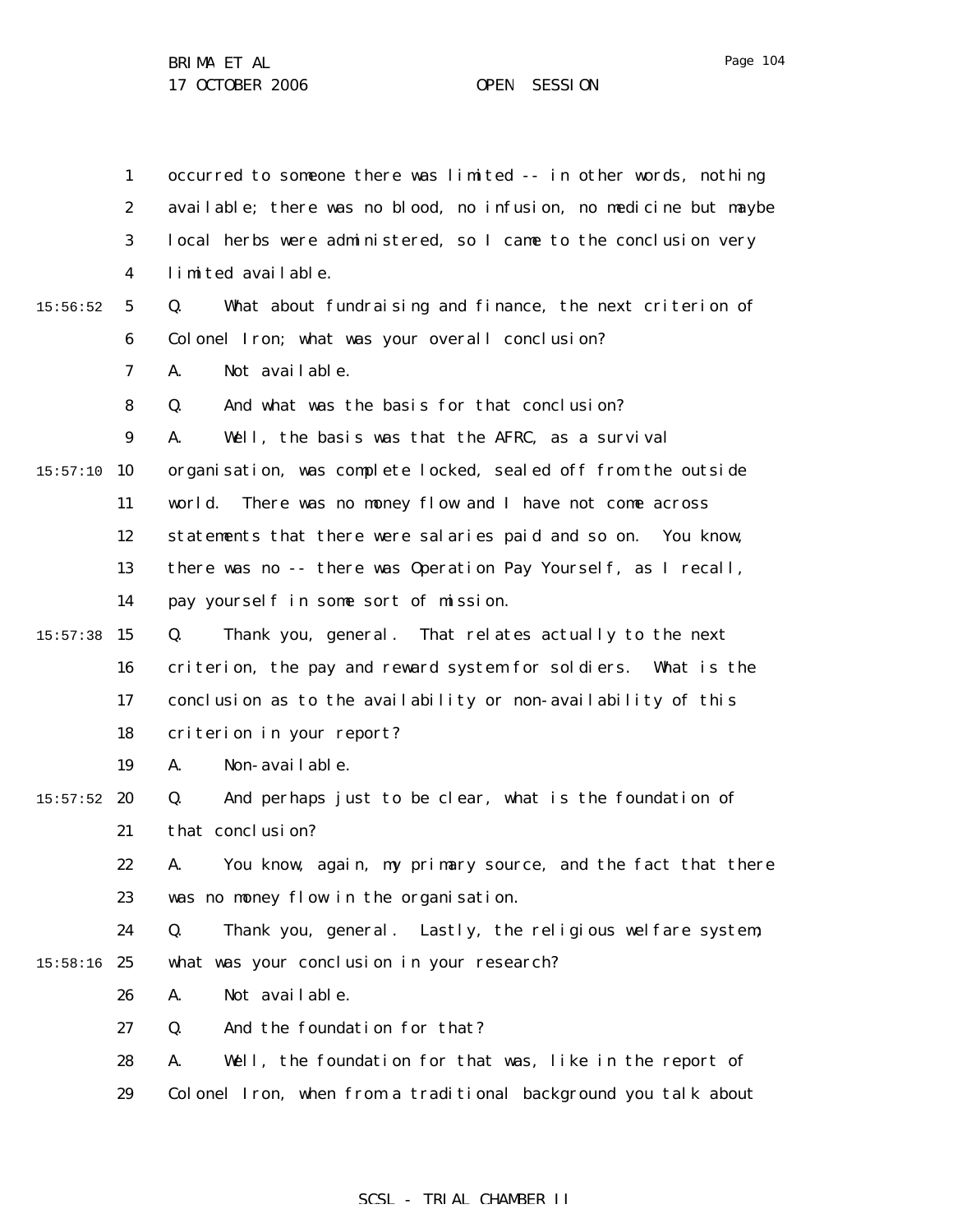1 2 3 4 5 6 7 8 9  $15:59:34$  10 11 12 13 14 15 15:59:51 16 17 18 19  $16:00:11$  20 21 22 23 24  $16:00:46$  25 26 27 28 29 15:58:58 that characteristic, you talk more about taking care of the morale of the troops, having a system to cope with difficulties and so on. Now, my primary source says that there were prayers but that is not what we mean by a system like that. Q. Yes, general. General, I mean, while you enumerated the criterion, and gave your answer, I counted and, in my view, you came to the conclusion, and you have to correct me if I am wrong, that seven functions criteria were not applicable, three functions were only applicable to a certain extent, and two functions were only applicable to a very limited extent, whilst one function, the planning and order process, was only applicable at the outset of the process. You think that's a correct summarisation of the characteristics? A. That indeed is a correct way of saying it, yes. Q. And when we now return to the overall question of this second part, namely, whether the AFRC exhibited the characteristics of a traditional military organisation, what is your overall conclusion based upon this assessment? A. No. Q. Thank you, general. MR KNOOPS: In light of the time, I would suggest perhaps to conclude here before I go into the third question. PRESIDING JUDGE: Yes. We will adjourn now, Mr Knoops. Before we do, tomorrow there are two witnesses scheduled to be cross-examined in the morning and, as you know, we won't be sitting in the afternoon. So what is your way ahead tomorrow? MR KNOOPS: Your Honour, of course I cannot speak for the expert and for my colleagues, but I wouldn't have a problem when I continue tomorrow afternoon with the expert.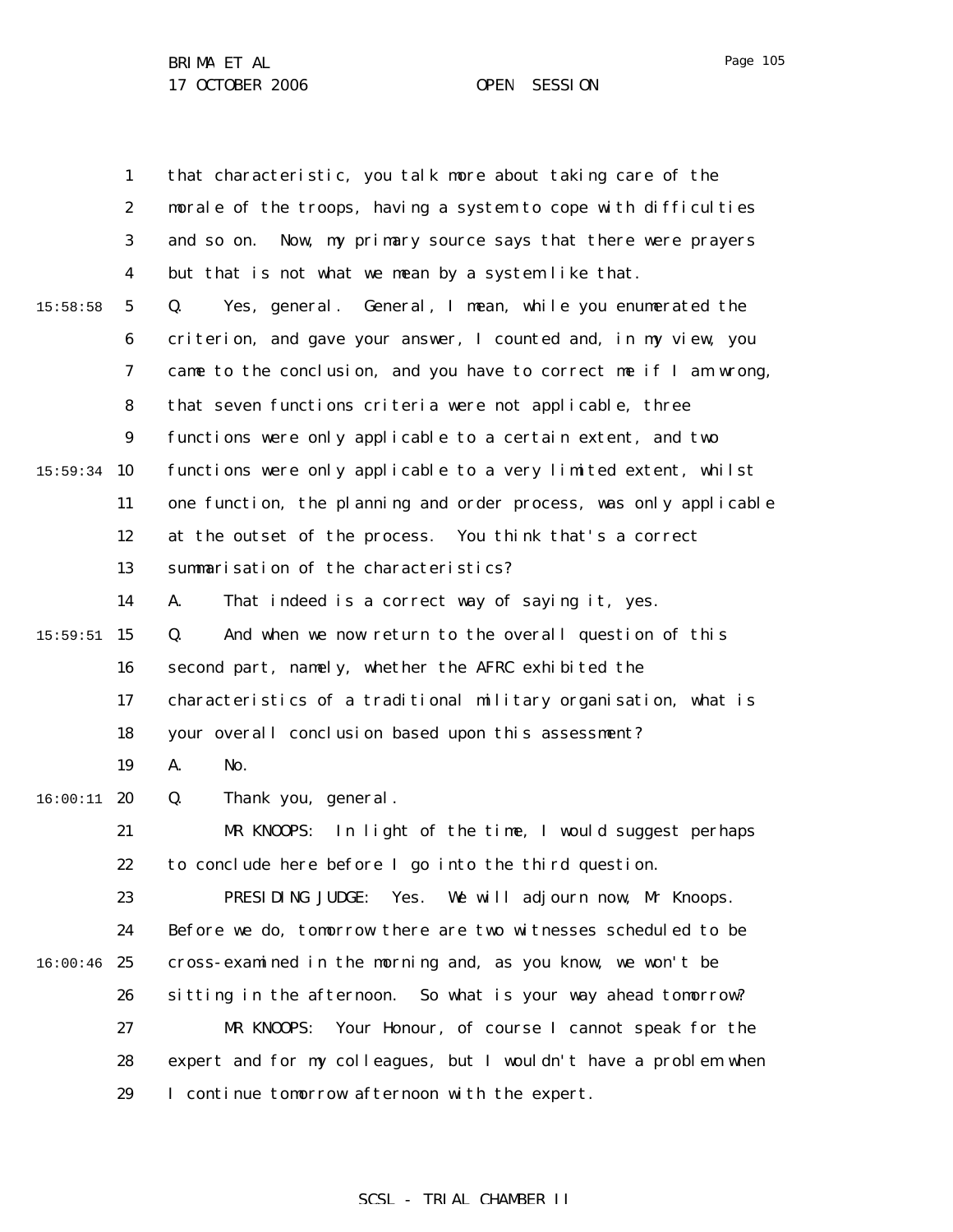1 2 PRESIDING JUDGE: That is what I just said, we don't sit on Wednesday afternoons, we attend to --

3 4 5 6 7 16:01:20 MR KNOOPS: I know, Your Honour, but in order to accommodate the Court, if the Court appreciates the continuation I wouldn't have. Otherwise, I would suggest to continue with the expert on Thursday morning, but I'm not sure whether there is any other cross-examination planned.

8 9 16:01:44 10 11 12 13 14 15 16:02:11 16 17 18 19  $16:02:36$  20 21 22 23 24  $16:03:05$  25 26 To inform the Court, after the military expert, and it's my estimation that I may need one morning to finish the examination-in-chief, of course depending on the length of the cross-examination, I'm bringing in this weekend the expert from Sweden, Dr Thorsen, on the issue of arranged marriage and we actually tried to have her flight scheduled earlier, so she would be here in the weekend, instead of Monday, and then she could only start on the Tuesday. So I'm trying to arrange that she is here available in the weekend so we could start Monday with Dr Thorsen. I have also available Dr Gbla, the expert on child soldiers, and he will be prepared tomorrow afternoon, by me, and I could start, if the Prosecution has no objection, despite the 21 day rules with him before the weekend. If not, I suggest that Dr Gbla will be scheduled after Dr Thorsen. But it was my estimation that we could perhaps continue Thursday with Major General Prins and I could conclude the examination-in-chief in the morning and the Prosecution could probably start in the afternoon with the cross-examination. PRESIDING JUDGE: Well, tomorrow we have scheduled DBK-012

27 28 29 and DBK-129. They are both scheduled for cross-examination. MR KNOOPS: Yes, Your Honour. PRESIDING JUDGE: I don't know whether you are doing both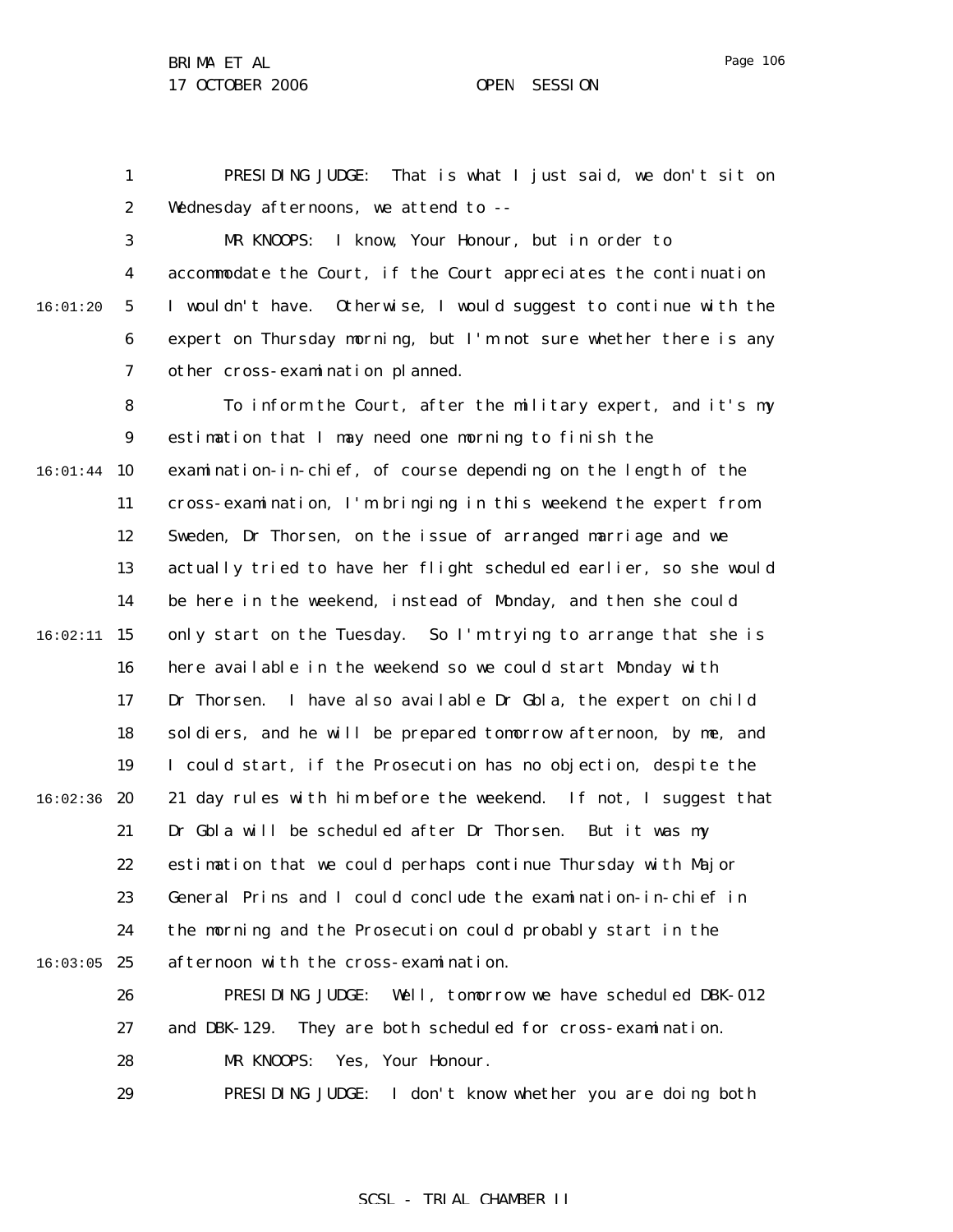1 of those, Mr Agha?

|          | $\boldsymbol{2}$ | MR AGHA:<br>I certainly hope not, Your Honour, but I can say        |
|----------|------------------|---------------------------------------------------------------------|
|          | 3                | that there will be people ready and prepared to take both the       |
|          | 4                | witnesses should -- well, when they do arrive tomorrow morning.     |
| 16:03:36 | $\sqrt{5}$       | PRESIDING JUDGE:<br>Thank you. The problem with that,               |
|          | 6                | Mr Knoops, is we can't say how long the cross-examination will      |
|          | 7                | If it's short, we might find that unless you have<br>take tomorrow. |
|          | 8                | the general ready to continue, we end up with some spare time in    |
|          | $\boldsymbol{9}$ | the morning.                                                        |
| 16:04:01 | 10               | MR KNOOPS:<br>That's okay with me, Your Honour. Your Honour,        |
|          | 11               | just to be complete, Mr Chekera, our legal assistant, just          |
|          | 12               | informed me that there are problems with the flights on the         |
|          | 13               | weekend, so it may not be so that Dr Thorsen is here in the         |
|          | 14               | weekend and probably only arrive on Monday, or Sunday night,        |
| 16:04:20 | 15               | That could just give us some leeway to perhaps schedule<br>Monday.  |
|          | 16               | Dr Gbla for Monday and Dr Thorsen for Tuesday.                      |
|          | 17               | All right. Thank you. Well, we will see<br>PRESIDING JUDGE:         |
|          | 18               | how things work out. Well, we are going to adjourn until 9.15       |
|          | 19               | and, general, I'll remind you of that caution again: Please         |
| 16:04:42 | 20               | don't discuss the evidence with anybody.                            |
|          | 21               | THE WITNESS:<br>Yes, Your Honour.                                   |
|          | 22               | MR KNOOPS:<br>Your Honour, sorry to interrupt.<br>In all            |
|          | 23               | honesty, I have to tell the Court, and also for my learned          |
|          | 24               | friend, that I'm staying in the same hotel as Major General         |
| 16:04:56 | 25               | Prins.<br>Actually, we travel together to Freetown, and I see no    |
|          | 26               | way in asking the general to go to a different hotel or that I      |
|          | 27               | book out. But I think you can trust our professionalism, and        |
|          | 28               | also the Prosecution, that apart from sharing perhaps a cup of      |
|          | 29               | tomato soup with the general tonight, I will not speak with him     |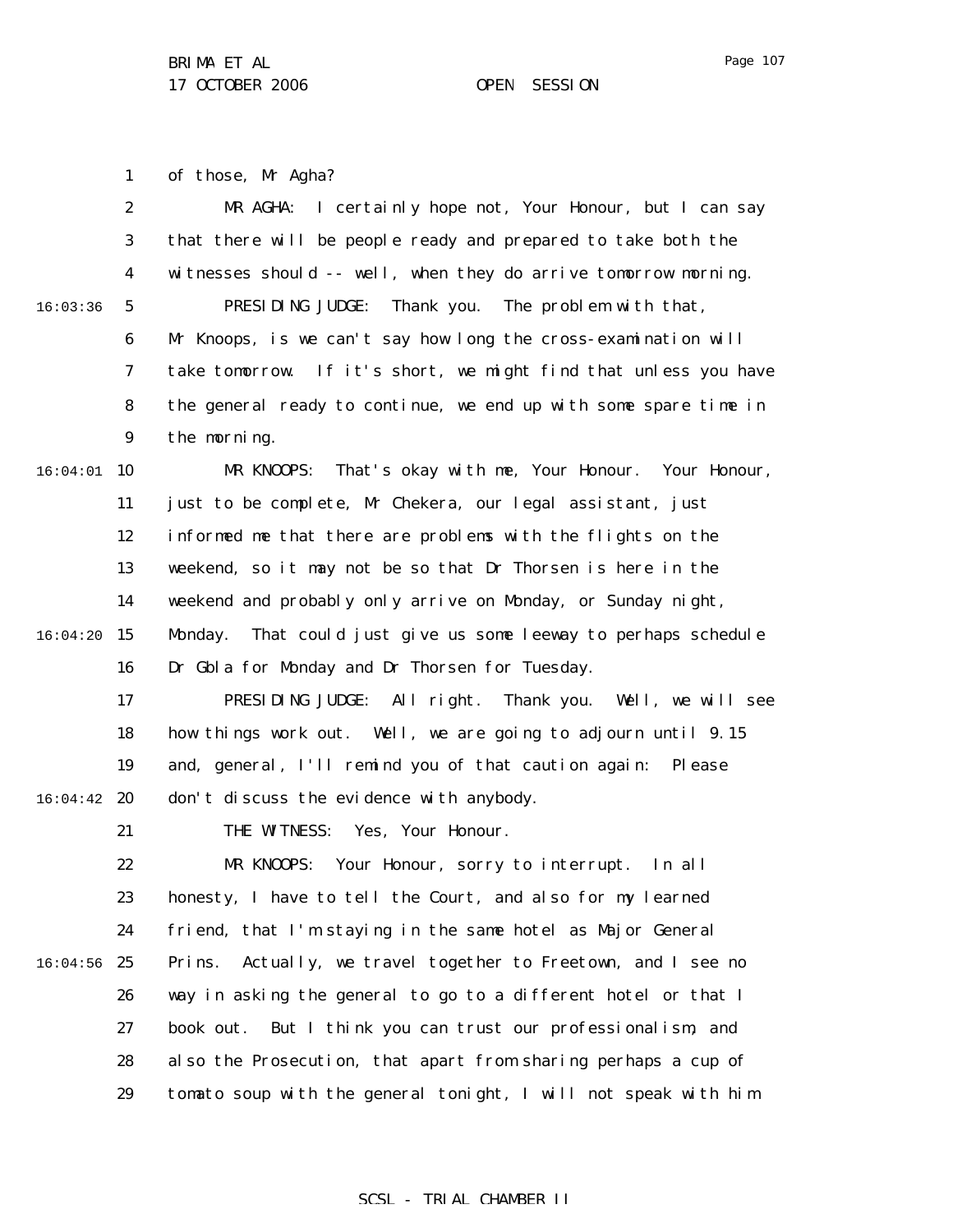Page 108

1 2 3 4 5 6 7 8 9  $16:05:54$  10 11 12 13 14 16:06:12 15 16 17 18 19 20 21 22 23 24 25 26 27 28 29 16:05:37 16:06:29 about his statement. But, in all fairness, I must say to the Court that we travel together and we are staying in the same hotel. PRESIDING JUDGE: Yes. MR AGHA: The only suggestion I make, Your Honour, is I think it's fine that they stay in the hotel and out of professionalism that perhaps they should forego their tomato soup until the evidence-in-chief and cross-examination is completed. PRESIDING JUDGE: Yes. I have been in the same situation myself many a time, Mr Knoops, and I think the emphasis is on studiously avoiding one another. MR KNOOPS: Your Honour, you can trust the general in this regard and hopefully also myself, that we will in no way of course influencing his testimony and not discussing. I am sure after this long day the general wants to hear something else than speaking about all kinds of characteristics in this case. PRESIDING JUDGE: No, we -- certainly we weren't forming any adverse inferences there, Mr Knoops, whatsoever. MR KNOOPS: Thank you, Your Honour. Very grateful. PRESIDING JUDGE: Thank you. Well, we will adjourn until 9.15. [Whereupon the hearing adjourned at 4.08 p.m., to be reconvened on Wednesday, the 18th day of October 2006, at 9.15 a.m.]